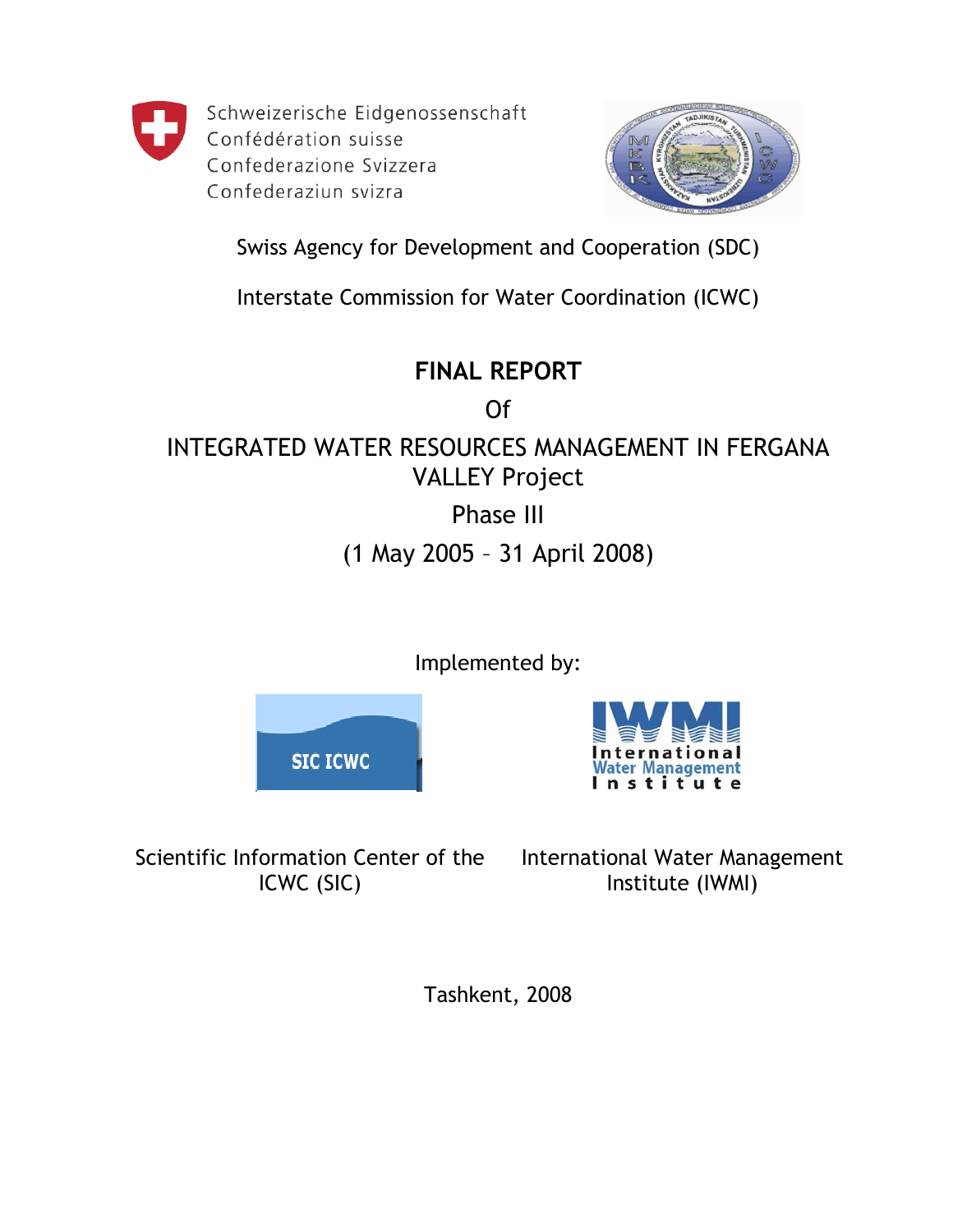# <span id="page-1-0"></span>**Abbreviations**

| AAC                       | Aravan - Akbura Canal                                                |
|---------------------------|----------------------------------------------------------------------|
| ВP                        | <b>Business Plan</b>                                                 |
| <b>BISA</b>               | Basin Irrigation System Authority                                    |
| <b>BWMO</b>               | Basin Water Management Organisation                                  |
| <b>CHF</b>                | <b>Swiss Francs</b>                                                  |
| CMO                       | Canal Management Organization                                        |
| CWC                       | <b>Canal Water Committee</b>                                         |
| <b>DWD</b>                | District Water Department                                            |
| <b>FOMP</b>               | Farmer Ownership Model Project, Tajikistan                           |
| FV                        | Ferghana Valley                                                      |
| <b>ICWC</b>               | Interstate Commission for Water Coordination                         |
| <b>IFAS</b>               | International Fund for saving the Aral Sea                           |
| <b>ISA</b>                | Irrigation System Authority                                          |
| Isfairam-Shakhimardan ISA | Isfairam-Shakhimardan Irrigation System Authority                    |
| <b>ISMO</b>               | Irrigation System Management Organization                            |
| <b>IWMI</b>               | International Water Management Institute                             |
| <b>IWRM</b>               | Integrated Water Resource Management                                 |
| IWRM-Ferghana             | The Integrated Water Resources Management in Ferghana Valley project |
| KBC                       | Khodja - Bakirgan Canal                                              |
| LF.                       | Log frame                                                            |
| <b>MAWR</b><br>MIS.       | Ministries of Agriculture and Water Resources                        |
| <b>NCSGs</b>              | Management Information System                                        |
| <b>O&amp;M</b>            | National Coordination and Support Groups                             |
| PC                        | Operation and Maintenance<br>Pilot canal                             |
| <b>PSC</b>                |                                                                      |
|                           | <b>Project Steering Committee</b>                                    |
| <b>RAS</b>                | Rural Advisory Service, Osh, Kyrgyzstan                              |
| <b>RBC</b>                | Right Bank Canal, Kyrgyzstan                                         |
| <b>SDC</b>                | Swiss Agency for Development and Cooperation                         |
| <b>SECO</b>               | Swiss State Secretariat for Economic Affairs                         |
| SFC<br>SIC                | South - Fergana Canal<br>Scientific Information Centre               |
| TSR                       | Transboundary small river                                            |
|                           |                                                                      |
| <b>UCWU</b>               | Union of Canal Water Users                                           |
| UWU                       | <b>Union of Water Users</b>                                          |
| <b>WUA</b>                | <b>Water User Association</b>                                        |
| <b>WUASP</b>              | Water User Support Project (USAID)                                   |
| <b>WUG</b>                | Water User Group                                                     |
| <b>YPO</b>                | Yearly Plan of Operations                                            |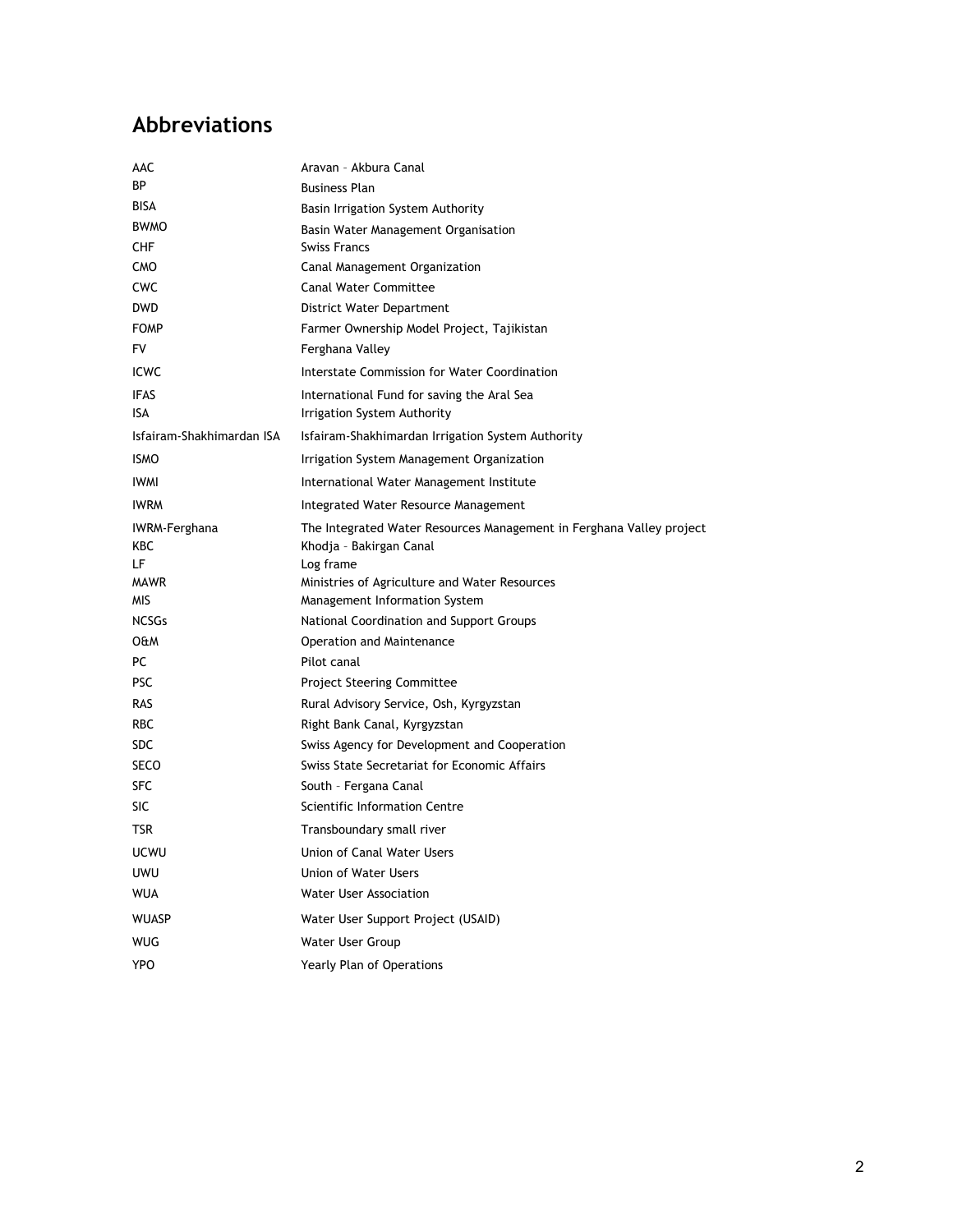# <span id="page-2-0"></span>**Table of contents**

| 1.1 Integrate Governance, management functions and inter-sectoral interests under one Canal Management             |    |
|--------------------------------------------------------------------------------------------------------------------|----|
|                                                                                                                    |    |
| 1.2. Create broader understanding of the new institutional structure for the transition period  10                 |    |
| 1.3 Develop recommendations on improvement of the legislation at national level for dissemination  14              |    |
|                                                                                                                    |    |
| 1.5a. Assess feasibility of alternative water allocation procedures and system management  17                      |    |
|                                                                                                                    |    |
| 1.7. Assess project impact through performance indicators, water users' satisfaction surveys  21                   |    |
|                                                                                                                    |    |
| Result 2: Created WUAs are distributing and delivering water in equitable and reliable manner using IWRM           |    |
|                                                                                                                    |    |
| 2.1 Assist WUAs in the development and implementation of business plans, financial plans, O&M plans as well as     |    |
|                                                                                                                    |    |
| 2.2 Assist three pilot WUAs in addressing reclamation, drainage, groundwater and salinity issues 24                |    |
| 2.3 Assess the feasibility of alternative water allocation procedures and system management within pilot WUAs 25   |    |
| 2.3d Identify options for financing infrastructure upgrade and rehabilitation in collaboration with governments/   |    |
|                                                                                                                    |    |
| 2.4 Developing and assisting in the establishment of WUAs/WUGs along the entire/most part of KBC and SFC 33        |    |
| 2.5 Share and disseminate Social Mobilization Methodology to other development projects 36                         |    |
| 2.6 Assess project impact on WUA development using users' satisfaction surveys, WUA records, etc 37                |    |
| Result 3: Dissemination of Improved Technologies for increasing water and land productivity at the field level 39  |    |
| 3.1 Prepare guidelines /manuals for trainers on principles of land and water productivity improvement know-how     |    |
|                                                                                                                    |    |
| 3.2 Pilot test of proposed methods for developing know-how dissemination tools on water and land productivity      |    |
|                                                                                                                    |    |
| 3.3 Establish links with RAS/FOMP and other relevant projects / national agencies for uptake and use of guidelines |    |
|                                                                                                                    |    |
| Result 4: Support to national level water management policy improvements / changes  48                             |    |
|                                                                                                                    |    |
| 4.2 Organize training, experience sharing workshops, study tours and exchange visits on IWRM  49                   |    |
| 4.3. Prepare and disseminate guidelines for senior water managers for increasing public awareness 49               |    |
| 4.4 Transition to full management by CMOs/CWCs at pilot canals by the end of project phase  50                     |    |
|                                                                                                                    |    |
| 4.6 Adoption and Up-scaling of IWRM operational management mechanisms at national levels                           | 51 |
|                                                                                                                    |    |
|                                                                                                                    |    |
| Result 5: Sustainable water resources management of TSRs - Shakhimardan and Khodja-Bakirgan 53                     |    |
|                                                                                                                    |    |
| 53  53 .2 Preparing organizational structures for TSR water resources management 53                                |    |
|                                                                                                                    |    |
|                                                                                                                    |    |
|                                                                                                                    |    |
|                                                                                                                    |    |
|                                                                                                                    |    |
|                                                                                                                    |    |
|                                                                                                                    |    |
|                                                                                                                    |    |
|                                                                                                                    |    |
|                                                                                                                    |    |
|                                                                                                                    |    |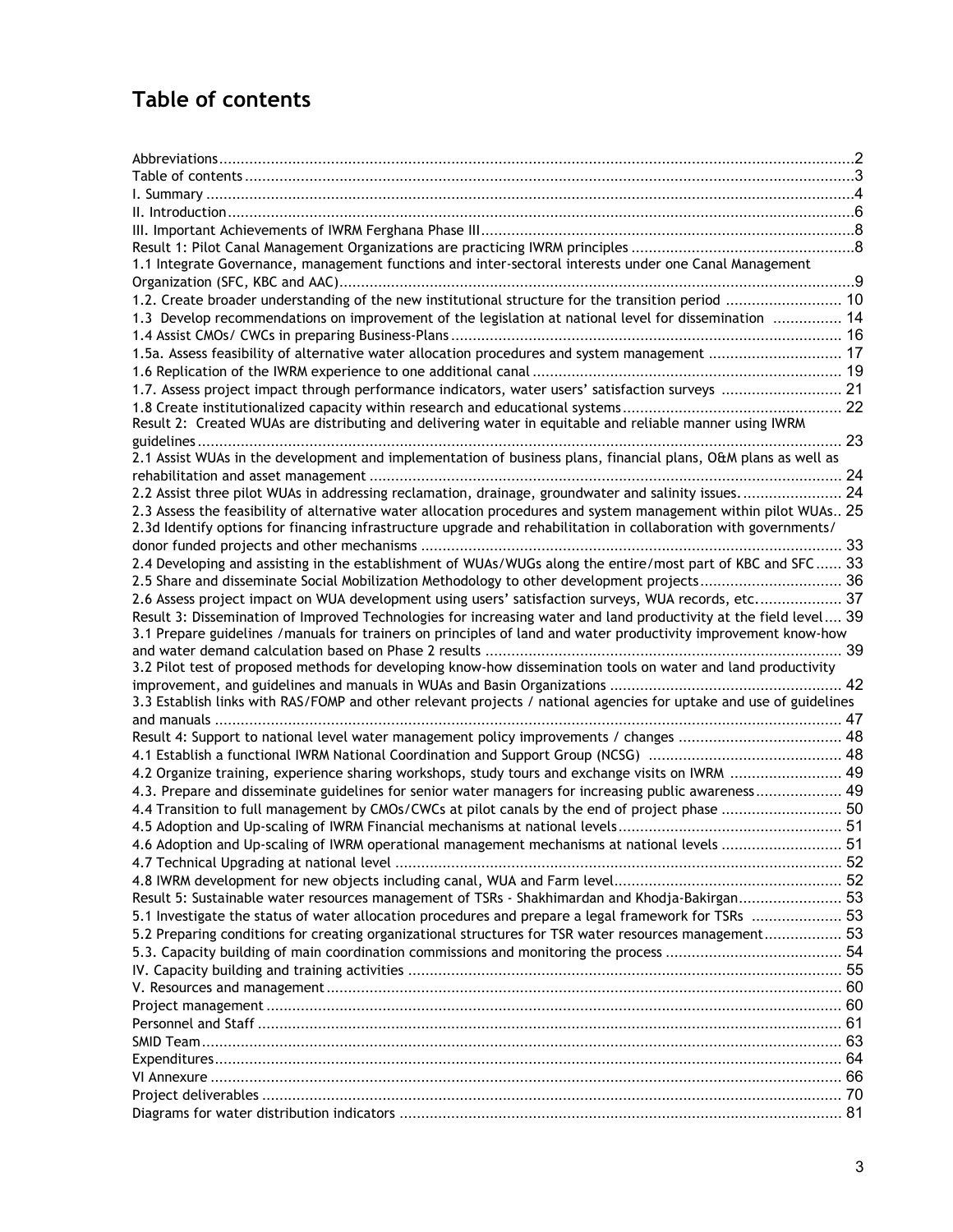# <span id="page-3-0"></span>**I. Summary**

The Swiss Agency for Development and Cooperation (SDC) has been supporting financially the Integrated Water Resources Management Project in the Ferghana Valley since 2001. The main objective of the project is to improve the effectiveness of water resources management in the Ferghana Valley by promoting institutional reforms in Kyrgyzstan, Tajikistan and Uzbekistan that share the valley in accordance with the Integrated Water Resources Management principles. The project implemented by the partnership association of IWMI and SIC, is finalizing its third phase where the IWRM principles tested throughout the previous phases have been further consolidated, improved and generalized. In particular, it involved capacity building, training and dissemination activities on a wider scale than in the previous two successful phases through established effective partnerships with policy makers, other projects, educational institutions and extension services.

During its inception phase the project analyzed the existing water management issues in Central Asia, selected and justified the project sites, made initial contacts with key stakeholders and adapted the IWRM principles for further adoption to the local context. The key findings of the inception study was that the state support to maintain the lower level irrigation systems was declining in Central Asia; the increasing number of farmers due to land reforms led to immense institutional gaps in water management below district level; and inefficient water management practices were causing lower than potential water productivities. The plan for institutional reforms in line with the IWRM principles was the key output of the project.

The implementation phase, that followed, tested and adopted major approaches, frameworks and methodologies for introduction of IWRM along three pilot main canals in the Ferghana Valley. The project initiated major institutional reforms through establishment of unified canal management organization along hydrographic boundaries, harnessing canal governance setup with water user involvement, creation of pilot WUAs using bottom-up social mobilization approach. In addition to such organizational changes, the project also empirically identified that significant potential for higher water productivities existed on plot level. To realize the latter, it is required better management of on farm irrigation water with due consideration of crop water requirements, soil and climatic conditions. Some agro technical measures were tested and proposed to enhance on farm water use efficiency such as land leveling.

The reported phase III through further consolidation and generalization of the adopted IWRM principles aimed at strengthening both vertical and horizontal linkages. For instance, vertically water distribution and public participation were tried to be integrated at all levels of the water management hierarchy from tertiary (informal user groups) to secondary (formal user associations) to main canal levels (publicgovernment partnerships) with proper linkages at national policy level. Horizontally, e.g. inter-sectoral integration, emphasis was made on massive consultative social mobilization efforts. For better policy uptake and to ensure support at national level the project established multidisciplinary and interministerial groups. Besides, a component dealing with trans-boundary small rivers was added to the project's agenda to start introducing the IWRM principles in managing water of such rivers shared by communities located in different countries following the same project framework.

Thus at the canal level, achievements of the project included:

- Establishment of the vertical linkages between different hierarchy levels canal, WUA, water user groups and farmers; horizontal linkages were additionally promoted, e.g. incorporation of inter-sectoral interests (industries, water supply, energy, environment, municipalities etc.) under single canal management organization;
- Separation of governance and management functions;
- Establishment of three Unions of Canal Water Users (UCWUs) one per each pilot canal;
- Integration of all types of water and uses in the water allocation planning through MIS tool at each pilot canal;
- Technical tools for water allocations, business planning and performance assessment were provided.
- Established link with educational Institutions to develop future water professionals with IWRM understanding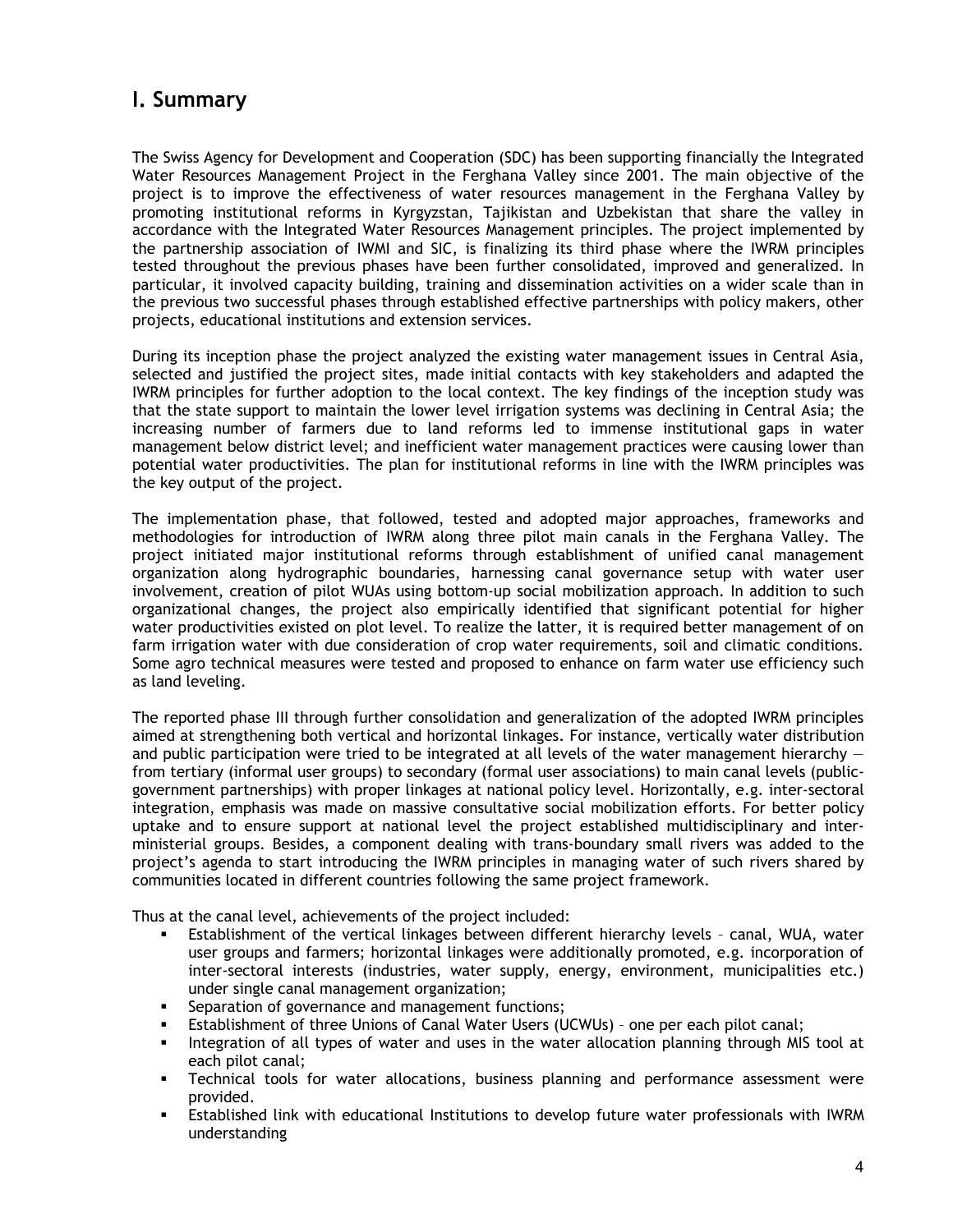- Organized a technical tour to Turkey to learn experiences on PIM
- Project has prepared several guidelines useful for the day-to-day operations of canal level stakeholders.

Under the component on WUA development (Result 2), project has achieved considerable gains by plugging the institutional vacuum between WUA and thousands of small time water users by creating 'Water User Groups'- WUGs. Leaders of these smaller groups, originating and representing actual local users mange to give life to hither to dead WUA councils. This initiative has solved many recurring problems including actual user participation, quality of water distribution, system maintenance, conflict reduction, ISF collection, etc. Further, improved MIS introduced to pilot WUAs proved to be useful and practical in real-time decision making. Project has developed many innovative approaches including business planning for these WUAs and prepared user-friendly guidelines for the stakeholders. Two user-friendly water use planning methods were introduced by the project is practiced by WUAs. The pilot WUA experiences are disseminated along the pilot canals to other WUAs as well as to other donor-funded projects in the region.

Project has further worked on the identified problems related to land and water productivity. It has revised the hydromodule zones (except for Tajik area, as no sols information was available) according to the existing conditions and recommended for testing and adoption new irrigation norms for these zones. Project staff continued monitoring of few farms from the Phase II, for verifying changes in sustainability of achieved improvements of productivity, which proved to be positive. As agreed for the phase III, project has looked for potential partners for dissemination of the gained knowledge. In all three countries, there were partners for this purpose, some projects, some NGOs and some are government establishments. Project has signed partnership agreements and trained the partners' extension workers to disseminate results. A document indicating legal obstacle to productivity improvements and rights and obligations of the officials and farmers were elaborated. Some of the instruction documents and guidelines developed by the project too have been shared with them. This partnership is continuing to date.

NSCG was another innovation of the project, developed to disseminate ground levels results and experiences to National levels. It also served useful to push through project activities at ministry level. This effective tool has helped moving the agreements on joint canal management through the ministries. NSCG served as a conduit for project documents for national application. It has helped adjusting several legal directives with the project results and experiences.

Work in TSR areas started not along with other project activities, as it was added on later. Despite the late start, a considerable amount of work done on review of local and international agreements on water sharing and practices in the area, on the technical aspects and social mobilization aspects. Based on these review of treaties/agreements/ govt. orders, a new agreement was drafted, with the aim of establishing river coordination commissions, to coordinate the sharing of river waters. On the technical aspects, data concerning runoff, irrigation diversions, information and maps on water use, irrigation systems, etc were collated and analysed, in order to understand the conflicting issues across the boarders. On SMID, it was decided to look at the existing WMOs and reorganize them along the IWRM principles. This was a tremendous task due to sensitivities of the border regions.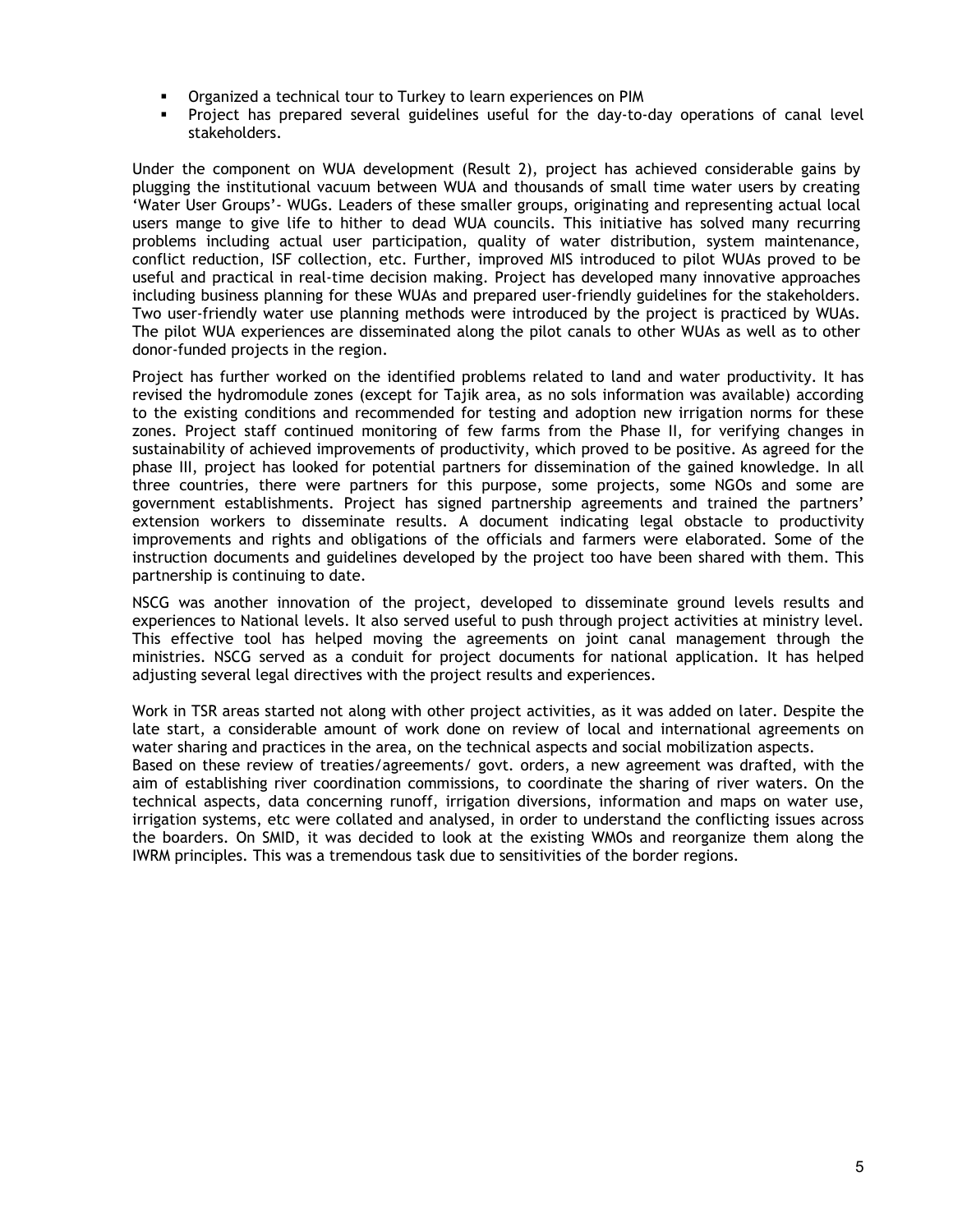# <span id="page-5-0"></span>**II. Introduction**

To consolidate and improve regional cooperation in the water sector SDC has been successfully promoting a set of reforms in different components of the water sector (rural water supply, automation, regional hydrometeorology, flood prevention, capacity building and institutional development, information exchange etc.). Improving efficiency of water management through introduction of IWRM principles is one of the core activities that have been endorsed by SDC in Central Asia.

Land reforms in Central Asia following the dissolution of Soviet Union has led to the emergence of numerous medium to smallholder farmers, thus, putting the government-run and administrative (district and provincial) water departments under immense financial and institutional stress. The situation has resulted in multiple conflicts among water users, inadequate allocation of water, environmental problems and social imbalances. To address such in Kyrgyzstan, Uzbekistan and Tajikistan, the Integrated Water Resources Management in the Ferghana Valley project was initiated by IWMI and SIC and financially supported by SDC with the purpose to contribute to more secure livelihoods, increased environmental sustainability, and greater social harmony, through improved effectiveness of water resources management using IWRM principles.

The project started in 1999 when IWMI and SIC submitted the concept note to SDC on improving water management efficiency in Central Asia, after which three planning workshops were organized to develop and discuss the project concept and framework.

The first phase of project activities included research on existing water management issues in the region, selection of intervention sites and designing an IWRM-based intervention to meet local political, economic and water contexts.

Phase Two resulted in the development of the IWRM conceptual framework, which was approved by the ministries of water management in the three project countries. In addition, a comprehensive social mobilization approach was developed to establish bottom- up water organizations; unified canal management organizations were set up along hydrographic boundaries; a canal governance setup where water users played a major role in decision-making was devised; ways to increase water productivity by 30% were demonstrated through better on farm irrigation water management.

The specific objectives of the third phase were as follows:

- Modern water governance policies and management procedures as well as appropriate institutional arrangements are made fully functional at all selected pilot canals;
- **IMPROVED 19 Improved irrigation management practices and more productive water use are achieved.**

Hence the specific outputs of the third phase were:

- 1. Pilot Canal Management Organizations are practicing IWRM principles;
- 2. Developed WUAs are allocating and delivering water in an equitable and reliable manner based on IWRM guidelines;
- 3. Improved farming technologies are adopted and disseminated below WUA level;
- 4. National level policy improvements and changes are facilitated;
- 5. Sustainable water resources management in trans-boundary small rivers.

The project's external review took place in September 2007. The key findings of the review mission are summarized below.

Major achievements of Phase III:

 The project has achieved substantial progress in not always favourable conditions and has managed to put the principles of Integrated Water Resources Management 'on the map' in the Ferghana valley. The project is also well anchored within the three governments and their respective ministries.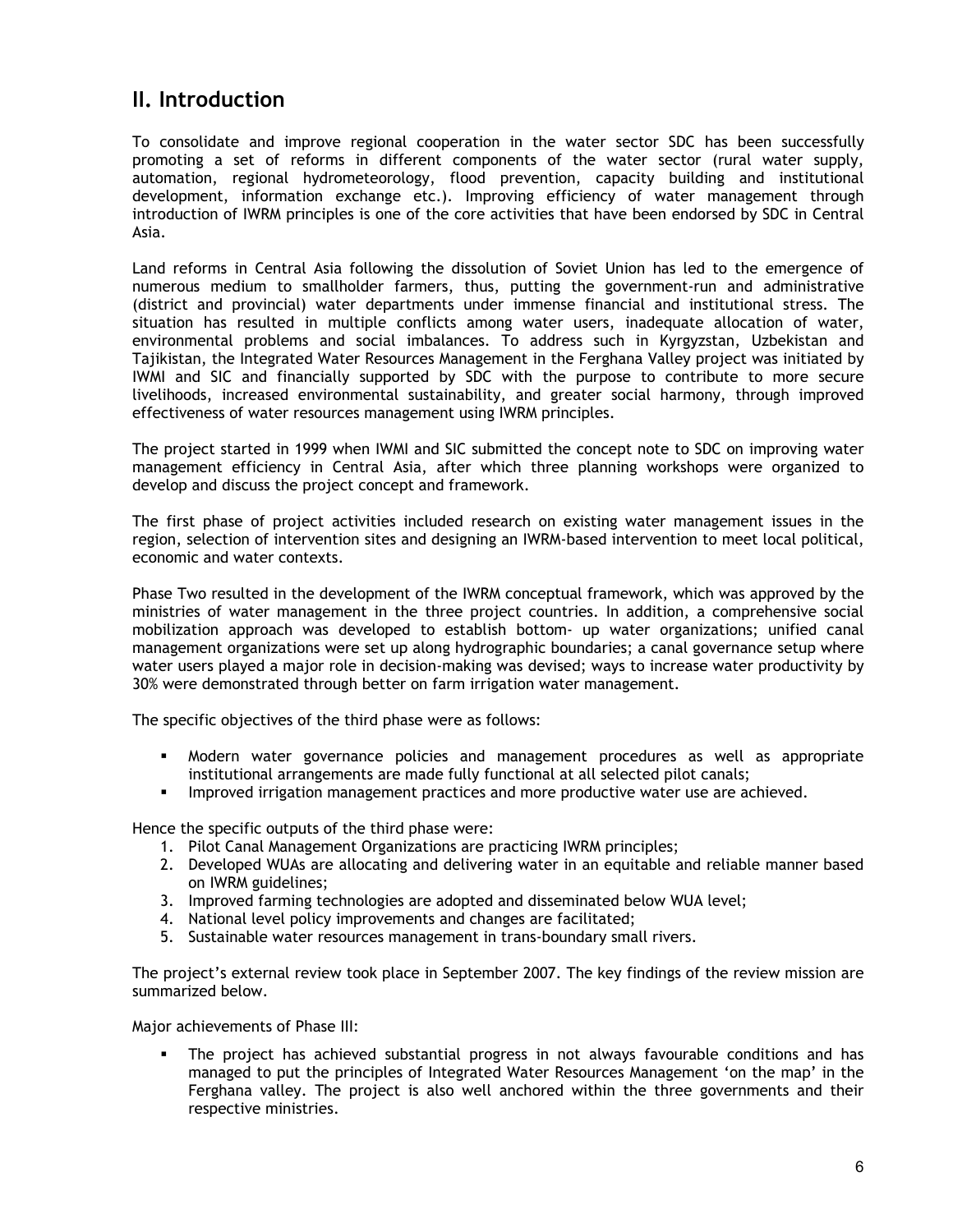- The project has developed a unique approach to IWRM (reorganising entire canals with both governance and management structures) for which no model was readily available. Due to this pioneering role, social mobilisation (raising awareness, explaining new concepts, convincing) has been important.
- IWRM-Fergana is rather complex with two implementing organisations and three 'country components' – but also unique in that it has a strong regional or interstate collaborative focus. Progress in the three countries is uneven, with Kyrgyzstan in the lead, followed by Uzbekistan, and Tajikistan somewhat behind schedule. A range of reasons can be attributed to this, from government policies and strategies to the different size of the pilot canals as well as to structural aspects.
- Another unique specific of the project is that it covers and joins together different levels of water hierarchy by common principles, common responsibilities, but also by common approach to water – from bottom to top by demands and from top to bottom by system of planning, control and account. Representation representative for low level to upper has reflected this approach in the institutional (governance) integration of hierarchy levels, some as technical tools (MIS, planning).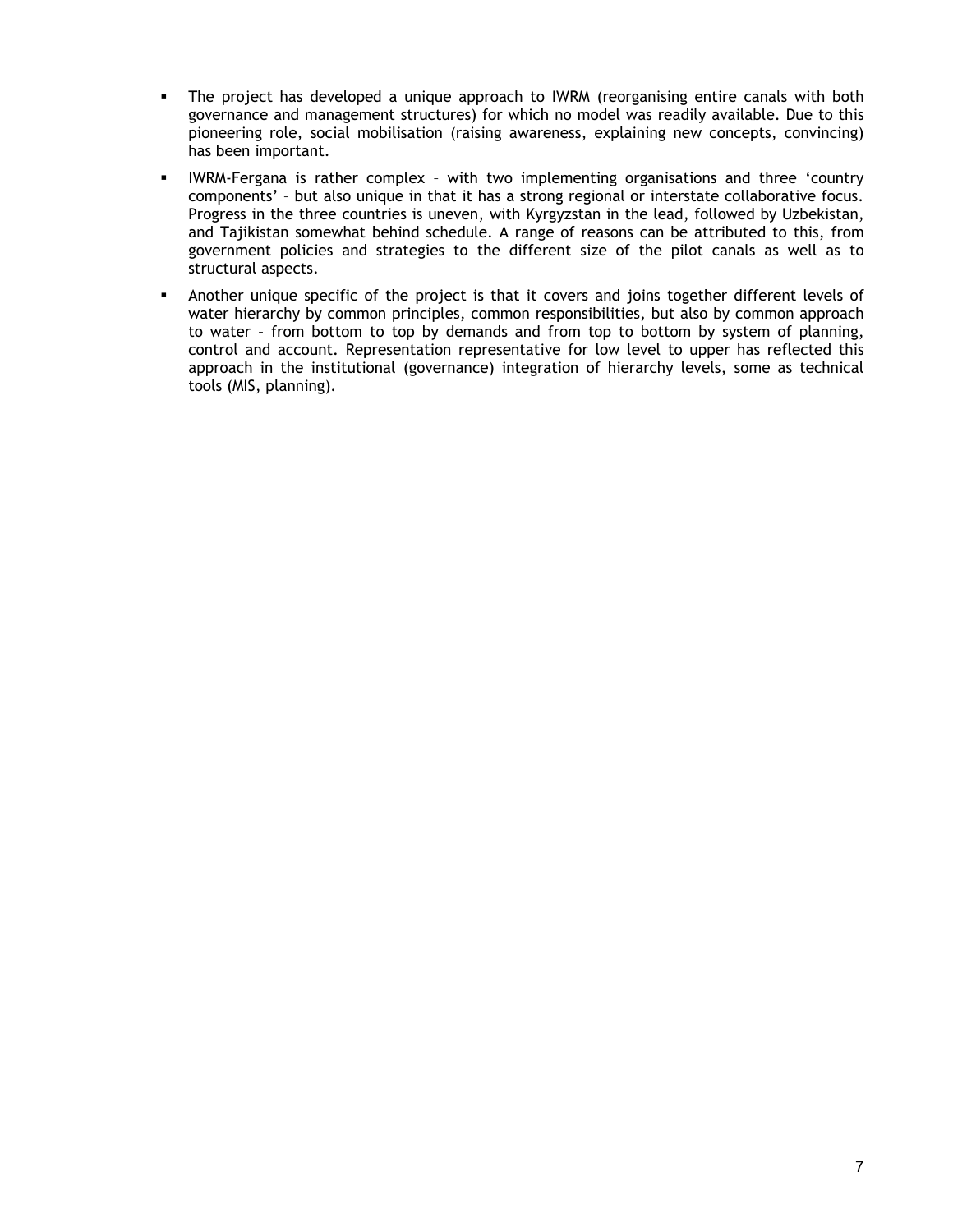# <span id="page-7-0"></span>**III. Important Achievements of IWRM Ferghana Phase III**

# **Result 1: Pilot Canal Management Organizations are practicing IWRM principles**

Three unified Canal Management Organizations (CMOs) were established in these three pilot canals (PCs) with powers of jurisdiction within hydrographic boundaries – over the command areas. Three Unions of Canal Water Users (UCWU) were formed and were legally registered as non-governmental, non-profit organizations. These two types of organizations are new entities to water users and it is suggested that this is the first attempt to establish such institutional structures in these post-Soviet countries. A framework acceptable to all parties was developed in a participatory manner for the participation of users at the canal level. Accordingly, the governance and operations functions are to be separated in pilot canals. The user participation would be restricted to matters associated with the governance of canals, with the complex canal operations left with the technically qualified CMOs. The involvement of users in the decision making process at the canal level would be gradually increased based on their financial contribution to the management of the canal. This means until the users are financially strong, the government shall share the cost burden of canal management. In accordance with this accepted concept, agreements were developed with responsibilities of each of the main parties - Ministry, regional basin water management organization, CMO, UCWU, and to transfer the governance functions of the canals to CWCs – joint (state and public) governance bodies. Several discussion meetings and workshops were organized with officials of water ministries, regional basin organization representatives, WUA and UCWU representatives to this effect. In these discussions, it was agreed to establish a core group of people – what could be termed a *"critical mass"* to move the process forward, i.e. implement the above framework. The framework was first rolled out in the Kyrgyzstan part of the project. It is note worthy report that there were great difficulties and much effort and time had to be spent to push through the framework in Tajikistan and Uzbekistan.

By establishing this framework the project achieved the vertical integration between different levels of water management hierarchy: namely, the Ministry, Basin, Canal, WUA, WUG, Farmer; and horizontally, the inter-sectoral integration: namely, domestic, urban, industry, environmental and agricultural water supply, all of which had interests at the canal level. Business planning, MIS and other tools that were introduced, as part of this process should serve to strengthen these new water management institutions and make them more sustainable.

A number of much needed gauging devices were installed in identified locations, in order to strengthen the quality of water distribution, monitoring and water accounting along the canals. Manuals and guidelines were developed for the staff of these new institutions and training materials were produced. Further, improved and applied MIS tools have enabled these fledgling organizations to maintain accurate records of water distribution; the calculation of water requirements; assisted in the analysis and assessment of the on-going water distribution situation in real time using and constantly updating databases. The initiative also introduced a new version of MIS supported by methodological guide and intensive training. Alternative water allocation methods were proposed but preference was for the age old, used systems. Pumping stations along PCs were inspected, situations were analyzed and recommendations were given to improve their efficiencies.

In order to achieve a long-term sustainability of supply of experienced personnel, special links with local and water relevant universities were established and IWRM principles were introduced into their curriculums. The aforementioned achievements were gained through well-organized awareness and capacity building activities, meticulously designed and locally appropriate social mobilization campaigns among key stakeholders.

Described below activities were implemented with the aim of achieving the Result I expected in the Logical Framework: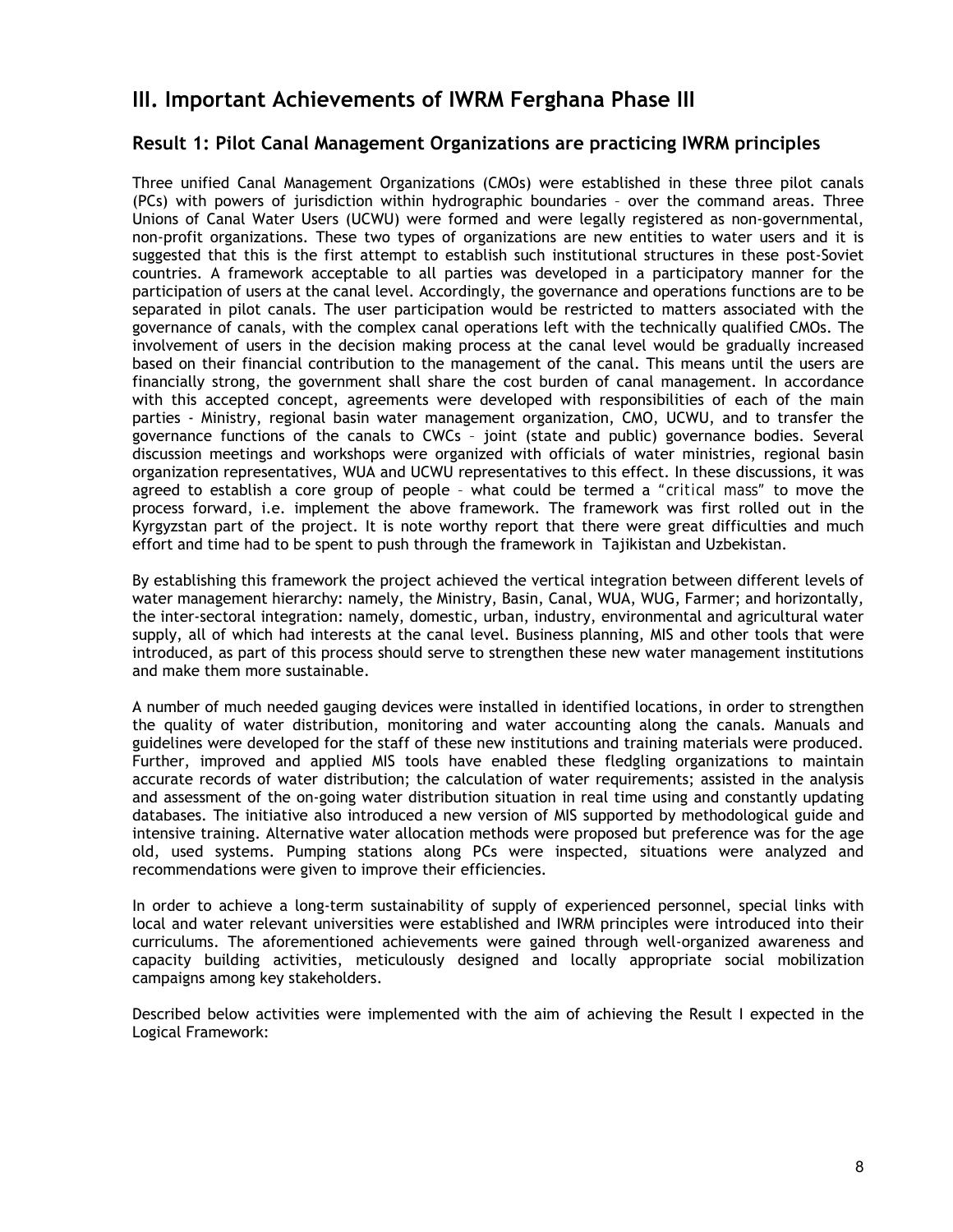# <span id="page-8-0"></span>**1.1 Integrate Governance, management functions and inter-sectoral interests under one Canal Management Organization at three pilot canals (SFC, KBC and AAC)**

Initially, there was an intense resistance to transferring canal management to user organizations. Skepticism was expressed on the ability of users to manage such long and complex canals with large numbers of dependent farmers and associated production outputs. The project partners in close dialogue with stakeholders worked to define and discuss alternative organizational structures for the management of these main canals with user involvement. Because of these above mentioned reservations, it was decided to develop a step-wise process of transition towards users, based on the ability (financial contribution, etc) and allow them to gain experiences in the management of canals. This issue was discussed in stakeholder meetings in depth, and consensus was achieved. The final agreement reached was that, with the approval of the government (Water Ministry will issue an order and sign an agreement to this effect), users and regional basin water management organizations should establish a "joint body", which would be called "Canal Water Committee – CWC". The CWC will carry out only the governance function related to the canal. Day to day operations shall be left to the CMO, which is a professional body that is part of the government. The CWC will consist of representatives from UCWU as well as the regional basin management organizations. Head of CMO will serve as nonvoting ex-officio in the CWC, and provide Secretarial assistance and assist in preparing other required information and points of clarification. UCWU representatives for their part will assist the CMO by organizing users, disseminating to them required information about breakdowns, repairs, water stoppages, etc. Membership at CWC is divided according to the contribution each party make to the operations of the CMO. CWC is required to approve the water distribution plan, financial and repair maintenance plans and assist with information flow between users and canal management. CWC is required to meet either monthly or fortnight as needed and review the operational situation. CWC also should try to convince farmers to cooperate and contribute (ISF, labor, etc) when needed. Regional basin management organization will secure the government interests in the canal, and facilitate government financial and other support to improve the canal management.

Three Unions of Canal Water Users (UCWUs) have been established – one per each pilot canal. The UCWU as an organization of water users is taking the initiative and an active part in canal management and is raising water users' voices to a higher level. In Kyrgyzstan this was initially, a WUA led organization, because there were number of WUAs already functioning in the AAC command area. In Tajikistan, at the time of application for registration, KhBC had only one WUA and rest of the area was functioning largely as government/ cooperative farms. Hence, the legal registration of the aforementioned cooperatives were achieved by making the large cooperative farms founding members, assuming that eventually new WUAs shall join as they are established. In Uzbekistan, the legal procedure to register UCWU as an NGO has been dragged on for a considerable period and had to overcome many legal hurdles. However, informally, all three UCWUs were functioning along with CMO to improve water management from the beginning of 2006. UCWUs of Pilot Canals were registered on following dates:

- UCWU AAC (legal registration 26.01.2005)
- UCWU KhBC (legal registration 21.11.06)
- UCWU SFC (legal registration 27.02.2007)

Currently the UCWUs of Tajikistan and Uzbekistan do not represent the newly established limited number of WUAs. Tajikistan is still struggling what to do with the large agricultural commercial cooperative farms. Uzbekistan's canal length, bureaucracy and slowness in decision-making continue to be an impediment to the appropriate functioning of these institutions. UCWUs of Kyrgyzstan and Tajikistan still have sections to represent separate raions (each canal per two raion), while the Long South Fergana Canal of Uzbekistan is represented by representatives from nine (9) raions or segments of canal. One important achievement is that SFC UCWU elected chairperson is a woman, who is also the Chair of the WUA, she is representing at the UCWU. Currently the UCWU SFC is implementing the plan of WUA development along the entire length of their canals. Efforts are continuing to involve other stakeholders (at least water users from Pilot Canals). In 2007, UCWU AAC received applications for membership from: 3 mahallas (residential neighborhoods) and 3 industrial water users. Leaders of the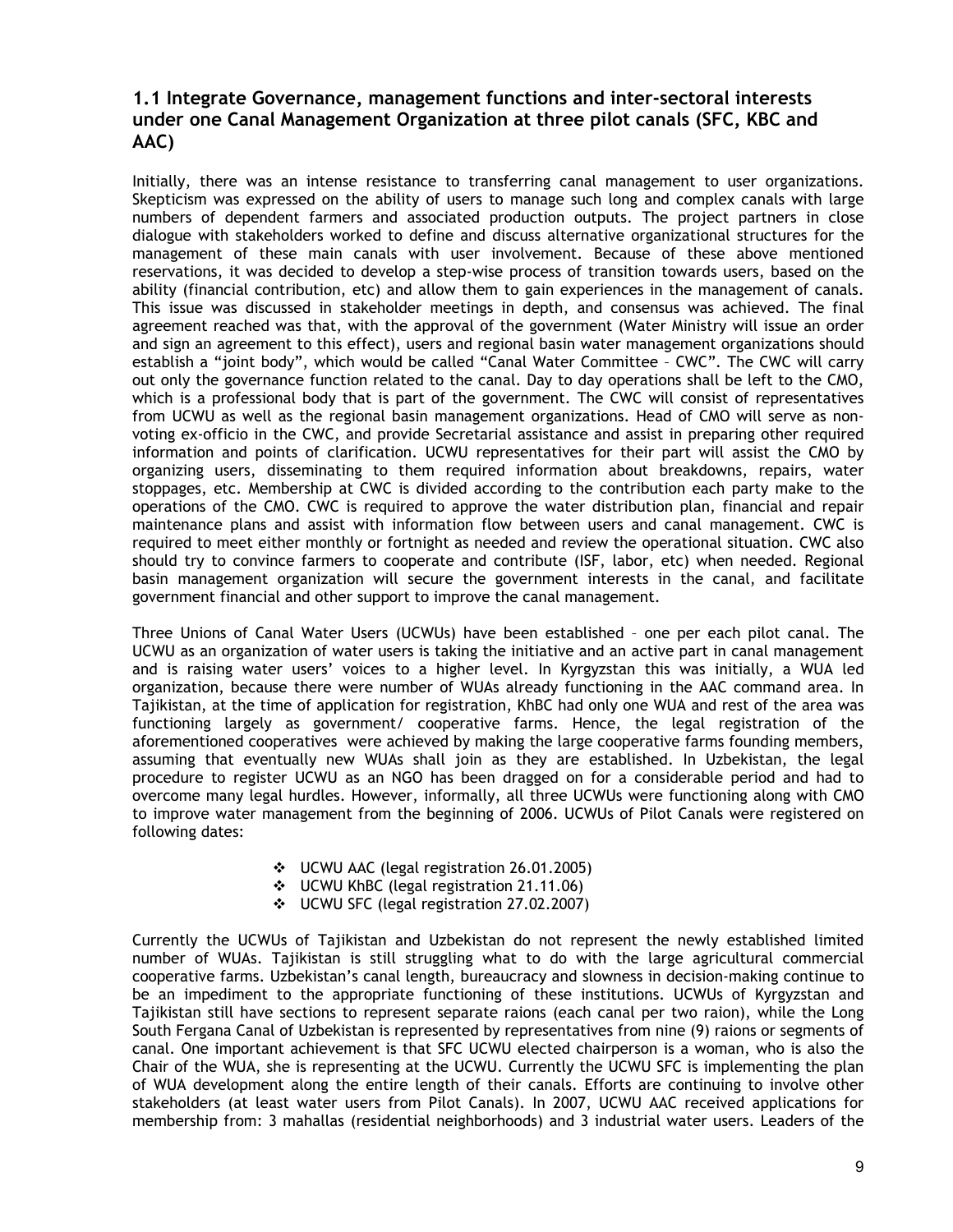<span id="page-9-0"></span>newly established WUGs are increasingly becoming WUA Council members with the latter becoming members of the UCWU AAC (e.g. WUA Isan and WUA Joypas, Kyrgyzstan); Four (4) Pumping Stations along KBC were handed over to the CMO. Further, the state has handed over the entire length of SFC to the CMO.

Thus, the integration process achieved by the project included:

- Establishment of the vertical linkages between different hierarchy levels canal, WUA, water user groups and farmers;
- horizontal linkages were promoted, e.g. through the incorporation of inter-sectoral interests (industries, water supply, energy, environment, municipalities etc.) under a single canal management organization.

# **1.2. Create broader understanding of the new institutional structure for the transition period with wide involvement of all stakeholders**

In Central Asia, public participation in irrigation management has been limited to secondary, tertiary or on-farm irrigation systems level. The project has successfully negotiated a transfer of this responsibility held solely by the state, to govern an irrigation scheme and the main canal, to a unique "joint management" arrangement between the state and the water users, bringing water users' influence a step closer to meaningful participation. This again was an important water management intervention introduced in the region by the project. Although the status and mandate of these 'state-public' governing bodies are still under discussion, it puts the principle of user participation one step higher in the water resources management hierarchy than it was previously, bringing it to the scheme (main canal) level. The Figure 1.1 shows how public participation is now built into water management up to the canal level. Water users' representatives (on left) and the technical expertise (on right) integrated in the governance and management at each level.



**Figure 1.1.** *Public participation at different levels*

#### **a) Consensus building and SMID activities amongst the key stakeholders of South Fergana Canal (SFC), Aravan Akbura Canal (AAC) and Khodj - Bakirgan Canal (KBC)**

SMID activities - intense awareness building and social mobilization to develop consensus among the stakeholders were carried out among water users. Prepared stakeholder inventories were instrumental in understanding the socio-hydraulic settings, involvement of water users and consultations, to improve the conceptual design of governance for adequate user representation. The SMID activities conducted involving the above-mentioned new organizations were focused on the sustainability of those institutions through their own internal developments and strengthening cooperation amongst them, both horizontally and vertically. It is apparent that sustainability of these organizations will be possible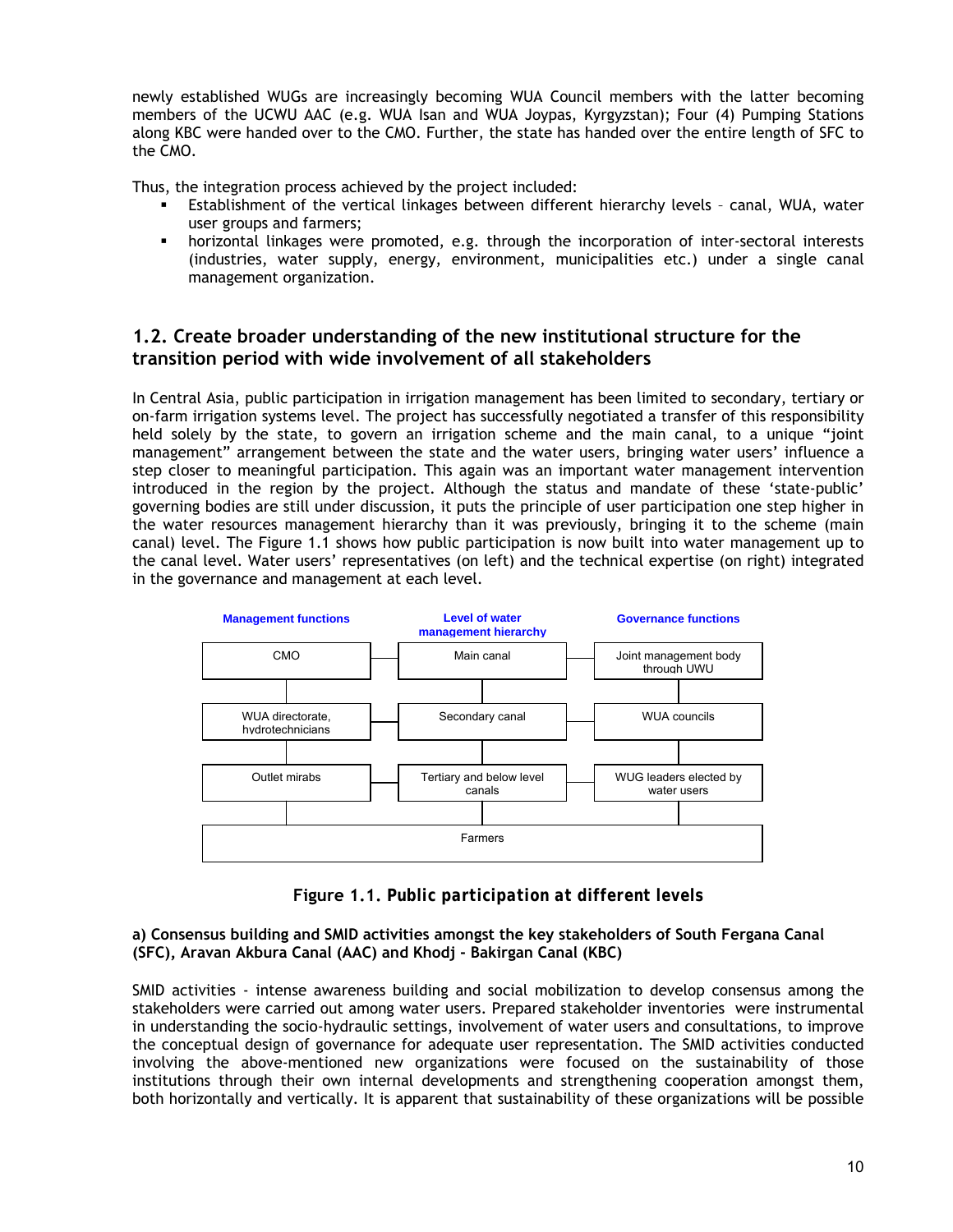only if, there is active participation of their key stakeholders and a consensus among them, with regard to the following issues:

- water users' participation and inclusion of multiple interests of all types of water users into decisions;
- clear cut roles and responsibilities of WUAs, UCWUs, CMOs and CWC in their domains;
- identified paths of development of their new water management organizations

To contribute to consensus-building amongst stakeholders, the project organized a number of workshops and SMID group meetings at each of the three pilot canals - AAC, SFC and KBC – with the involvement of all key stakeholders (see Table 1.1). The aims of the workshops were two-fold:

- to strengthen vertical linkages amongst the organizations of water hierarchy through improved understanding amongst all the stakeholders and equipping them with useful tools and information for consensus building and cooperation;
- to build capacity of the stakeholders' representative teams to work together through a practical trial stages (on-the-job training)

In particular, the process of consensus building comprised three stages: 1) discussions; 2) suggestions; and 3) modifications, including **consented** recommendations. For example, if any participant representing any group of stakeholders was against a recommendation of the same or another group, then he/she had to prove, why it was not in the interest of all the stakeholders, rather than his/her personal interest and/or his/her own ambitions.

Continuous SMID was targeted at:

- building understanding of the irrigation sub-sector stakeholders on the need, benefits and process of consensus building amongst them on a regular basis;
- practical application of the designed three-stage consensus building process; and finally,
- consensus of all the participants about their specific recommendations for enhancing vertical linkages amongst the new water structures for that period of time

In general, the consented recommendations for Uzbekistan and Tajikistan were building sustainability of new water organizations through capacity building of the staff; reduced or no interference of the local authorities and district WMOs in the water distribution process; transfer of the responsibilities of PWMO to CMO; as well as strengthening the role of UCWU in protection of water users' interests. In Kyrgyzstan, the focus of recommendations were to strengthen the UCWU, expand its membership to non-agricultural (city) water users and increase its role/voice at higher levels of WM hierarchy. The topics discussed, number of participants and meetings organized by SMID teams are presented in Table 1.1.

In each country, SMID focused on the followings:

#### In Uzbekistan:

- **CMO** shall carry out an inventory of SFC water users;
- Construct water measurement devices in order to know how much water is used by different water users and thus ensure equitable water distribution;
- Activate UCWU through social mobilization, involvement of more water users, capacity building programs and strengthening of the assets base through developing enabling legislation, business planning and close cooperation with academic institutions;
- Involving UCWU in developing proper water plans, delivering water accordingly and improve fee collection at WUAs;
- Transfer of water allocation responsibilities from BISMO to CMO, which shall be legally supported;
- Strengthen linkages amongst all stakeholders, including WUGs, WUAs, CMO, UCWU, BISMO, Ministry and etc.) through regular consensus building meetings;

#### In Kyrgyzstan:

 Strengthen the resources management through business planning at all levels of water hierarchy;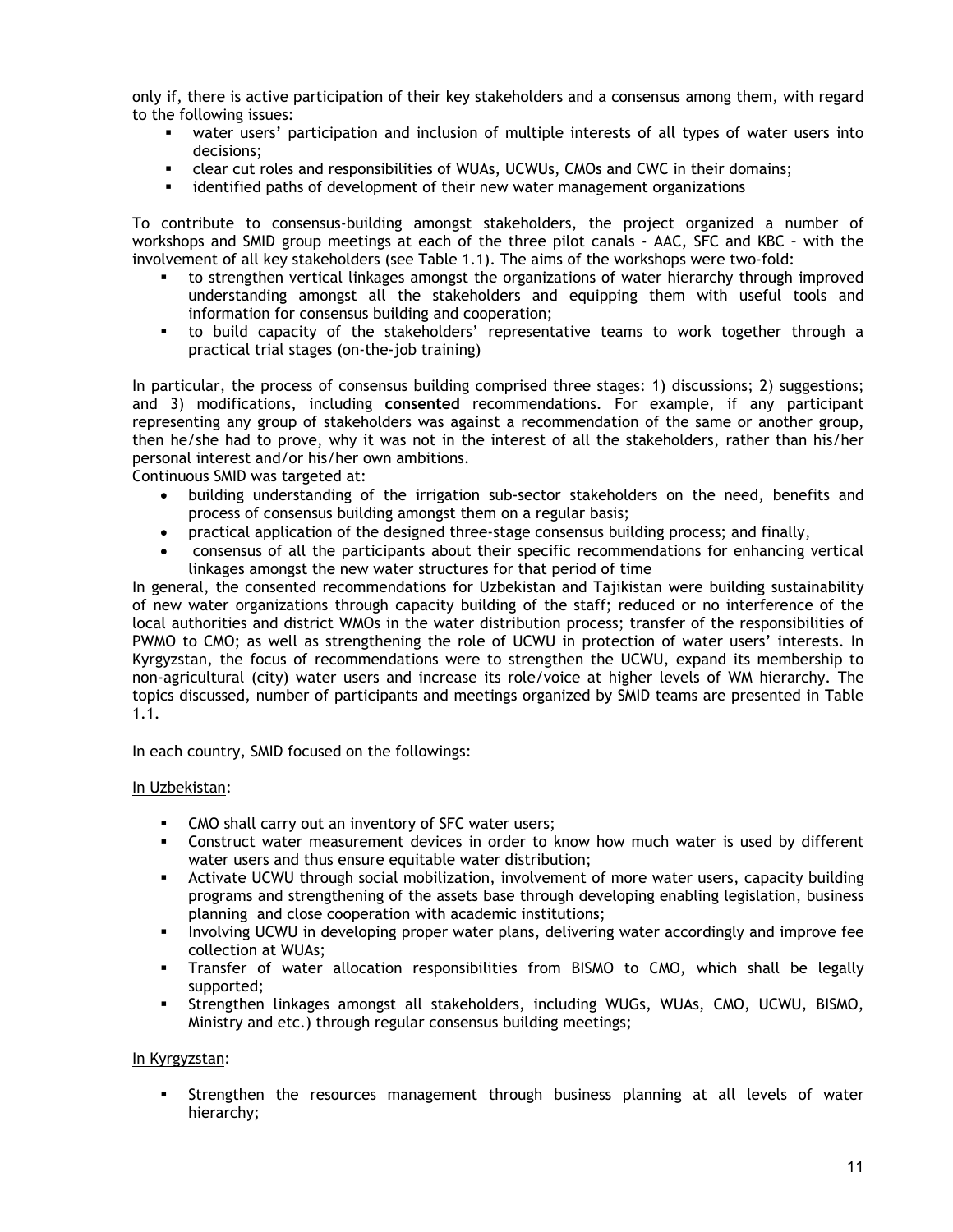- Build trust of water users through proper water distribution by WUAs with the assistance of UCWU in social mobilization;
- BWD, UCWU and CMO shall organize meetings with water users to resolve conflicts between head-and-tail water users;
- Construct water regulatory structures by CMO, UCWU, JM and WUAs;
- Encourage new institutions to involve young students in becoming water professionals through education grants and invite students for obligatory 'after graduation internships' to gain experience in the irrigation sector for 3 years;

|    | <b>SMID TOPICS</b>                                                                                                | <b>PILOT CANALS</b> |                       |                         |                       |                   |                       |  |  |
|----|-------------------------------------------------------------------------------------------------------------------|---------------------|-----------------------|-------------------------|-----------------------|-------------------|-----------------------|--|--|
|    |                                                                                                                   |                     | <b>AAC</b>            |                         | <b>KBC</b>            |                   | <b>SFC</b>            |  |  |
|    |                                                                                                                   | No of<br>meetings   | No of<br>participants | No of<br>meetings       | No of<br>participants | No of<br>meetings | No of<br>participants |  |  |
| 1. | IWRM principles: new organizational<br>changes                                                                    | 9                   | 245                   | 8                       | 229                   | 12                | 281                   |  |  |
| 2. | Role of public participation in improving<br>water management                                                     | 11                  | 155                   | 13                      | 106                   | 21                | 387                   |  |  |
| 3. | Functions of CMOs and hydrographic<br>principles                                                                  | 8                   | 96                    | 6                       | $\overline{72}$       | 14                | 156                   |  |  |
| 4. | Union of water users - user run<br>organization                                                                   | 3                   | 43                    | $\overline{\mathbf{4}}$ | $\overline{37}$       | 8                 | 93                    |  |  |
| 5. | Difference between governance and<br>management - why to differentiate                                            | $\overline{2}$      | 14                    | $\overline{3}$          | $\overline{23}$       | $\overline{9}$    | $\overline{72}$       |  |  |
| 6. | Transfer of governance responsibility to<br>the joint management body - why to<br>establish canal water committee | 5                   | 56                    | 7                       | $\overline{38}$       | 10                | 166                   |  |  |
| 7. | Reorganization of administrative WUAs<br>into hydrographic and their membership<br>in UCWU                        |                     |                       | 6                       | $\overline{54}$       | $\overline{17}$   | 189                   |  |  |
| 8. | Inter-sectoral integration - participation<br>of non agricultural water users in the<br>governance                | 24                  | 83                    | 5                       | 25                    | 4                 | 73                    |  |  |
| 9. | Establishing branches of UCWU in canal<br>hydro-sections and their composition                                    | ÷.                  | ÷                     | $\blacksquare$          | $\mathbf{r}$          | 20                | 364                   |  |  |
|    | <b>Total</b>                                                                                                      | 62                  | 692                   | 52                      | 584                   | 115               | 1781                  |  |  |

# **Table 1.1** *SMID activities along the pilot canals*

#### In Tajikistan:

- Creating awareness on the responsibilities and the roles of new water organizations (well defined with no duplication of such responsibilities among the organizations);
- On issues related to water charges, payments, etc;
- Building consensus to relieve pressure coming from Khukumats on Water organizations (at least UCWU);
- The CMO and WUAs shall distribute water on time and in compliance with the accepted water plans with the UCWU monitoring the equity of water allocation;
- Appropriate methods for CMO to collect water charges;
- **IMPROVE COOPERATION AMONGST WUGS, WUAS, UCWU, CMO and PWMO and local authorities,** considering the needs of both small and large water users;
- How state officials can support the process of transfer to participatory management.

The project team initiated SMID activities along two small rivers - Shakhimardansay and Khodjabakirgansay, which have linkages to Aravan-Akbura, Khodja-Bakirgan and South-Ferghana canals.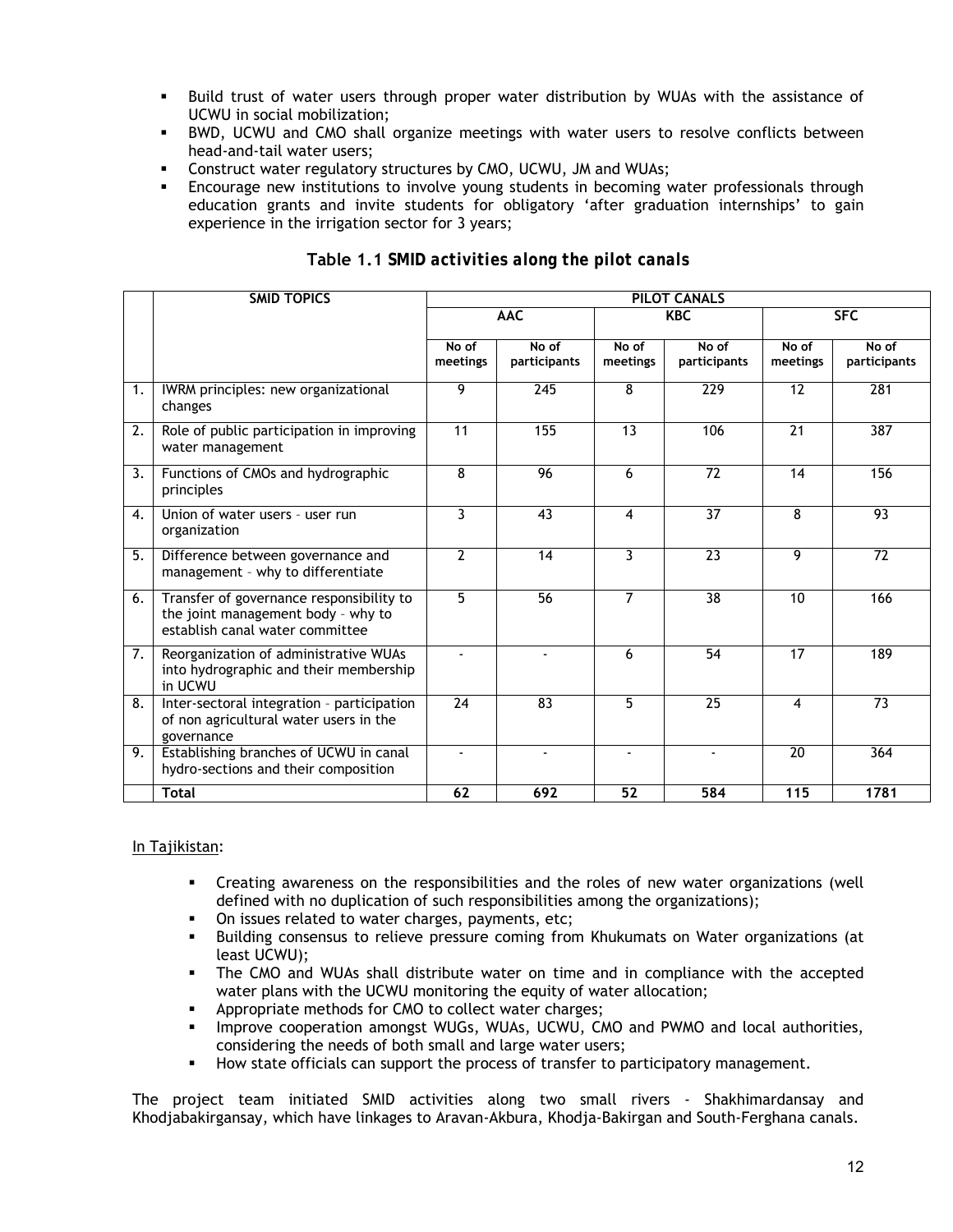## **b) Transfer Management to CMOs/CWCs during the project period**

It was mentioned earlier the concept of gradual management transfer that was developed and accepted by all stakeholders of the project. However, though CMOs were made operational in 2003, progress has been slow. There were many reasons for the delay; most of them were beyond the control of the project. Reasons were, related to existing legal barriers and bureaucratic procedures. Events took place in the following chronological sequence:

| <b>EVENT</b>                                                                                 | <b>SFC</b><br>(UZBEKISTAN) | <b>AAC</b><br>(KYRGYZSTAN) | <b>KBC</b><br>(TAJIKISTAN) |
|----------------------------------------------------------------------------------------------|----------------------------|----------------------------|----------------------------|
| Establishment of single unified<br>and hydrographic CMO                                      | 28.07.03                   | 24.07.03                   | 13.11.03                   |
| Legal recognition of Union of<br>Canal Water Users by the State<br><b>Justice Department</b> | 27.02.07                   | 26.11.05                   | 21.11.06                   |
| Signing of the public and users<br>joint management agreement                                | 28.06.07                   | 10.02.06                   | 07.05.07                   |

The project has developed a conceptual basis 'Joint Governance' framework through consultations with key stakeholders (ministry, provincial WMOs, district WMOs, CMO, UCWU, WUAs and other sectors). The project has facilitated the establishment of the 'Joint Governance Body' (a state-public partnership named as the Canal Water Committee - CWC) through signing the agreement between the state (relevant Ministry) and the water users (Union of Canal Water Users). CWC comprises the representatives of both the state and the water users (through UCWU) and the number of members from each side is proportional to their share in the CWC budget. As Part of the CWC establishment process, the project has created a "critical mass" – a working group, comprising the key stakeholders. This 'critical mass' had moved the transition process forward in individual countries. With this, the process became locally owned and not project driven.



**Figure 1.2**. *Governance over canals through "Joint state-public" body*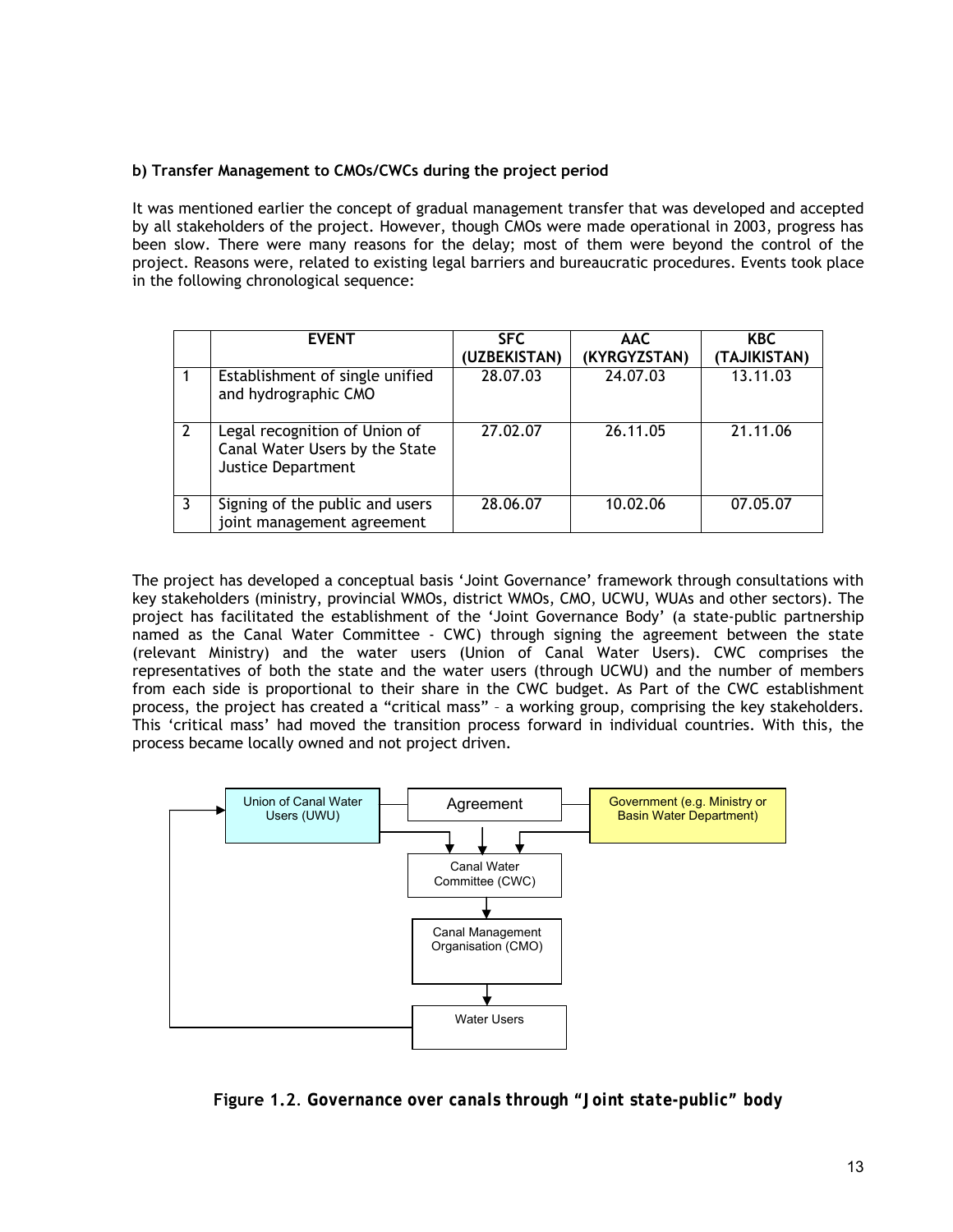# <span id="page-13-0"></span>**1.3 Develop recommendations on improvement of the legislation at national level for dissemination and replication**

There are substantial differences in the legal settings of the target countries due to the differing socioeconomic conditions and on-going agricultural reforms that prevail in each of the target countries. Obviously, these differences have hindered the project progress due to their diversity. Bearing in mind multiple factors that influence the outcomes of the project in different countries, overall, project activities in Kyrgyzstan are steadily moving forward, while those in Uzbekistan and Tajikistan are lagging behind and requiring more reform efforts by the governments, especially in Tajikistan and Uzbekistan. Particularly, the following issues discussed below, require attention:

#### **Uzbekistan:**

- The country still does not have a law governing WUAs and therefore legal registration of these entities is fraught with problems. However, in 2005-6, the government has converted all 'Shikat' farms to administrative WUAs.
- WUAs are treated as non-profit commercial organizations, hence, are subjected to taxation, etc.
- Uzbekistan does not charge Irrigation Service Fees (IFS). Hence, encouraging the more efficient use water is not practical. The Ministry is pilot testing various schemes of charging ISF in different regions for the last three years with little success.
- O & M is still heavily dependent on the government finance as there is no ISF collection practice.
- Uzbekistan runs a tight control over the private land use. There are main crops, which must be grown by the farmers under state supervision.
- This 'State Contract Farming System' for main crops would be appropriate, if the input and output markets were free, thereby reflecting the real prices and costs associated with production and commodity process. Currently, the price of cotton is fixed and the state is sole buyer. Current buying price levels encourage neither productivity increases nor resource conservation.
- Cash return to farmers produce is channelled through cumbersome banking procedures, and most of the time access to cash is difficult.
- State officials are very much trying to influence and manage WUAs and their water distribution, because of the absence of WUA law.
- Many farmers are reluctant to challenge these interferences avoiding possible drastic consequences and harassments
- Legal awareness among farmers is very weak or they are not interested, as they are used to be guided by officials.

project has regularly brought up its recommendations on legal reforms to the notice of the Parliament and senior government policy makers. In addition, through the NSCG discussions have been undertaken on these matters. However, as is common in Uzbekistan legal and policy reform is a slow process. What is required is a 'cohesive policy and legal framework', which encourages farmers to use land and water in a productive manner to improve the livelihoods of farmers.

## **Kyrgyzstan:**

The greatest degree of reform in the region has been achieved in this country. The country has required water legislations, government support for WUAs, basin organizations, IMT experiences, etc, etc. However, implementation is scant and legal awareness of water users is limited. Hence, officials continue to play a considerable role in the affairs of water management. In Kyrgyzstan, land fragmentation is a significant issue that creates problems. Hence, the government is encouraging the establishment of farmers' cooperatives. Flexibility and opportunities for IWRM promotion is high, compared to other two countries.

## **Tajikistan:**

In September 2006, the Tajik parliament approved the WUA law. It is of note that the project team contributed to the discussion, through the Ministry of water resources before, it was approved by the parliament.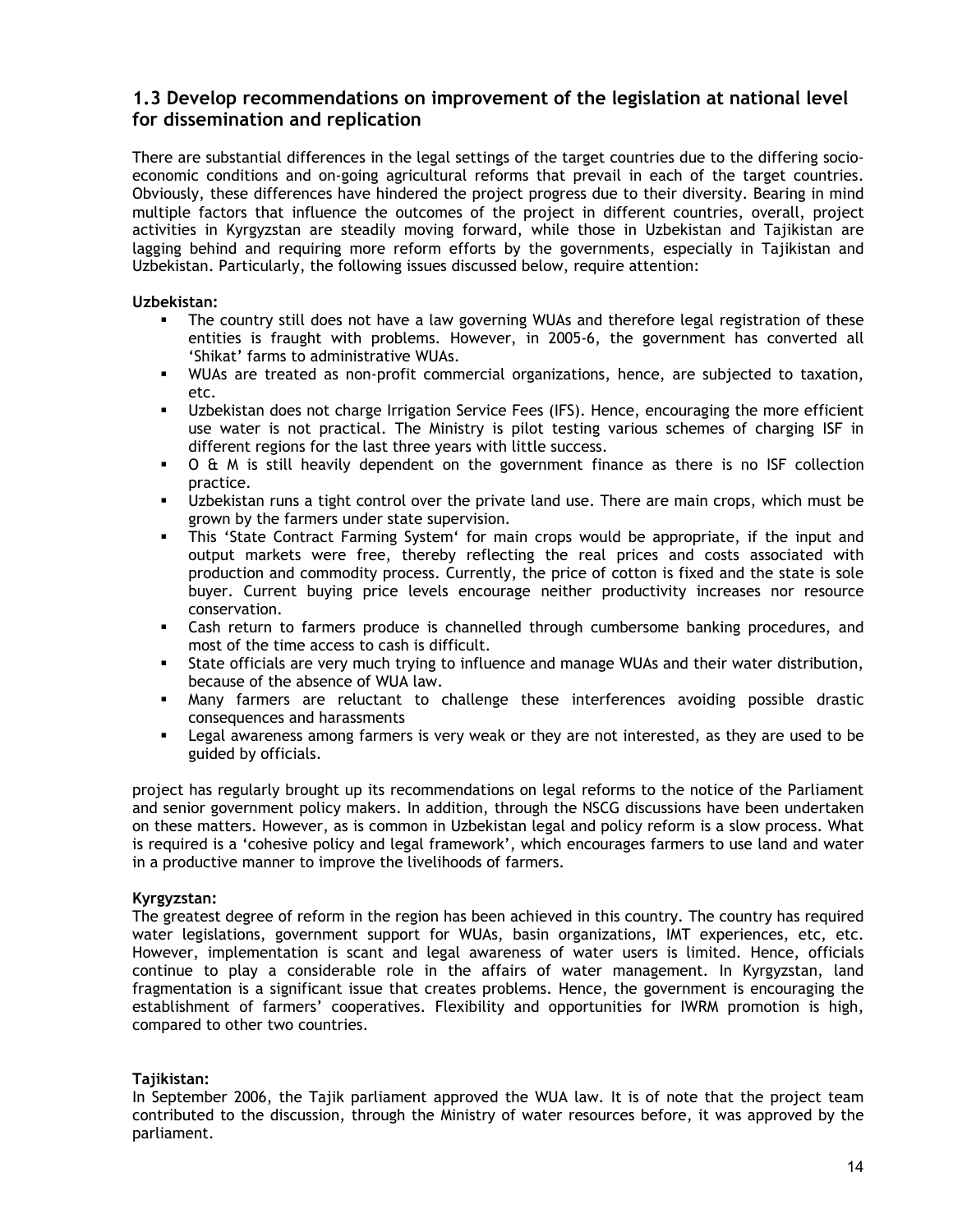In Tajikistan, the establishment of WUAs along KBC is still a legal challenge given the uncertainty of land reforms with existing quasi-state farmer cooperatives and joint stock farm societies. This absence of user representation, provide an opportunity for the regional water department and the CMO to behave as previously or elsewhere, and put undue pressure on the farmers, in order to collect ISFs. Tajik farmers have to pay not only for the irrigation services, but also for the water. Also, for the debt of former Kolhoz farms, to which his land was belongs to, with interests. Tajik water users claim that they have no funds to pay for water, which is high compared to other countries in the region. The inability of water users to pay the KBC for water delivered is creating chaotic situations. In order to improve the ISF recovery the CMO of KBC has implemented what could be termed coercive measures such as suspending water delivery to water users for non-payment.

Tajik farmers are also influenced by a 'contract farming system', but in contrast to their counter parts in Uzbekistan, with private moneylenders. Tajik farmers have to purchase inputs (most often poor quality) in the open market, whereas in Uzbekistan, government provides all inputs and the costs are deducted from their earnings. In the redistribution of land associated with new government polices farmers also inherited the debt of former kolkhoz farms. Furthermore, unpaid (taxes + debts) are added with interest to the next year's charge. Farmers are constantly seeking relief from this unfair debt burden. The project has taken this issue up with the Ministry as well as NSCG; however, no remedial measures are foreseen in the near future.

#### **Legal Situation**

Thus, substantial differences exist between the target countries due to differing agricultural reforms, legal frameworks and policy settings and obviously in resulting socio-economic conditions. Bearing in mind multiple factors that influence the outcomes of the project in different countries, overall, project activities in Kyrgyzstan are steadily moving forward, while those in Uzbekistan and Tajikistan are lagging behind and as such requiring more intensive efforts especially, in Tajikistan.

The comparison of National Water Laws (NWLs) of the countries participating in the project and Laws' exemplary structures has revealed that in general, the negative inheritance of the past still remains. And all attempts to make principally new provisions resulted, mainly in separation and/or combination of sections, chapters, articles, clauses and items of the old Water Laws. This increasingly refers to the Law "On water and water utilization" of the Republic of Uzbekistan and to a lesser extent – the Water Code of the Republic of Tajikistan. At present, only the Water Code of the Kyrgyz Republic includes almost all regulatory provisions, directly answering practically all IWRM principles. To a considerable degree, it might be explained by the recent date of the Code's taking effect (2005). It seems to take several years to make many regulatory provisions of the Code to work. In particular, it concerns the creation of appropriate organizations, Basin Councils, implementation of water charges as a natural resource etc.

The following different aspects of Water Laws of the countries participating in the project, are referring to IWRM in varying degrees: ownership of water; turn-based water utilization; water users' rights and duties; water consumption charge; water use priorities; legislative foundations of hydrographization; legislative foundation of public participation; legislative foundation for WUAs and Union of Canal Water Users (UCWU) establishment, etc.

The question of ownership of water resources, water bodies and water facilities on transboundary areas is very urgent and directly connected with issues of water resources management at different levels, in particular at canals level on transboundary areas. Interested parties through negotiations should resolve the problem of ownership of transboundary water resources (or part of them).

One of the main aspects of water resources management is rotation-based water use in terms of irrigation water supply. In this context, it is interesting to quote part of the "Moslem Water Right (MWR) Provision" in the Water Code of the Republic of Kazakhstan. It says: "…If any of land owners can not use a river in another way but dam it and co-owners come to agreement among them, so irrigation turn should be started from the river downstream to upstream; when it is up to the upstream, only then it is allowed to dam the river".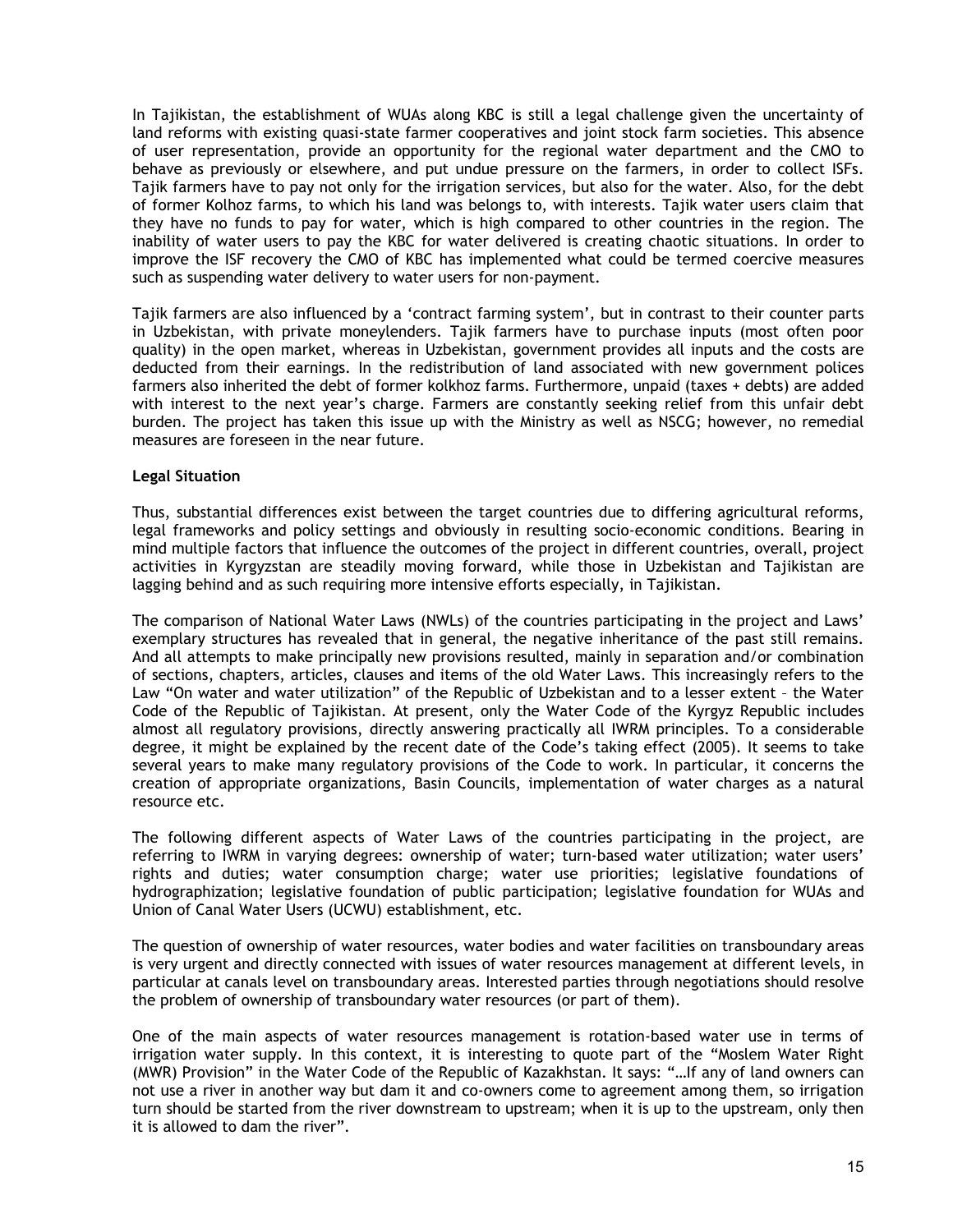<span id="page-15-0"></span>It seems to be reasonable to include the MWR Provision mentioned above, in to the drafts of Laws on Associations (Unions) of Water Users and to the draft of the Water Code in Tajikistan and Uzbekistan. The significance of the entering this fundamental Moslem Water Right Provision in Water Legislation of each country of Central Asia and its practical application in water resources management of the region could hardly be overestimated. Perhaps, this is the only way, which would allow improving essentially the current situation concerning water supply of the Amudarya and the Syrdarya lower reaches, other rivers, streams, especially during water scarcity years.

The comparative analysis shows that there is some confusion between rights and duties, which has remained as an inheritance from "Principles of Water Legislation of the Union of SSR and Allied Republics…" in NWLs of Central Asian countries. Separation of rights and duties is very important in a legal sense.

The principal distinction between duty and right lies in the fact that one can exercise one's right or refuse it. Sanction (penalty) is not considered for exercising a valid right in the order established by law. Quasi multiplying of rights should be denied.

The disadvantages of NWLs of the countries participating in the project concerning protection of water users' rights are inherited from "Principles of Water Legislation of the USSR and Allied Republics" parts referring to interpretation of one and another duties of water users. It seems that in the sense of present understanding of the necessity of civil society building and equality of rights, in particular of parties to water relations, only the rights of these parties could be interpreted laterally but not duties.

As non-compliance of one or another requirement of Law results in penalty, their list should be comprehensive and specified in the Water Code. Otherwise, these "other grounds" (termination or limitation of rights for water consumption) could be interpreted freely at a lower level at drawing up regulatory and legal acts of ministries, state committees, and agencies, decisions of public authority on-sites. Also, these "other grounds" could result in different kinds of abuse of office and do not facilitate the strengthening of lawfulness in the sphere of water relations. The mentioned above is also fairly for grounds of responsibility for National Water Laws breaking.

There are no principal problems in general, in terms of transfer to the basin principle of water resources management in the countries participating in the project. The Water Code of Kyrgyzstan, the Water Code of Tajikistan, the Law "On Water and Water Consumption" of Uzbekistan make the provision for public participation in water resources management. However, in NWLs of the countries participating in the project, public participation in water resources management is reflected poorly and assigned a secondary significance to a certain extent.

The analysis results of certain aspects of water legislation in the countries of Central Asia are given above. At present, water experts of the region understand the necessity for water legislation improvement and harmonization in the countries of Central Asia. However, because of a range of circumstances, centrifugal tendencies dominate in this matter, which are the obstacle for creation of appropriate international regulatory and legal basis for shared transboundary water resources management in the region.

Only in Uzbekistan, the Law on WUAs has not been passed. Such a Law would essentially, strengthen the WUAs position.

In principal, there are no problems for creating UCWU, however having an Article on UCWU in the Laws on WUAs, would accelerate essentially the process of UCWU creation and legal registration.

# **1.4 Assist CMOs/ CWCs in preparing Business-Plans**

In 2005, project carried out a review of the business planning (BP) experience in Central Asia and elsewhere. The study revealed that introduction of the BP concept for institutions such as CMO and UCWU, is a unique case and somewhat innovative in Central Asia. In 2006, IWMI together with SIC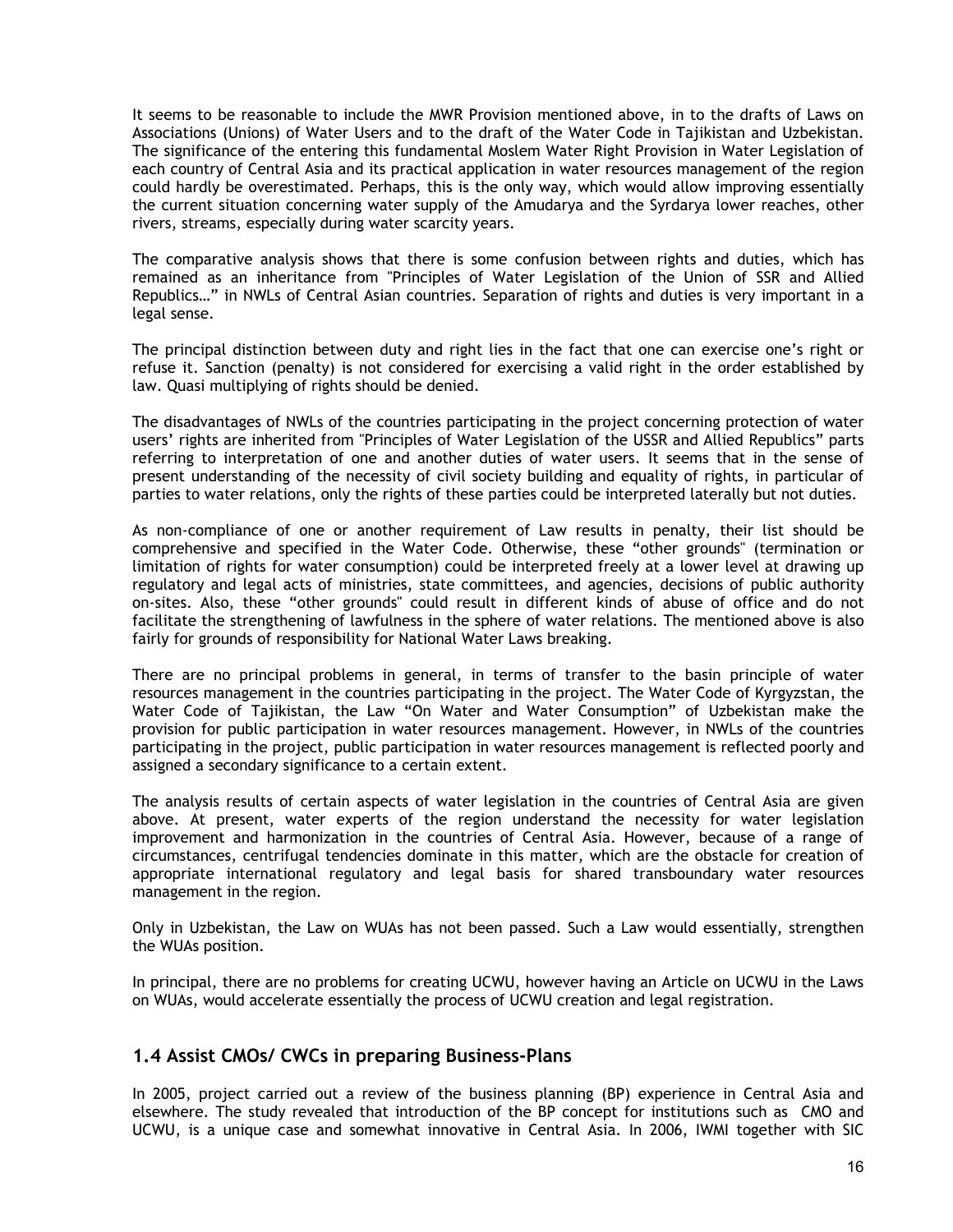<span id="page-16-0"></span>extensively studied the actual business of CMO and UCWU and collected data from AAC CMO and AAC UCWU in order to test the basic concepts in a real life situation and develop a sample BP that could be the basis or a general guideline for further use. In the same year, the first versions of BP samples for CMO and UCWU were drafted for AAC CMO and for the AAC UCWU by the project staff.

These samples were discussed for adaptation through a round of training-workshops in each of three training centers in Fergana Valley. These workshops, attended by a number of people including specialists from canal management organizations and district water departments as well as members of the Union of Canal Water Users - mainly UCWU Council members (governing and executive body, CWC members, CMO staff and other stakeholders of all three pilot canals), discussed the guidelines and suitability for their own use. As for the other pilot canals, the project staff only monitored the preparation of CMOs' and UCWUs' Business Plans, with the local SMID teams playing a vital role.

The Guideline authors consider that these BPs can be further enhanced and developed during Phase IV, where concepts of Asset Management, economic benefits of service tariffs, volume based water fees collection, financial threshold analysis and other important aspects could be considered.

# **1.5a. Assess feasibility of alternative water allocation procedures and system management**

A comprehensive report on international experience in water allocation has been prepared and shared with project partners for their comments and contributions. The report consists of four parts: (i) analysis of water allocation practices during the Soviet times: strength and weaknesses; (ii) highlights of socio-economic changes, affecting water allocation; (iii) review of world experiences in water allocation and (iv) suggestions with regards to water allocation principles, applicable in the project areas. The three water allocation mechanisms widely used in the world are: (i) administrative, (ii) usermanaged and (iii) market-based. The major strengths of the Soviet time water distribution included the following features, central to the then irrigation water management: (i) coordinated water allocation at basin level; (ii) existence of long term water development planning for major river basins; (iii) clear and prioritized water allocation for different sectors of economy; (iv) crop based (demand) water allocation, adjusted to water availability. The major advantage of the water allocation during the Soviet time was reliability of water supplies and the pertinent decisions made for each former Soviet republic, province and irrigation system concerned. Once agreed and made, the inter-sectoral, interterritorial water allocation - decisions were strictly followed in the implementation with few deviations. Weaknesses of the Soviet time water allocation framework included: (i) inter-sectoral and inter-territorial discrimination, (ii) absence of effective incentive systems, leading to wastage of water resources, (iii) low or no response to the local realities. The major deficiency of the existing water allocation model is that it does not reflect the changes in agriculture, which took place during the last few years, such as the formation of numerous smaller water users in place of large collective farms.

Cases from the Lower Colorado River Basin (USA) and New South Wales (Australia) were compared with the Kyrgyz water allocation system to draw appreciable lessons. Focus group discussions were held involving key local stakeholders to discuss the options available. Preliminary findings of the comparative analysis suggest considerable gains from policy and regulatory refinements of current water allocation practices could be made in Kyrgyzstan and neighbouring Central Asian countries. Such policy and regulatory improvements could be instrumental in increasing the viability of the new water institutions and allowing effective transition towards integrated water resources management. The comparative inquiry suggests the following procedures and instruments that can be tested for effectiveness in the pilot areas to improve current water allocation:

- Determining user rights based on the 100% guaranteed natural river runoff (riparian right);
- Creating incentives for water users and WUAs to adopt water saving technologies by initiating marketing tools that encourage water savings;
- Applying different water delivery tariffs to naturally flowing and regulated (saved & stored in reservoir) water to create the market of saved water within the river basins;
- Eliminating restrictions for double cropping even in low-water years and reallocating irrigation water resources according to economic feasibility and crop growth phase;
- Establishing preferential access to water for those who invest in water saving technologies;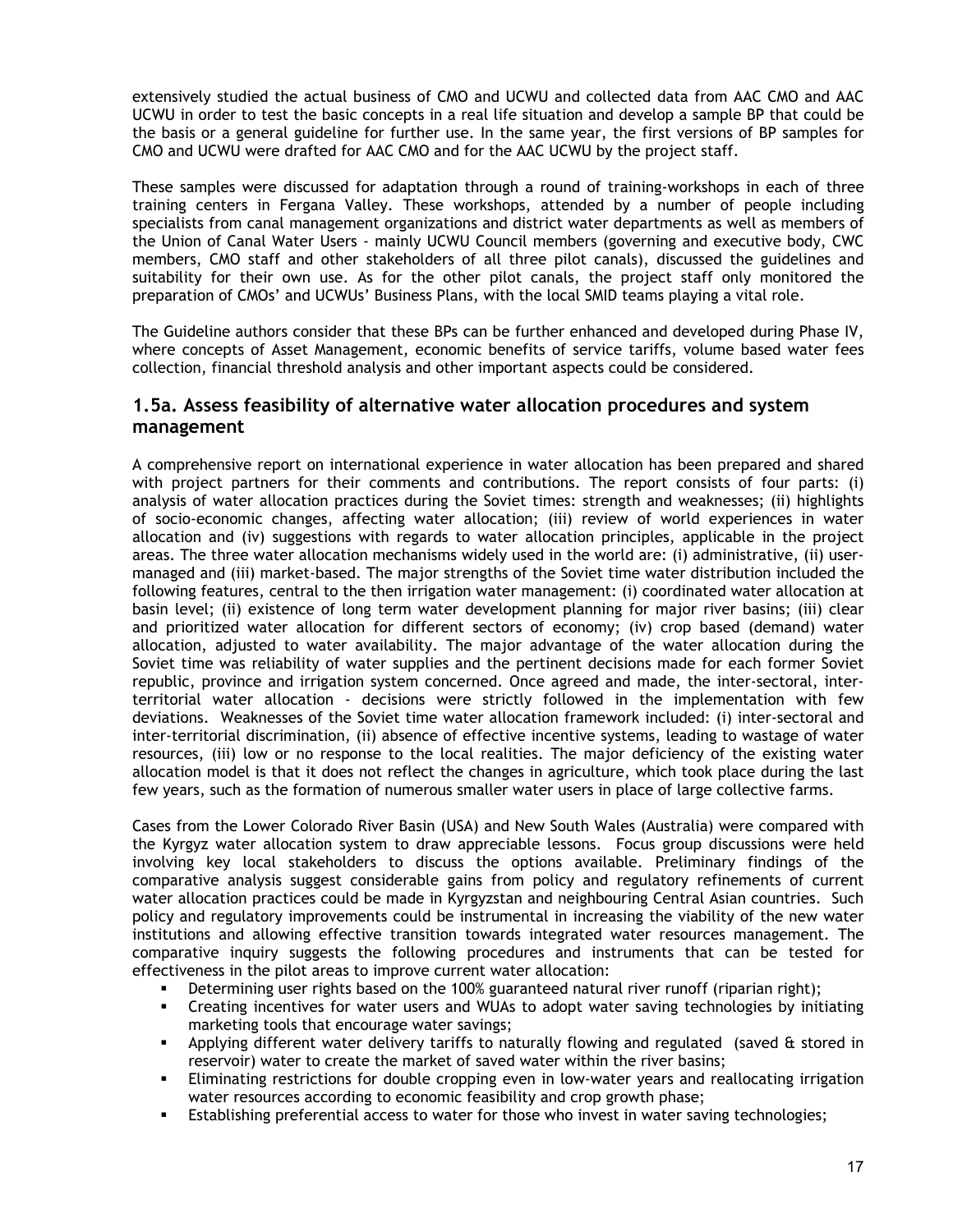- Promoting crop-specific water tariffs and fee adjustments considering irrigation method applied;
- Testing water allocation planning based on available water resources, which is significantly different from the water permit (limit) system when water users are given maximum water entitlements. Under the proposed approach, water users will receive guaranteed amount of water (limited) in the beginning of a cropping season with a consequential increase in water supplies throughout the cropping season.

#### **1.5b. Operationalize accepted procedure in form of tested system of planning, updating, monitoring and assessment by applying simplified models, account of other existing water sources (ground, return, and waste) in water use plan**

The project has provided, new gauging facilities including gauging rods, flow meters for head gauging stations and gauging propellers to meter flow velocity (See Table1.2). With renovation of head gauging stations of the pilot canals, required updating and correcting of flow monitoring tables, was completed on time. Further, technical conditions of other gauging stations were also surveyed that resulted in further SFC gauging stations being rectified. Flow characteristics of all balancing, controlling gauging stations of pilot canals and their outlets (selectively) were statistically processed, in order to determine their correlations and errors. Frequent observations were made at AAC and KhBC controlling gauging stations.

Reliability of flow charts for PC controlling gauging stations was verified by sampling measurement of water flows. Trainings were organized for canal hydrometers on calibration methods at gauging stations, preparation of flow characteristics  $Q = f(H)$  and keeping technical documentation for gauging stations. Guidelines on water accounting for hydrometers of main canals was also prepared.

| N∘             | <b>NAME</b>                | <b>SFMC</b> | <b>AAC</b>    | <b>KHBC</b> |
|----------------|----------------------------|-------------|---------------|-------------|
|                | Gauging rods:              |             |               |             |
|                | $-0,5$ m                   | 150         | 46            | 14          |
|                | $-1,0$ m                   | 40          | 8             | 50          |
|                | $-1,5$ m                   |             | $\mathcal{P}$ | 4           |
|                | $-2,0$ m                   |             | 6             | 4           |
|                | Total:                     | 190         | 62            | 72          |
| $\overline{2}$ | Gauging propellers IST-01* | 4           | 2             | 7           |
| ર              | Flow meters UEM            |             |               |             |

**Table 1.2.** *Allocation of gauging equipment* 

The new version of the Management Information System (MIS) was installed in all three pilot canals and staff was trained on the same for operational use. This «MIS -Ferghana» version is consist of complex system of mathematical models and data flows. It was created based on Data base manager ACCESS and GAMS. Presently, «MIS-Fergana» version 3.0 is installed, tested, and fully functional at pilot canals. «MIS-Fergana» allows:

- Accounting actual water withdrawal from each outlets and canals;
- − Registering applications for decade water supply;
- − Modeling different options of water distribution between water users under various applications and various water supply volumes;
- Finding optimal options of water distribution;
- − Analyzing water distribution effectiveness

System of water distribution indicators includes (beside traditional indicators practiced by canal operators in water distribution: water availability, efficiency, unit water supply) the following:

− sustainability of flow at controlling gauging stations during a day;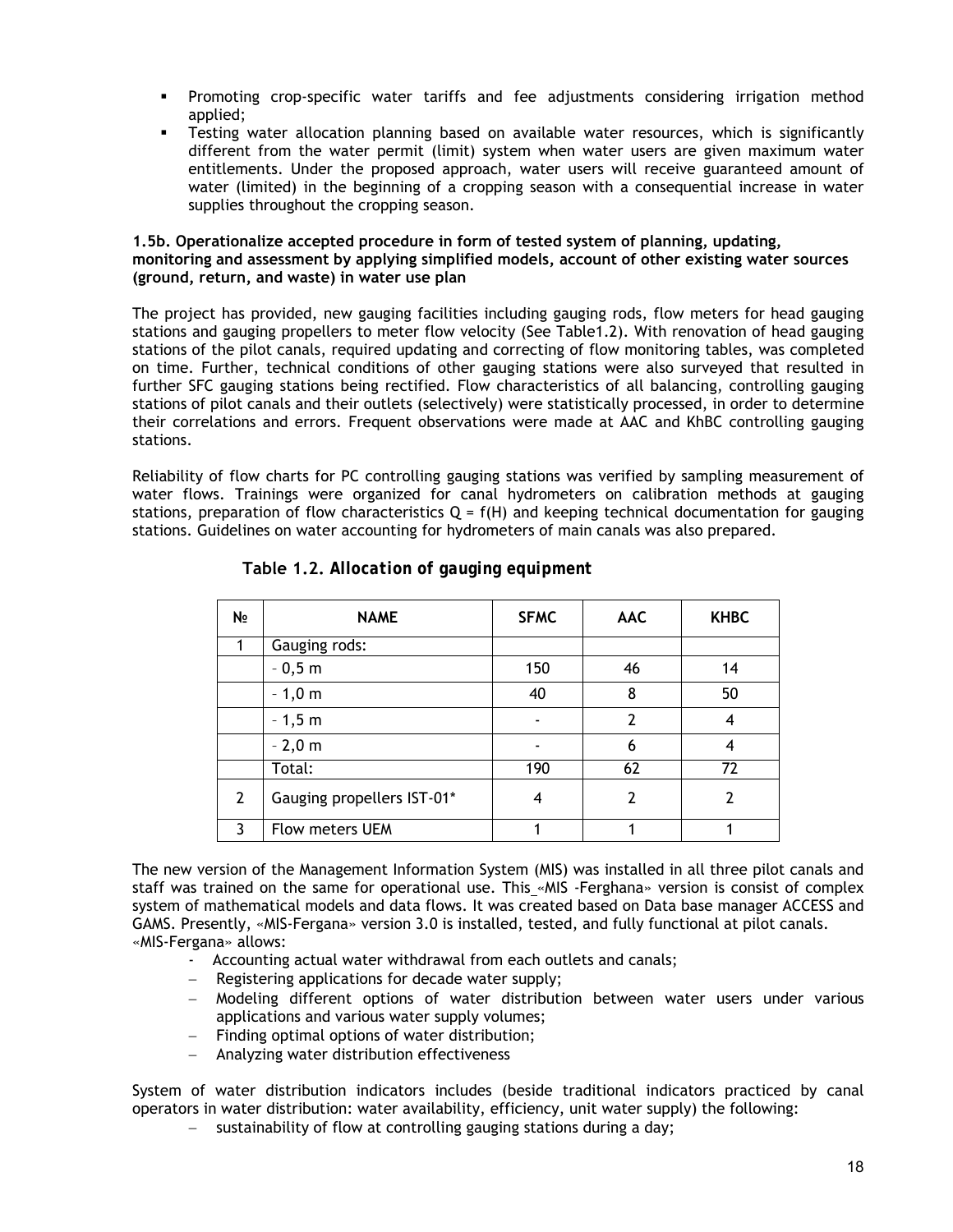- <span id="page-18-0"></span>− Sustainability of average daily water supply during decade;
- − Water supply equitability;
- − fees for water services;
- − Others

Concerning MIS the following documents were prepared and disseminated:

- − Guideline on using MIS tools for users to prepare, adjust water distribution plans and calculate water distribution indicators at pilot canals level;
- − Guideline on water distribution monitoring and evaluation;
- − Guideline on pilot canal operation

The followings were organized:

- − Systematic input of monitoring results in database (DB);
- − Calculation of decade (total) indicators for water distribution;
- − Submission of water distribution indicators to UCWU and CWC for operational (and final) evaluation of water management quality at pilot canals to make decisions for the next decade (season)

At the same time, "MIS-Fergana" program needs a range of improvements and eliminating a range of defects taking into account the necessity of the tool development for every day use and operative planning. In this connection, during Phase IV, the interface intended for average user, extremely convenient and understandable for users with appropriate prompts and reminders for prevention of bugs and necessity of programs resetting will be developed. In addition, reference books will be checked thoroughly and accurate coordination of operative planning considering water content of major water sources and distortion of actual climatic data from average long standing ones and sowing of second crops as well.

Water distribution program testing is additionally provided for under extreme conditions (drought, flood).

# **1.5c. Recommendations to improve operations of the pumping stations (PS)**

- 1. Pumping stations operational issues were analyzed along the South Fergana canal area;
- 2. Proposals for improving pumping station operation and water accounting reliability were prepared.
- 3. Pumping station operation was regulated on the basis of:
	- − Optimal schedules for PS operation;
	- − Specification of command areas;
	- − Stabilization of energy supply;
	- − SFC UCWU control

Resulting in sharp reduction of water supply (M3/ha) from PS.

# **1.6 Replication of the IWRM experience to one additional canal**

An introductory seminar on "IWRM experience along AAC and its implications to the Right Bank Canal" was held jointly with Osh BWD as the start of dissemination of the project results. The representatives of the Karasu District WMO, system managers of RBC sub-canals - Uvam, Yakkalik and Yuzhny, attended the seminar. This seminar had the following three main objectives:

- **Present the IWRM experiences and results achieved at AAC;**
- **Introduce the local SMID team to the representatives of the RBC system before their full** involvement in field activities;
- Hold an experience sharing exercise presentation of advantages and achievements in the AAC and RBC systems;
- Appraise the issues along RBC and develop a dissemination strategy (work plan) to address the problems;

In particular project's help was sought in activating local WUAs, organizing on-site trainings; establishing WUGs, mobilizing water users to maintain their canals, mobilizing local support with involvement of local governments (ayil-okmotus), aksakals (elderly activists) and water users, improving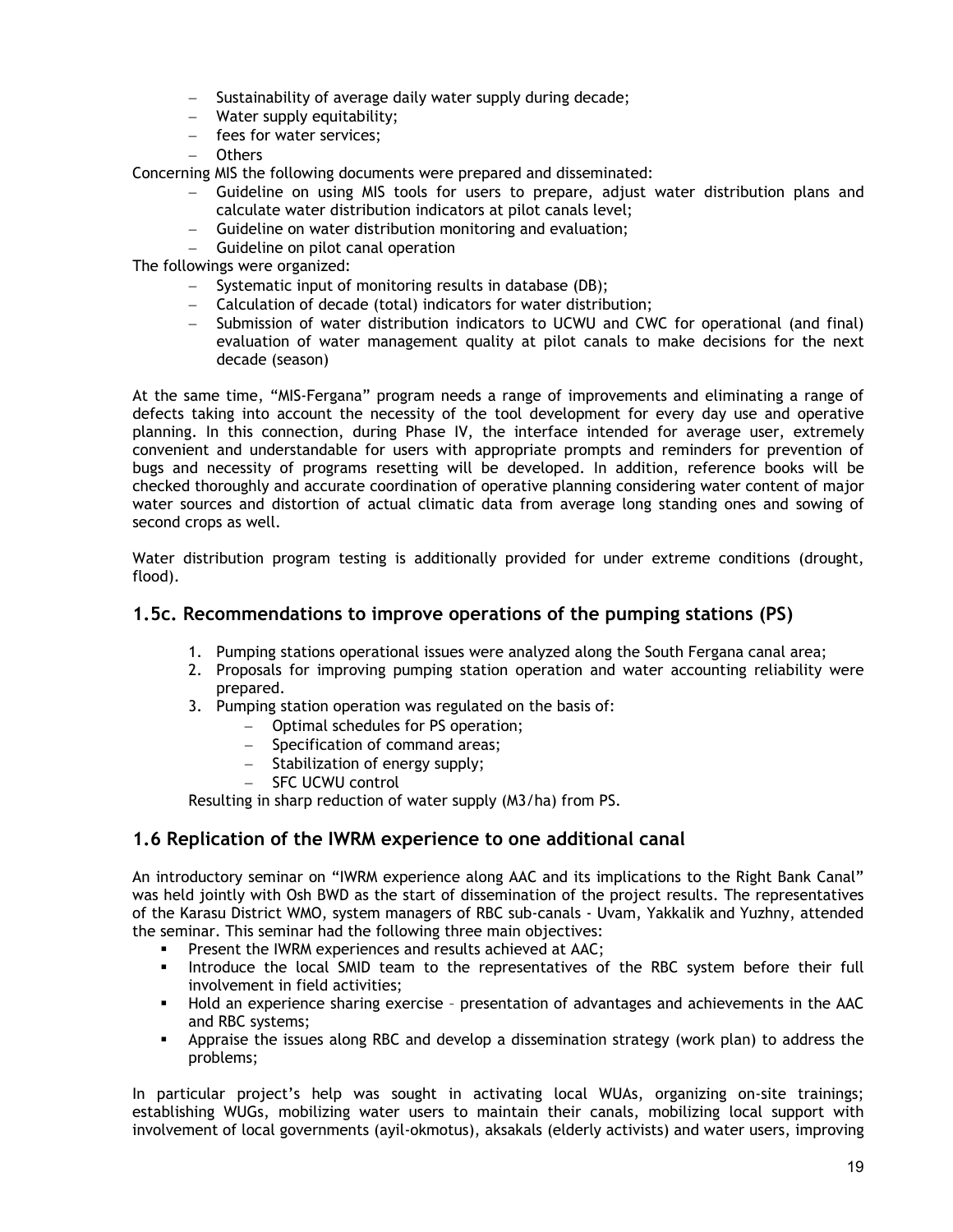water management. All these were meant to be conducive to increased ISF collection and solving issues with the canals that flow through multiple neighbourhoods (mahallas) of the city of Osh. With these in mind, in 2007 the project started its SMID activities aimed to introduce IWRM along the entire the RBC. The latter consists of three main secondary canals – Uvam, Yakkalik and Yuzhny.

The activities in this new area were designed to use and build upon the experiences and with the involvement of stakeholders from AAC. The SMID activities were organized around the following key issues:

- Hydrographic boundaries (Inventory of canal stakeholders, hydrographic analysis of the irrigation system, etc);
- Establishment of WUGs (involve in WUAs; participation of WUGs in WUA councils; formalizing WUGs);
- Support for informal networking of WUAs;
- Facilitation of WUAs to conduct technical improvement through user involvement (WUG initiatives);
- On-the-job training for WUA hydrotechnicians and WUG leaders based on 5 modules (crop needs, water accounting, water planning, distribution, performance);
- Application of social and technical performance indicators;
- Simple and user friendly irrigation basics and concepts;
- Introduction of "Transparency Boards" in WUAs (mostly in dense areas or user-frequented places);
- Formalization of WUGs and agreements between WUA and WUGs (transfer of authority by users to WUG leaders)

Seventeen (17) different WUAs were involved in this preparatory work (See Table 1.3).

| Table 1.3. Information on WUAs along the Right Bank Canal for IWRM-related SMID |            |  |  |
|---------------------------------------------------------------------------------|------------|--|--|
|                                                                                 | activities |  |  |

| #              | <b>WATER USER</b><br><b>ASSOCIATIONS</b> | <b>RURAL</b><br><b>AUTHORITY -</b><br><b>AYIL</b><br><b>OKMOTU</b> | <b>DIRECTOR OF</b><br><b>WUA</b> | <b>NUMBER</b><br><b>OF WATER</b><br><b>USERS</b> | <b>IRRIGATED</b><br><b>AREA UNDER</b><br><b>WUA</b><br>SERVICE, HA |
|----------------|------------------------------------------|--------------------------------------------------------------------|----------------------------------|--------------------------------------------------|--------------------------------------------------------------------|
| $\mathbf{1}$   | Monok                                    | Kashkar-<br>Kyshtak                                                | Parpibaev K.                     | $\overline{248}$                                 | 524                                                                |
| $\overline{2}$ | Jalaliddinov                             | Kashkar-<br>Kyshtak                                                | Jaloliddinov I.                  | 309                                              | 1734                                                               |
| 3              | Jar-Ooz                                  | Kashkar-<br>Kyshtak                                                | Ibragimov M.                     | $\overline{127}$                                 | 485                                                                |
| 4              | Chomo                                    | At-Tash                                                            | Duysheev T.                      | 230                                              | 1593                                                               |
| $\overline{5}$ | Rahmat                                   | Mady                                                               | Bahalbaev J.                     | 1316                                             | 3261                                                               |
| $\overline{6}$ | Saray-Suu                                | Joosh                                                              | Ermatov K.                       | 48                                               | 280                                                                |
| 7              | Sultan-Naz                               | Joosh                                                              | Sultanov N.                      | 1267                                             | 1997                                                               |
| 8              | Konurat-Yurt                             | Joosh                                                              | Shadiev A.                       | 105                                              | 901                                                                |
| 9              | Qizil-Koschu                             | Joosh                                                              | Kalbaev N.                       | 48                                               | 520                                                                |
| 10             | Maz-Aykal                                | Otuz-Adyr                                                          | Aydarov O.                       | 1131                                             | 1690                                                               |
| 11             | <b>Shark Uvam</b>                        | <b>Shark</b>                                                       | Maksimov U.                      | 79                                               | 2312                                                               |
| 12             | Mongu-Suu                                | Saray                                                              | Nurmatov A.                      | 503                                              | 2100                                                               |
| 13             | Jani-Turmush                             | Jani-Arik                                                          | Karimov R.                       | 167                                              | 2298                                                               |
| 14             | Irrigator                                | Nariman                                                            | Talipov M.                       | 414                                              | 1972                                                               |
| 15             | Abror                                    | Nariman                                                            | Mamajanov B.                     | 289                                              | 1059                                                               |
| 16             | Qara-Dobo                                | Nariman                                                            | Akynbekov S.                     | 44                                               | 300                                                                |
| 17             | Haliljan-Ata                             | Nariman                                                            | Kadyrov H.                       | 86                                               | 171                                                                |
|                | <b>Total</b>                             |                                                                    |                                  | 6411                                             | 23197                                                              |

Following canals were selected for replication together with National Coordination and Support Group (NCSG):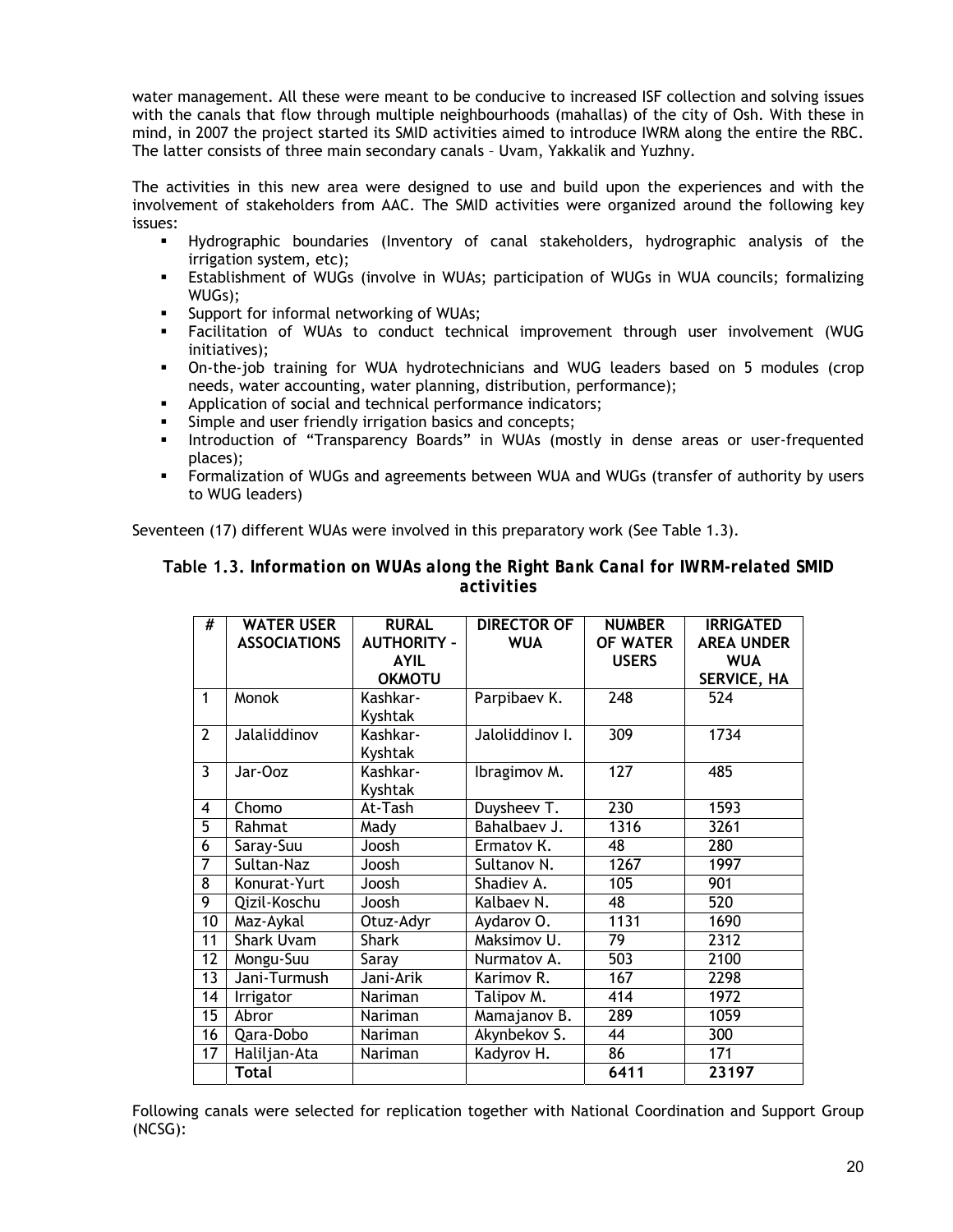- In Uzbekistan Shakhrikhansay section (this part of the SFC was included in the implementation of further SFC hydrographization);
- In Tajikistan, it was decided to continue operations along Khojabakirgan Canal, including its machine irrigated parts.

<span id="page-20-0"></span>Work on the replication was undertaken using the following approach:

- Involving representatives of water users and officials of authorities in-charge of selected canals to participate in workshop-trainings devoted to the following issues:
	- o hydrographization;
	- $\circ$  involvement of water users in the process of water allocation management;
	- o monitoring and estimating water allocation together with water users
- Initial technical information on Shakhrikhansay and Right Bank Main Canal (RBMC) zones was prepared to enter it into database (DB).

# **1.7. Assess project impact through performance indicators, water users' satisfaction surveys and secondary data**

*1.7a. Annual analysis of canal performance indicators regarding equity, reliability, adequacy, and timeliness using CMOs/CWCs data, GIS/RS* 

Because of project implementation, the following results were achieved at pilot canals:

- 1. Water distribution related conflicts were sharply reduced or practically stopped between CMO and water users;
- 2. Fee collection at KhBC MO and AAC MO for water services increased;
- 3. Situation related to water supply to tail-end water users was mitigated. Now local downstream authorities «have no headache» and water users do not spend nights along canals (when it is their turn to take water) and do not fix tens of padlocks on regulating gates in order to avoid «unauthorized water withdrawals» (theft);
- 4. Water management quality has improved (Table 1.4):
	- − Decision making process was simplified and become more efficient;
	- − Water supply equity and sustainability has improved; (See also Diagrams from 1.1 to 1.3)
	- − Unit water supply has reduced; (See also Diagram 1.3)
	- − Organizational losses were reduced along canals

| <b>PILOT</b><br><b>CANALS</b> | <b>YEARS</b> | <b>ACTUAL</b><br><b>WATER</b><br>SUPPLY <sup>*</sup> | <b>EQUITY</b>   | <b>SUSTAINAB</b><br><b>ILITY</b> | <b>EFFICIEN</b><br><b>CY</b> | <b>UNIT WATER</b><br><b>SUPPLY</b> |
|-------------------------------|--------------|------------------------------------------------------|-----------------|----------------------------------|------------------------------|------------------------------------|
|                               |              | million $m3$                                         | %               | %                                | %                            | thousand<br>$m^3/ha$               |
|                               | 2003         | 1053                                                 | 60              | 85                               | 81                           | 12,6                               |
|                               | 2004         | 925                                                  | 89              | 87                               | 88                           | 11,0                               |
| <b>SFMC</b>                   | 2005         | 871                                                  | $\overline{94}$ | 85                               | 87                           | 10,3                               |
|                               | 2006         | 816                                                  | 94              | 84                               | 89                           | 9,2                                |
|                               | 2007         | 643                                                  | 92              | 84                               | 86                           | 7,2                                |
|                               | 2003         | 83                                                   | 45              | 70                               | 54                           | 13,1                               |
|                               | 2004         | 66                                                   | 63              | $\overline{91}$                  | 53                           | 9,8                                |
| <b>AABC</b>                   | 2005         | 57                                                   | 69              | 84                               | 54                           | 8,5                                |
|                               | 2006         | 54                                                   | 74              | $\overline{81}$                  | $\overline{59}$              | 8,0                                |
|                               | 2007         | 64                                                   | 82              | 90                               | 59                           | 8,3                                |
|                               | 2003         | 116                                                  | 36              | 41                               | 80                           | 14,4                               |
| <b>KhBC</b>                   | 2004         | $\overline{113}$                                     | 82              | 58                               | 78                           | 15,8                               |
|                               | 2005         | 115                                                  | 73              | 64                               | 78                           | 16,5                               |
|                               | 2006         | 90                                                   | 80              | 54                               | 80                           | 12,1                               |
|                               | 2007         | 88                                                   | 77              | 62                               | 81                           | 11,8                               |

**Table 1.4. Water distribution indicators for Pilot canals** 

\* water withdrawal from pilot canals to the boundaries of users' areas (WUA, agricultural cooperatives, etc.)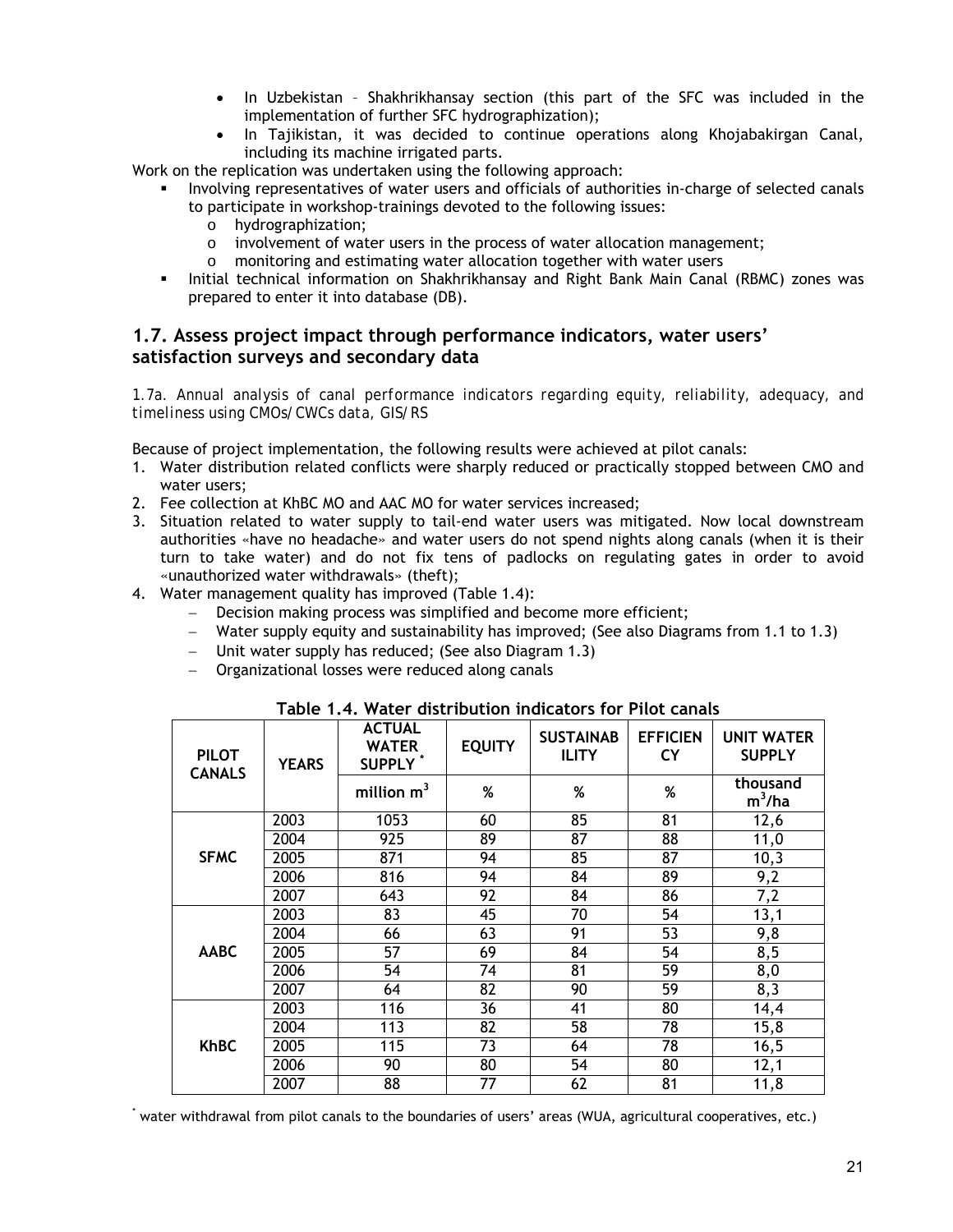<span id="page-21-0"></span>From the Table 1.4, it is clear that organizational reforms implemented by IWRM Fergana project has reduced the water intake to pilot canals by 25-30% while improving their delivery characteristics. This is an important achievement of the project, which would have significant implications for countries.

# **1.7b Organizational performance assessment**

It was decided; in future CWCs and UCWUs would do their own self-assessments in order to improve the organizational performance. An organizational performance assessment tool was developed for this purpose. The document describing this tool comprised of three sections: 1) concept of the approach, 2) method, and 3) a step-by-step guide. Analytical framework for CWC and UCWU performance assessment is based on IDRC methodology for organizational performance assessment as well as UCWU statutes, Agreements, minutes and other project documentation. The self-assessment framework covers the following dimensions of performance: quality of water supply in terms of adequacy, timeliness, reliability and stability of water deliveries; b) maintenance of canal infrastructure; c) participation (contributions) of primary water users'; d) conflict resolution: frequency, nature and settlement of disputes.

# **1.8 Create institutionalized capacity within research and educational systems for training CMOs/ CWCs staff (training of trainers, study tours and exchange visits using research and training systems)**

The project has established the following collaborations with the educational institutions in the project countries of the Fergana Valley:

**In Tajikistan, with:** 

- Dushanbe State Agrarian University, and
- Khojand Branch of Tajik Technical Institute (Tajikistan),

**In Uzbekistan, with**:

- Marhamat Hydro-Amelioration College, and
- Tashkent Irrigation and Melioration Institute (Uzbekistan),
- **In Kyrgyzstan, with**:
	- Osh Agricultural Institute, and
	- Bishkek State Agrarian University (Kyrgyzstan)

Each of the above collaborations had the following agenda:

- The project organized a seminar and a study tour to project sites for the students and faculty members of all the above-mentioned colleges and institutes;
- project signed an MOU on cooperation with each school;
- Working groups were established to adapt project materials using local academic standards and introduce a new study course on IWRM principles into local curricula;
- The new IWRM course amounting to 50 academic hours (20 for theory and 30 for practical courses) established in the local curricula will be targeting senior level students;
- The project supported study-work internship program for 35 best performing students in the pilot canals' areas jointly with provincial WMOs.

MOUs were signed with following institute to effect the above: Dushanbe SAU, Khojandt Branch of Tajik TI (Tajikistan), Markhamat HAC (Uzbekistan), Osh AI and Bishkek SAU (Kyrgyzstan); Letters of notification on introducing the IWRM course (Tajik Tech Institute, Markhamat College, Osh Ag Institute).

In 2007 MOUs were singed with Bishkek Agrarian University (Kyrgyzstan), Dushanbe State Agricultural Institute (Tajikistan.

The project received a letter from the Rector of Osh Agrarian Institute regarding 3 former students who having successfully graduated from the Institute following diploma internship and defense were employed by the AAC CMO and Osh BWD.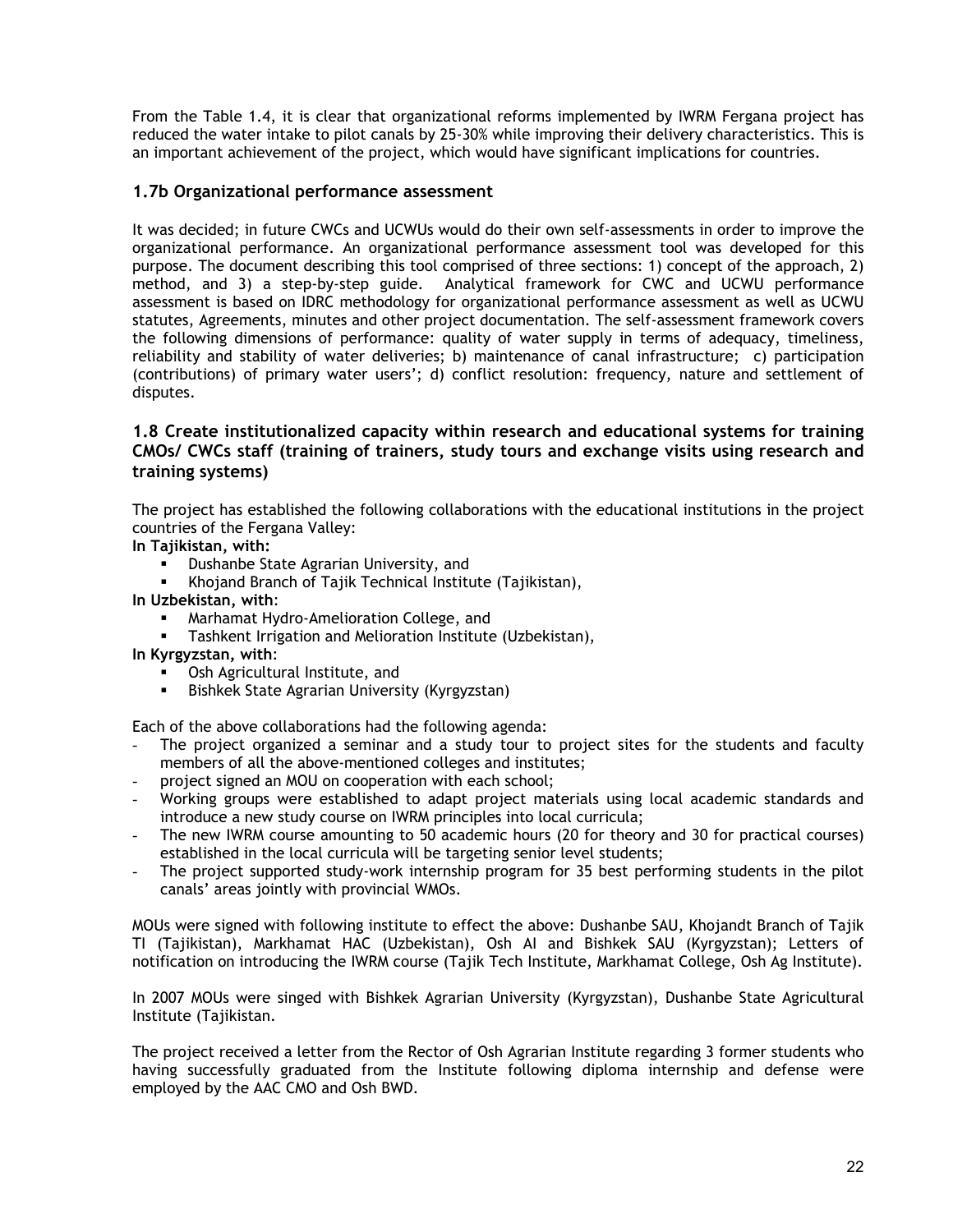<span id="page-22-0"></span>Kyrgyz SMID team organized seminar lectures each Saturday in Osh to share project experiences with the faculty and students of  $3<sup>rd</sup>$  and  $4<sup>th</sup>$  year courses at Osh Agrarian Institute.

In 2006, the project arranged a technical visit to Turkish Irrigation Authority for the key officials of Ministries, UCWUs, CMOs and few WUAs with the kind support from Prof. Dr. Veysel Eroglu, DSI Director General, Turkey. Twelve members of the project participated in this technical tour for 14 days in May 2006. They visited various water management institutions, irrigation systems and authorities that manage those systems to understand and learn from Turkish experiences of PIM.

Following materials were prepared for the use of stakeholders under Result 1 (See also Table 6.5 in Annexes):

- Conceptual framework of transferring management functions to joint governance
- The 10-Step IMT Methodology-cum-Action Plan for Pilot Aravan-Akbura Canal in Osh Province, Kyrgyzstan
- The Stepwise Methodology and Action Plan of Transfer of Management to Joint Governance of the State and the Water Users of Khodj-Bakirgan Canal in Sogd Province, Tajikistan
- Ministry approved agreement on Joint Governance;
- Model Charter of the UCWU;
- Model of Business Planning Guidelines for canal organizations;
- MIS guidelines and software;
- Self-Assessment Methodology for User Based Canal Organizations (draft);
- Recommendations on legislative improvements;
- Recommendations on resolving disputes and conflicts;
- Guideline on water accounting for hydrometers of main canals
- Guideline on using MIS tools for users to prepare, adjust water distribution plans and calculate water distribution indicators at pilot canals level;
- Guideline on water distribution monitoring and evaluation;
- Guideline on pilot canal operation

# **Result 2: Created WUAs are distributing and delivering water in equitable and reliable manner using IWRM guidelines**

A focus of this component has been on strengthening, broadening support to the WUAs created under Phase II, dissemination of this approach in the creation of functional WUAs along the pilot canals, and the management of these WUA's adopting IWRM principles.

For this purpose, a plan was developed in consultations with stakeholders that included canal management organizations, UCWU, BISA, BWMO, etc. Hydrographic composition of WUAs along pilot canals was developed and it became the basis for a wide range of social mobilization activities. In order to revitalize WUA governance bodies and make enhancements in water management, effective water users groups (WUGs) were established as an intermediate echelon to fill the institutional vacuum between WUA and large numbers of water users. The project has managed to activate WUAs, to take part in the canal governance through the Union of Canal Water Users (UCWU).

The whole process was reinforced with new methodological tools and recommendations, which were developed by the project teams. These included: improvements to existing legal frameworks that govern the basis of WUA establishment and the development process and mechanisms on the prevention and resolution of conflict. The project proposed a series of technical and technological recommendations on the organization of water accounting; alternative water allocation (daily and time based approaches); systems of water use monitoring; solutions to ameliorative issues; use of drainage water; and developing plans for maintenance and rehabilitation works. For the first time, a systematic WUAs business planning process was adopted that is a significant step in securing the sustainability of the institutions. This user driven business-planning guide was developed that specifically addresses the needs of WUAs that are non-profit making and the requirements for a water management organization. The set of issues related to functioning of WUAs were addressed in the manual for WUAs, which was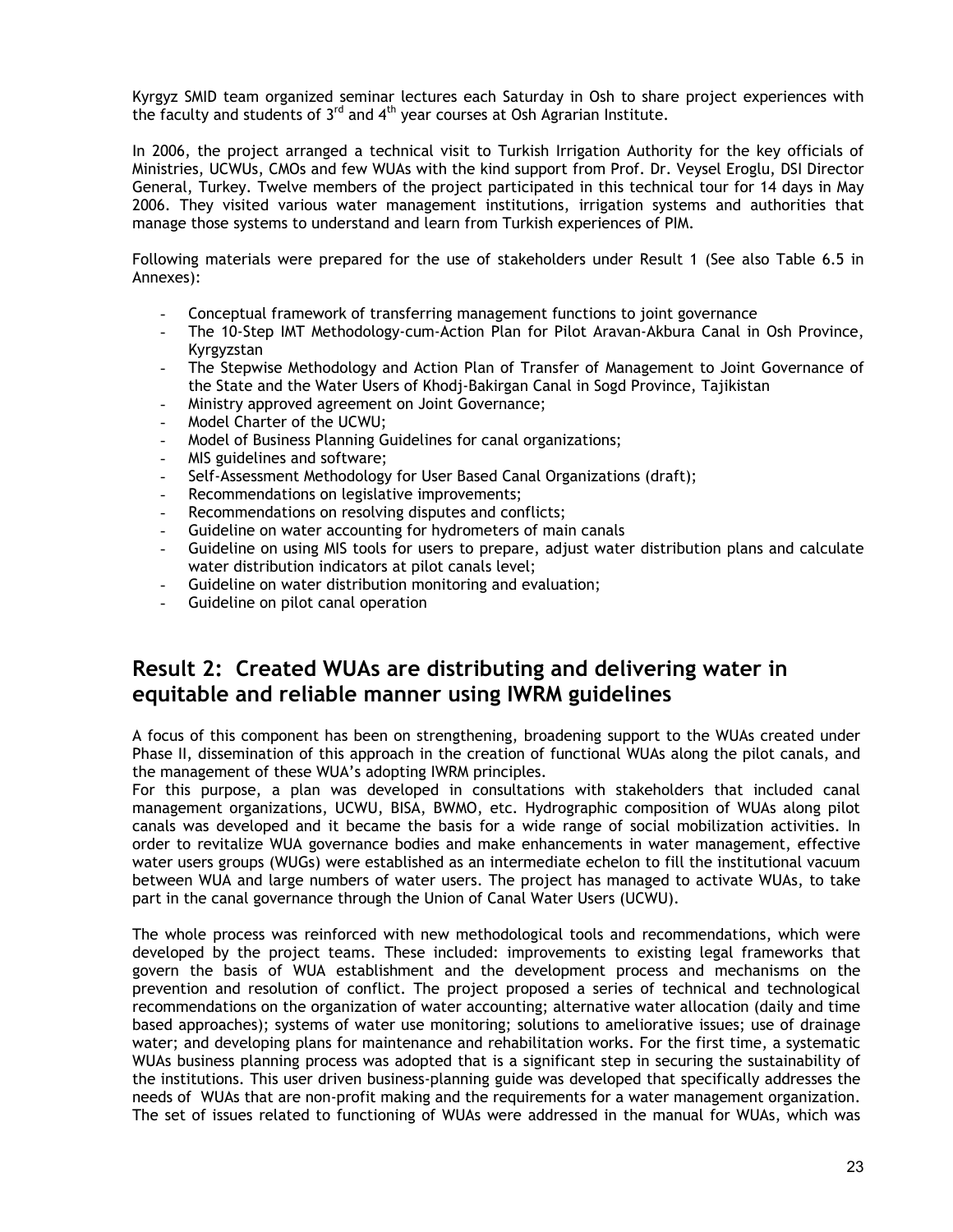<span id="page-23-0"></span>disseminated among specialists of ministries and other authorities related to water management through capacity building seminars.

## **2.1 Assist WUAs in the development and implementation of business plans, financial plans, O&M plans as well as rehabilitation and asset management**

The project reviewed international experiences on Business Planning as an innovative approach to develop sustainable WUA's a concept that was new to the stakeholders. It became evident that acceptance of the concepts of business planning was difficult for WUA contextualize that had features that included the concepts of a non-for-profit organization, non-governmental and participatory environment and was not as a commercial business entity as is often perceived as the motivation of producing a business plan (BP). The analysis indicated that WUA BP is a new concept in irrigation management altogether, requiring certain shifts from a stereotype commercial business orientation, towards a more strategic development plan as its focus. Hence, to an extent, the BP tool developed by the project is unique. It role was to assist water users (WUA councils, UWU management) to determine where the organization currently stands, where it wants to go and how to get there relying on the generation and mobilization of its own resources. This is in contrast to waiting for outside assistance (except in cases, when such outside help is justified through careful analysis of financial capabilities).

The BP development process also included the plans to reduce costs while increasing the efficiency and the reliability of WUA assets. The proposed guide to asset management includes the following steps: i) conducting a thorough asset inventory; ii) prioritizing the rehabilitation and replacement of WUA assets; iii) developing an annual estimate of needed reserves and an annual budget; iv) implementing the asset management plan; v) reviewing and revising the asset management plan.

The general guideline on BP developed for WUAs included BPs developed for WUA Akbarabad and WUA Japalak as examples. This guideline was assessed and adopted through a series of training-workshops in the Ferghana Valley. A total of 265 participants attended these workshops including WUA Council members, WUA directors, accountants, hydro-technicians and other stakeholders. BP-related outputs disseminated through publication of three articles and presentations at regional and national workshops.

#### **2.2 Assist three pilot WUAs in addressing reclamation, drainage, groundwater and salinity issues.**

Water-logging and salinization are frequent causes of yield loss of agricultural crops, that result in reduced farmers' incomes and affect their overall livelihood levels and in particular the ability to pay for WUA services.

The waterlogged areas of WUA Japalak were used as test area. The project assisted WUA staff to identify the cause of this water logging and specify measures to increase land productivity and overcome these problems. Aravan Akbura canal was found to be the main source of groundwater recharge. The canal crosses the WUA at a higher altitude allowing irrigation water supply by gravity for most parts of the WUA area. However, this is also the result of high seepage and low water use efficiency. Subsurface flows originating in the southern part of the WUA moved northward creating water logging on an area of 62 ha. A further source of shallow ground water is losses from irrigated fields. Losses from deep percolation and surface runoff can be calculated based on mechanical composition of soil and the area of sloping lands as suggested by N. Laktaev (Laktaev, 1978).

Preventive approaches proposed were to lower the groundwater table and reduce drainage outflows. Among effective water saving technologies proposed for sloping lands included contour irrigation, formation of oblique furrows, supplemental irrigation and water harvesting. Effective water saving technologies for lowlands could include alternate furrow irrigation and tail water reuse system. After adoption of these technologies, the balance area with shallow water table is proposed for growing sunflower, alfalfa and tree plantation.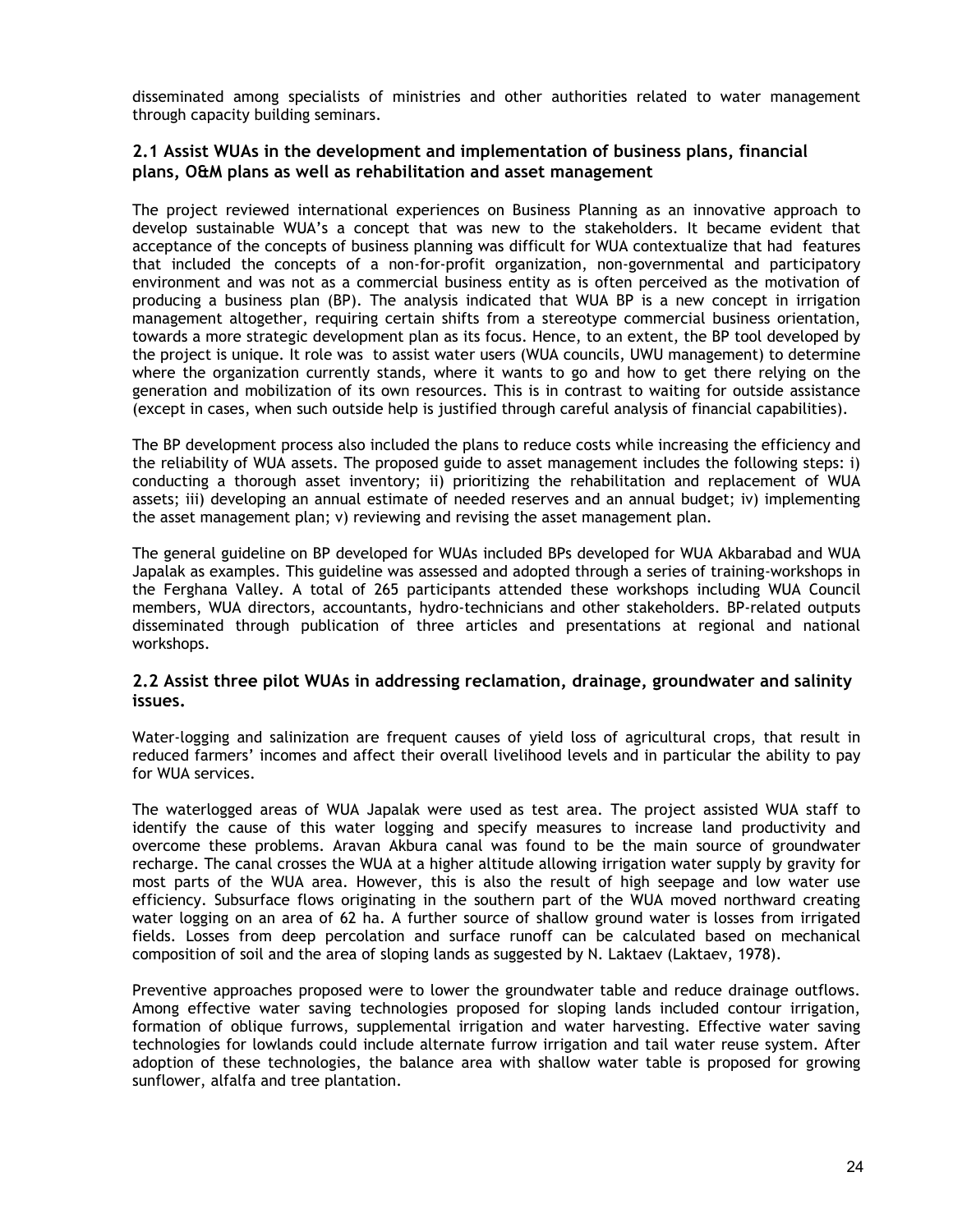<span id="page-24-0"></span>The project developed criteria for assessing the status of irrigated land with respect to salinity and technical condition of drainage systems at WUA level, using the "Akbarabad WUA" as an example. Required information on the physical status of irrigated lands and technical condition of drainage systems were provided with a list of organizations having necessary information for assessment and analysis. Organization of land reclamation measures and the operation and maintenance (O&M) activities for drainage systems were reviewed.

Plans for land reclamation with expected results was prepared for the pilot WUA 'Akbarabad' over the short- and long-term. A range of issues were identified, which could be resolved through the interventions of the "Provincial Hydrogeologomeliorative Expedition (PHGME)". Responsibilities of WUA and farmers respectively were defined concerning the collector-drainage network (CDN) operations. Recommendations on safe use of collector drainage water for irrigation in WUAs were developed. A Manual on addressing land reclamation problems in WUA" was prepared. The above mentioned recommendations and manuals were reviewed and approved by MAWR of Uzbekistan and recommended for use in other provinces of the Republic of Uzbekistan.

# **2.3 Assess the feasibility of alternative water allocation procedures and system management within pilot WUAs**

The main objective of the water management within IWRM framework is to allocate and distribute water to all water users in an equitable and reliable manner. Preliminary studies carried out by the project revealed the following deficiencies in water management within emerging WUAs in general:

- Water allocation (water use) plans do not reflect real water demands by the WUAs due to organizational issues that are associated with the collecting and analyzing data from each farmer;
- Uncertainty of the cropping patterns for each consecutive season (except Uzbekistan where main crops grown are obligatory);
- Lack of appropriate capacity and skills among WUA staff;
- Outdated statutory crop water requirements (developed back in 1980s) hydromodules;
- Water distribution is complicated due to the following reasons: insufficient number of water regulating structures, lack of water measuring devices, fluctuation of water delivery from main canals;
- **Institutional gaps due to large numbers of water users requesting water simultaneously.**

With the above in mind the project has developed, tested and applied two alternative approaches to water management in WUAs: i) daily water distribution and ii) time-based water distribution (Table 2.1 indicates the names of WUAs, where time based water distribution experiences were replicated).

The first approach is mainly appropriate for the conditions of Uzbekistan and partly for Tajikistan with the main features for this approach being large landholding size for each farm on average (more than 3 ha), prevailing crop monoculture; a smaller number of water users in each WUA (not exceeding 60); and availability of water measuring devices at each farm gate. Thus the water management procedure for a WUA with similar setting would be: direct contracts and water use plans made with and for each farmer, individual water requests received from each water user, water use plans corrected based on water requests, water delivered to each individual farm.

The second approach is designed for a setting with WUAs featuring large numbers of water users (more than 60), average land size per farm of less than 3 ha, diversified cropping patterns and unavailability of individual measuring devices at each farm gate. This is typical of Kyrgyzstan, where the average farm size is about 0.4 ha and the number of water users per WUA is more than 1000. Therefore, the water management procedure in such a setting would be organizing water users and their water demands at tertiary and lower canals into groups through establishment of WUGs. In other words:

- The WUA signs water agreements with each WUG instead of with each individual farmer (signing individual agreements is almost unrealistic);
- Water allocation plans are prepared for each canal shared by such a WUG;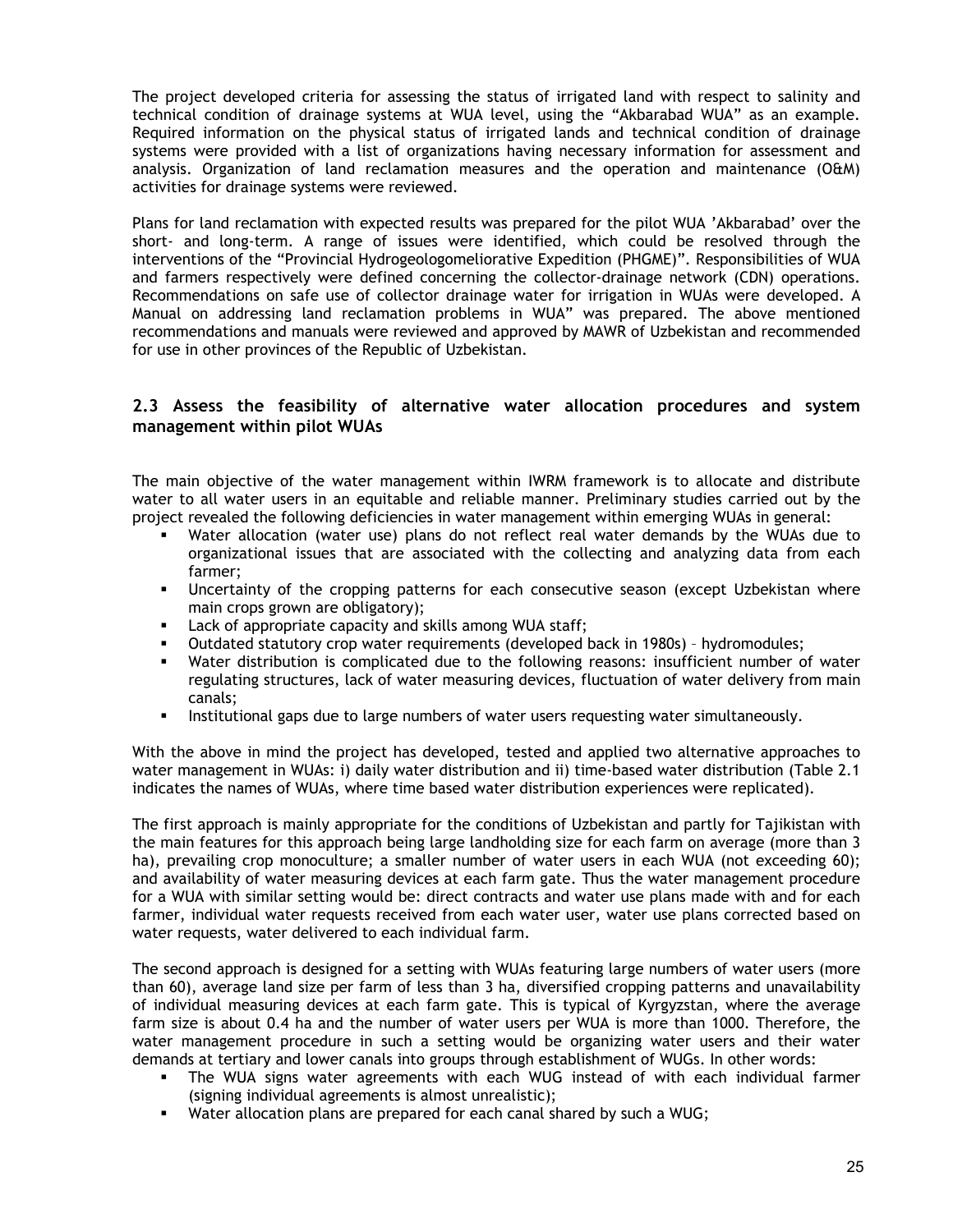- Each WUG collects water requests from its member water users and submits an aggregated request to the WUA;
- Comparing the water use plan WUA delivers water on the aggregated requests, through the outlet to tertiary canal. From this point onward, the WUG leader ensures equitable water distribution among all group members along the tertiary canal using 'time-based' water rotation system.

Implementation of water use plans at the on-farm level based on water demands (crop water requirements) and the proportionate allotment of actual water available requires precise water measurements at each farm gate. However, given huge numbers of farmers and their field turnouts within one watercourse this becomes an incredibly hard task. On average every such watercourse may consist of 10 to 100 turnouts, so measuring water at each one of them would require a significant workforce and water measuring devices to employ.

| Name of the WUA | Number of<br><b>WUGs</b> | Number of<br>users | Irrigated area,<br>ha |  |
|-----------------|--------------------------|--------------------|-----------------------|--|
| Joypas          |                          | 342                | 614                   |  |
| Murza-Aji       |                          | 534                | 575                   |  |
| Japalak         |                          | 367                | 142                   |  |
| Isan            | 20                       | 541                | 528                   |  |
| Jani-Arik       |                          | 80                 | 82                    |  |

**Table 2.1** *WUAs & WUGs using time-based water distribution in Kyrgyzstan* 

It became evident in the process of implementation that in some places where people lacked good water allocation principles did attempt trying to find homemade solutions to problems associated with implementation but all such efforts lacked clarity, elaboration and systematic approach. This may in part be due to critical pre-requisites in for the successful implementation of this approach. In this respect, the method requires the following major organizational and technical arrangements to be in place:

- Close consultation with and agreement of water users and their full involvement in all stages of irrigation water planning, management and distribution. When preparing or changing irrigation schedules water users should be routinely informed and consulted through regular meetings, announcement boards, and other information transfer platforms.
- Technical conditions of tertiary canals such as high fluctuations in water discharges within the day needs to be addressed; and seepage losses or improper turnout structures must be repaired before introducing time-based water rotation.

Time-based water distribution approach was pilot-tested and modified in WUA Japalak's tertiary canal Sokolok (Kyrgyzstan) and made functional in more than 60 WUGs in Kyrgyzstan, along the AAC.

## **Flow monitoring improvements**

A listing of the water-measuring equipment manufactured and installed in the pilot WUAs using funds of "IWRM-Fergana" project are presented in Table 2.2.

| Name            |          | <b>Types of water-measuring Facilities</b>    |              |                  |              | Total                                  | Gauging        | Gauging                    |
|-----------------|----------|-----------------------------------------------|--------------|------------------|--------------|----------------------------------------|----------------|----------------------------|
| оf<br>pilot WUA |          | CW, TW<br>(unit)                              | SF<br>(unit) | FC, CF<br>(unit) | SΝ<br>(unit) | (unit)                                 | rods<br>(unit) | <b>Platforms</b><br>(unit) |
| Akbarabad       |          |                                               | 27           | 36               |              | 66                                     | 86             | 30                         |
| Zarafshan       |          |                                               | 20           |                  |              | 26                                     | 43             |                            |
| <b>Zhapalak</b> |          | 56                                            | 12           | 60               |              | 118                                    | 124            | 32                         |
| Note:           | CW<br>ТW | <i>- Chipolletti weir;</i><br>- Thomson weir: |              |                  | FC<br>СF     | -fixed channel:<br>- calibrated flume; |                |                            |

**Table2.2** *Types of water measuring devices installed in pilot WUAs*

SF - SANIIRI flume; SN - SANIIRI nozzles.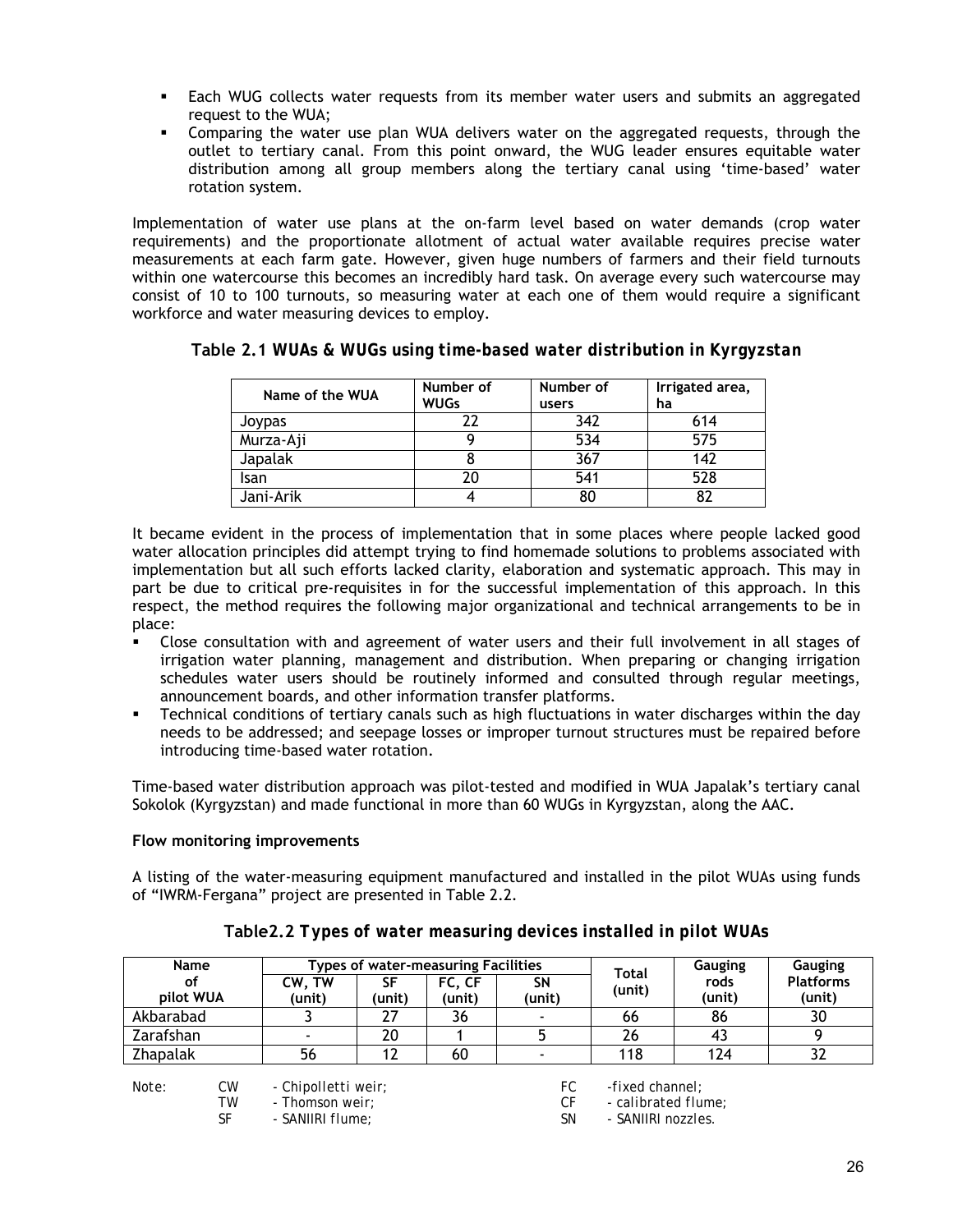Additional requirements for water-measuring facilities in newly established private and dekhkan farms was addressed in the project and as of 31 December 2007, the total number of devices installed in two pilot WUA's amounted to:

- a. 118 units for WUA "Akbarabad";
- b. 43 units for WUA "Zarafshan";

Demonstration canals were used to develop recommendations for water accounting in newly established WUAs. An investigation of WUA demonstration canals indicated that in most cases watermeasuring facilities and regulating gates are available only at the head of those canals. Few of the outlets to private farms are equipped with the aforementioned measuring and regulating devices. For example, only 117 or 29% out of 398 investigated outlets from demonstration canals to private farms were equipped with gauging stations, of which only 96 have regulating gates. This is a fundamental limitation with respect to the successful implementation of a time-based approach to water allocation.

Training of hydrometricians and irrigation engineers of newly established WUAs on the use of water use accounting system was undertaken at local level, this being delivered in the form of practical classes. During these trainings, under the guidance of a project consultant on hydrometrics, WUAs' staff inspected canal heads, prepared sites to install gauging stations, and selected the type of watermeasuring device. Water-measuring devices were constructed, and equipped accordingly to the standards.

#### **Technological aspects**

 A "Method for daily water use planning at WUA level" was developed considering the requirements of water use organizations for small farms as an alternative system of water distribution was developed. This approach resulted in the resolutions of the following issues:

- water supply to users, regardless of the size of their farming operation;
- equitable water distribution among users according to crop irrigation schedule;
- avoidance of infringement of canal tail users' rights to water;
- reduction of non-productive water losses in WUA irrigation network and improvement of irrigation network efficiency;
- involvement of water users in development and implementation of water use plan

This method of water planning focuses on:

- requirements for water use planning (hydro-module zoning, crop irrigation schedule);
- different techniques for water supply to water users' outlets (with continuous flows or concentrated flows);
- **EXECT** establishment of water user groups (WUG) growing homogenous crops;
- water supply to users according to their requests

Project has disseminated the accumulated experience on even and equitable water distribution among water users of newly organized WUAs, while keeping a track on actual water supply to pilot WUAs.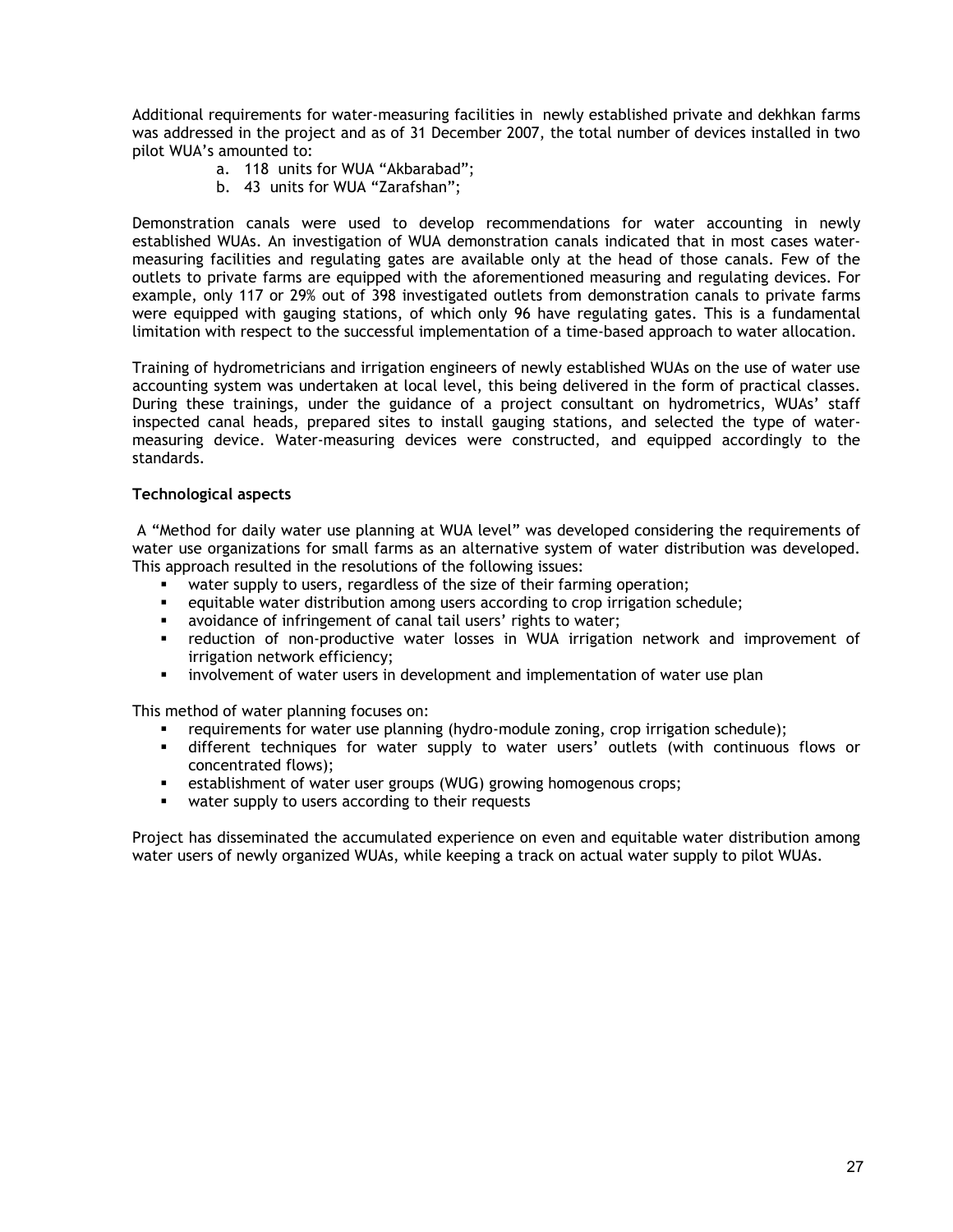

**Figure 2.1** *Dynamics of actual water availability in canals of WUA "Akbarabad", as progressive total for growing seasons in 2003– 2007 (in thousand m3 )*

As it can be seen from Figure 2.1, the dynamics of actual water availability in canals of WUA "Akbarabad" as a progressive total over the growing seasons in 2003–2007 clearly indicate a tendency to decline. The total water use by the WUA for growing season in 2003, which coincides with the establishment of WUA, amounted to 24.6 million  $m<sup>3</sup>$ . Over the subsequent 4 years, there was a progress decline namely 23.1, 21.5, 20.3 and 17.6 million  $m<sup>3</sup>$  during 2004, 2005, 2006 and 2007 respectively. This reduction is a positive factor feeding back to improving SFC canal operation capacity, and the formation and use of low-mineralized collector-drainage water.

A system for water use monitoring was created. It allowed for the resolution of the following:

- use of water from different sources on the farms;
- water availability for WUA, its' canals and water users;
- dynamic communication between WUA and WMO, between WUA and water users;
- even water distribution among water users;
- **stable water supply by WMO for WUA**

The monitoring system in WUAs, allows introducing corrections to water supply dates and volumes for farms in their water supply schedules. The method is an improvement in the approach that has been used in the assessment of water availability for WUA, i.e. the assessment is not based on decadal indicators, but through the results of irrigations that are undertaken. This enables fair assessment of water availability for farms and interlinked activities of WUA and WMO. This monitoring system was introduced to newly established WUAs along South Ferghana (SFC) and Khojibakirgan (KBC) Canals through training of WUA staffs in the organizing monitoring and the use of methods for daily water use planning and analysis.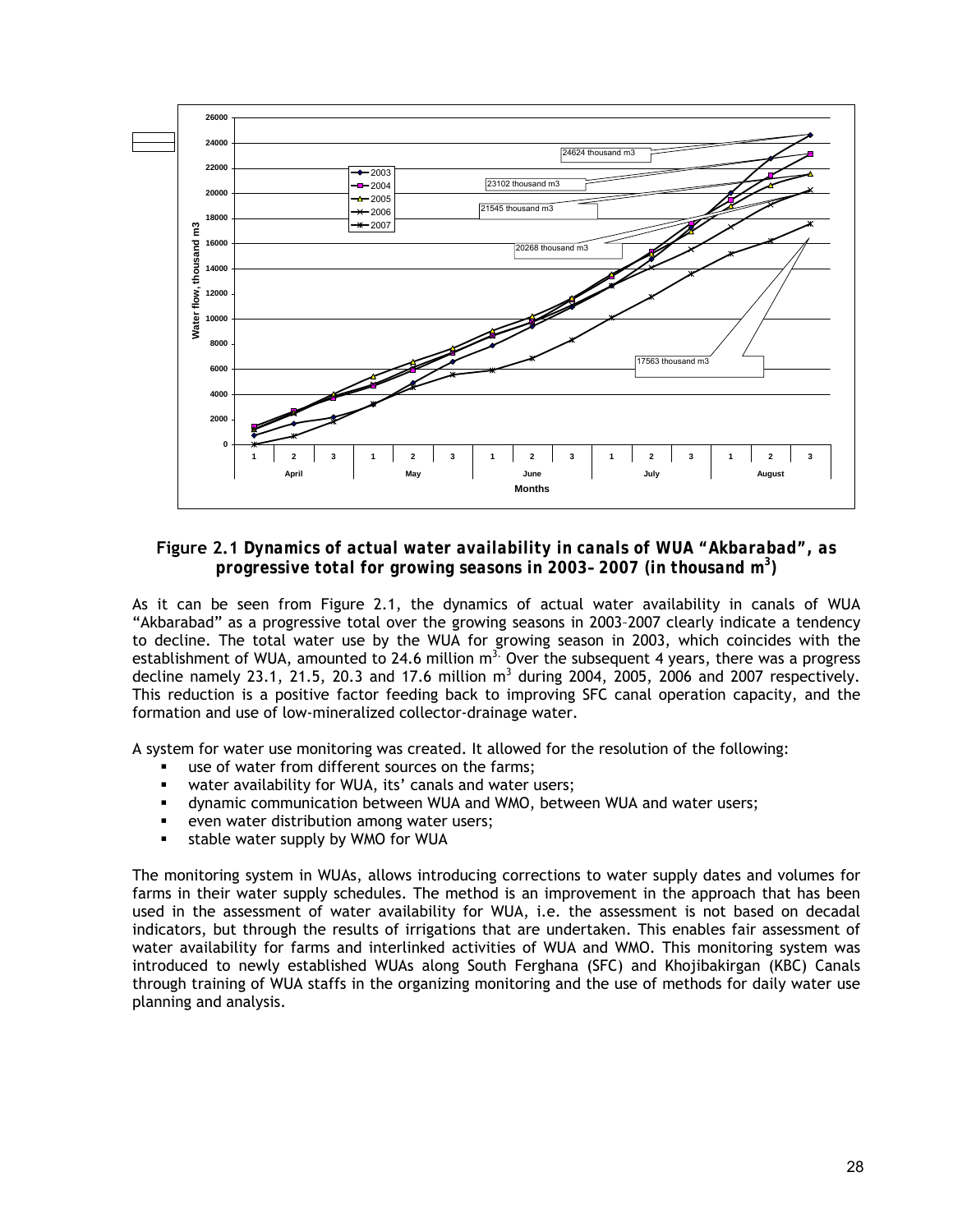| <b>WUA canals</b> | Crop            | Average water    | Average water    | Ratio of water   |
|-------------------|-----------------|------------------|------------------|------------------|
| and               |                 | availability     | availability     | availability for |
| collectors        |                 | for WUG at       | for WUG at       | WUG at the tail  |
|                   |                 | the head         | the tail         | of DC to that at |
|                   |                 | of WUA DC        | of WUA DC        | the head of DC   |
|                   |                 | (%)              | (%)              | $(\%)$           |
| Akbarabad 1       | Cotton          | 107              | 130              | $\overline{121}$ |
| and 2             | Wheat           | $\overline{82}$  | 96               | $\overline{117}$ |
|                   | Vegetables      | $\overline{37}$  | $\overline{42}$  | 114              |
|                   | <b>Orchards</b> | $\overline{74}$  | $\overline{77}$  | 104              |
| <b>RP - 1</b>     | Cotton          | 130              | 132              | 102              |
|                   | Wheat           | 91               | 96               | 105              |
|                   | Vegetables      | 78               | 64               | $\overline{82}$  |
|                   | <b>Orchards</b> | 105              | 97               | 92               |
| $RP - 2$          | Cotton          | 116              | 93               | 80               |
|                   | Wheat           | $\overline{87}$  | 90               | 103              |
| Gandabulak        | Cotton          | $\overline{87}$  | 91               | 105              |
|                   | Wheat           | $\overline{122}$ | $\overline{118}$ | $\overline{97}$  |
|                   | Vegetables      | 63               | 63               | 100              |
|                   | <b>Orchards</b> | 84               | $\overline{80}$  | 95               |
| <b>Okkuduk</b>    | Cotton          | 111              | 98               | $\overline{88}$  |
|                   | Wheat           | $\overline{115}$ | 104              | 90               |
| Ismailov          | Cotton          | 101              | 102              | 101              |
|                   | Wheat           | $\overline{114}$ | $\overline{94}$  | $\overline{83}$  |
|                   | <b>Orchards</b> | 91               | 109              | $\overline{120}$ |
| Mashal            | Cotton          | $\overline{74}$  | 68               | 92               |
|                   | Wheat           | 89               | $\overline{72}$  | 81               |
|                   | <b>Orchards</b> | 109              | 113              | 104              |
| <b>Omad Zilol</b> | Cotton          | 90               | $\overline{87}$  | 97               |
|                   | Wheat           | 91               | 100              | 110              |
| Povulgon          | Cotton          | 72               | $\overline{91}$  | 126              |
| Obi Khayot        | Wheat           | 94               | 101              | 107              |
|                   |                 |                  |                  |                  |

**Table 2.3** *Assessment of water availability in outlets located at the tail-end of canals and collectors of selected WUAs for the growing season of 2007*

By 2007, 62 WUAs were functional along SFC. Because of the considerable scope of work in all WUAs organized along SFC, the project executors selected one WUA with one demonstration canal in each district of Ferghana and Andijan provinces to analyze water use in WUA. Social mobilizers provided methodological assistance to the personnel of newly established WUAs in SFC and KBC zones in developing a daily water use plan, in terms of the demonstration canal.

The data in Table 2.3 indicate that since daily water use planning was introduced along the demonstration canals in SFC zone, there is almost no infringement of canal tail users' rights to water. The implementation of the "Method for daily water use planning at WUA level" and the water use monitoring system in newly established and functioning WUAs along SFC and KhBC, made possible to reduce conflicts related to water use between farms; water users and WUA; and WUA and canal management.

In 2007, the project team together with staff of WUAs established along SFC and KhBC carried out a water use analysis. This analysis focused on:

- planned water withdrawal for all irrigation sources per ten-day period, in progressive total for growing season;
- ratio of actual water supply to planned water supply;
- ratio of actual irrigated area to planned irrigated area

For all WUAs, reasons for actual deviation from the plan were identified in time and measures were taken to eliminate them. It can be observed from the data in Table 2.4 that the percentage of water withdrawal from **additional WUA sources** on a district wide basis varies – from 10% (Kuva district) to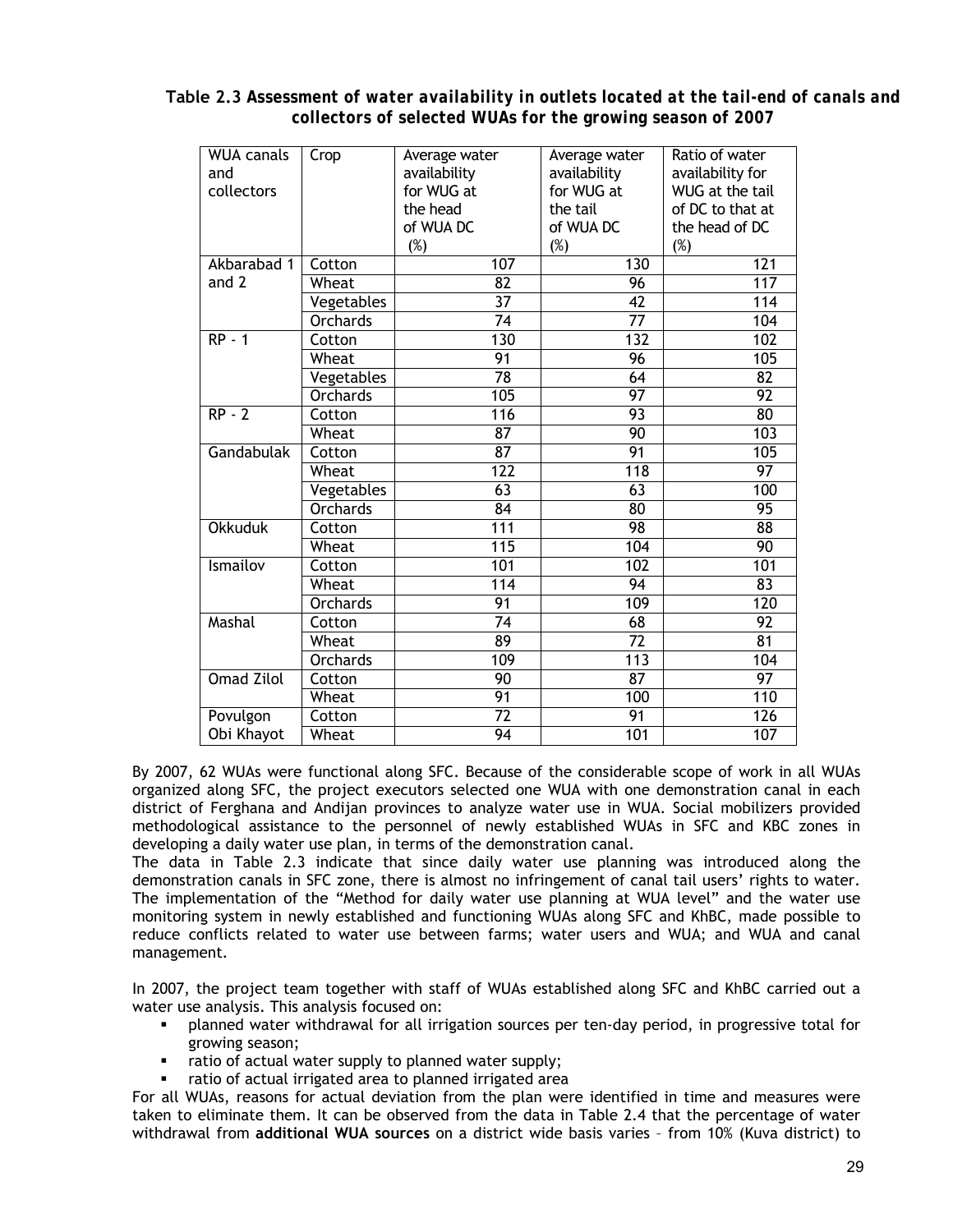32% (Bulakbashi district), and the irrigated area from 9% to 32% of the total irrigated area in the districts.

| <b>Districts</b> | <b>Total</b><br><b>Total water</b><br>irrigated<br>withdrawal<br>for growing<br>area |                               | <b>Including</b><br>(%)   |                          | <b>Total</b><br>hectare<br>irrigations | Including<br>$(\%)$ |                       |
|------------------|--------------------------------------------------------------------------------------|-------------------------------|---------------------------|--------------------------|----------------------------------------|---------------------|-----------------------|
|                  | (ha)                                                                                 | season<br>(M m <sup>3</sup> ) | <b>From</b><br><b>SFC</b> | from<br>addit.<br>source |                                        | from<br><b>SFC</b>  | from addit.<br>source |
| Khujaabad        | 3450                                                                                 | 25,35                         | 85                        | 15                       | 15419                                  | 84                  | 16                    |
| Bulakbashi       | 8630                                                                                 | 59,27                         | 68                        | 32                       | 39522                                  | 68                  | 32                    |
| Markhamat        | 18624                                                                                | 116,3                         | 87                        | 13                       | 43209                                  | 91                  | 9                     |
| Kuva             | 22037                                                                                | 204,4                         | 90                        | 10                       | 121065                                 | 89                  | 11                    |
| Tashlak          | 9855                                                                                 | 54,2                          | 82                        | 18                       | 41781                                  | 87                  | 13                    |
| Akhunbabayev     | 4258                                                                                 | 40,55                         | 87                        | 13                       | 23660                                  | 90                  | 10                    |
| Altiaryk         | 5763                                                                                 | 49,32                         | 86                        | 14                       | 29640                                  | 86                  | 14                    |

**Table 2.4** *Water withdrawals and irrigated areas from different water sources for WUAs in districts located along SFC* 

Table 2.5 suggests that only 4 WUA of the 46 SFC WUAs do not have additional water sources, 54 % of WUA receive water from additional water sources within 1 - 20 % of total water withdrawal for WUA during the growing season. 37% of WUAs have water withdrawal from additional water sources that comprise 21-40 % of the WUAs requirements.

**Table 2.5** *Assurance of WUA water withdrawals from additional sources* 

|                      | WUAs with additional sources of water of 46 on SFC |          |           |           |           |  |  |
|----------------------|----------------------------------------------------|----------|-----------|-----------|-----------|--|--|
| <b>Number</b><br>WUA |                                                    | 13       | 17        |           |           |  |  |
| % total<br>supply    |                                                    | $1 - 10$ | $11 - 20$ | $21 - 30$ | $30 - 40$ |  |  |

The SFC water infrastructure is unique and has complicated characteristics. SFC serves as the one reliable water source for three districts in Andijan province: Khodjaabad, Bulakboshi and Markhamat. Thus, during the growing season, the limit allotted for SFC is redistributed between three canals SFC, Savay and Kyrgyzaryk to increase water availability of canal command irrigated lands.

During acute water demand periods, SFC is required to supplement the supply of water to 4 districts in Ferghana province. In addition, in order to improve the availability for SFC command irrigated areas, water is sourced from Isfaramsai, Shakhimardansai, IDN, wells of vertical drainage and Kurgantepa and Karkidon reservoirs, that are regulating storages for Ferghana part of SFC. Tables 2.4 and 2.5 show that in the Andijan and Ferghana parts of SFC, that have large internal reserves due to additional sources, allows for the improving water availability to irrigated lands. There is a need to study and specify the character of water resources development in Ferghana and Adijan provinces.

Inter-district water rotation was introduced in the pilot KhBC area due to acute water deficits between two districts. The water rotation period was fixed at 6 days. B. Gafurov district takes water for three days and the other three days are for Dj. Rasulev district. The same order was adopted within Dj. Rasulev district, where 1.5 days water rotations were set between WUAs and farms. Depending on water requirements, a water distribution schedule was prepared for dekhkan farms. At the same time, priority was given to areas in need of irrigation water. However, water users did not have a clear understanding of the amounts of water needed for irrigation. In 2007, efforts were made to adapt 'daily water distribution' within the context of the introduced 'inter-district water rotation' approach. Water users were divided into two groups. The first group received water for the first three days in the water rotation and the second group received water over the remaining three days. Daily water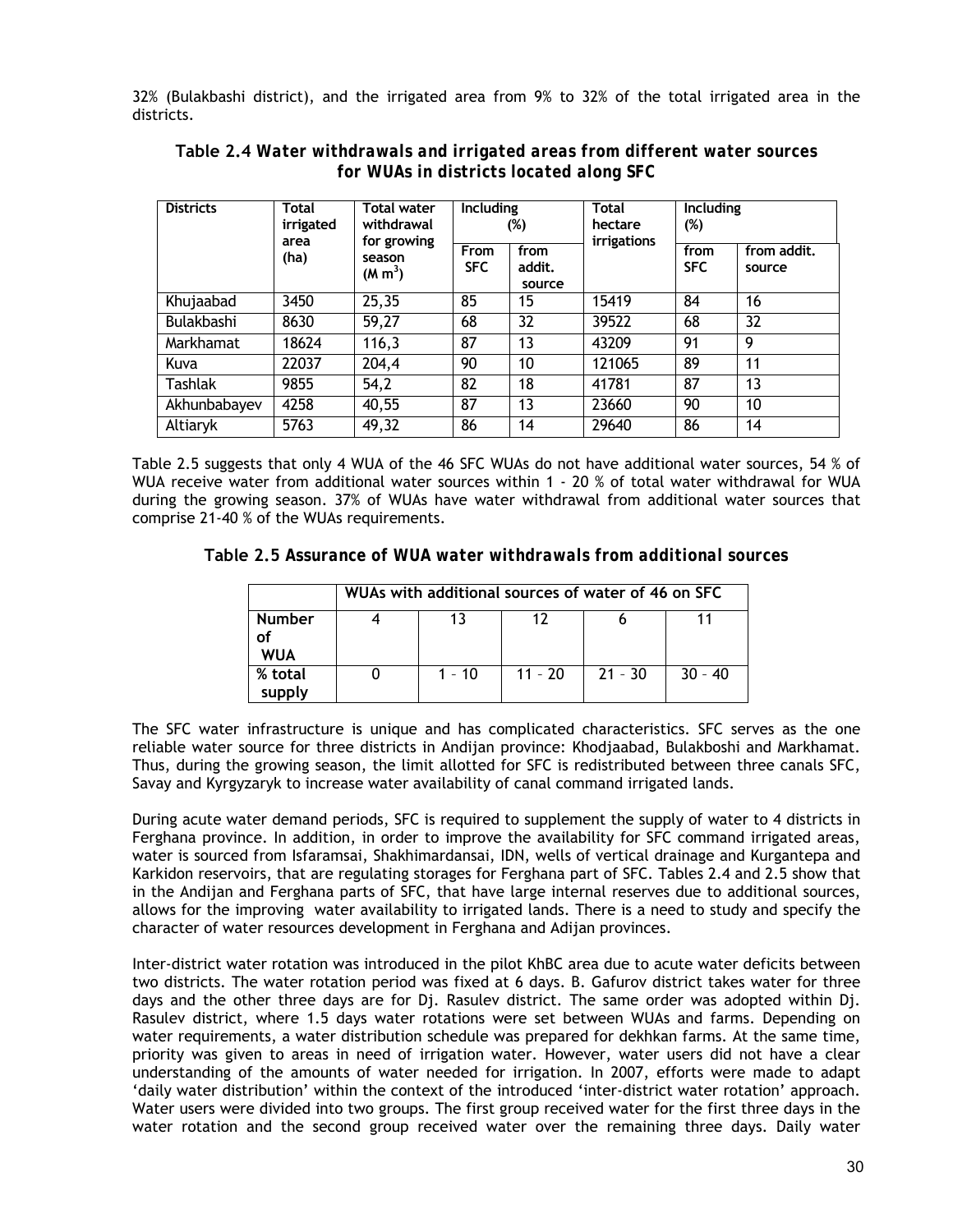discharges of each group were calculated separately and correction coefficients of supplied water per 1 ha were defined for each water rotation cycle through the ratio of allocated canal water volume to required daily water volume. Daily water rotation schedules were corrected using the calculated coefficient. The corrected daily schedule was used as the basis for water use monitoring within the WUA.

| No <sub>No</sub> | <b>Outlets</b>      | <b>Irrigated</b> | <b>Water supply</b> |        | Average       | Ratio of water           |
|------------------|---------------------|------------------|---------------------|--------|---------------|--------------------------|
| S.n.             |                     | area,            | indices,            |        | water         | availability (tail       |
|                  |                     | ha               | thousand $m3$       |        | availability, | /head)                   |
|                  |                     |                  | Planned             | Actual | in $%$        | in %                     |
|                  | I. Canal head       |                  |                     |        |               |                          |
|                  | Yarmagz             | 16,1             | 165                 | 58     | 35            |                          |
| $\overline{2}$   | Khudgif-1           | 14,6             | 153                 | 64     | 42            |                          |
| 3                | <b>B.</b> Khamdamov | 60               | 734                 | 300    | 41            |                          |
| 4                | Yarmagz-2           | 50,7             | 525                 | 274    | 52            |                          |
|                  | <b>Total</b>        | 141,4            | 157,7               | 696    | 44,0          | $(41 / 44)$ * 100 = 93,2 |
| II. Canal tail   |                     |                  |                     |        |               |                          |
|                  | Sugd $-1$           | 16               | 187                 | 81     | 43            |                          |
| $\overline{2}$   | Somon-1             | 46               | 575                 | 266    | 46            |                          |
| 3                | Sugd-2              | 25               | 332                 | 123    | 37            |                          |
| 4                | Sugd $-3$           | 40               | 463                 | 164    | 35            |                          |
|                  | Total               | 127              | 1557                | 634    | 41,0          |                          |

**Table 2.6** *Water supply indices between Ak-Kalya canal head and tail*

Table 2.6 indicates that as a whole, water availability for farms in Ak-Kalya canal outlets ranged between 35 - 52%. However, water availability of tail farms was 93.2 % of head users. Partly, it was due to water resources being accessed from the Syrdarya by pumping as well as some water released from upper irrigated fields that were used to improve water availability of farms served by Ak-Kalya canal. As impact assessment of the principles and water management methods implemented by the project on water use productivity (crop yield) was not provided for during Phase III, the project will provide for such impact assessment the activity in farms-indicators at CMO – WUA levels during Phase IV. Two farms with typical cropping mix have been selected in each WUA, and calculation of costs for agricultural production in physical and money values and follow-up calculation of agricultural production profits on irrigated lands per water supply unit will being made within these farms.

Availability of water in KhBC, depends mainly on climatic conditions around the upper catchments of the river. It has no regulating storage and water supply from pilot canal to WUAs such as Zarafshan is highly variable. This WUA was regularly undersupplied with respect to planned water volumes (15,0 – 16,5 million  $m<sup>3</sup>$  depending on the crops grown). With the project interventions, the WUA Zarafshan experienced a relative increase in water supply (Figure 2.2). During the 2003-2006 period, water supply increased from 5679 thousand m<sup>3</sup> (2003) to 7568 thousand m<sup>3</sup> (2005) and then declined slightly to 7256 thousand m<sup>3</sup> in 2006. However, in 2007 actual water supply volume was reduced to 5678 thousand m<sup>3</sup> (Figure 2.2) due to acute water shortage in the source river.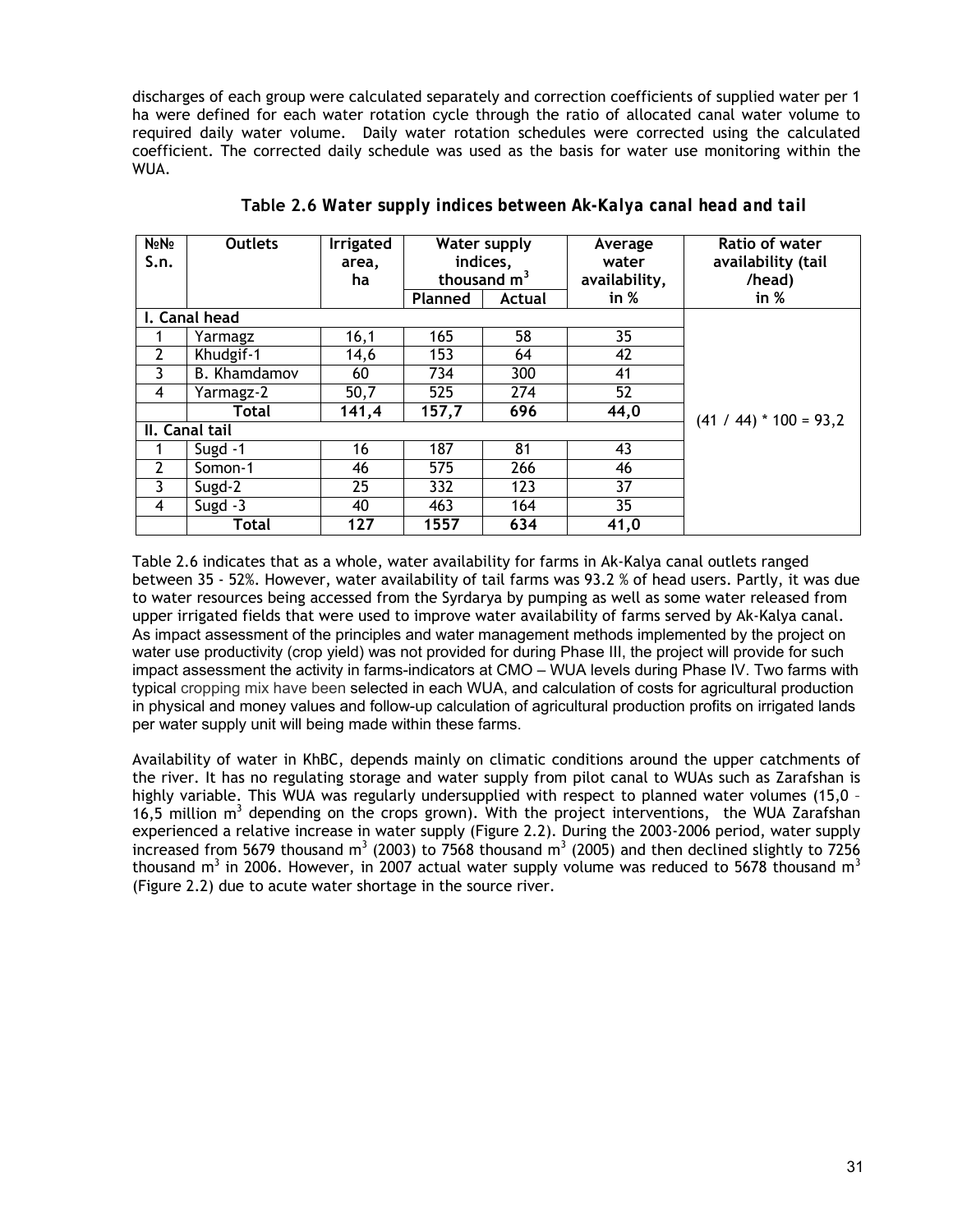

**Figure 2.2** *Dynamics of actual water availability for WUA Zarafshan by progressive total for the growing season 2003 – 2007, thousand m<sup>3</sup>*

## *Conclusions and suggestions for water use in WUA*:

The following conclusions and suggested changes can be drawn from the aforementioned initiatives:

- 1. Daily water use method and its correction in WUA according to submitted water applications was shown to be highly effective in addressing water supply issues. Water supply timeliness, availability and WUA operations for the growing season can be assessed using data on daily water distribution. Regular monitoring allows the identification of defects in water distribution in a timely manner and allows the necessary corrective actions to be implemented.
- 2. Daily water use planning has enabled the organization to have an effective water distribution method and reduce water losses in WUA canals. In 2007, daily water use planning applied in WUA Akbarabad enabled an increase in service factors of WUA canals from 0,66 up to 0,78.
- 3. Assessment of water availability in water user outlets located at the tail-end of canals indicated that daily water use planning was effective in addressing problems related to water availability for water users in this section of the canal.
- 4. The proposed interface between SFC and WUA demonstrated its high effectiveness. At the beginning of each decade, WUAs were informed of the water supply to WUA canals based on the existing water-related situation in SFC.
- 5. During low-water periods 2006 2007, when water resources were limited in SFC area, arrangements for collector-drainage water use in WUAs were undertaken. It resulted in improving WUA water availability by 25 – 30 % on average.
- 6. Project IWRM–Ferghana recommended using a new methodology on water use planning for existing WUAs. However, all existing WUAs used the out dated methodology of decade planning in record keeping, as they are receptors of former collective farms and state farms. The complete normative documentation for WUA record keeping should be prepared on the basis of daily water use planning and submitted to MAWR of Uzbekistan for introducing into record keeping of water management structures.
- 7. Dynamic communication links should be established between WUA and canals and WMO as proposed by SIC ICWC. Such a link could provide information to WUAs on forthcoming water supply in timely manner based on given canal water-related situation.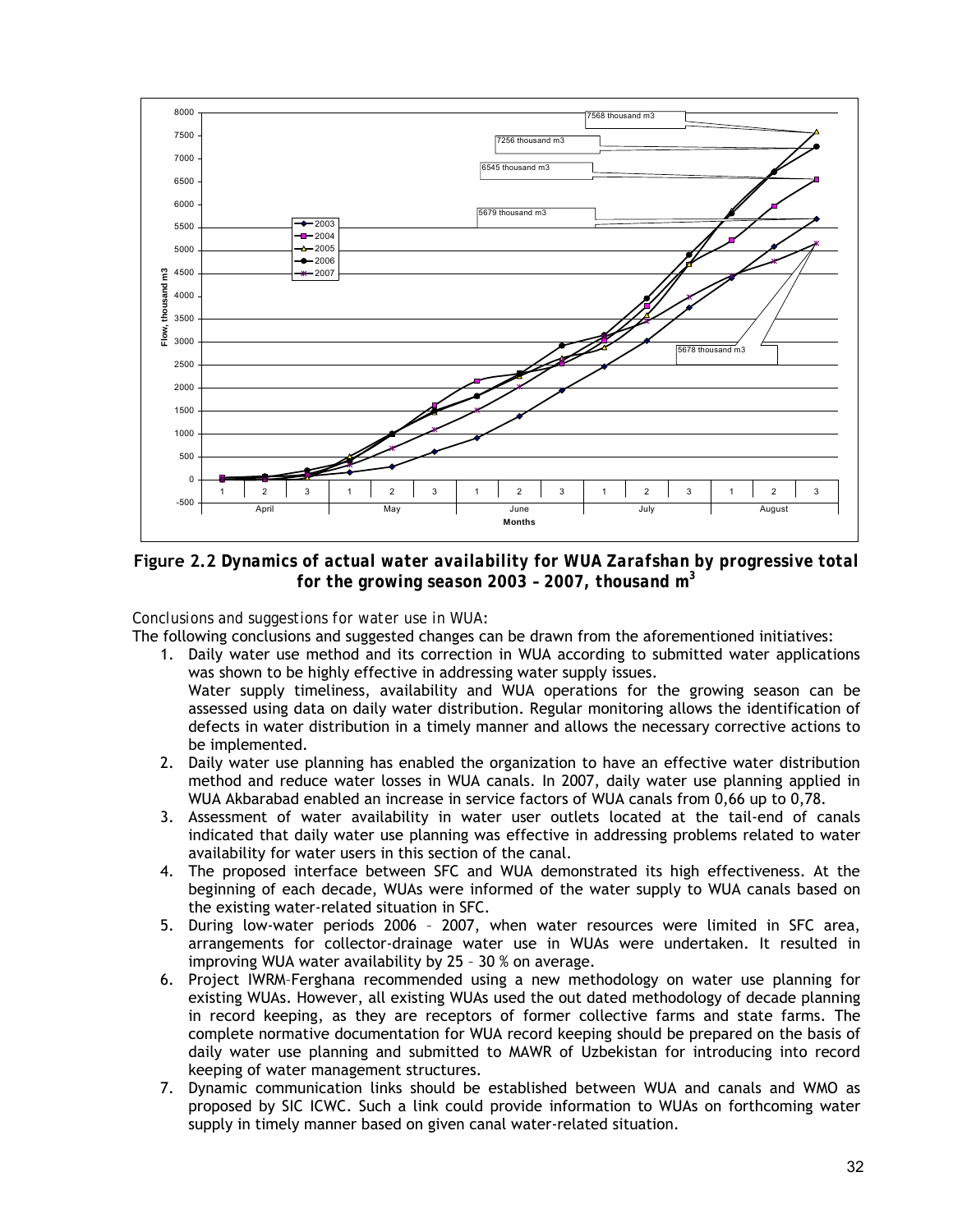<span id="page-32-0"></span>Daily water distribution was pilot-tested in WUA Zaravshan (Tajikistan) and WUA Akbarabad (Uzbekistan).

The following documents were prepared for the use of stakeholders:

- Water distribution guidelines for WUAs;
- 5 Modules (crop water requirement, water measurement, water use plans, water distribution and performance assessment);
- Guidelines on monitoring and evaluation for CMOs;
- Methodology on calculating key water performance indicators using MIS (management information system);

## **2.3d Identify options for financing infrastructure upgrade and rehabilitation in collaboration with governments/ donor funded projects and other mechanisms**

Since 2006 the project with support from SDC has been running a small grants program for WUAs in the project areas to support improvement to their water distribution system through construction of hydroposts (water measuring and regulating devices). In 2006-2007, 10 WUGs in 6 WUAs along AAC, Kyrgyz Republic and 10 WUGs in 3 WUAs along KhBC, Tajikistan were supported in this manner. In 2008, a total of 96, 96, and 144 water measuring and regulating devices were planned for construction respectively in Kyrgyz Republic, Tajikistan and Uzbekistan.

## **Securing outside funding for and by WUAs:**

In Kyrgyzstan WUA Japalak and Jani-Arik over the period 2005-2008 were successful in applying for and obtaining soft loan-based special funding from the World Banks "On-farm irrigation" project, aimed at rehabilitation and upgrading of WUA infrastructure. WUA Isan succeeded in obtaining small grants from the ARIS program in Kyrgyz Republic for canal rehabilitation purposes. WUA Joypas was given a grant from USAID/WUASP's technical support program mostly for the construction of hydroposts and office upgrading. In Tajikistan, WUA "Zarafshan" was successful in obtaining a grant from ACTED to construct water-measuring devices. In Uzbekistan, WUA "T. Mirzaev" obtained funding from the World Bank to purchase some devices. In 2006, WUA Khojibek-Zoirjonobod participated in small grants program of Uzbekistan National Association of NGOs.

Further in 2008, the project:

- Found and distributed information among WUAs and UCWU regarding the "Small Grants Program" announced jointly by the World Bank and the Eurasia Foundation in Kyrgyz Republic.
- Distributed information among WUAs and UCWU in Tajikistan concerning the "Civil Society Fund" program (former Small Grants program) announced by the World Bank in Tajikistan.
- Distributed information among WUAs and UCWU in Uzbekistan pertaining to the Social Development Civil Society Fund program (former Small Grants program) announced by the World Bank in Uzbekistan as well as a small grants program run by the US Embassy in Uzbekistan.

## **2.4 Developing and assisting in the establishment of WUAs/WUGs along the entire/most part of KBC and SFC**

The SMID approach designed for establishing new WUAs through several logical steps that was found to be successful in the previous project phases (awareness building, diagnostic analysis, consultations, and election of representatives, initiative groups, founding documents, capacity building, and registration) was used in this activity. The focus of SMID activities in the third phase was to disseminate pilot WUA experiences (using pilot WUAs as a benchmarks) along the entire or most parts of the pilot canals, establish new WUAs along hydrographic boundaries that are able to ensure equitable, reliable and timely water distribution among their member water users. The challenge when implementing the above in the new areas of pilot canals (KBC and SFC) was that most local WUAs were established through a top-down approach with farmers neither consulted nor informed.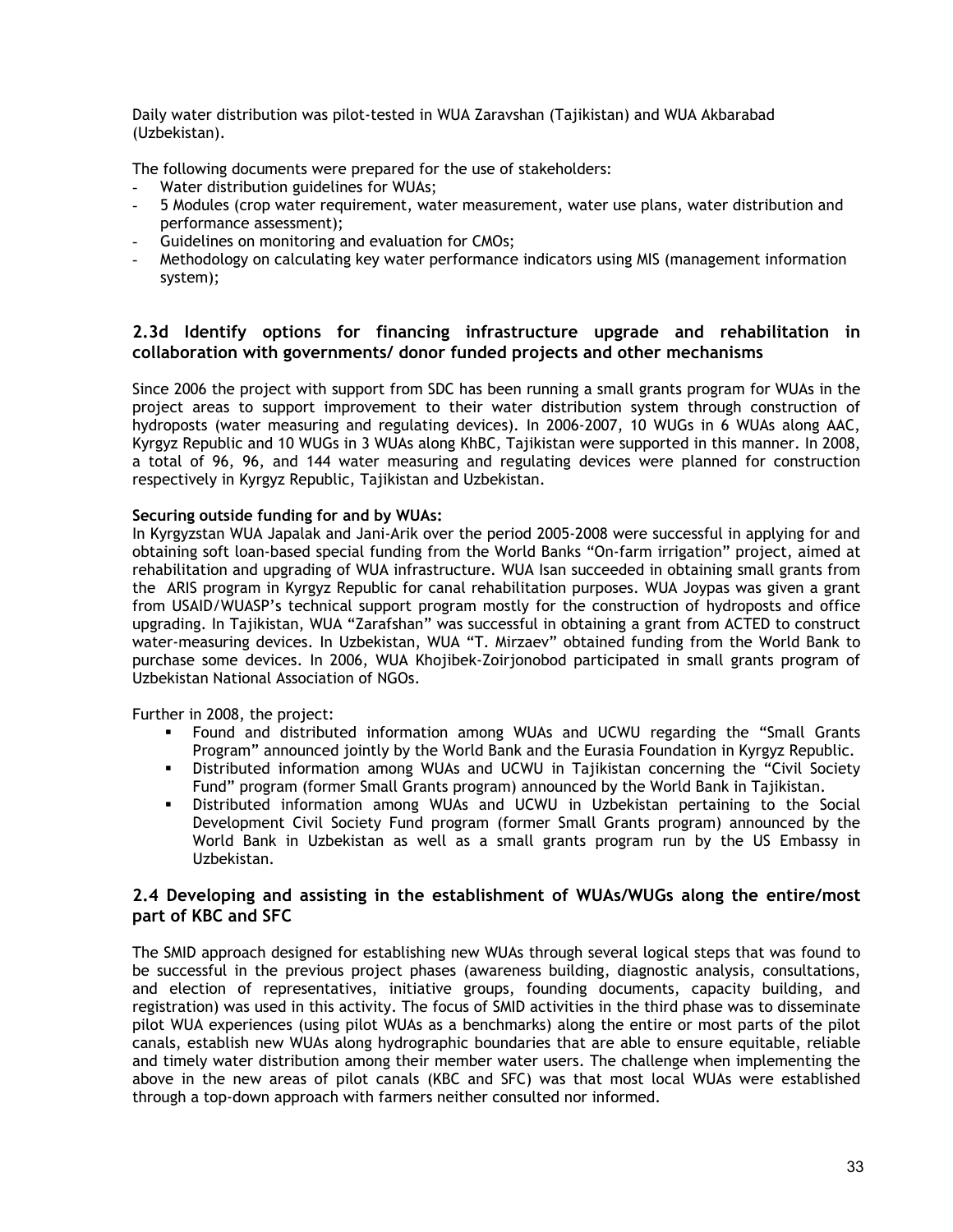Among the numerous problems faced by such WUAs they included ineffective water management, conflicts among water users, poor irrigation service fee collection, WUA staff retention, incapacity of WUAs to meet water requests of all water users, no legal obligations/contracts with water users on water delivery, no planning and proper documentation, debts accumulated from old collective farms. Thus, the project developed a new SMID strategy that focused on expansion rather than concentration on any one place. With this in mind, the project recruited teams of local field consultants and social mobilizers, who were extensively trained on IWRM and SMID aspects and approaches. As a result, a new strategy was adopted for WUA development with monitoring systems put in place for timely coordination and implementation of field activities (See Table 2.7).

| Table 2.7 SMID activities and strategies for expanded WUA development along entire/ |
|-------------------------------------------------------------------------------------|
| parts of pilot canals                                                               |

|                  | <b>Items</b>                                                 | <b>Objects</b>                                                                                                                                                                                                                                                                                                  |       |                |                                                                                                                                                                                                                                                                                      |                                                                                                                                                                                                                                                                                               |  |
|------------------|--------------------------------------------------------------|-----------------------------------------------------------------------------------------------------------------------------------------------------------------------------------------------------------------------------------------------------------------------------------------------------------------|-------|----------------|--------------------------------------------------------------------------------------------------------------------------------------------------------------------------------------------------------------------------------------------------------------------------------------|-----------------------------------------------------------------------------------------------------------------------------------------------------------------------------------------------------------------------------------------------------------------------------------------------|--|
|                  |                                                              | <b>AAC</b>                                                                                                                                                                                                                                                                                                      |       | <b>RBC</b>     | <b>KBC</b>                                                                                                                                                                                                                                                                           | <b>SFC</b>                                                                                                                                                                                                                                                                                    |  |
| 1 <sub>1</sub>   | Number of<br>hydrographic WUAs<br>established and existing   | 6                                                                                                                                                                                                                                                                                                               |       | 18             | 5                                                                                                                                                                                                                                                                                    | 12                                                                                                                                                                                                                                                                                            |  |
| $\overline{2}$ . | <b>Administrative WUAs</b><br>where SMID is under<br>process |                                                                                                                                                                                                                                                                                                                 |       |                | 5                                                                                                                                                                                                                                                                                    | 64                                                                                                                                                                                                                                                                                            |  |
| 3.               | Established WUGs by<br>SMID teams                            | $\overline{26}$                                                                                                                                                                                                                                                                                                 |       | $\overline{2}$ | 35                                                                                                                                                                                                                                                                                   | 18                                                                                                                                                                                                                                                                                            |  |
| 4.               | <b>Established WUGs by</b><br>Self-initiative of WUAs        | $\overline{37}$                                                                                                                                                                                                                                                                                                 |       | 7              | 33                                                                                                                                                                                                                                                                                   | $\overline{25}$                                                                                                                                                                                                                                                                               |  |
| 5.               | <b>WUA development</b><br>strategy                           | - Elimination of<br>hydrographic<br>inconsistencies;<br>- Establishment of<br><b>WUG and activation</b><br>of WUA councils<br>- Formalization of<br>- WUGs and agreements with<br><b>WUA</b><br>- Training on water<br>management, basic<br>documentation and<br>- business plans,<br>performance<br>indicators |       |                | -Mapping of potential<br>WUAs;<br>-SMID activities in<br>non-dismantled<br>farms:<br>-Involvement of<br>UWU in WUA<br>reorganization;<br>-Establishment of<br>WUGs;<br>-Training on water<br>management, basic<br>documentation and<br>business plans,<br>performance<br>indicators. | -Mapping of potential<br>hydrographic WUAs;<br>-Reorganization of<br>administrative WUAs<br>and involvement of<br>UWU:<br>-Establishment of<br>WUGs in problematic<br>zones;<br>-Training on water<br>management, basic<br>documentation and<br>business plans,<br>performance<br>indicators. |  |
| 6.               | Number of SMID team                                          | 6                                                                                                                                                                                                                                                                                                               |       |                | 6                                                                                                                                                                                                                                                                                    | 10                                                                                                                                                                                                                                                                                            |  |
| $\overline{7}$ . | Total area, ha                                               | 9125                                                                                                                                                                                                                                                                                                            | 18000 |                | 8600                                                                                                                                                                                                                                                                                 | 96215                                                                                                                                                                                                                                                                                         |  |
| 8.               | Area where SMID activities<br>undertaken, ha                 | 8647<br>5600                                                                                                                                                                                                                                                                                                    |       |                | 3245                                                                                                                                                                                                                                                                                 | 48107                                                                                                                                                                                                                                                                                         |  |
| 9.               | Monthly informal network of WUA<br>leaders                   | $\checkmark$                                                                                                                                                                                                                                                                                                    |       | ✓              | ✓                                                                                                                                                                                                                                                                                    | ✓                                                                                                                                                                                                                                                                                             |  |

Overall, SMID activities in each country were designed using the following framework:

- development of a master plan for WUA creation (upon consultations with key stakeholders CMOs, UWUs, CWC) including assistance in developing a conceptual map of potential hydrographic WUAs along SFC and KBC;
- the initial SMID steps (including legal procedures) to convert or reorganize existing administrative WUAs into hydrographic;
- further strengthening established hydrographic WUAs

Hydrographic WUA strengthening was carried out using the following approaches and tools:

- Water management (on-site trainings on water use plans, rotational water distribution, water measuring, performance indicators);
- Organizational improvements (new management tools such as business planning, benchmarking, performance assessment, SWOT, basic documentation)
- Strengthening WUA councils (establishing effective Water User Groups WUGs, participatory and alternative assessment tools for water users)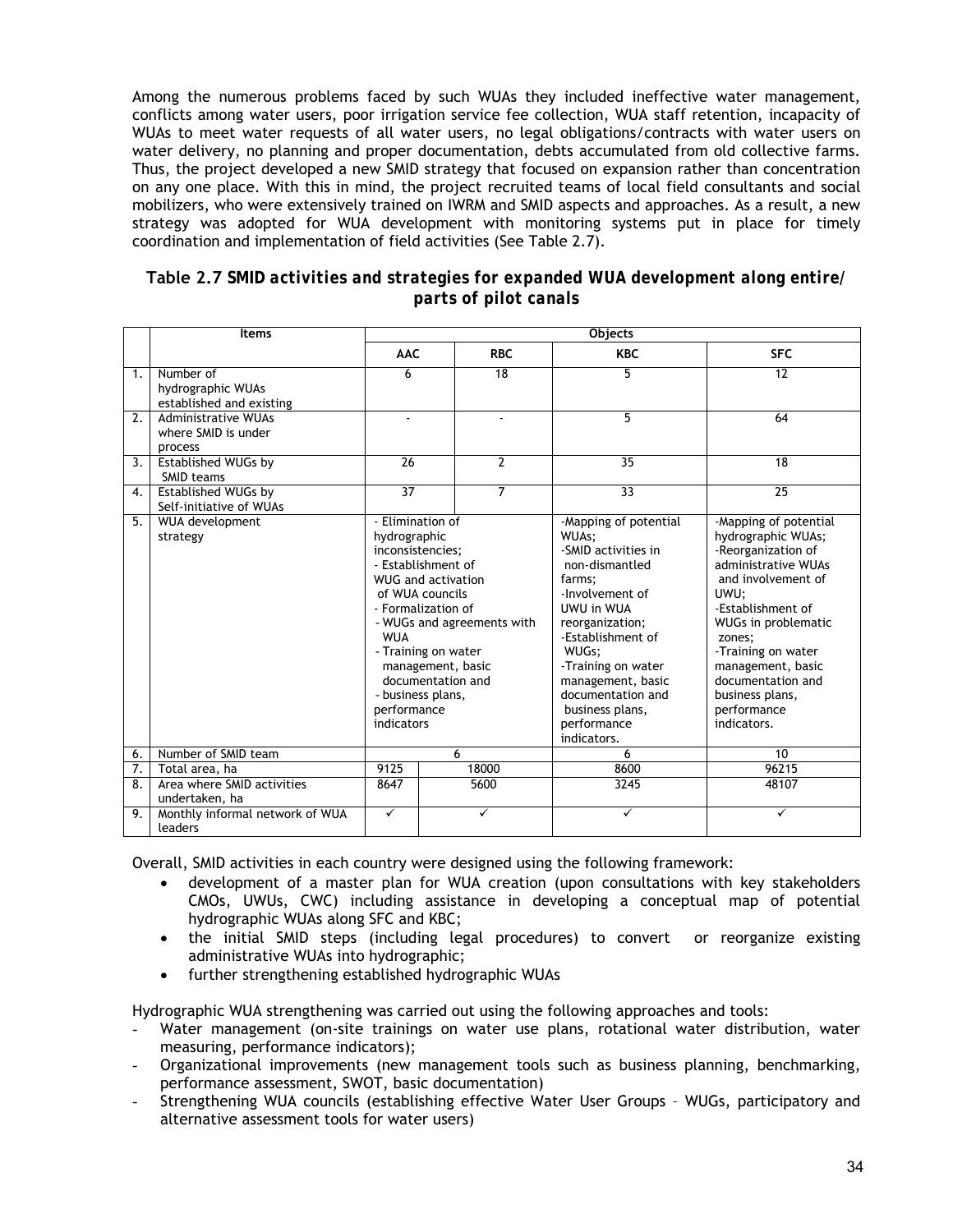Information on the establishment of WUGs in the selected WUAs is presented in Tables 2.8- 2.10. However, the whole and full picture of WUA and WUG development by countries is presented in the Tables 6.3-6.5, where the project staff did an inventory of finished (with symbol "+") and unfinished tasks (with symbol "-").

For effective multiplication and dissemination of various processes, ideas and knowledge aimed at sustaining new WUAs the project encouraged adoption of innovative knowledge sharing tools. Among them were establishing and facilitation of 'informal network of WUA leaders' in the project areas, 'farmer to farmer' days, organization of experience sharing tours for active WUA leaders and SMID team members and a Knowledge Fair in Osh.

| N <sub>2</sub> | Name of WUA | <b>Main</b><br>canal | Number<br>of WUGs | $7 - 31 = 10$<br><b>Number</b><br>of water<br>users | Area<br>ha |
|----------------|-------------|----------------------|-------------------|-----------------------------------------------------|------------|
| 1.             | Japalak     | AAC                  | 8                 | 367                                                 | 142        |
| 2.             | Isan        | AAC                  | 20                | 541                                                 | 528        |
| 3.             | Joypas      | AAC                  | 22                | 342                                                 | 614        |
| 4.             | Murza-Ajy   | AAC                  | Q                 | 534                                                 | 575        |
| 5.             | Jany-Aryk   | AAC                  | 4                 | 80                                                  | 82         |
| 6.             | Shark Uvam  | <b>RBC</b>           |                   | 57                                                  | 43         |
|                | Total       |                      | 65                | 1921                                                | 1984       |

**Table 2.8** *Numbers of WUGs established in Kyrgyzstan*

**Table 2.9 Number** *of WUGs established in Uzbekistan (only in problematic zones)*

| N <sub>2</sub>   | Name of WUA         | Main       | <b>Number</b> | <b>Number</b> | Area |
|------------------|---------------------|------------|---------------|---------------|------|
|                  |                     | canal      | of WUGs       | of water      | ha   |
|                  |                     |            |               | users         |      |
| 1.               | Omad Zilol          | <b>SFC</b> |               | 25            | 105  |
| 2.               | Zilol Suv Fayzi     | <b>SFC</b> |               | 13            | 358  |
| 3.               | Tolmozor chashmasi  | <b>SFC</b> |               | 21            | 196  |
| 4.               | Musajon Ismoilov    | <b>SFC</b> |               | 18            | 188  |
| 5.               | Hojibek Zoirjonobod | <b>SFC</b> |               | 21            | 283  |
| 6.               | Istikolol           | <b>SFC</b> |               | 17            | 106  |
| 7.               | Tomchi kul          | <b>SFC</b> |               | 13            | 45   |
| 8.               | M. Tojiboev         | <b>SFC</b> |               | 25            | 115  |
| $\overline{9}$ . | Pahtakor            | <b>SFC</b> |               | 6             | 78   |
| 10.              | Ma'shal             | <b>SFC</b> |               | 17            | 23,6 |
|                  | Total               |            | 15            | 176           | 1503 |

**Table 2.10** *Number of WUGs established in Tajikistan*

| N <sub>2</sub> | Name of WUA | Main canal | Number of<br><b>WUGs</b> | Number of<br>water users | Area, ha |
|----------------|-------------|------------|--------------------------|--------------------------|----------|
|                | Tochikobod  | KBC        |                          | 1361                     | 681      |
| ີ<br>z.        | Madaniyat   | KBC        |                          | 1579                     | 789      |
| J.             | Zaravshan   | KBC        | 22                       | 2837                     | 1033     |
|                | Total       |            | 35                       | 5777                     | 2503     |

Based on this SMID experience the project developed guidelines explaining the importance and practical steps to establishing WUGs. The steps include identification of most problematic zones in any particular WUA; conducting a walk-through survey of outlets; holding initial discussions with farmers of their issues faced and identifying the most active water users; presenting the farmers with basic WUG concepts; facilitating water users to elect their WUG leader; follow up and training activities.

The support provided to such WUG initiatives resulted in:

a greater participation of farmers;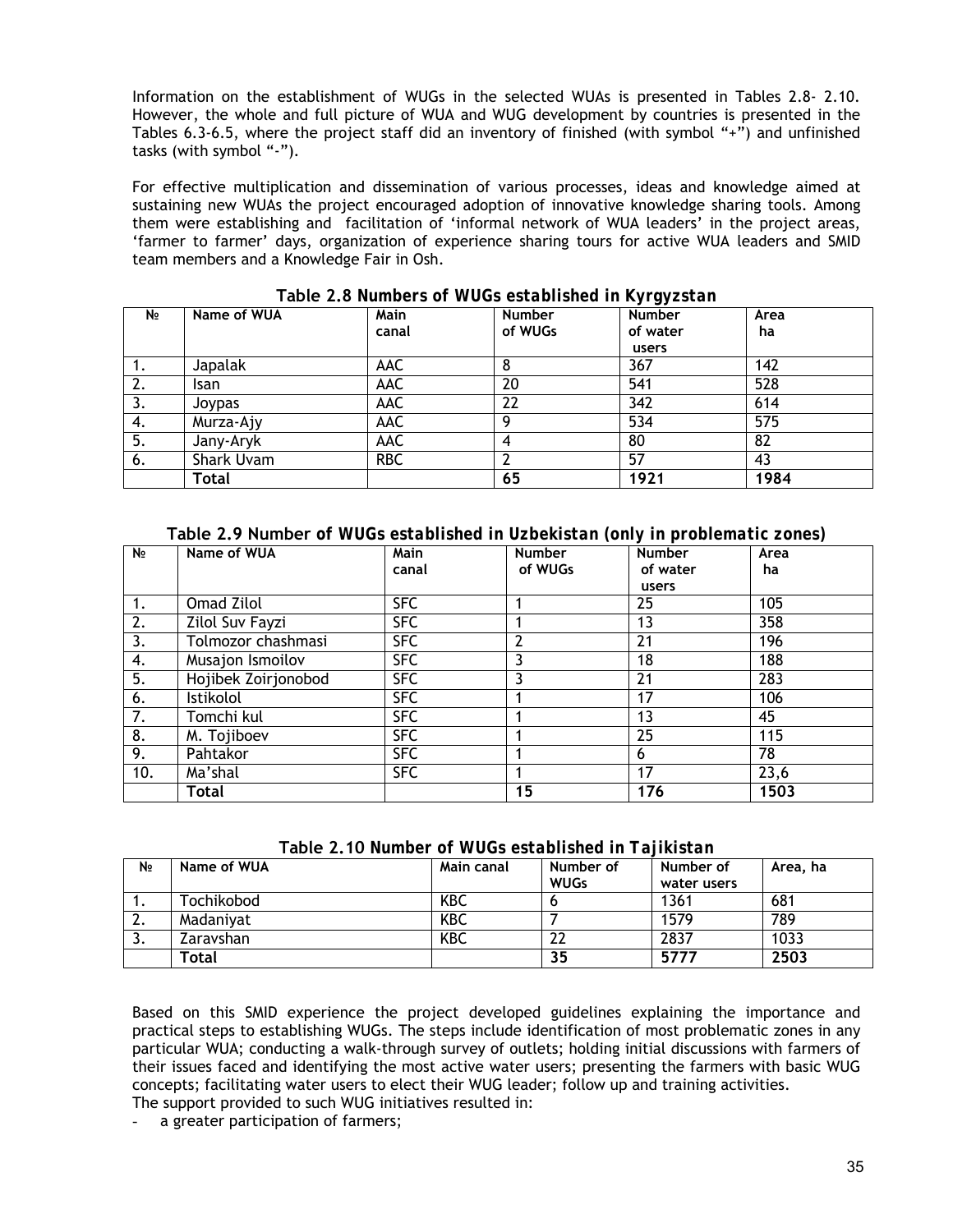- <span id="page-35-0"></span>improved relationships between the WUG concerned and their WUAs;
- increased confidence of respective WUAs to mobilize their own resources and water users for gradual infrastructural improvements;
- wider awareness on WUG roles among target audiences and the establishment of other WUGs by the WUAs themselves;
- more vigorous SMID activities;
- a greater sense of ownership over the installed structures among the water users;
- a decreased number of conflicts;
- better equity in water distribution;
- more prestige of a WUA among its WUGs;
- a better responsiveness to water management decisions.

Currently, SMID activities are designed to support WUAs in establishing their own WUGs. The following impacts could be observed due to this intensive SMID drive:

- conceptual maps of potential WUAs were dynamically developed and agreed with respective UWUs of SFC and KBC;
- 24 hydrographic WUAs are being developed, assisted and strengthened along pilot canals over a total area in excess of 30,000 ha;
- 57 WUGs in Kyrgyzstan, 12 WUGs in Uzbekistan and 32 WUGs in Tajikistan have been established resulting in improved water allocation, distribution, greater user participation, more active WUA councils, decreased number of conflicts among farmers, and improved ISF collection;
- WUA networks are active along SFC and KBC;
- 22 field consultants (10 in Uzbekistan, 7 in Kyrgyzstan, 5 in Tajikistan) have been trained to apply effective SMID tools directed at establishing bottom up WUAs, federating and activating canal governance bodies, creating effective WUGs for better water productivity;
- Several WUAs along the AAC are starting to recover from previous debts and gain confidence (WUA Joypas, Murza-Aji and Isan);
- ISF collection along AAC improved from 28% in 2004 to 82% in 2006 due to increased support from water users towards their WUAs;
- Time based water distribution was successfully introduced and practiced along tertiary canal Sokolok, WUA Japalak (Kyrgyzstan);
- Daily water distribution method was successfully introduced and practiced in WUA Akbarabad (Uzbekistan) and WUA Zaravshan (Tajikistan)

The following guidelines have been developed to facilitate WUA development and strengthening:

- A set of Training Modules on Water Management for WUAs including crop water requirements, water measuring, developing water use plans, water distribution, and performance assessment were developed
- Guidelines on Alternative Water Distribution for WUAs (Daily and Time Based Water Distribution in WUAs)
- Guidelines on Establishing Effective WUGs
- Guidelines on Measuring and Monitoring Water Use
- Guideline on integrated water resources management at the WUA level;
- Manual on planning and executing repair and rehabilitation operations in WUAs;
- Manual on resolving reclamation problems in WUAs;
- Recommendations on collector-drainage water use for irrigation;
- Recommendations on adjudicating of disputes at the WUA level

# **2.5 Share and disseminate Social Mobilization Methodology to other development projects**

In April 2005, the WUA Support project funded by USAID's Counterpart Consortium (CC) in South Kazakhstan, requested support from the IWRM-Ferghana project to build capacities of 10 WUAs in Makhtaral District. The project staff conducted a series of trainings (accompanied by pre- and posttraining assessments) covering a range of water management aspects for WUAs. In March 2006, CC extended the consultancy to train WUA staff including directors in South Kazakhstan, on development of water use plans. Later, Counterpart Consortium contacted IWMI requesting to the training of WUAs in Turkestan, on water management. To make such trainings local and specific, a series of walkthrough surveys and interviews were held with water users to identify their problems and training needs. As a result, 25 WUA directors and hydrotechnicians from Turkestan were trained. The post-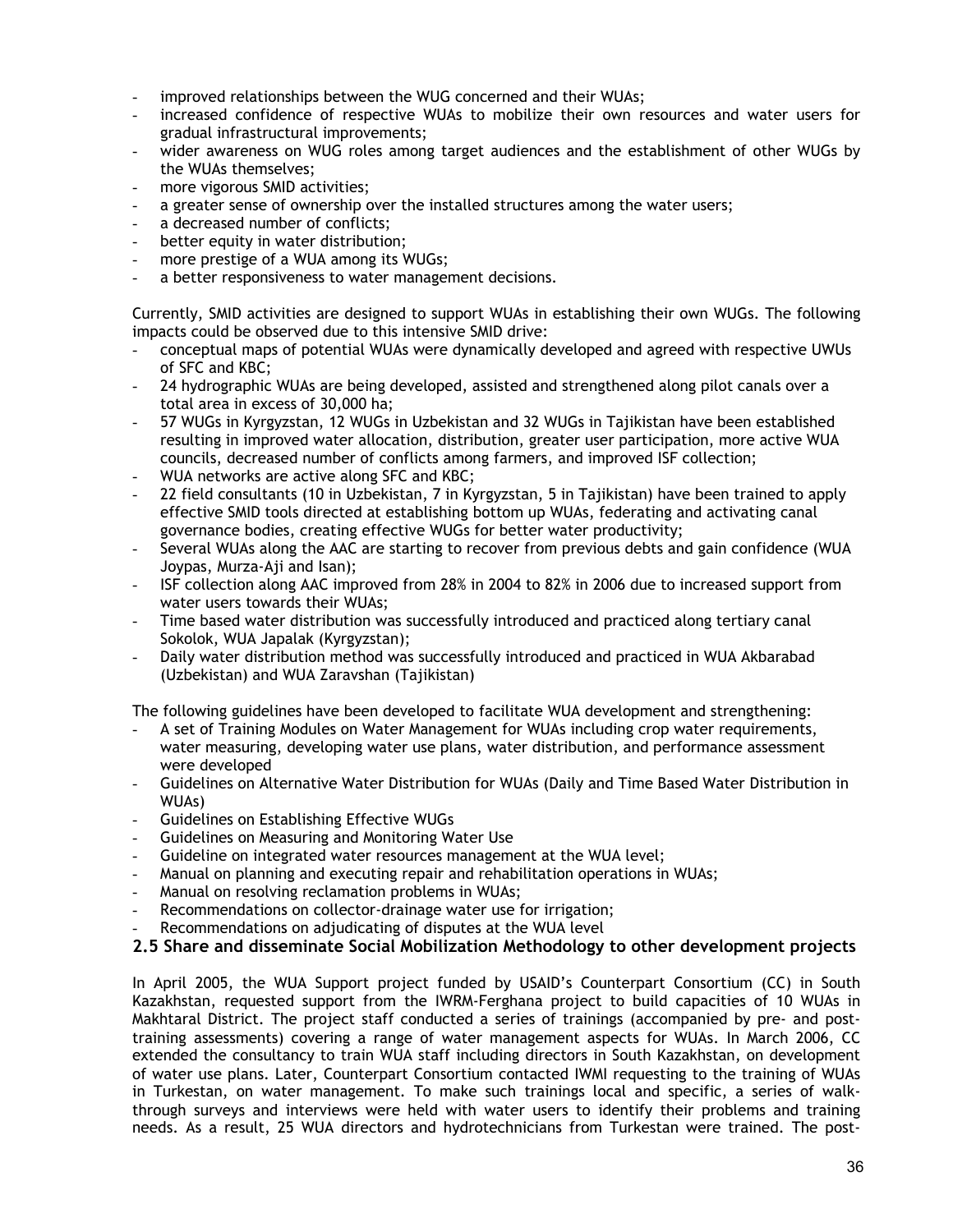training assessment suggested that following this 75% of WUAs developed actual water use plans. However, WMOs of the region are often unable to supply the planed water needs.

A number of experience sharing seminars were organized jointly with other development projects in 2007 involving 30 representatives from Kyrgyzstan (WUASP, ARIS, Merci Corps, Jer Azigi, World Bank's On farm irrigation project) and 28 representatives from Tajikistan (ACTED, CECI, APPR-NAU, World Bank's Water Management in Ferghana Valley project).

## **2.6 Assess project impact on WUA development using users' satisfaction surveys, WUA records, etc.**

The project has continued the perceptions surveys of water users from 3 pilot WUAs under the IWRM Ferghana project, since 2003. The 3 study WUAs are WUA Akbarabad in Uzbekistan, WUA Zarafshan in Tajikistan and WUA Isan (formerly, Kerme-Too Akburasi) in Kyrgyzstan. The preceding 2 surveys conducted in 2003 and 2004 aimed at establishing a baseline measurement of irrigation performance, repairs and maintenance status, crop production and other relevant measures as well as following them up from time to time to assess the dynamics and impact since the initiation of the project interventions.

The 2005 and 2006 surveys focused predominantly on the quality of irrigation services both for farms and kitchen gardens, the maintenance status of the WUA infrastructure as well as the users' general satisfaction with the services provided. Overall, 182 water users were sampled and interviewed in all 3 WUAs, which make about 60 respondents per site. Three site-specific WUA questionnaires were redesigned and tested in mid-January, with major focus on WUA performance assessment. This was complemented by pre-survey on-the-job training of 5 field survey technicians, with detailed written guidelines given to them for sampling and interviewing. Data entered were processed, cross-tabulated and analyzed. Results indicate that except for Zarafshan, other WUAs are moving ahead. Main Zarafshan retardants were the supply from canal and new management of the WUA. The last survey draft report prepared in September 2007.

| <b>Indices</b>                                               | <b>SFC</b> area    |                |                    |                 |  |
|--------------------------------------------------------------|--------------------|----------------|--------------------|-----------------|--|
|                                                              | 2003               | 2004           | 2005               | 2006            |  |
| Serviced irrigated area, ha                                  | 2820               | 2820           | 2830,8             | 2830,8          |  |
| Unit indices per 1 ha                                        |                    |                |                    |                 |  |
| Actual water withdrawal volume, thousand $m^3/ha$            | 8,7                | 8,2            | 7,6                | 7,5             |  |
| Actual water supply volume, thousand $m^3/ha$                | 6,9                | 6, 8           | 7,0                | 6,9             |  |
| Value of agricultural production (crop production), \$/ha    | $528,3^{^{\circ}}$ | $578,2^{^{n}}$ | $683,5^{^{\circ}}$ | $700^{\degree}$ |  |
| Raw cotton yields, centner/ha                                | 28,7               | 27,2           | 31,6               | 32              |  |
| Costs of agricultural production (crop production), \$/ha    | 479,7              | 529,8          | 595,2              | 593             |  |
| Including:                                                   | 3,2                | 3,3            | 4,3                | 6,7             |  |
| - actual costs, WUA, \$/ha                                   |                    |                |                    |                 |  |
| Profit from agricultural production (crop production), \$/ha | $48,6^{^{*}}$      | 48,4           | 88,3               | 107             |  |
| WUA costs in % of crop production profit                     | 6,6                | 6,8            | 4,9                | 6,3             |  |

**Table 2.11** *Technical and economic indices for farms – WUA Akbarabad water users in pilot SFC area in Uzbekistan during 2003 – 2006* 

Rate of Uzbekistan currency against USD: Note:

In 2003 1  $\frac{2003 + 15}{200}$  = 977 soum In 2004 1  $\text{S} = 1060$  soum In 2005 1  $\text{S} = 1165$  soum

In 2006 1  $\text{S} = 1240$  soum

\*) – at farm level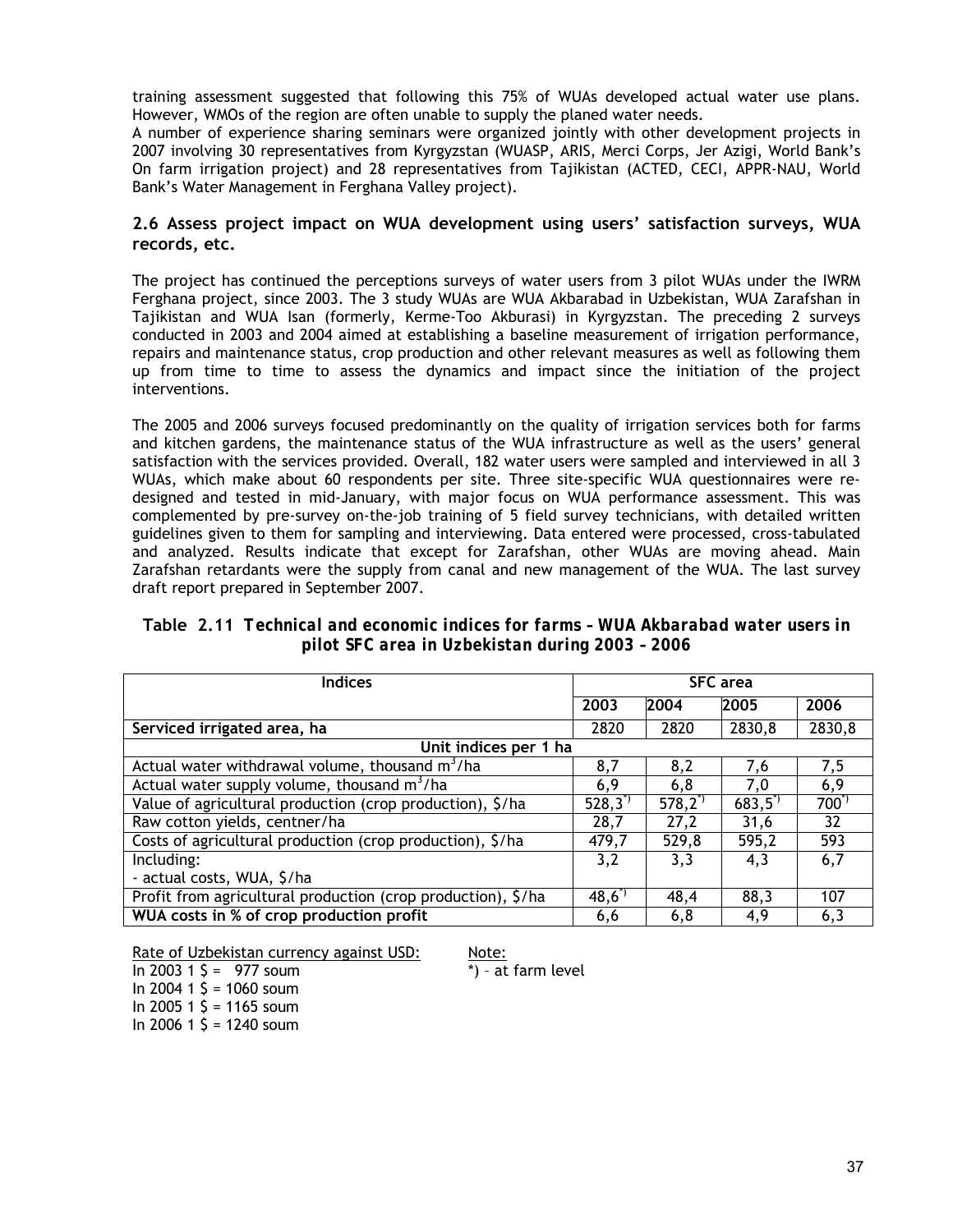**Table 2.12** *Technical and economic indices for farms – WUA Zarafshan water users in KhBC area in Tajikistan for 2003 – 2006*

| <b>Indices</b>                                               |       |       | <b>KhBC</b> area |       |
|--------------------------------------------------------------|-------|-------|------------------|-------|
|                                                              | 2003  | 2004  | 2005             | 2006  |
| Serviced irrigated area, ha                                  | 1050  | 1050  | 1050             | 1050  |
| Unit indices per 1 ha                                        |       |       |                  |       |
| Actual water withdrawal volume, thousand m <sup>3</sup> /ha  | 5,4   | 6,2   | 7,2              | 8,3   |
| Actual water supply volume, thousand $m^3/ha$                | 4,8   | 5,2   | 5,8              | 7,3   |
| Value of agricultural production (crop production), \$/ha    | 599,2 | 525,1 | 610,4            | 554,3 |
| Raw cotton yields, centner/ha                                | 19,3  | 22,8  | 23,2             | 23,4  |
| Costs of agricultural production (crop production), \$/ha    | 391,8 | 492,2 | 503,5            | 527,1 |
| Including:<br>- actual costs for WUA, \$/ha                  | 3,5   | 2,13  | 3,43             | 4,49  |
| Profit from agricultural production (crop production), \$/ha | 207,4 | 32,9  | 106, 8           | 27,2  |
| WUA costs in % of crop production profit                     | 1,7   | 6, 5  | 3,2              | 16,5  |

Rate of national currency against USD:

1 \$ = 3,12 somoni (Tajikistan)

According to technical and economic indices for WUA Zarafshan, it is noted that in overall there is a positive trend of yield increase for main product – raw cotton from 19,3 centner/ha in 2003 up to 22,28 – 23,4 centner/ha in the last 2004 – 2006. However, price reduction for ginned cotton provided at the exchange, impacts on agricultural production profitability (crop production).

**Table 2.13** *Technical and economic indices for farms – WUA water users in pilot AAC area in Kyrgyzstan for 2002 – 2006*

| <b>Indices</b>                                          | AAC area WUA Zhany Aryk |       |      |                    |       |  |  |
|---------------------------------------------------------|-------------------------|-------|------|--------------------|-------|--|--|
|                                                         | 2002                    | 2003  | 2004 | 2005               | 2006  |  |  |
| Serviced irrigated area, ha                             | 1006                    | 1006  | 1006 | 1006               | 1390  |  |  |
| Unit indices per 1 ha, \$/ha                            |                         |       |      |                    |       |  |  |
| Actual water supply volume, thousand m <sup>3</sup> /ha | 11,3                    | 11,1  | 7,3  | 9,9                | 7,0   |  |  |
| Value of agricultural production                        | 552                     | 604,7 | 683  | 614,6              | 586,6 |  |  |
| (crop production), \$/ha                                |                         |       |      |                    |       |  |  |
| Costs of agricultural production                        | $\overline{219}$        | 239,5 | 282  | 312,2              | 298,1 |  |  |
| (crop production), \$/ha                                |                         |       |      |                    |       |  |  |
| Including:                                              | 1,95                    | 2,14  | 2,44 | 8,95               | 2,83  |  |  |
| - Actual costs, WUA, \$/ha                              |                         |       |      |                    |       |  |  |
| Profit from agricultural production                     | 333                     | 365,2 | 401  | $\overline{302,4}$ | 288,5 |  |  |
| (crop production), \$/ha                                |                         |       |      |                    |       |  |  |
| WUA costs in % of crop production profit                | 0,6                     | 0,6   | 0,7  | 2,95               | 1,0   |  |  |

Rate of Kyrgyzstan currency against USD:

 $1\sqrt{5} = 43$  som in 2002 - 2004

1  $\frac{2005}{1}$  = 41 som in 2005

According to technical and economic indices for agricultural production in WUA Zhany Aryk farms, there was a reduction in profitability from agricultural crop production from 401 \$/ha in 2004 up to 302,4, 288,5 \$/ha in 2005 and 2006 consecutively. Instability in market prices were the cause for these declines.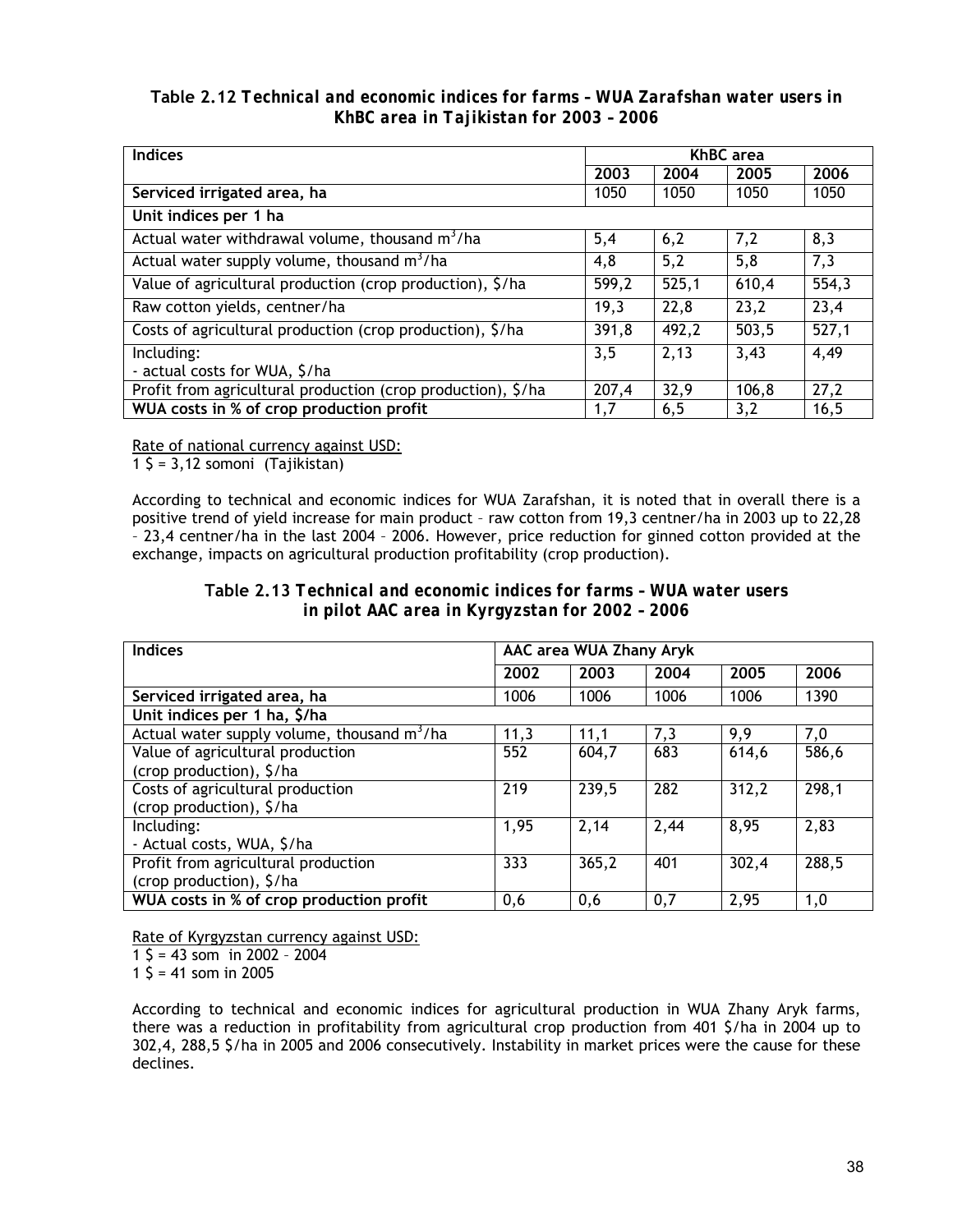## **Difficulties and problems encountered by the WUA development group:**

**1.** Water specialists from newly established WUAs along SFC and KhBC have low educational levels that make the transfer of knowledge somewhat more difficult. It will require greater effort to up-scale results of pilot WUAs to newly established initiatives.

**2.** Only 30 % of canal outlets in newly established WUAs along KhBC and SFC, where there are many water users, have water accounting facilities and regulating gates. This situation is not conducive in implementing qualitative distribution of water between small water users, which leads to conflict situations developing.

**3.** There is a need for regulating operational relationships between WUAs and homestead lands. A person should be elected to be responsible for water distribution in makhallyas or rural administrations or assure water delivery and distribution between owners of homestead lands. A lack of legislation to conclude agreements between makhallya and WUAs, to revise water delivery norms for homestead taking into account real crops grown in them is a potential issue.

**4.** 'Methodology on daily water use planning and monitoring at WUA level" proposed by SIC IWC, should be introduced on-site through the efforts of MAWR and its structures instead of decadal water use planning and monitoring traditionally used in WUAs.

- **5.** There is a need for a state support program for WUAs with respect to the:
	- a) Rehabilitation of on-farm irrigation and collector-drainage network;
	- b) Creation/ improving of resource base of WUAs;
	- c) Access to soft credit for WUAs;
	- d) Establishment of WUA Support Units in provincial structures under MAWR, in particular, for installing water accounting facilities in WUAs, training WUA staff, providing WUAs with various guidelines and manuals, etc.;

# **Result 3: Dissemination of Improved Technologies for increasing water and land productivity at the field level**

Based on recommendations developed in Phase 2 on irrigation water use and agro-technical measures, including existing experiences of national research systems, the project generalized approaches for improving water and land productivity, disseminated through identified partners, involved in agricultural extension by dissemination bulletins and intensive training of consultants.

The activities were carried out to correct hydro-module zoning, maps of different soil types, and ameliorative conditions based on irrigation norms that were reviewed and handed over to irrigation staff for evaluation and maintenance. In three states of the Fergana Valley, key issues that affected the productivities of farming systems were identified. Based on problem analysis the relevant recommendations were made to the governing bodies. On the demonstration sites established in 2002, the monitoring activities on the use of irrigation water and agro-technical measures with technologies developed under the project were continued. The assessment demonstrated that there is a strong basis to confirm the sustainability of these production systems and the approaches recommended.

A list of retired/ former employees of government farms and other experts (Agronomist, irrigation, livestock, farm managers, etc) who would like to assist WUAs has been established. They were 'assigned' to neighboring WUAs and requested to assist when called upon. These consultants were oriented on IWRM and WUA approaches. It is proposed to link this team with Universities, who has signed agreements with project, for updating of their knowledge.

# **3.1 Prepare guidelines /manuals for trainers on principles of land and water productivity improvement know-how and water demand calculation based on Phase 2 results**

**3.1a Summarizing methodology and know-how on water and land productivity, developing dissemination tools, their adaptation to specific field conditions, irrigation schedules, etc.**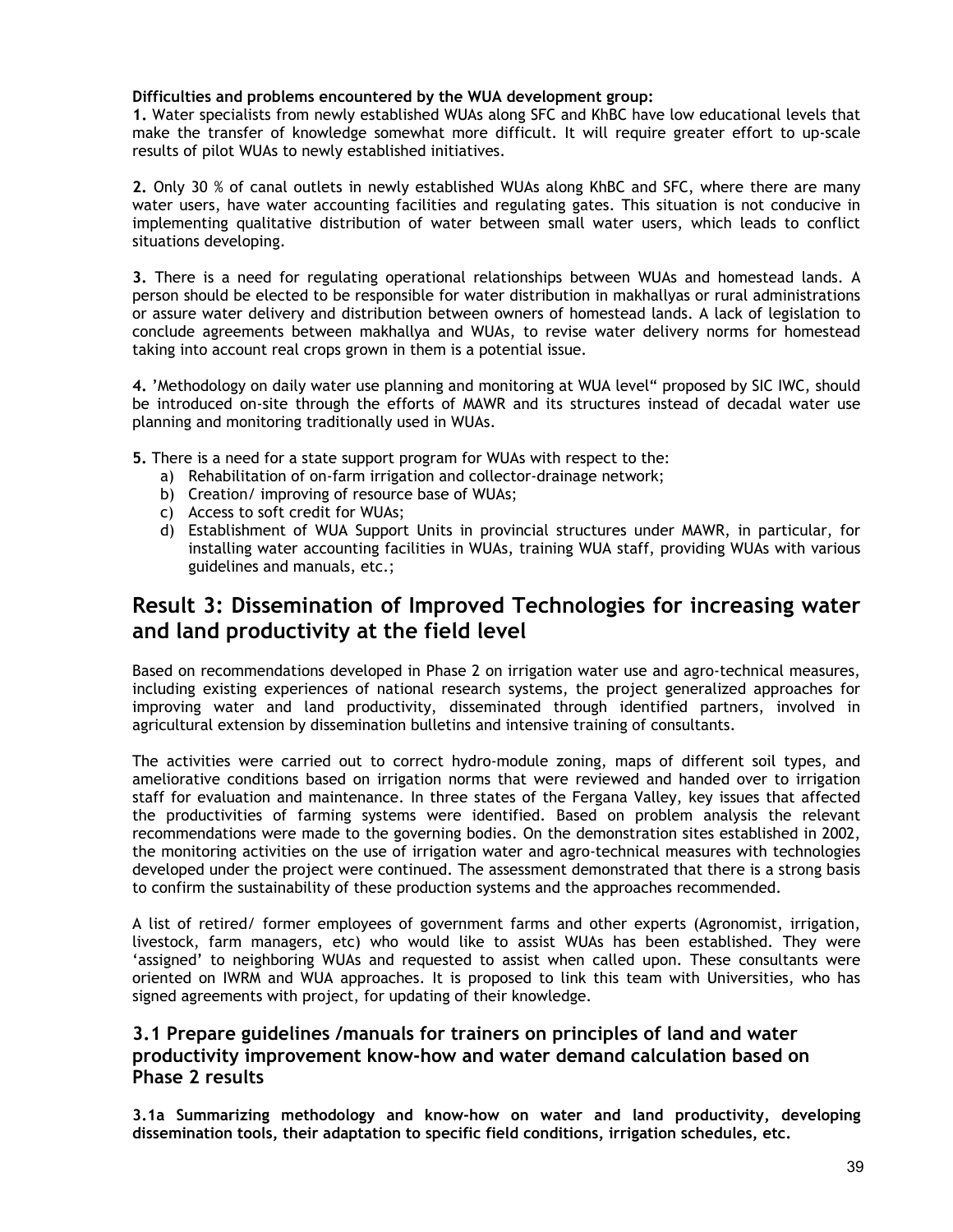### *Preparing manuals for trainers and professionals*

The project prepared manuals for staff of extension services. Most manuals were developed and presented in 2005. These include: "Recommendations for selection of technological schemes of irrigation", "What is crop irrigation regime", "Manual for calculation and selection of cotton and winter wheat irrigation depths and elements of technique, based on results of IWRM-Ferghana project", "Manual for selection of water meter type, construction and operation requirements".

In 2006, manuals on extension services for farmers were developed. These manuals contain information on extension work with farmers; on how to use both visual estimations and farm surveys; and the collection of necessary information on each farm. For regulation of irrigation dates and depths, a manual was developed for technicians and farmers "Practical recommendations for irrigation water use in farms", where methods for setting dates and depths for each irrigation are described based on the climatic information (daily evaporation) and on water accounting.

In 2007, the manual "Methods of water distribution within water-user group with small plots" - the example of Sokolok canal (Kyrgyzstan)" was prepared.

### **Preparing bulletins for farmers and their dissemination through extension services**

Based on the recommendations and manuals for rational irrigation water use and agricultural operations developed for technicians and trainers, the regional and oblast project executors have prepared and developed bulletins for farmers. Table 3.1 presents the information about partners and dissemination activities.

### **Table 3.1** *Dissemination of bulletins through existing extension services and local water organizations*

| Name of provinces and<br>extension services | <b>Number of farms</b><br>included | Number of bulletins<br>disseminated among<br>farmers |
|---------------------------------------------|------------------------------------|------------------------------------------------------|
| ASDP-NAU                                    | 76                                 | 380                                                  |
| <b>CECI</b>                                 | 77                                 | 360                                                  |
| BAIS and WUA Akbarabad                      | 350                                | 1750                                                 |
| Khakimiyat and MTP                          | 600                                | 3000                                                 |
| BAIS and sh/f Bulakboshi                    | 420                                | 2100                                                 |
| <b>Total</b>                                | 776                                | 7154                                                 |

Since November 2005, the project has organized training for farmers of WUAs included into the project and located on irrigation areas of pilot canals - SFC in Uzbekistan and KhBC in Tajikistan. In general, 5 WUAs and 285 farmers were contacted in Ferghana province, 10 WUAs and 399 farmers - Andijhan province, and 8 WUAs and 132 farmers - Sogd province. In total, 3264 bulletins were disseminated (Table 3.2)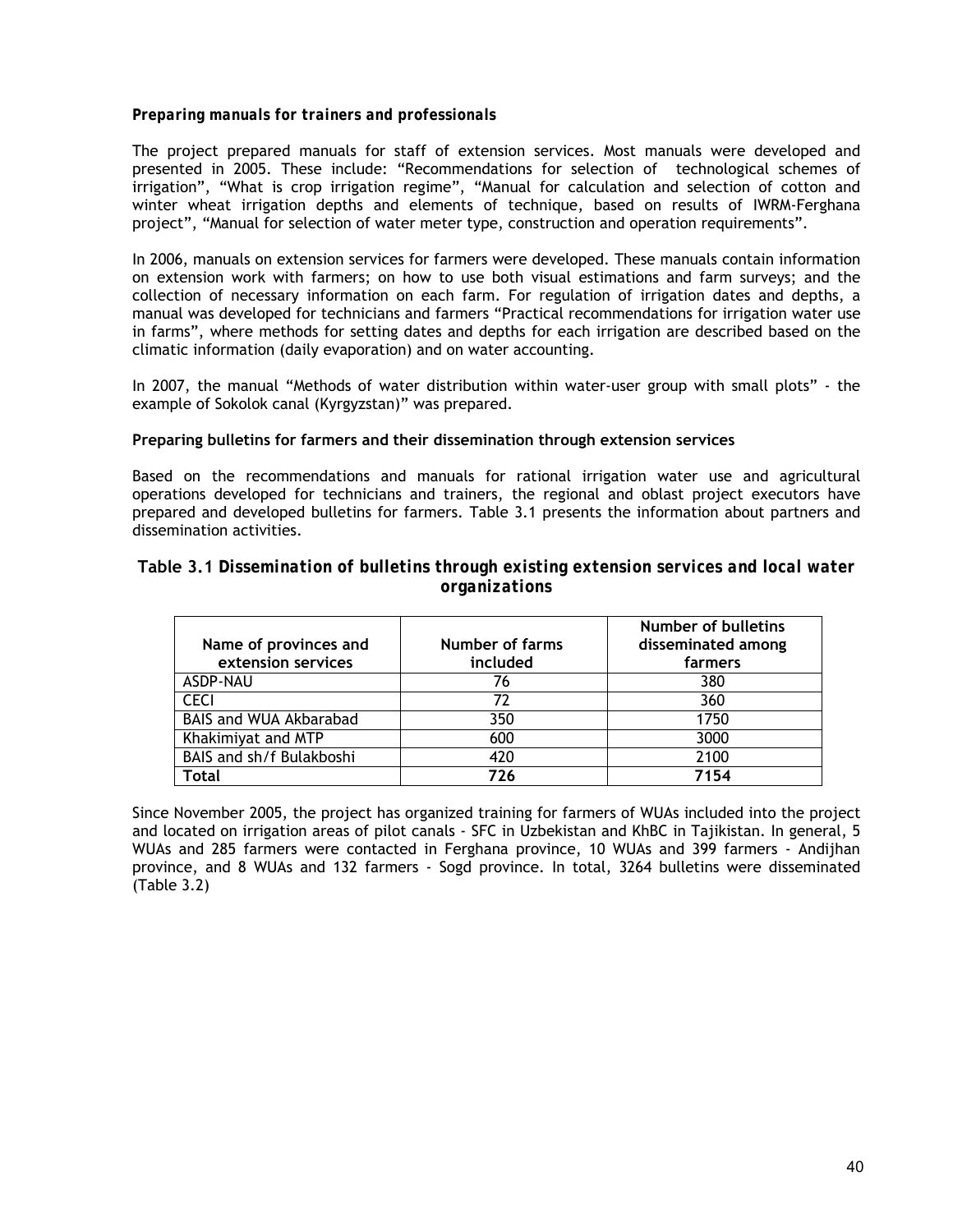| Province | Rayons                   | <b>WUA</b>                | Number of<br>farmers | Number of<br><b>bulletins</b><br>disseminated |  |
|----------|--------------------------|---------------------------|----------------------|-----------------------------------------------|--|
|          |                          | Sobirjon suv bulogi       |                      |                                               |  |
|          | Kurgantepa               | "Mashrapboi sahovati"     | 51                   | 204                                           |  |
|          |                          | "Khamraboyev sahovati"    |                      |                                               |  |
|          |                          | Amir Temur                | 85                   | 340                                           |  |
|          | <b>Dzhalakuduk</b>       | "Zhalakuduk vodiy imkoni" | 55                   | 220                                           |  |
| Andijan  |                          | Pakhtakor gidrotech       | 54                   | 216                                           |  |
|          |                          | Chinmakhram               | 86                   | 344                                           |  |
|          | Khadjiabad               | Madiyarova                |                      |                                               |  |
|          |                          | Khojaobkash               | 68                   | 272                                           |  |
|          |                          | Garagura                  |                      |                                               |  |
|          |                          | Tolmazar chashmasi        | 63                   | 252                                           |  |
|          |                          | Mushajon Ismoilov         | 54                   | 216                                           |  |
| Fergana  | Kuva                     | <b>Omad Zilol</b>         | 69                   | 276                                           |  |
|          |                          | Zilol suv faizi           | 50                   | 200                                           |  |
|          |                          | Polvontosh Bakhor         | 49                   | 196                                           |  |
|          |                          | Madaniyat                 | 33                   | 132                                           |  |
|          | Dj.Rasulov               | Zerafshan                 | 33                   | 132                                           |  |
|          |                          | Tajikabad                 | 33                   | 132                                           |  |
| Sogd     |                          | Samatov D/H               | $\overline{33}$      | 132                                           |  |
|          | Total be January 1, 2008 |                           | 816                  | 3264                                          |  |

**Table 3.2** *Dissemination of bulletins among farms through training*

# **3.1b Zoning of command area according to hydromodule zones using GIS and RS.**

In order to define more precisely the boundaries of hydromodule zones and the correct irrigation regime to be implemented, since 2005 to 2007, the GIS team has collected mapping data on the study area in Uzbekistan (Fergana and Andijan provinces) and Kyrgyzstan (Osh province). By using these data, thematic layers were generated to represent the status and its analysis (administration division, hydraulic infrastructure, soils, network of observations well for water table, soil salinization, farm location in WUAs Zhapalak, Akbarabad, Zarafshan). For Tajikistan, data were not submitted by provincial executors due to the non-availability of the former in provincial organizations.

### *Calculation of water use parameters for hydromodule zones. Guidance and planning of water use correction according to current climatic parameters*

Assessment and analysis of irrigation water use in the IWRM-Fergana project zones over the period 2001-2005 indicated that on some plots of the irrigated zone (especially in the Uzbek part of Fergana valley) land conditions changed significantly, thus resulting in inconsistency between standard irrigation regime and watering depths and actually needed ones. For actual water use planning, since 2006 the project has attempted to correct irrigation regimes and watering depths based on changed conditions.

For this purpose, maps with different combinations of soils and irrigated land conditions were produced. By using these maps, initial options for watering depths were estimated and submitted to irrigation services for testing. By processing mathematical expression, a more disciplined approach to water use estimation was found. In 2007, the obtained preliminary results were corrected according to indicators.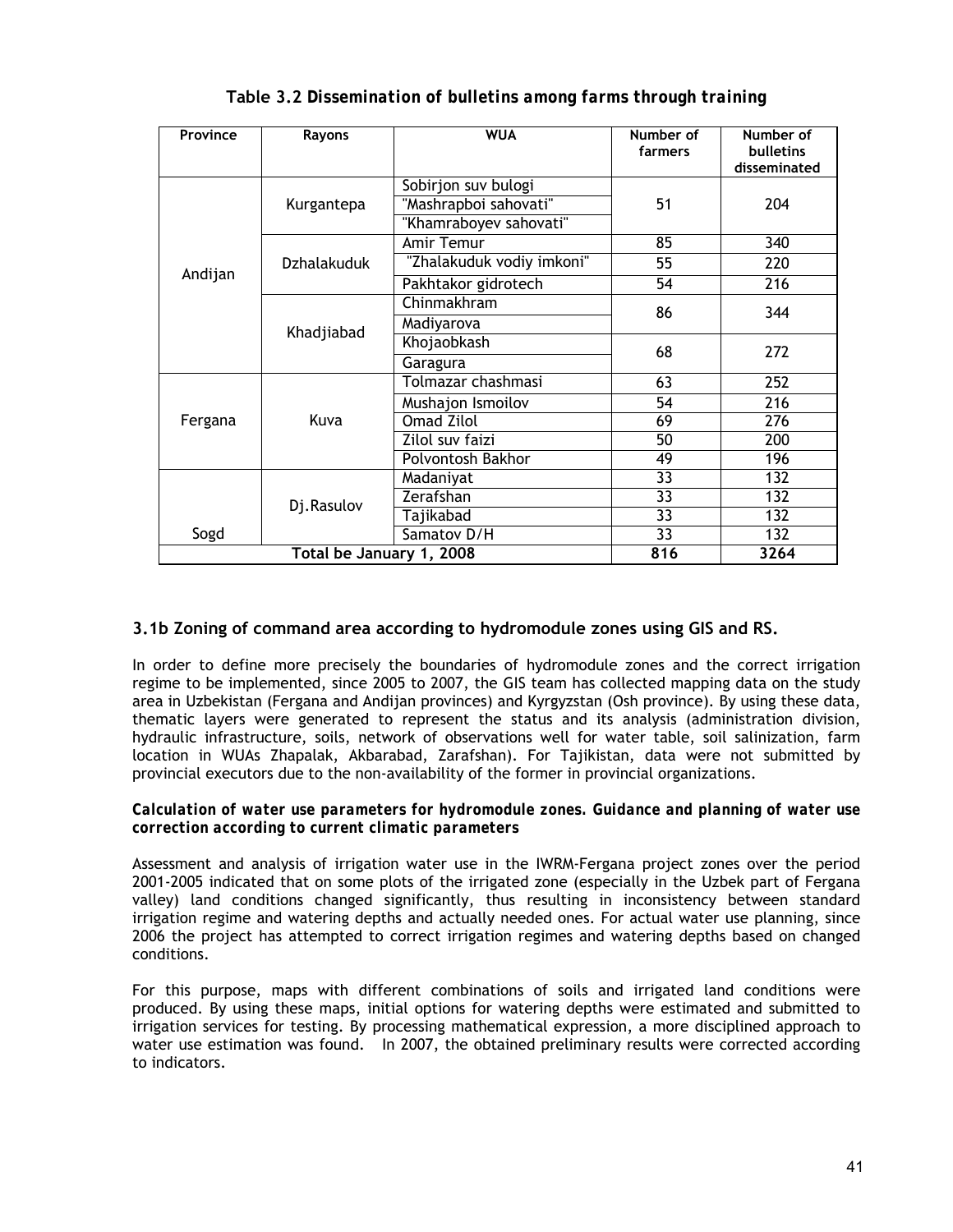### *Regulatory and normative documents for the establishment of extension services*

The project has identified major obstacles for farming and factors which influence agricultural productivity were identified in all three states of Fergana valley (Kyrgyzstan, Uzbekistan, and Tajikistan). These obstacles were analyzed and respective proposals for governing bodies were prepared through the project NCSGs. Following brochures were prepared: "Farms in the Republic of Uzbekistan: rights and responsibilities" and "Law of the Republic of Uzbekistan on farms. Issue 1". These brochures were disseminated among trainers of polygons in Andijan and Ferghana provinces to work with farmers and among 10 WUAs in Ferghana province in SFC zone for guidance and assistance to farmers. A brochure entitled "Law of the Kyrgyz Republic on peasant farms" was prepared for multiplication and dissemination through RAS consultants in Osh province. In addition legal information about principles of agricultural cooperative establishment and activities entitled "Agricultural cooperatives in the Kyrgyz Republic" was also prepared and disseminated.

# **3.2 Pilot test of proposed methods for developing know-how dissemination tools on water and land productivity improvement, and guidelines and manuals in WUAs and Basin Organizations**

### **3.2a Creating 3 to 5 demonstration plots for know-how application.**

In each province, irrigation water use and agricultural operation monitoring was conducted, using advanced technologies developed under the project on demonstration plots established in 2002. In order to observe the sustainability of recommended measures since 2005 to 2007, 4 out of 10 demonstration plots were retained.

### *Irrigation water use on demonstration plots*

The analysis of data on irrigation water use in the demonstration plots allows for the assessment of the sustainability of the recommended approaches developed under the project over the period 2002-2004. The monitoring conducted indicated that the unit water delivery is practically within the values obtained as a result of project irrigation measures. Some declines or increases in water delivery (See Figure 3.1) indicate that farmers have began to pay attention to influencing factors such as land status and weather conditions during a year and to consider them when planning watering events.



**Figure 3.1** *Dynamics of unit water delivery by project demonstration plot*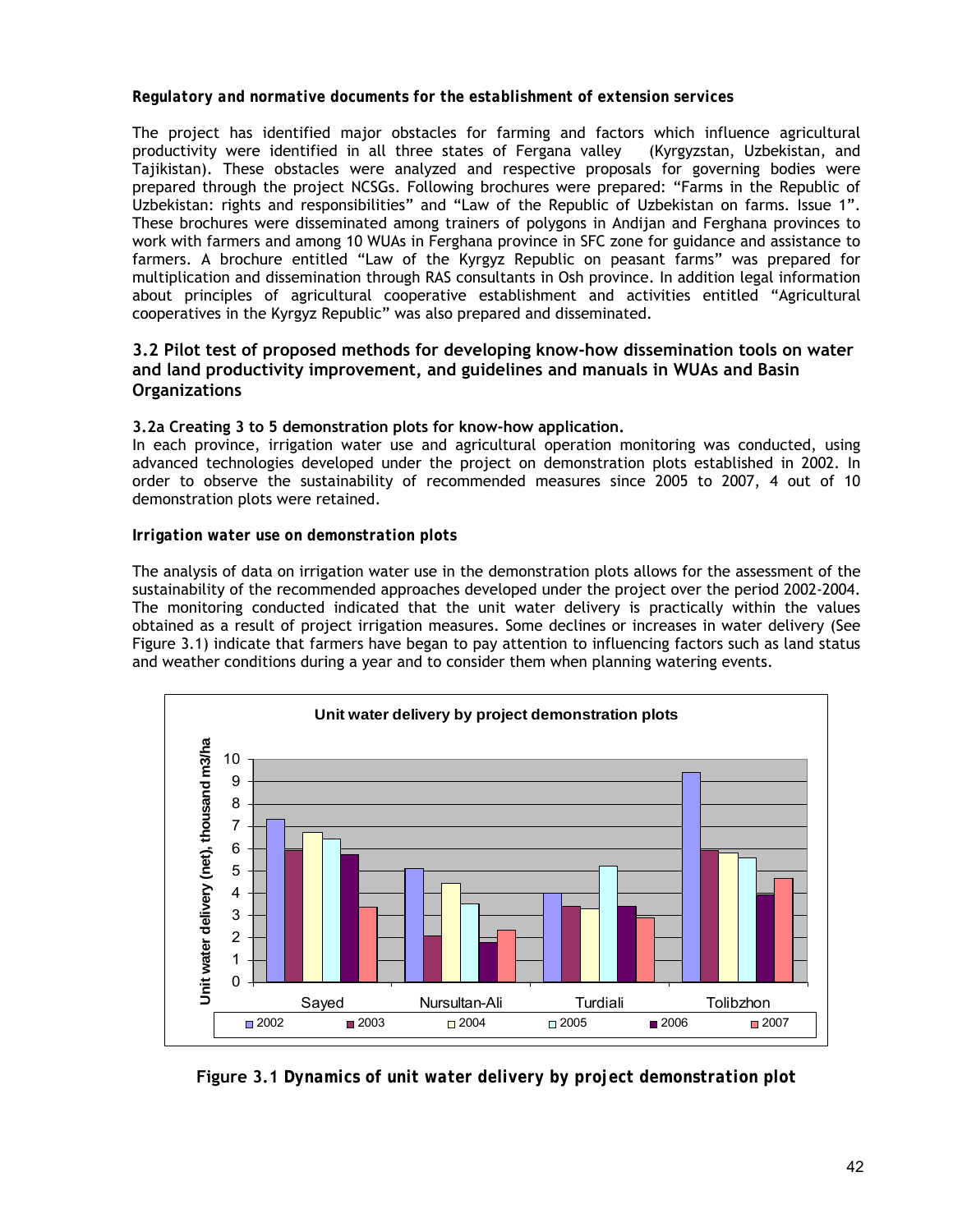# *Evaluation of irrigation water productivity on project demonstration plots*

All the demonstration plots since 2002 to 2007 show sustainability of indicators on crop productivity achieved through project decisions and measures. Improvement of water productivity for cotton since 2002 to 2007 was achieved through the efficient use of irrigation water, taking into account soilreclamation conditions, and high yields of raw cotton (wheat – in Nursultanaly) obtained through agricultural operations developed by the project (Table 3.3).

| Farm                        | Unit withdrawal (gross),<br>thousand m3/ha |        |      | Yields, t/ha |      |      | Water productivity, t/thousand m3 |        |      |      |      |      |      |        |      |      |      |      |
|-----------------------------|--------------------------------------------|--------|------|--------------|------|------|-----------------------------------|--------|------|------|------|------|------|--------|------|------|------|------|
|                             | 2002                                       | 2003   | 2004 | 2005         | 2006 | 2007 | 2002                              | 2003   | 2004 | 2005 | 2006 | 2007 | 2002 | 2003   | 2004 | 2005 | 2006 | 2007 |
| Sayed                       | 7,3                                        | 5,9    | 6,7  | 6,4          | 5.7  |      | 2,8                               | 2,9    | 2,99 | 3,4  | 3,1  |      | 0,37 | 0,49   | 0,45 | 0,53 | 0,53 |      |
| <b>Nursultan</b><br>(wheat) | 5,1                                        | $2,1*$ | 4,4  | 3,5          | 1,80 | 2,4  | 2,4                               | $4,3*$ | 4,3  | 4,0  | 4,2  | 3,57 | 0,48 | $2,0*$ | 0.98 | 1.14 | 2,08 | 1,49 |
| Turdiali                    | 4                                          | 3,4    | 3,3  | 5,2          | 3,40 | 2,9  | 3,5                               | 3,9    | 4,6  | 4,4  | 4,6  | 4,48 | 0,88 | 1,14   | 1,4  | 0,84 | 1,28 | 1,54 |
| Tolibjon                    | 9,4                                        | 5,9    | 5,8  | 5,6          | 3,90 | 4.7  | 3.7                               | 3,6    | 3,7  | 4.2  | 3,9  | 4,1  | 0,4  | 0,61   | 0,71 | 0.75 | 1.0  | 0,87 |

**Table 3.3** *Evaluation of water productivity on project demonstration plots*

 \*) It is necessary to note that irrigation rates were less in 2003 with account of precipitations – It means that in future irrigation norm should be revised accordingly.

An impact of agricultural production management and water use efficiency in demonstration fields over the period 2002-2007 can be observed in Figure 3.2.



# **Figure 3.2** *Water productivity in project demonstration plots*

## *Evaluation of irrigation water productivity and efficiency in rayon polygons (2005-2007)*

In order to disseminate advanced technologies and accumulated project experiences, in 2005 pilot rayon polygons were established in Fergana and Andijan provinces, Uzbekistan to apply and demonstrate state-of-the-art technologies and methods and ways to improve land and water productivities. Dynamics of irrigation water productivity and inputs in the rayon polygons over the period of 2005 – 2007 shows a considerable improvement of these indicators both in most rayon sites and in the provinces as a whole.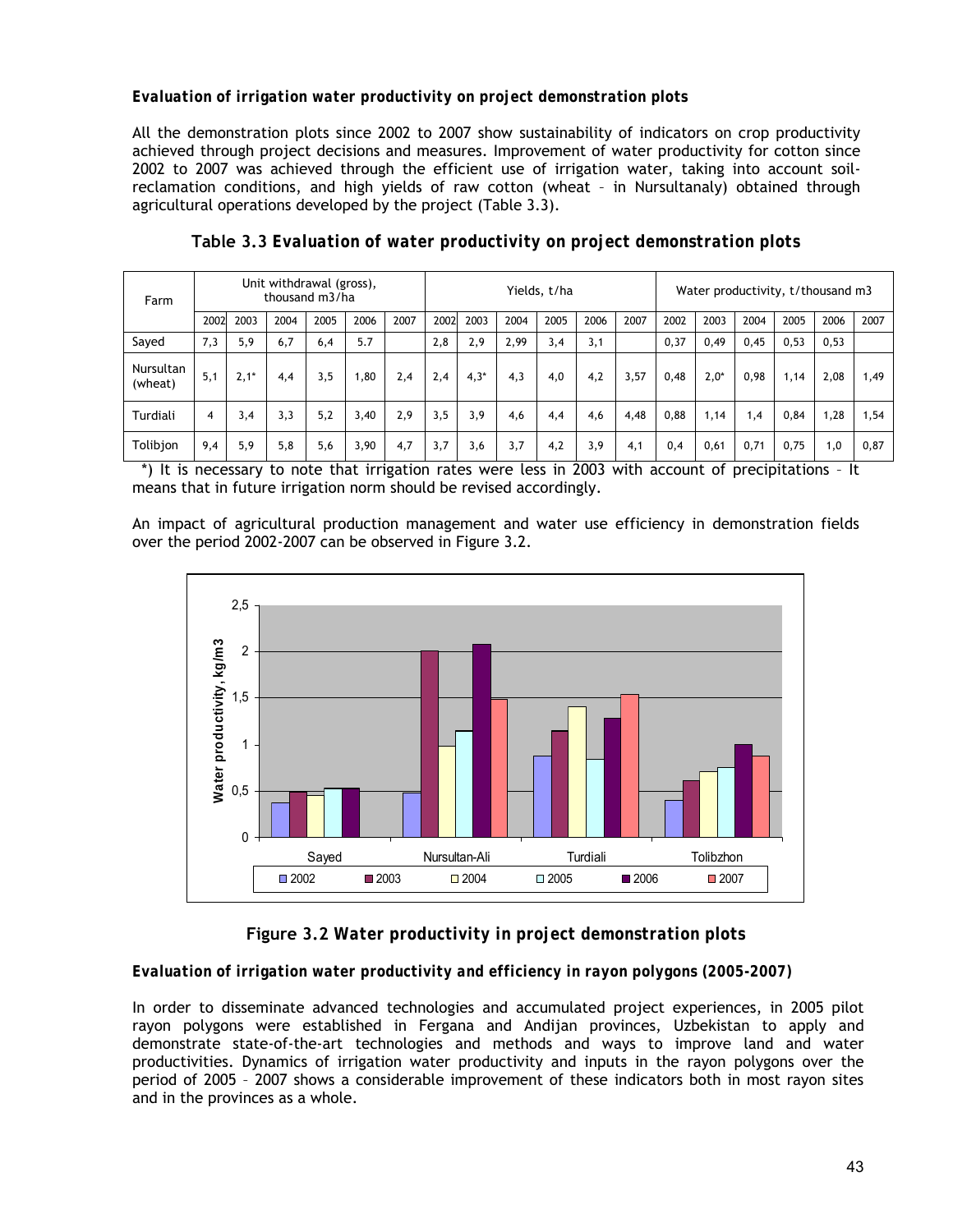Rayon indicators of water productivity averaged for Andijan province increased by 31% for cotton as compared 2005 (i.e. increased from 0.44 kg/m<sup>3</sup> to 0.58 kg/m<sup>3</sup>). As for cereal crops, those indicators of irrigation water productivity and inputs over the period of 2005-2007 increased: 0.86 kg/m<sup>3</sup> (2005) -0.97 kg/m<sup>3</sup> (2006г.) - 0.92 kg/m<sup>3</sup> (2007) (Figure 3.3).



**Figure 3.3.** *Irrigation water productivity for cotton in polygons of Andijan province* 

Fergana valley also shows a tendency towards increasing water productivity, however, growth rate of this indicator for cotton is slightly lower and equals 16% from that of 2005 (i.e. the following growth over 2005 - 2007: 0.53 kg/m<sup>3</sup> - 0.60 kg/m<sup>3</sup> - 0.62 kg/m<sup>3</sup>) (Figure 3.4).



*Figure 3.4 Irrigation water productivity for cotton in polygons of Fergana province*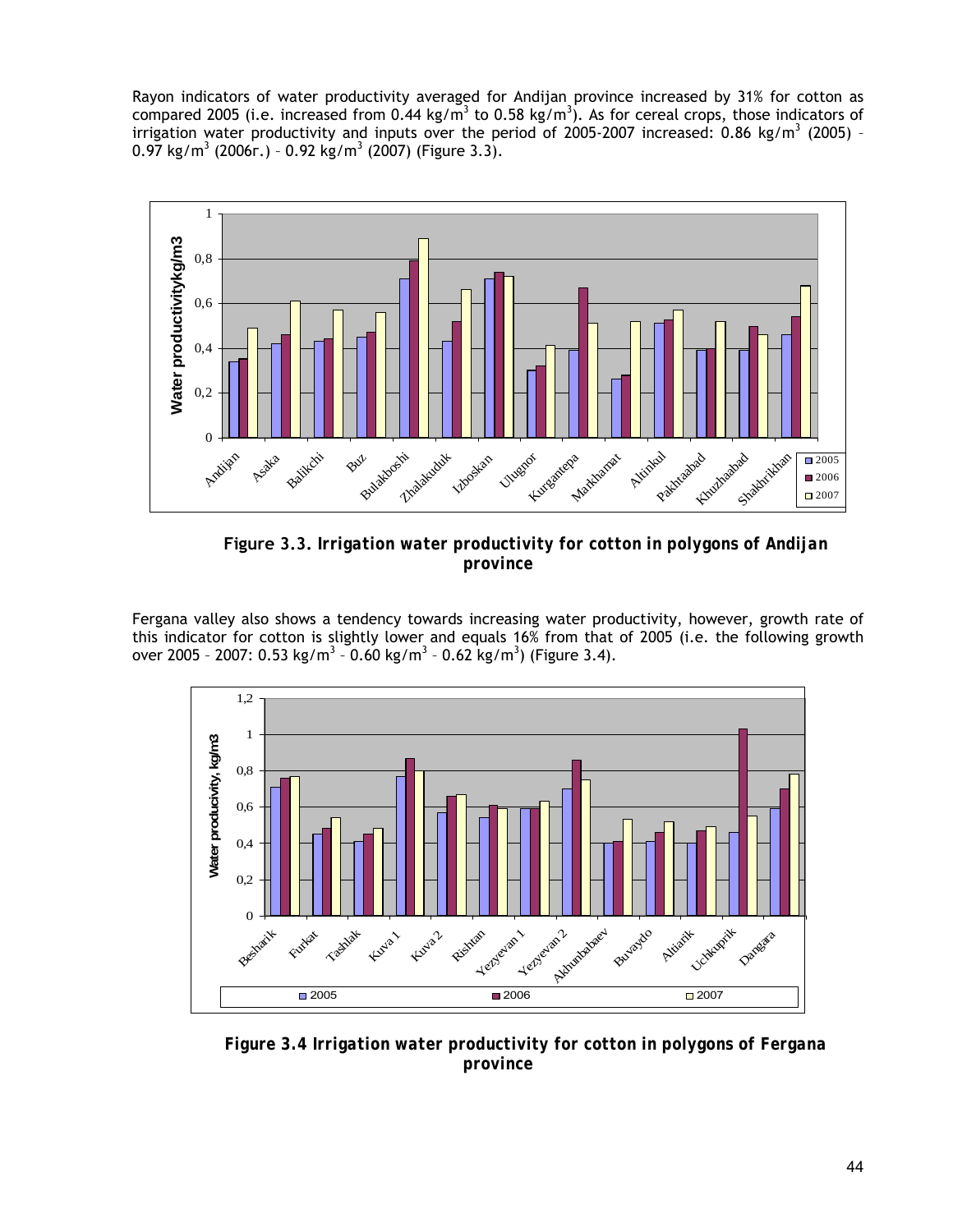# *Evaluation of costs and profit in rayon polygons of Andijan province*

Agro-economic indicators for rayon polygons permitted the evaluation of given agricultural production effectiveness as a whole and the analysis of the dynamics of particular elements in terms of prices. Net profit was more than 2 times higher in 9 farms and did not change significantly in 2 farms. Profit was below starting levels in 3 farms in 2007 (Figure 3.5).



**Figure 3.5.** *Evaluation of net profit for cotton in polygons of Andijan province for 2005-2007*

The cost ratio for production of agricultural crops and gained profit is of special interest. If cost and profit variation is analyzed over the last few years, it can be seen that cotton production costs have increased almost by 2 times in 2007. Cost and profit dynamics for period 2005-2007 shows a tendency towards annual cost increase, while profit against costs do not follow this tendency – a high degree of variability. Price increases for resources are not in line with the price received for agricultural products and therefore affects total farm profit. Specific result of analysis is not profit for different crops – cotton even on the managed farms deviated around 400\$/ha, garden - 650 - 850 \$/ha, grapes – 1300 - 1600\$/ha. It permits the introduction of a differential price for water service (Figure 3.6).



**Figure 3.6** *Evaluation of cost and profit in polygons of Andijan province*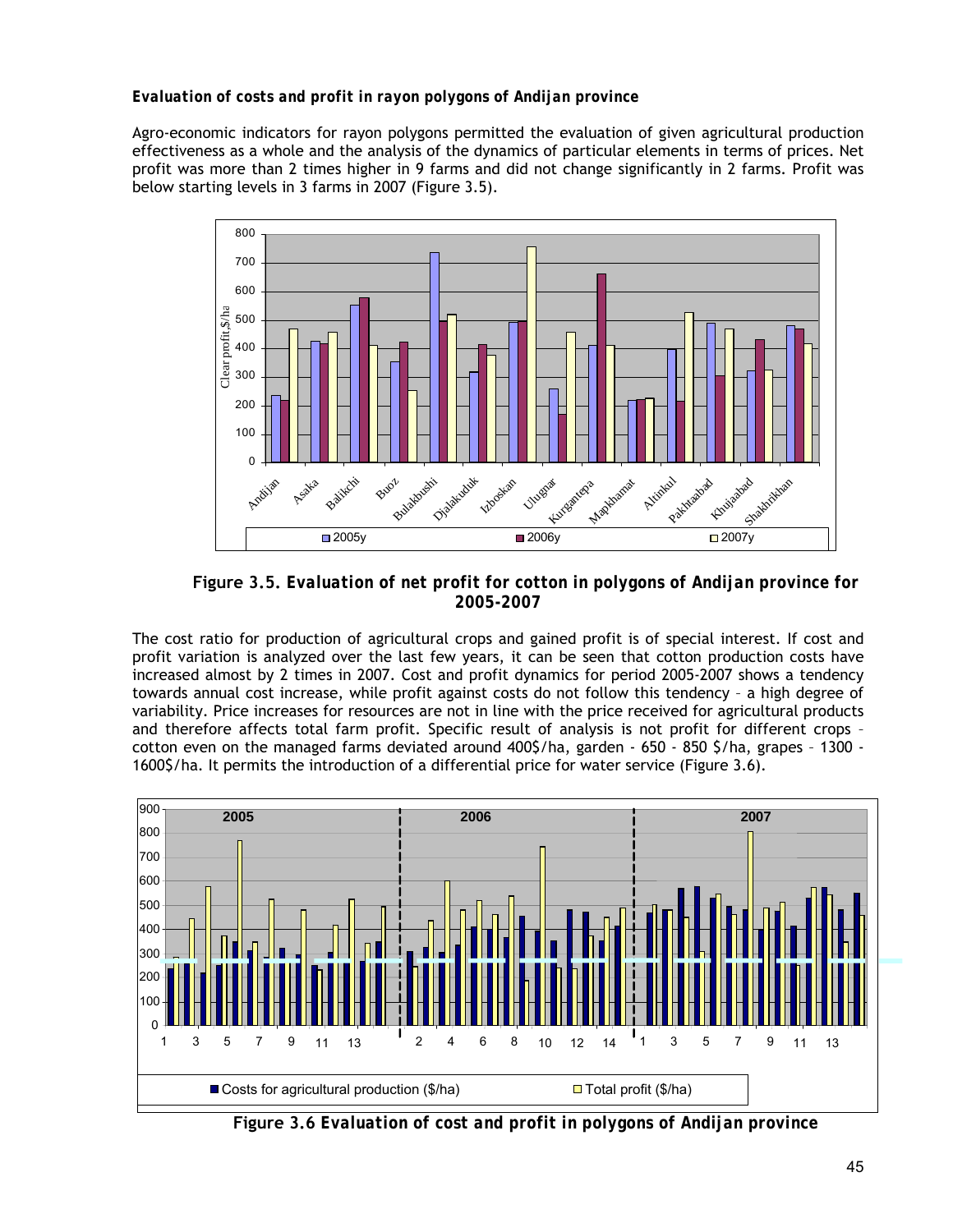# **3.2b Training of trainers and water managers**

There are four SMID staff working at the WUA level in the three pilot areas. Their major tasks included: (i) identification of major land-water related problems of local farmers; (ii) getting in contact with existing consultancy/extension groups (Government/NGO); (iii) conducting field days and fairs for dissemination of IWRM Ferghana project results. In particular, these trainings were held for Rural Advisory Service (RAS), NAU and Polygon consultants at the IWRM-FV project training centres. They were trained in the following disciplines: best on-farm water use practices, water conservation methods based on world and local experiences such as contour, alternate and discrete irrigation. Moreover, recommendations were developed as to where in the Ferghana valley the above-mentioned methods can be applied. Overall, 7 RAS consultants in Kyrgyzstan, 20 NAU and CECI extension service consultants in Tajikistan and 30 polygon technicians in Uzbekistan were trained on how to establish WUGs on tertiary canals and advantages in solving water distribution, ISF payment and water productivity issues. Project also looked for the former employees of Kolhozes and Covhozes, who worked as Agronomist, irrigators, etc specialists and willing to work 'on-call" basis as "freelance consultants". Strategy was to facilitate the local interaction with those experienced people, as immediate measure of extension. The project has:

- Identify the locally recognized, experienced (or even retired) leaders of former kolkhoz, water managers of *rayvodkhoz*es, *kolkhoz* hydrotechnicians, ditch riders, former brigadiers, agronomists, irrigators available within WUA or nearby with consent of WUA;
- Train and equip the local consultants on water management concepts that are promoted under IWRM principles (hydrographic, demand oriented, participatory, user oriented, simple rotational mechanisms, bottom up WUA concept; role of water users in the governance, WUG concept);
- Linking them as local consultants with existing WUAs in the project area and making a "consultants resource pool" available for need based extension for WUA specialists, farmers, water users, WUG leaders and water managers on request. He or she will be available to the WUA members on a fee base individual (private farms) or group consultations;
- Facilitation of informal and nominal payment mechanisms at the affordable level of water users such as in kind from the harvest, collection of some fees, labor help etc.;
- WUA/WUGs will organize and coordinate the service and payment a nominal payment mentioned above and collected from the beneficiaries for case by case (not a full time and salary based employment);

The role of the project in this case was periodical process monitoring, constant follow up and methodological back up from project side provided through the members of SMID team. See the list of such consultant already available in Tab. 3.4.

|    | <b>Name</b>                 | <b>Background</b>          | Province |
|----|-----------------------------|----------------------------|----------|
|    | Pirimkulov Dustmuhammad     | Hydro-technician           | Sogd     |
|    | Holov Bahriddin             | Hydro - technician         | Sogd     |
| 3  | Islomov Abdullajon          | Hydro - technician         | Sogd     |
| 4  | Azamov Bahrom               | Hydro-technician           | Sogd     |
| 5  | Mahmadov Mergan             | economist                  | Sogd     |
| 6  | Samatov Abdumalik           | Hydro-technician           | Sogd     |
|    | Majiev Tadjibay             | Mechanical engineering     | Osh      |
| 8  | Atahanov Mamir              | agronomy                   | Osh      |
| 9  | Tursunov Halidjan           | Agronomy                   | Osh      |
| 10 | Karabaev Tashlanbay         | Agronomy                   | Osh      |
| 11 | Pattahunov Hasanbay         | Mechanical engineering     | Osh      |
| 12 | Tajibaev Rustam             | <b>Engineer Technology</b> | Osh      |
| 13 | <b>Turdibaev Shavkatbek</b> | Veterinary                 | Osh      |
| 14 | Hurbaev Nizom               | Agronomy                   | Osh      |
| 15 | Kayiberdiev Begali          | Worked as brigadir         | Osh      |

## **Table 3.4** *List of 'freelance consultants' trained*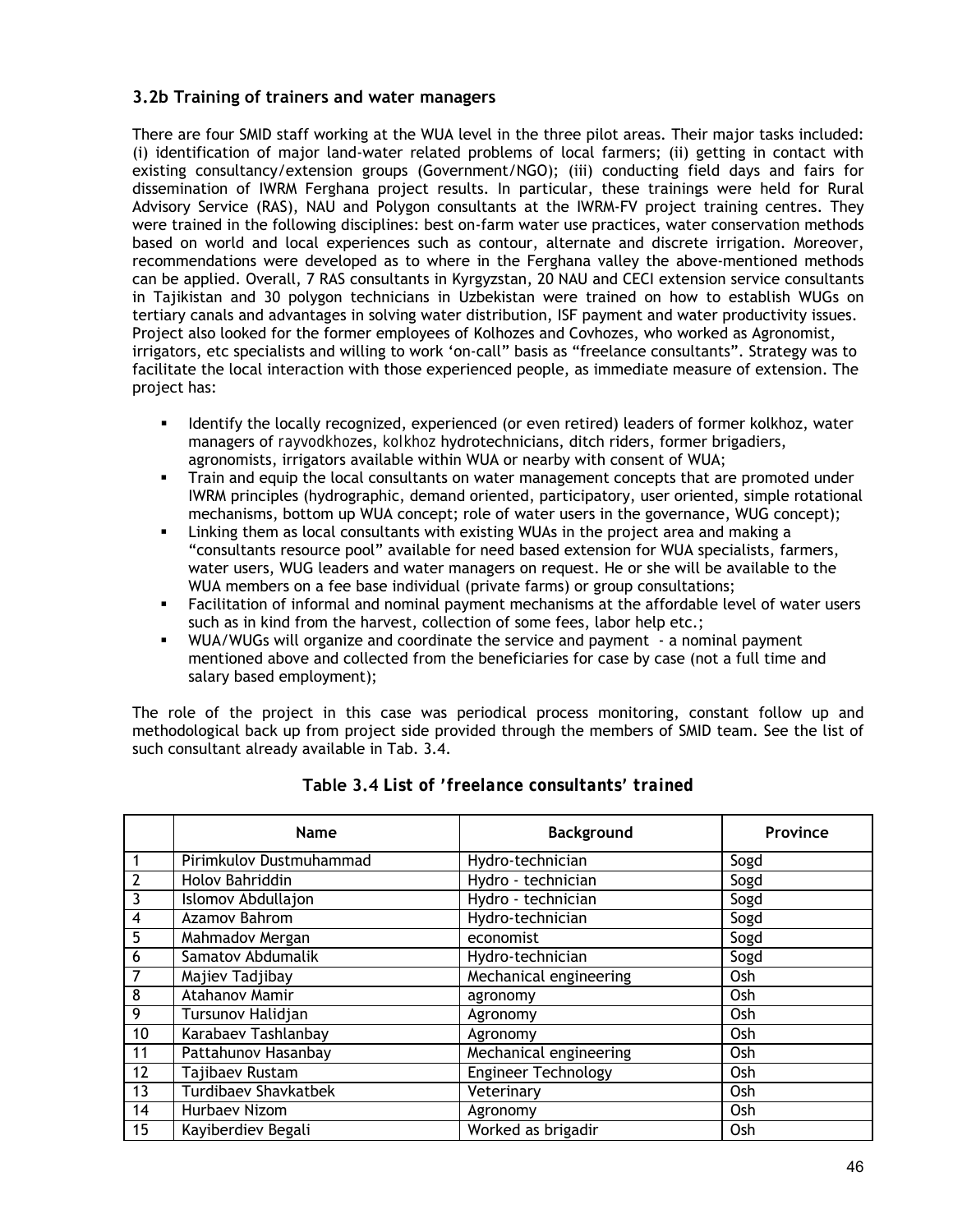|                 | <b>Name</b>             | <b>Background</b>                     | Province |
|-----------------|-------------------------|---------------------------------------|----------|
| 16              | Abduraimova Laylohan    | Agronomy                              | Osh      |
| 17              | Kyrgyzboev Bahodir      | Agronomy                              | Andijan  |
| $\overline{18}$ | Norboev Kamoliddin      | Agronomy                              | Andijan  |
| 19              | Boymirzaev Golibjon     | Agronomy                              | Andijan  |
| $\overline{20}$ | Holigov Abdusalom       | Agronomy                              | Andijan  |
| 21              | <b>Valiev Toyir</b>     | Hydro-technician                      | Ferghana |
| $\overline{22}$ | Kuchkarov Hasanbay      | Agronomy                              | Ferghana |
| 23              | <b>Madaliev Urinbay</b> | Agronomy                              | Ferghana |
| 24              | Mahammatov Ahmadjan     | Agronomy                              | Ferghana |
| 25              | Madaliev Askarali       | Agronomy                              | Ferghana |
| 26              | Movlanov Muydin         | Agronomy                              | Ferghana |
| $\overline{27}$ | <b>Tillaev Akram</b>    | Agronomy                              | Ferghana |
| $\overline{28}$ | Maksudov Nasriddin      | Agronomy                              | Ferghana |
| $\overline{29}$ | <b>Isaev Hamroqul</b>   | Former chairman of collective<br>farm | Ferghana |
| 30              | <b>Ahmedov Rahmat</b>   | Agronomy                              | Ferghana |
| 31              | <b>Usmonov Karim</b>    | Agronomy                              | Ferghana |
| 32              | Nizamov Muhammadjan     | Hydro-technician                      | Ferghana |
| 33              | Gulmirzaev Saydullo     | Agronomy                              | Ferghana |
| $\overline{34}$ | <b>Shokirov Ermat</b>   | Agronomy                              | Ferghana |
| $\overline{35}$ | Mahmudov Mukum          | Agronomy                              | Ferghana |
| $\overline{36}$ | <b>Tuychiev Bahodir</b> | Agronomy                              | Ferghana |

# **3.3 Establish links with RAS/FOMP and other relevant projects / national agencies for uptake and use of guidelines and manuals**

Generalized knowledge on productivity improvements were disseminated through effective partnerships with extension services. For this purpose, partnership links have been established with local extension services such as Rural Advisory Service in Osh, NAU in Khodjent and Agricultural Research Polygons under the MAWR of Uzbekistan in the Ferghana and Andijan Provinces. Project staff have trained consultants of those organizations in best water management practices, conservation and improving productivity of water use. These consultants are expected to disseminate project technologies over a large number of farmers, organizations and agencies.

During the period 2005-2007, the project established links and signed collaboration agreements with: ASDP-NAU (Agency Support Development Process NAU) and CECI in Sogd province; RAS and Tes Center in Osh province. Training themes and dates were agreed with directors of these organizations. During the last three years, the project has supported existing extension services through training their specialist as well as giving practical consultations to farms (Table 3.5).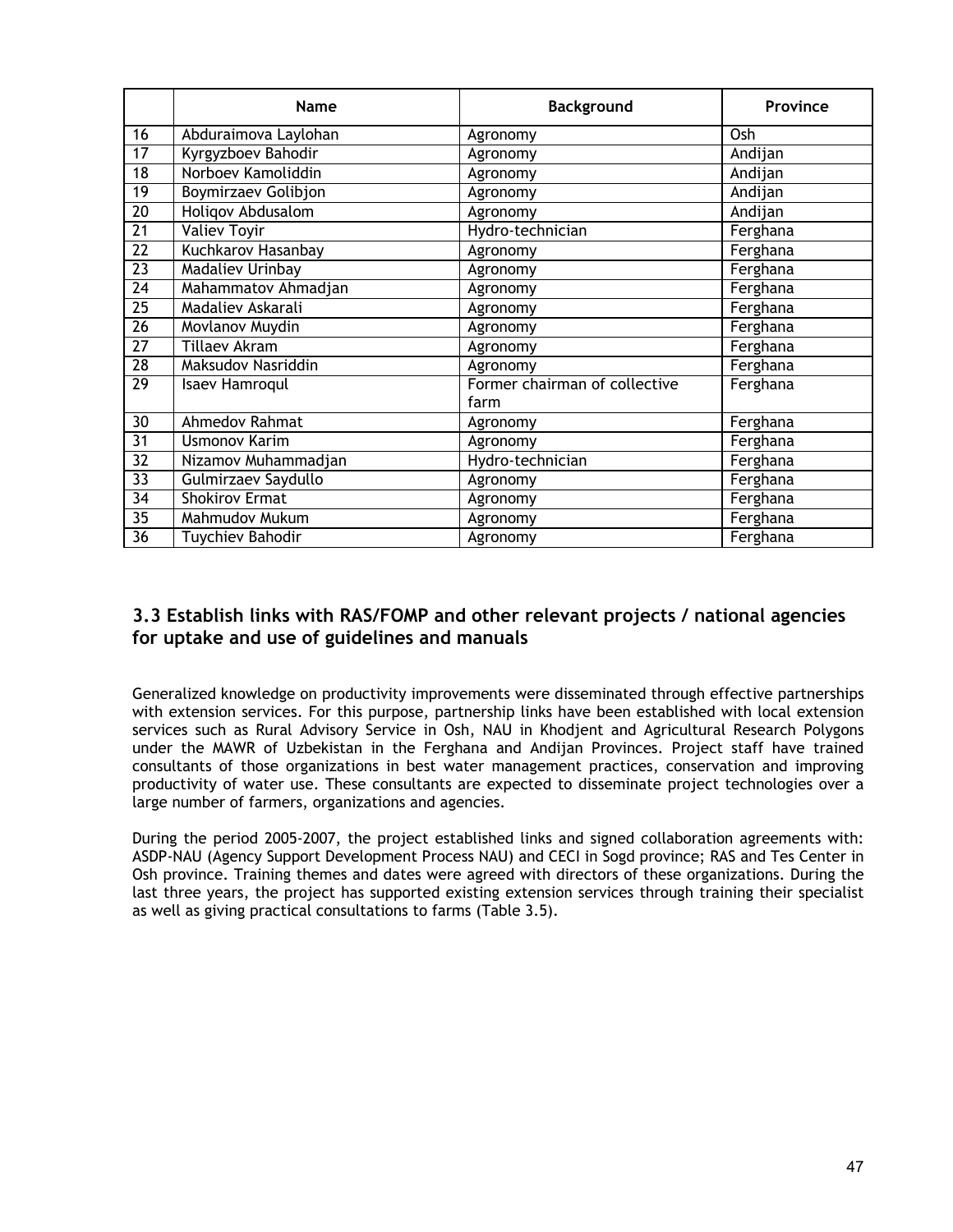| Table 3.5 IWRM-Ferghana project coverage of farms through training of trainers from |
|-------------------------------------------------------------------------------------|
| extension services                                                                  |

| Name of provinces and<br>extension services       | Number of<br>trainers | Number of<br>farms      | Covered area, ha                   | <b>Total</b>                      |        |
|---------------------------------------------------|-----------------------|-------------------------|------------------------------------|-----------------------------------|--------|
|                                                   | and<br>farmers        | embraced by<br>trainers | Through<br>trainers and<br>farmers | Through<br>khakimiyats<br>and MTP | ha     |
| Sogd province                                     |                       |                         |                                    |                                   |        |
| <b>ASDP-NAU and CECI</b>                          | 20                    | 76                      | 8564                               |                                   | 8564   |
| Farms                                             | 300*                  | 300*                    | 3000*                              |                                   | 3000*  |
| Ferghana province                                 |                       |                         |                                    |                                   |        |
| <b>BAIS and WUA Akbarabad</b>                     | 16                    | 240                     | 2400                               | 3000                              | 5400   |
| Farms                                             | 600*                  | 600*                    | 32457*                             |                                   | 32457* |
| Andijan province                                  |                       |                         |                                    |                                   |        |
| <b>BAIS and shirkat farm</b><br><b>Bulakboshi</b> | 14                    | 210                     | 2100                               | 3000                              | 5100   |
| <b>Farms</b>                                      | 800*                  | 800*                    | 30218*                             |                                   | 30218* |
| Osh province                                      |                       |                         |                                    |                                   |        |
| <b>RAS</b>                                        | 7                     | 200                     | 2000                               |                                   | 2000   |
| Total                                             | 57                    | 726                     | 80739                              | 6000                              | 86739  |

\* taking into account forthcoming training workshops among farmers in Sogd, Ferghana and Andijan provinces.

# **Result 4: Support to national level water management policy improvements / changes**

To support the political initiatives at the national level, in the creation of a legal, political and enabling climate for IWRM including legal structures for WUA, canal governance with public participation, functional inter-ministerial groups were established by the project. They were effective in realization and furthering the project goals in States that allowed the transfer of project results for further strategic decision-making, facilitating inter-sectoral dialogues taking into account local conditions for their wider dissemination at the country level. A set of policy recommendations were developed for those who make policy decisions, the key aspects and tools were conveyed for further discussions. The comments and proposals from NCSG were received and the feedbacks from policy makers were instrumental in fine-tuning the project activities.

# **4.1 Establish a functional IWRM National Coordination and Support Group (NCSG) in each of the three states to facilitate policy uptake of lessons/ methodologies and organize regular roundtables on important IWRM issues with other stakeholders including NGOs**

The project has proposed a new composition of NCSGs. the ministries concern of all three countries have identified and approved membership nominations to NSCGs. Thus, NCSGs were composed of representatives from interested ministries and departments (Ministry of Finance/Economics, Ecology, Agriculture, Justice, etc). On a regular basis, NCSGs meetings and Round Tables with participation of stakeholders were conducted.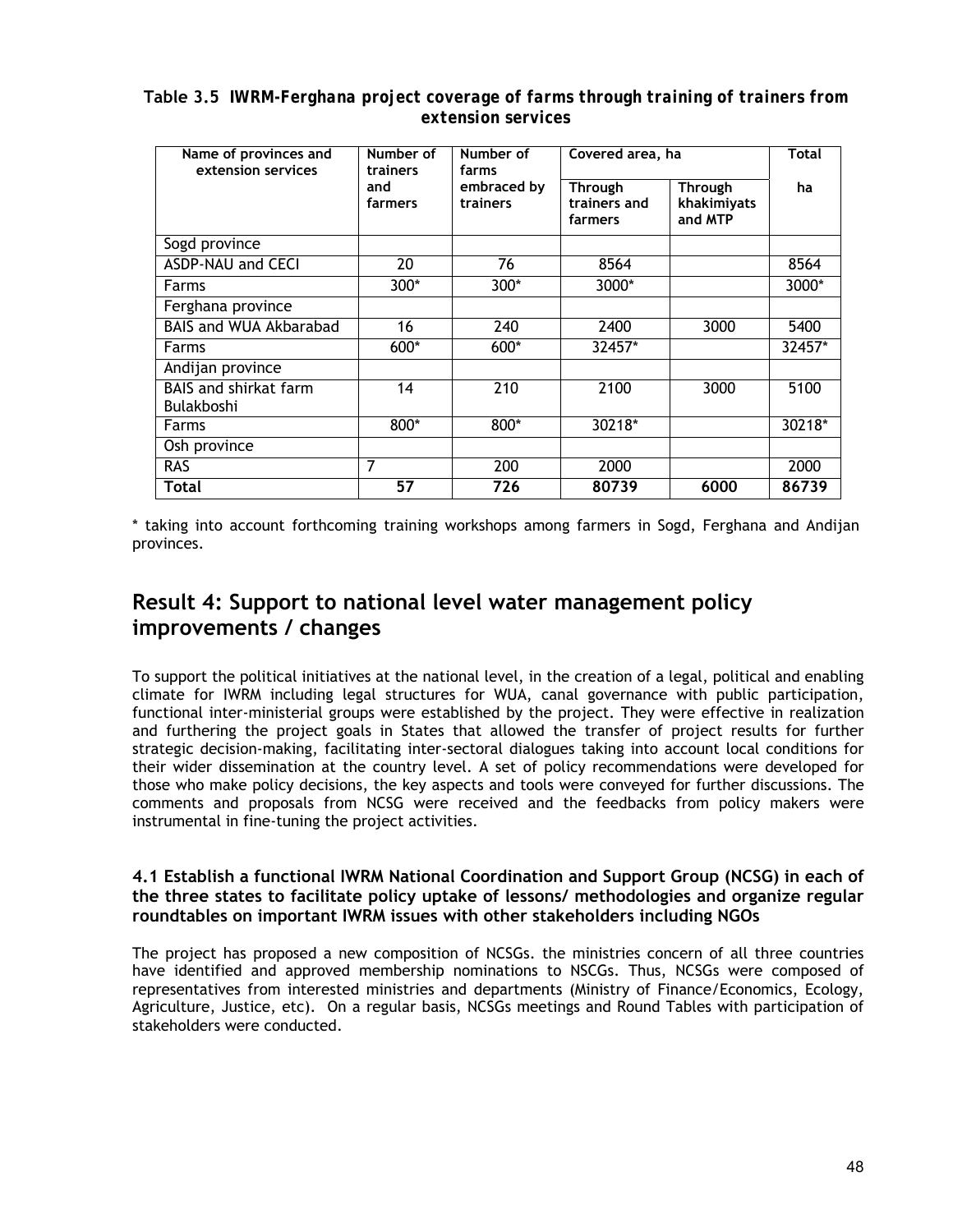## **4.2 Organize training, experience sharing workshops, study tours and exchange visits on IWRM for senior policy levels**

A successful Study Tour to Turkey for 11 participants (key stakeholders) was organized in 2006. The main goal of the tour was to study Turkish experience in IMT. Study tour participants visited DSI's regional offices, irrigation development projects at various river basins, irrigation cooperatives, municipalities, village authorities and Water Users Associations.

In 2007, a study tour to Israel was organized for the decision makers in Tajikistan and Kyrgyzstan to learn experiences of effective water management in that country.

The project experience was presented during the course "Water resources use management and conserving technologies" in Israel. The ICWC, MIA of Israel, Centre for International Cooperation MASHAV and Centre for International Cooperation on Agricultural Development CINADCO were instrumental in organizing this course.

A regional exhibition and knowledge fair titled Integrated Water Resources Management in Central Asia was held in 2007 in Osh City. The main goal of the event was to invite a range of partners and share with them the IWRM Ferghana experiences, exchange ideas, learn from each other, and establish communication and sustainable cooperation. The Fair consisted of two main parts:

- Exhibition of results, presentation of positive experiences, proven technologies of effective water use and conservation and sharing the knowledge through story telling;
- Group discussions organized along the following four main aspects:
	- a) Implementation of IWRM at the national level, e.g. creation of enabling political and legal environment to promote changes;
	- b) Governance and participation for better water resources management;
	- c) Issues concerning WUA formation and development in Central Asia; and

d) Role of extension services and their sustainability for better exchange, replication and dissemination of positive experiences in water and agricultural sectors

Three additional aspects important to IWRM were suggested by the fair participants and incorporated in the discussion process. These included:

- Improving gender awareness among water sector stakeholders and the role of women participation in achieving IWRM goals;
- Knowledge Sharing Initiative in Research suggested by ADB's Bright Spots project; The experiences shared by the project included creating opportunities and spaces for the exchange of ideas and challenges through effective farmer learning alliances, establishing community of practices;
- Integration of existing irrigation systems with trans-boundary small rivers, the issues on adoption of IWRM principles and establishment of the participatory bodies (commissions) to manage small river sources

Each section presented the results of the group discussions in the plenary session where the government officials, international organizations, water managers and farmers acknowledged the importance of IWRM in current water situations in Central Asia.

## **4.3. Prepare and disseminate guidelines for senior water managers and information brochures, leaflets, maintaining website pages, newspaper articles for increasing public awareness**

The project hired a PR consultant to plan, structure and implement a public awareness campaign on IWRM. This consultant was tasked with the followings:

- Development of the PR strategy in the light of project goals and objectives and through a review of important project materials and reports by each component,
- Holding meetings and interviews with project staff and key stakeholders, undertaking field visits;
- Stratification of key stakeholders by major target audiences (along the lines of national to local policy and decision making, sectoral interests; provincial, basin level organizations, canal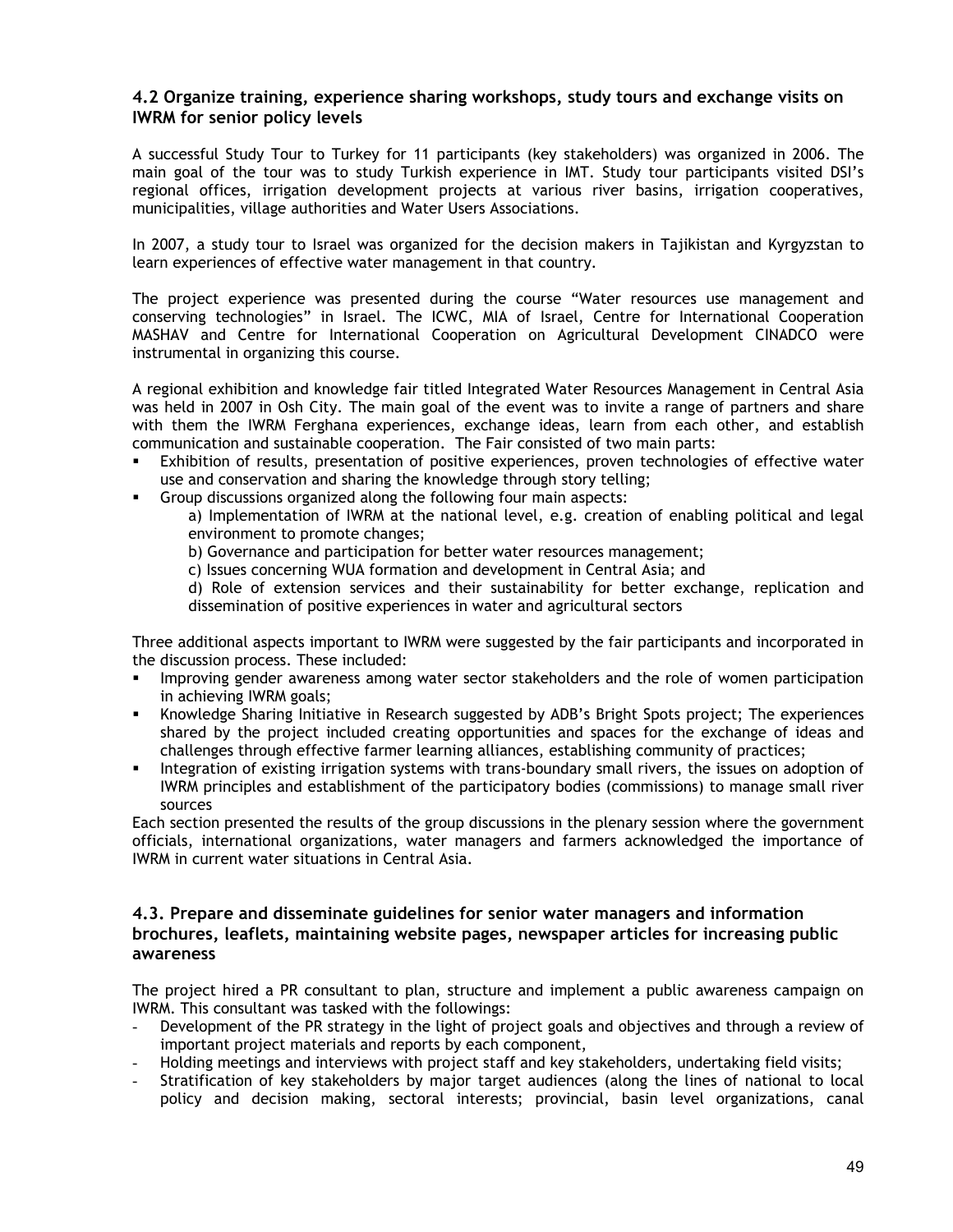organizations, WUAs, farming organizations, local communities, authorities and other social networks etc.);

- Selection of the mass media (national, local, provincial) to target the audiences on IWRM principles;
- Drafting and agreeing with project staff and among partners the content and concepts of future outputs;

With support of projects technical expertise, consultant has produced and disseminated a range of materials among the stakeholders. Figure 4.1 indicates the range of awareness creation materials produced in terms of relative quantities. For the list of different documents produced, please see Annexures.

# **4.4 Transition to full management by CMOs/CWCs at pilot canals by the end of project phase**

The project's irrigation management transfer (IMT) experience was initiated in Kyrgyzstan where all preconditions for successful IMT process existed. For this to happen, the project tried to strengthen provincial and district level public sector bodies through effective SMID and awareness building activities, as well as facilitate the beneficiary farmers and water user associations in Osh Province to bring about the right conditions for effective transition towards joint management arrangements between the government and community of water users. Specific guidelines were prepared, disseminated and applied to this end using participatory approaches (involving public, private sector and civil society) in planning, designing, constructing, operating, and maintaining water infrastructure and strengthening water users association. During the execution, the project's implementation approach evolved from being driven by technical support and assistance, to facilitation, integration and participation. The transfer process too, has evolved to be more gradual and results-oriented. It has been successful in pioneering important institutional changes along with building required capacities for innovative and effective water management.



# **Figure 4.1** *Information about materials published*

This activity was first initiated in Kyrgyzstan, where several consensus-building meetings were conducted with the involvement of National Coordinators and regular updates of NCSG on the development. The other countries were expected to start the process later. Two draft versions of Agreement on Joint Canal Governance between regional basin organization and the Union of Canal Water Users were prepared for discussions and feedback from a range of stakeholders to work out the final document. For this purpose in 2005, the project developed a 10-Step IMT Methodology and Action Plan for the Pilot Aravan-Akbura Canal (Osh Province, Kyrgyzstan). This later evolved into a conceptual framework endorsed by all relevant stakeholders along two pilot canals, AAC and KBC, for transferring management functions to joint canal governance. The first consensus building meeting was conducted in September 2005 to create a "critical mass" among the key stakeholders. In 2006, this resulted in the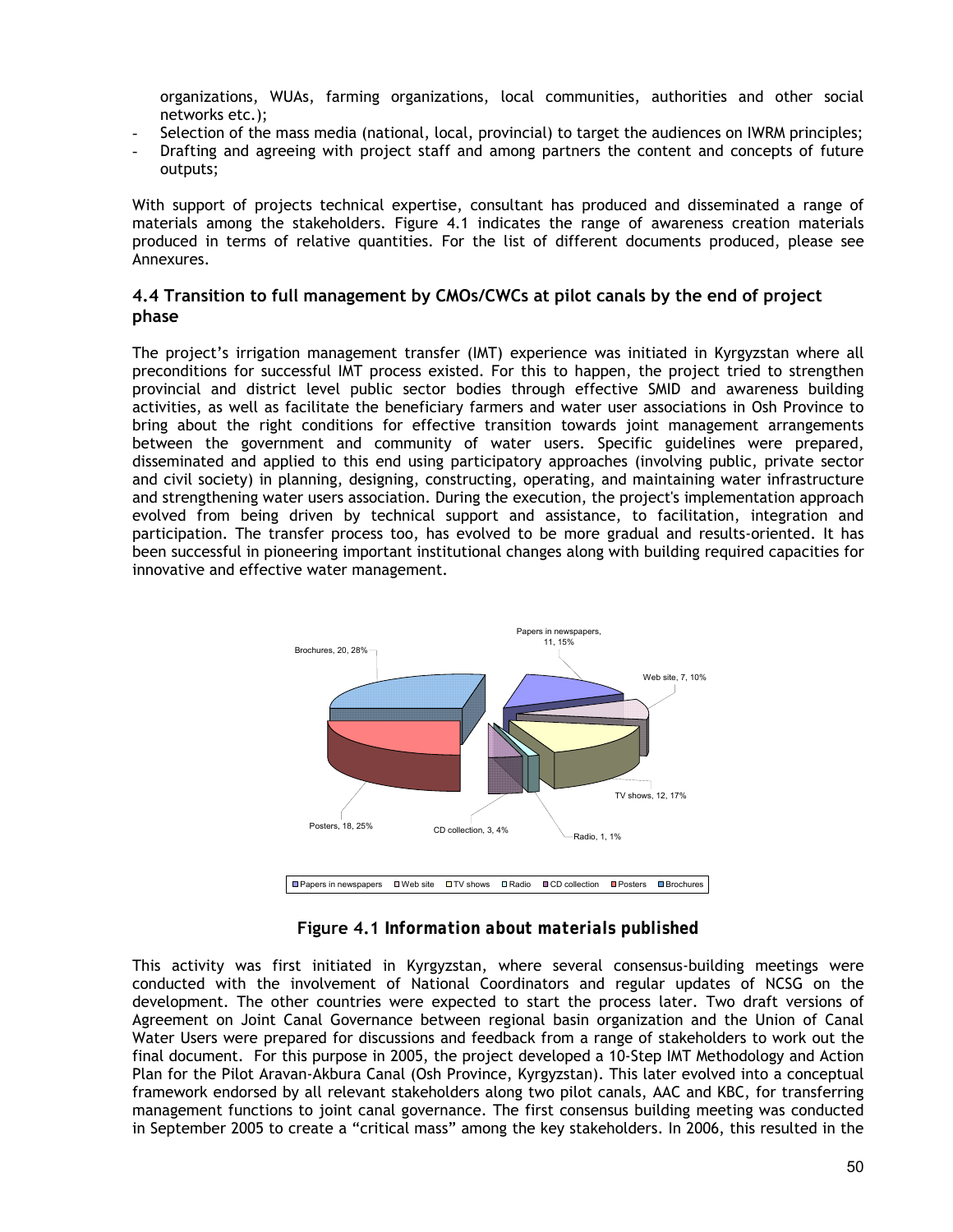signing of the first IMT agreement between canal water users and the state with the latter transferring governance functions over the Aravan Akbura CMO to a joint management body. The joint management agreement for AAC was signed between the Osh Basin Water Management Organization (BWMO) and the UWU of AAC in March, 2006.

Later, based on the Kyrgyz experience, the project facilitated a similar IMT process in Tajikistan where in May, 2007 the joint management agreement was signed between the Ministry of Amelioration and Water Resources of Tajikistan and the UWU of KBC. Similar arrangements were later discussed and agreed between the UCWU of SFC and the 'Central Unified Operations Control Center for the Ferghana Valley Main Canals' (serving Andijan, Namangan and Fergana Provinces) in Uzbekistan. Currently the signed agreement is with NCSG of Uzbekistan, pending final approval from the Ministry of Agriculture and Water Resources.

# **4.5 Adoption and Up-scaling of IWRM Financial mechanisms at national levels**

The project developed a number of innovative, user-friendly and simple tools for effective management of participatory water user organizations, which were shared with the respective NCSG in each project country. One of such tools is an organizational self-assessment methodology for governors, managers and members to assess and improve the performance of their new canal organizations. The benefits of such self-assessment tools are expected to include consideration of stakeholders' needs in decision making, strategy development for better performance, better accountability, monitoring of organizational investments. In addition, the key advantage of such self-assessment is a joint participatory approach that encourages continuous learning about organizations. This tool is designed for UWU and CWC. Currently it is under internal review and once agreed upon will be shared with other stakeholders for their comments and recommendations.

Another tool is a business-planning guide for WUAs, CMOs and UWUs. The project has also made available a tool for WUAs to help asses the performance of their irrigation service. WUA is an organization of water users and as such is meant to satisfy the needs of water users and be fully accountable to them. To fulfill these obligations, WUA leadership needs to have tools to monitor the quality of their services. Particularly WUA must know to which extent water is managed effectively, how fairly it is distributed, how the infrastructure is maintained and are there sufficient funds to run such services. Normally, WUA managers each year report to the annual General Assembly meeting on the activities carried out in the last year and seek approval for the next year plans. Such reports are by far and largely technocratic often failing to reflect the real situation. With this in mind a simple and user-friendly tool has been developed to make such assessments are more user-friendly.

The purpose of the tool is to help WUAs in assessing their irrigation service performance and use the findings to identify problem areas and take actions for continuous improvement. Two tools were developed to this end: one is meant for WUA directorate and another for WUA's governing body – WUA Council.

### **4.6 Adoption and Up-scaling of IWRM operational management mechanisms at national levels**

The NCSG experts of the Republic of Kyrgyzstan, have approved the proposal to disseminate experience of AAC to right bank canals namely, to "Uvam" UWUA and "Ak-Suu" UWUA.

The strategy of water sector development where all aspects of Integrated Water Resources Management are taken into account was developed by the order #121 on 26.06.2006 of the Ministry of Land Reclamation and Water Resources of the Republic of Tajikistan. NCSG members have actively participated in this strategy development named as "About the strategy of water sector development of Tajikistan".

The NCSG experts of the Republic of Tajikistan rendered assistance in the elaboration of draft legislation "About WUA" and developed contributions and changes containing elements of IWRM principles implementation for the Water Code of the Republic of Tajikistan.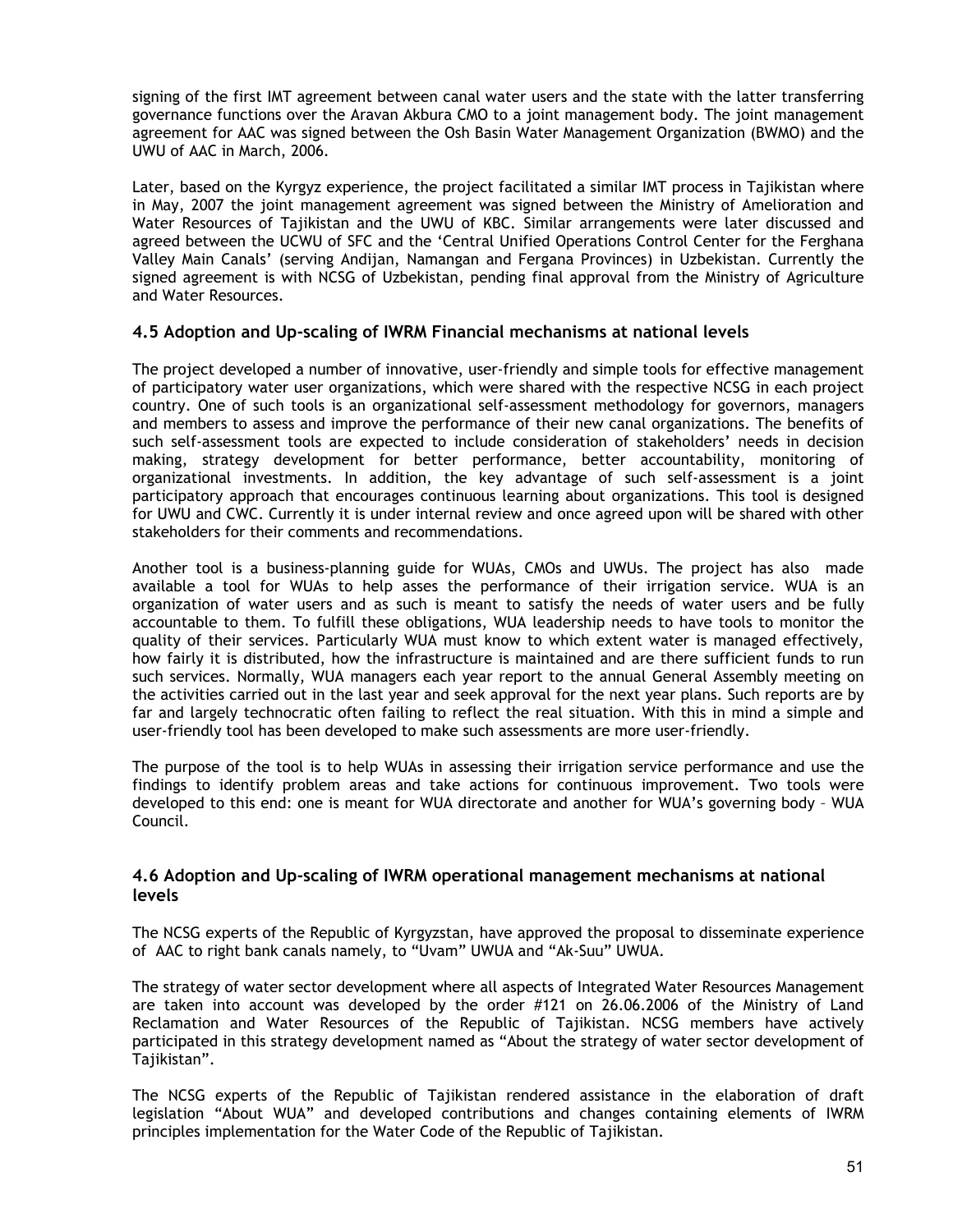A workshop on "Elaboration of IWRM National Plan in the Republic of Tajikistan" was conducted together with **Scientific Production Association of Tadjik Research Institute of Hydrophization and Melioration** on 28-29.04.06. A workshop on Establishing WUA supported by the department at the Ministry and in provinces and districts of the Republic was conducted with the participation of the Ministry on 12.04.06.

**The NCSG experts of the Republic of Uzbekistan reviewed the following recommendations and manuals, prepared within the framework of the project and recommended to the MAWR. Ministry has approved them for implementation:** 

- "Guidelines on canal operation";
- "Recommendations on drainage water use for irrigation";
- "Manual on planning and executing repair-and-rehabilitation operations in WUA";
- "Recommendations on safe use of collector- drainage water for irrigation";
- "Manual on reclamation problems resolving in WUA";

The NCSG experts participated in elaboration of the "Law about WUA" project, concerning comments, contributions and basic provisions on transition to paid water use in the Republic of Uzbekistan.

More than 400 people - chiefs and experts of different levels participated in 4 regional seminars in Tashkent, Khorezm, Ferghana and Bukhara provinces. The experience of establishing WUA was successfully disseminated and advantages of organization on the hydrographic principle were proved. The ZEF project realizing the implementation of Integrated Water Resources Management in Khoresm has agreed to adapt our approaches on MIS introduction by the example of the selected Kulavat canal in the Tashsaka system.

# **4.7 Technical Upgrading at national level**

The implementation of IWRM in the Fergana Valley has a large innovative character not only on institutional aspects, but also in many technical subjects that were presented broadly in many workshops organized by the project. Beside, presentations were made on many interstate and even international conferences. Among these innovations are:

- system of indicators for integrated performance, efficiency of irrigation network;
- **interface (typical) for DB of IWRM;**
- algorithm and software of MIS for planning and monitoring of water allocation among water users at the level of canal;
- the same at the level of WUAs;
- improvement to the model CROPWAT, taking into account the influence of groundwater and the creation of new software for definition of water demands;
- methodic and practical implementation of assessment of change of hydromodule zoning with output to the water demands.

## **4.8 IWRM development for new objects including canal, WUA and Farm level**

In accordance with decision of the PSC as of February 2006, the project in May 2006 jointly with Kyrgyz NCSG and Osh Basin Water Management organization ran stakeholder consultations. A series of meetings held suggested the need for replication of the IWRM experiences in the left bank side of the Akbura River to the Right Bank Canal system. The project and the stakeholders stressed the importance to upscale its results to a basin scale. In June, the project for the purpose of dissemination of the project results held an introductory seminar on "IWRM experience along AAC and its implications to the Right Bank Canal". The representatives of the Karasu and Aravan District WMOs, the Left Bank Canal (AAC) and RBC system (Uvam, Yakkalik and Yujny) specialists and 3 representatives of the Osh Agricultural Institute participated in this event.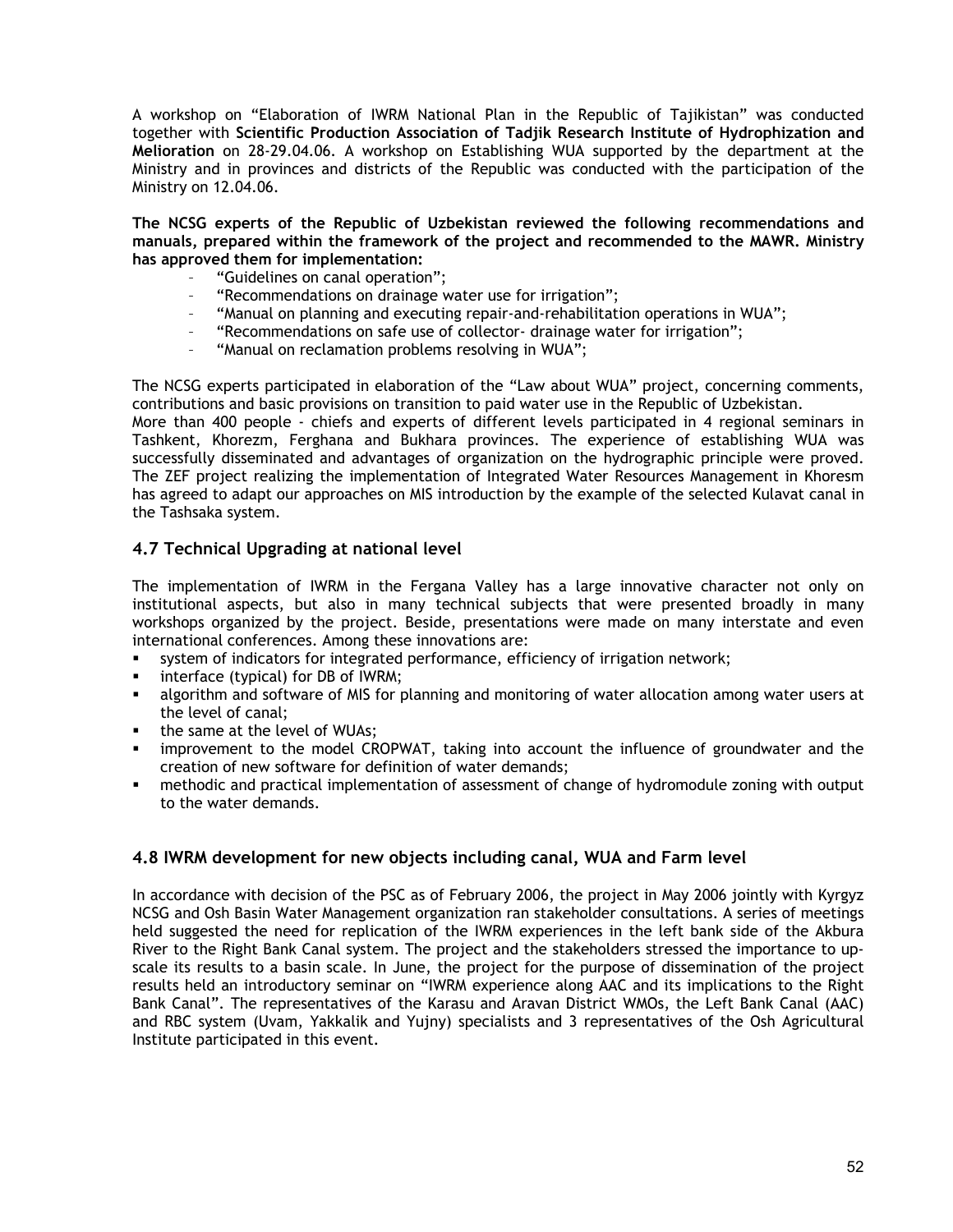# **Result 5: Sustainable water resources management of transboundary small rivers - Shakhimardan and Khodja-Bakirgan**

This component was not in the original project document, but initiated in 2007. The river Shakhimardan flows from Kyrgyzstan part of Ferghana valley to Uzbekistan and the Khodja-Bakirgan River from the Tajik part of the valley to Uzbekistan. It was proposed that under IWRM Fergana project these two small river based irrigation systems will adopt IWRM concepts and establish transboundary water commissions based on 'joint agreements' to supervise the sharing of water resources. If successful water sharing commissions could be established, this could serve as precedence for a further 11 small rivers draining into the Ferghana valley that are trans-boundary.

The project has approached the problem from two angles i.e. from a top-down as well as bottom-up approach. Project staff worked closely with local irrigation management authorities to collect current practices, hydrological and water distribution data, and existing water sharing procedures and conflicts. Further a team focussing on SMID worked with water users, creating awareness and mobilizing them to improve water management at farm and WUA levels. The project has proposed drafts of bi-lateral agreements on establishing a river commission with description of their duties and responsibilities. To introduce IWRM, the initial hydrographical analysis was carried out along with iinventory of key stakeholders. WUAs within the pilot basins have been trained using pilot canal/ WUA experiences, and the first WUGs were established in selected WUAs. A key component in this activity was the SMID campaign that was initiated at the start of the activity. With respect to technical aspects, based on general hydrological assessments, key points were identified for flow monitoring purposes.

## **5.1 Investigate the status of water allocation procedures and prepare a legal framework for Transboundary Small Rivers (TSR) water allocation**

Analysis on water availability was conducted using collected hydrologic and irrigation systems information and maps of the area. Hydrographical boundaries were identified for each local WUA zone. These boundaries were compared with the actual situation and with the water distribution situation within the WUAs. The analysis was also instrumental in making an inventory of key stakeholders. Most of them were WUAs that as primary water users represent an institutional base for their participation in water management.

Most of the current water management practices originated during the Soviet Union era and have continued to date. This management approach was a significant contributing factor for growing conflicts as new conditions and expectations have emerged that are different to those of the past and are mainly focused on countries themselves and not on the region as a whole. Existing agreements on TSR water sharing and International agreements were analyzed to develop a new legal framework for these changed conditions in these small rivers. Based on these analyses a draft legal document was prepared and discussed with local authorities. Local authorities were convinced that this could help to solve their day-to-day problems.

## **5.2 Preparing conditions for creating organizational structures for TSR water resources management**

#### **а) Mobilizing main stakeholders for supporting proposals for improvement of Shakhimardan and Khodja-Bakirgan TSR water resources management**

The Project hired and trained new staff for SMID activities in all three countries for TSR areas. Some had valuable NGO experiences in dealing with transboundary issues. The Project has used the IWRM experiences (WMO, WUA, WUG,), to improve water management in TSRs areas as well as involve local communities and water users.

The key activities included facilitation of bottom up and hydrographic WUAs in the zone of TSRs, with the objective of establishing a single system management unit (SMU), responsible for the TSR system (river + canals) and over the longterm to establish a Union of System Water Users (USU) and Joint Management (USU+WMO) for the system.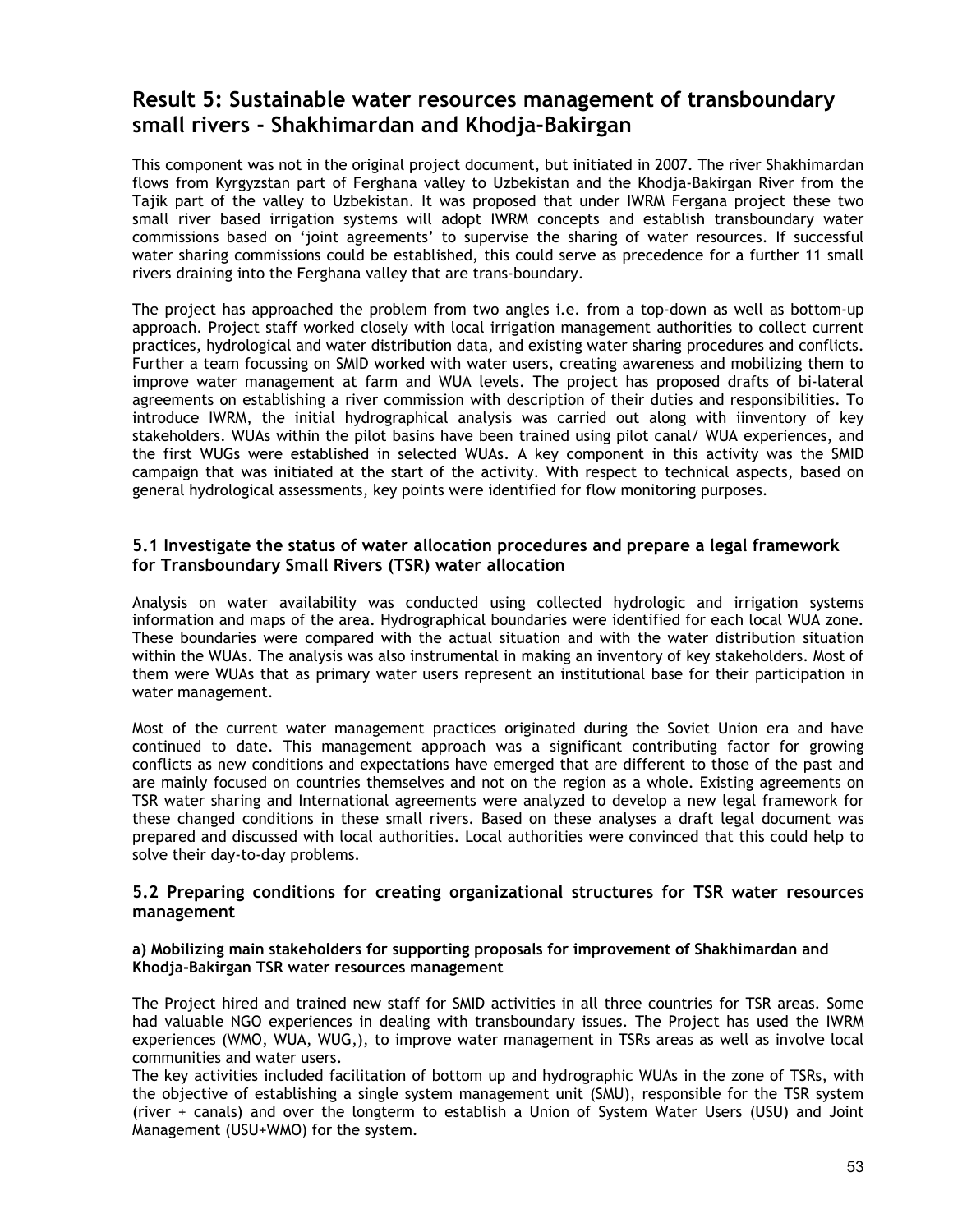For the Tajik part of the Khodja-Bakirgan River the concept used by the project included:

- Strengthening of existing WUAs by establishing WUGs and training them on WM aspects in line with IWRM concepts;
- SMID in non-dismantled large farms IWRM concepts (hydrographic principle, user participation)
- Inviting people concerned to seminars and trainings held along the pilot canal KBC;
- Facilitating their participation in UWU of KBC and improving links between WUAs of TSR and KBC;
- Facilitating internal water management in line with IWRM principles (informal WUA and WUG models)
- In the case of facilitating a bottom-up process to establish WUAs this included the forming of initiative groups, SMID in local *jamoats*, *khukumats*, and assembly meetings, registration documents.

For the Uzbek part of Shakhimardan TSR:

- Reorganization of administrative WUAs into hydrographic;
- SMID inside administrative WUAs;
- **Involving Isfayram-Shakhimardan ISA in reorganization;**
- **Establishing WUGs in problematic areas;**

For the Kyrgyz part of both Shakhimardan and Khodja-Bakirgan TSRs:

- Establishing WUGs (involving WUAs and monitoring, participation of WUGs in WUA councils, formalizing WUGs);
- Facilitating WUAs to make technical improvements through user involvement (WUG initiative);

SMID teams in the following areas supported all WUAs along TSRs:

- **Basic documentation related to water (water accounting journals, system inventory, water use** plans etc);
- Support in establishing informal networks of WUA leaders;
- Training on business planning for WUAs

#### **b) Developing proposals for establishing Commissions on Shakhimardan and Khodja-Bakirgan TSR water resources sharing comprising representatives from key stakeholders**

There were several meetings and workshops conducted together with irrigation authorities of local areas to discuss issues, problems and solutions. They were also, appraised on the existing legal documents and proposed drafts. Detail issues were discussed at the meeting held in the local agencies as well as in project training centers. Proposed draft is available with component progress report. However, SDC has indicated that it may not be appropriate to accelerate the establishing of river coordination commissions, etc but to discuss the draft further with other relevant decision makers.

## **5.3. Capacity building of main coordination commissions and monitoring the process**

River coordination commissions as such were not established. However, the following seminars were conducted along TSRs with the involvement of key stakeholders, water users and SMID teams:

- On-the-job training for hydrotechnicians and WUG leaders based on 5 modules (crop needs, water accounting, water planning, distribution, performance assessment);
- **Application of social and technical performance indicators;**
- Simple and user friendly irrigation basics and concepts;
- **Time-based water distribution for WUAs;**
- WUA sustainability through establishing effective WUGs;

As in pilot canal areas, the Project has pursued a bottom-up approach. It was important to build the capacities of water users to begin with, as the approach was to create a dialogue between parties across the borders. Such dialogues are easier when both parties have the same understanding of issues and solutions.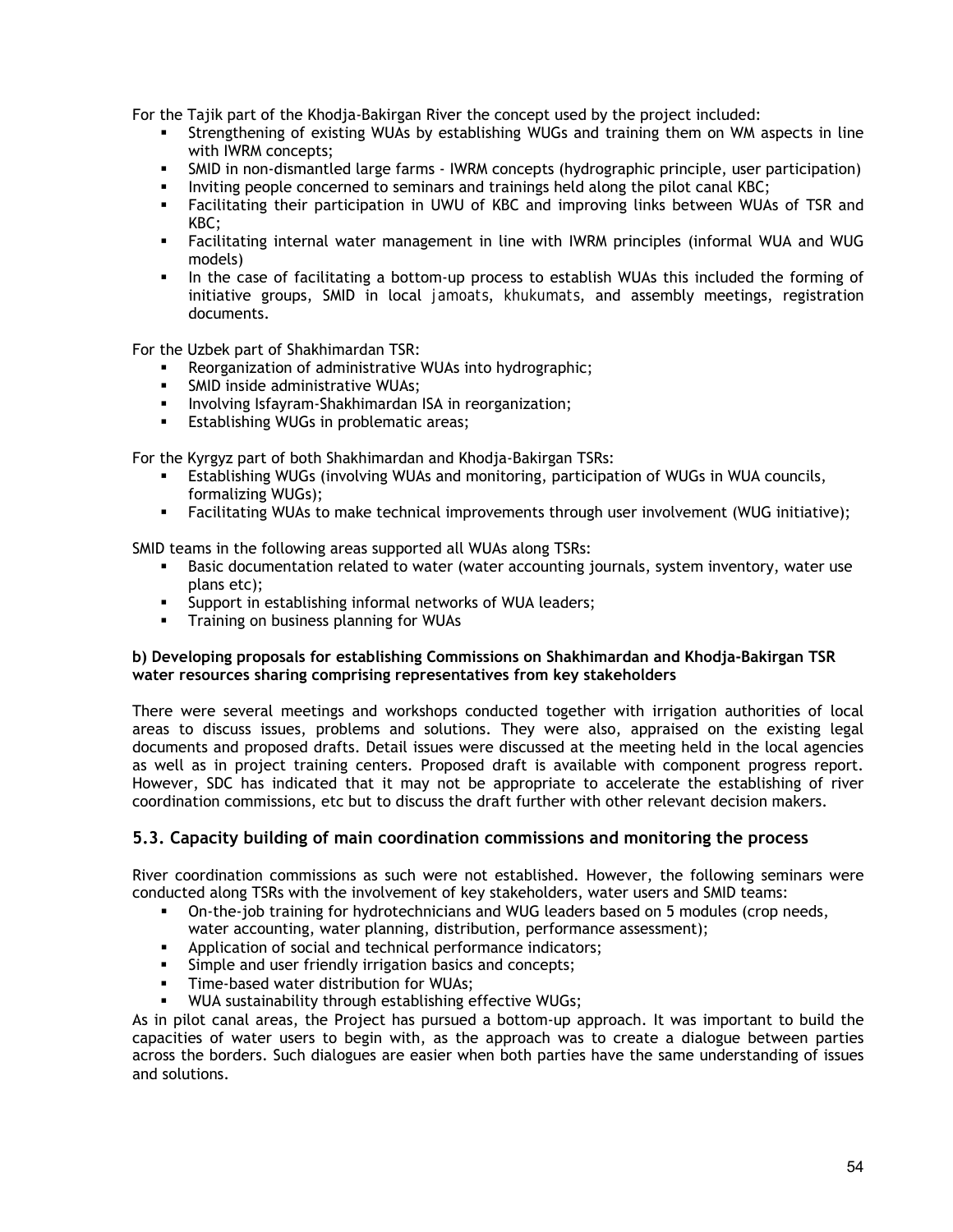#### <span id="page-54-0"></span>**a) Raising awareness and disseminating experience**

Public awareness building among water users and local communities for effective water management was initiated. However, due to sensitivity of the areas - near border, these dissemination activities were low key and were difficult and slow. Materials developed under IWRM Ferghana were shared with many water users and irrigation officials.

# **IV. Capacity building and training activities**

A wide range of stakeholder capacity building efforts was carried out during this project period. They include seminars, trainings on various aspects of IWRM, consultations and PR campaigns based on key dissemination issues. These were aimed at promoting IWRM principles and targeted at a whole range of stakeholders, organizations and local communities using various communication channels such as planning and training workshops, focus group discussions, local mass media (TV shows, radio, newspapers), various publications (guidelines and brochures on business planning, water distribution, water allocation, water accounting, water conservation, etc.), posters and policy briefs in local languages. All these were geared for up-scaling and propagation of IWRM principles over the broader territories in the Ferghana Valley countries both within and beyond the project areas, including the key provinces - Andijan and Ferghana in Uzbekistan, Sogd Province in Tajikistan and Osh Province in Kyrgyzstan. Through the NSCG to national ministries and departments concerned with water in all three project countries. Table IV.1 presents details of these different capacity building efforts, implemented during Phase III of the project.

|                  | Subject                                                                                                    | Date    | Target group                                                                                                                | <b>Number</b>   |
|------------------|------------------------------------------------------------------------------------------------------------|---------|-----------------------------------------------------------------------------------------------------------------------------|-----------------|
|                  |                                                                                                            |         |                                                                                                                             | of people       |
| 1.               | Training on Implementation of rotational time based<br>water distribution                                  | 05/2005 | WUAs along PCs, water users, WUG leaders                                                                                    | 98              |
| 2.               | SMID team building and planning workshop                                                                   | 06/2005 | Selected SMID team members, key<br>stakeholders                                                                             | 20              |
| 3.               | Dialogue meetings with AAC stakeholders on IMT<br>options                                                  | 07/2005 | Osh BWMO, WUAs along AAC, industry,<br>ecology, water supply                                                                | 46              |
| $\overline{4}$ . | Training of WUA leaders on Water Management in<br>South Kazakhstan                                         | 07/2005 | Representatives of WUA support, directors<br>and hydrotechnicians of the Agricultural<br><b>Cooperatives of Water Users</b> | $\overline{28}$ |
| 5.               | Institutional, legal, financial aspects of WUA<br>establishment                                            | 08/2005 | Shirkats, non-dismantled farms, pilot WUA<br>experts, administrative WUA representatives                                    | 231             |
| 6.               | Conflict resolution in newly established WUAs                                                              | 08/2005 | Shirkats, non-dismantled farms, pilot WUA<br>experts, administrative WUA representatives                                    | 226             |
| 7.               | WUA irrigation network operation and maintenance                                                           | 09/2005 | WUA technical specialists, experiences<br>ditch-riders, mirabs                                                              | 187             |
| 8.               | First roundtable meeting on transfer options and<br>agreement on establishing joint governing body for AAC | 09/2005 | SDC, Osh BWMO, other sectors, WUAs,<br>stakeholders from UZ, TJ                                                             | 122             |
| 9.               | Role of new institutions and irrigation management<br>transfer at main canals                              | 10/2005 | SFC and KBC stakeholders, WUAs, non-<br>agricultural water users                                                            | 106             |
| 10.              | Training workshops on WUA performance assessment<br>basics                                                 | 10/2005 | WUAs along pilot canals, active water users,<br><b>WUG leaders</b>                                                          | 213             |
| 11.              | Improving water and land productivity in the field scale                                                   | 11/2005 | WUG leaders, former brigadiers, WUA<br>hydrotechnicians, mirabs, experienced<br>farmers                                     | 347             |
| 12.              | Water distribution planning, monitoring and evaluation                                                     | 01/2006 | New WUA leaders, shirkat, cooperative and<br>other large farm representatives                                               | 144             |
| 13.              | 3 trainings on WUA Development Strategy for SMID<br>teams for entire SFC, KBC, AAC                         | 02/2006 | Whole SMID team including 2 new people<br>from Andijan part of SFC                                                          | 22              |
| 14.              | Training of trainers on WUA Water Management <sup>1</sup>                                                  | 04/2006 | Experienced hydrotechnicians among SMID<br>team members                                                                     | 10              |

# **Table 4.1** *Capacity building activities for Phase III*

-

<sup>1</sup> 5 modules on Crop Water Requirements, Water Use planning at WUA level, Water Distribution amongst member farmers, Water measurement, Assessment of Water Management Performance of WUA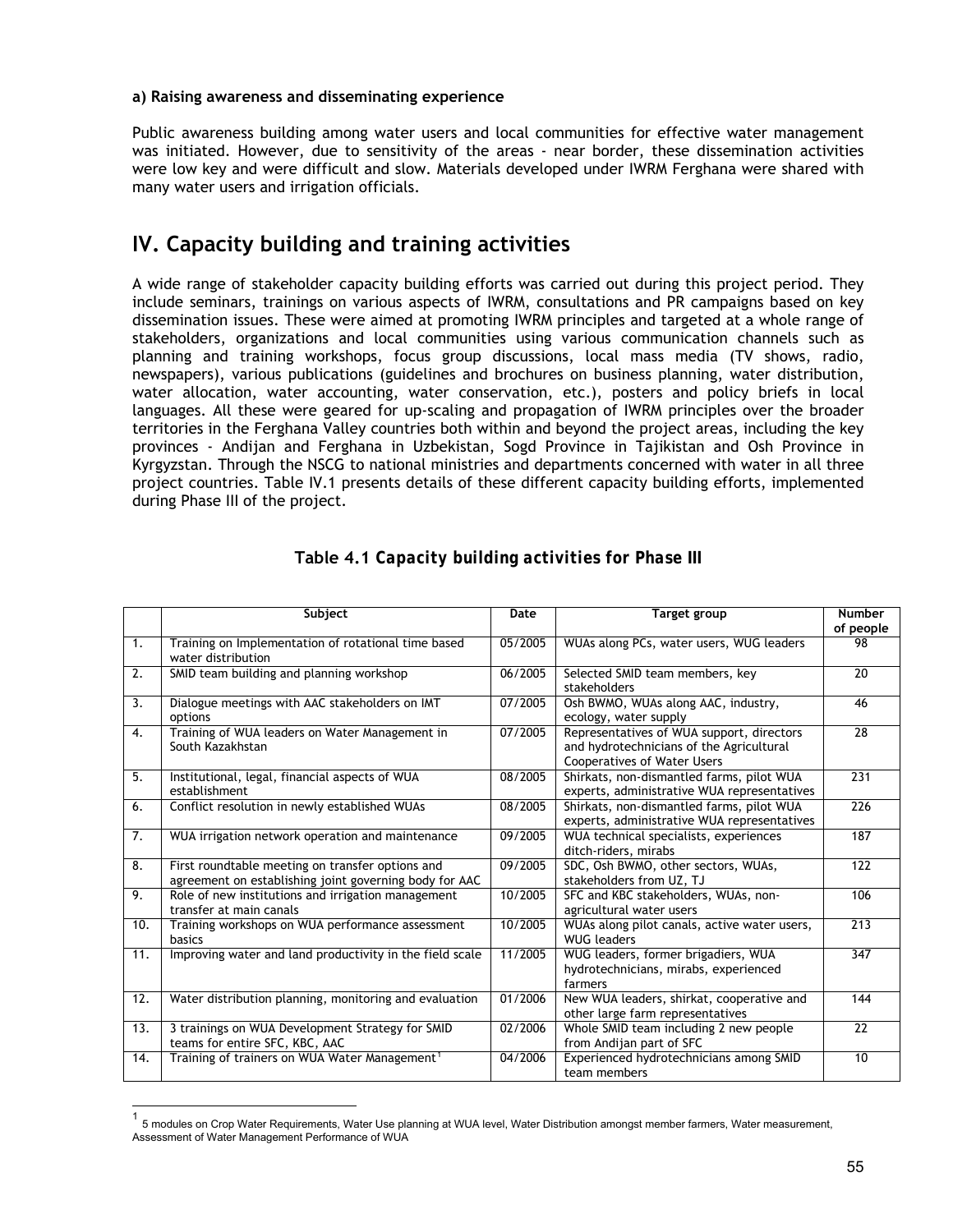|                   | Subject                                                                                                        | Date               | Target group                                                                            | Number<br>of people |
|-------------------|----------------------------------------------------------------------------------------------------------------|--------------------|-----------------------------------------------------------------------------------------|---------------------|
| 15.               | 3 Trainings in South Kazakhstan and Turkmenistan on                                                            | 05/2006            | Representatives of WUA support unit in the                                              | 42                  |
|                   | IWRM Ferghana results on WUA level by the invitation                                                           |                    | Southern Regional Water Department,                                                     |                     |
|                   | from Counterpart (USAID) WUA support program                                                                   |                    | directors and hydrotechnicians of the                                                   |                     |
| 16.               | 3 trainings on increasing water and land productivity                                                          | 05/2006            | Agricultural Cooperatives of Water Users<br>WUG leaders, former brigadiers, WUA         | 83                  |
|                   | through best practices and water conservation                                                                  |                    | hydrotechnicians, mirabs, experienced<br>farmers                                        |                     |
| 17.               | Trainings on WUA business planning for pilot WUAs                                                              | 07/2006            | Specialists of pilot WUAs (directorate,                                                 | $\overline{58}$     |
|                   |                                                                                                                |                    | accountants, hydrotechnicians, council<br>members)                                      |                     |
| 18.               | Seminar on supplemental irrigation and water<br>harvesting                                                     | 09/2006            | Training consultants of local extension<br>services (RAS, polygons, APPR Nau)           | 34                  |
| 19.               | Seminar on SMID experience on establishing affective<br>water user groups                                      | 10/2006            | Specialists of Ras, NAU, MAWR Polygons                                                  | 23                  |
| $\overline{20}$ . | Seminar with MAWR of Uzbekistan (NCSG) on Water<br>pricing perspectives in WUAs                                | 10/2006            | Specialists from MAWR, BISAs, SFC                                                       | 83                  |
| 21.               | Study tour and experience sharing workshop for local                                                           | 11/2006            | Faculty members and students from Osh                                                   | 94                  |
|                   | colleges and technical schools                                                                                 |                    | Agrarian Institute, Tajik Technical<br>University (Khodjent Branch) and                 |                     |
|                   |                                                                                                                |                    | Markhamat HM College in Andijan                                                         |                     |
| $\overline{22}$ . | National Roundtable on Transfer of KBC governance to                                                           | 12/2006            | Representatives from Ministry, Sogd PWD,                                                | 87                  |
|                   | a Joint Management - creation of critical mass, discuss                                                        |                    | UCWU, WUAs, Industrial cooperatives and                                                 |                     |
| 23.               | transfer options and agreement<br>Training for WUAs on water distribution performance                          | 12/2006            | farmers<br>More than 40 WUAs participated, non                                          | 138                 |
|                   | assessment tools                                                                                               |                    | dismantled big farms, cooperatives                                                      |                     |
| $\overline{24}$ . | 2 consensus (awareness) building workshops amongst                                                             | 02/2007            | Provincial WDs, WUAs along PCs, industry,                                               | 62                  |
|                   | key stakeholders for SFC and KBC on UCWU<br>representation concept and Joint Management                        |                    | ecology, water supply, farmers                                                          |                     |
| 25.               | National roundtable for Uzbekistan to discuss IMT                                                              | 10/2007            | Key stakeholders                                                                        | 30                  |
|                   | options for SFC                                                                                                |                    |                                                                                         |                     |
| 26.               | Business planning trainings for canal organizations                                                            | 06/2007            | CMO staff                                                                               | 30                  |
| $\overline{27}$ . | 3 roundtables on alternative water allocation at canal<br>level for AAC, SFC and KBC                           | 09/2007            | CMO and BWMO staff                                                                      | 30                  |
| 28.               | 3 trainings are conducted on IWRM principles (Water<br>allocation and performance monitoring)                  | 07/2007            | Specialists of Technical Colleges                                                       | 10                  |
| $\overline{29}$ . | Training the trainers on WUA Business Planning<br>(finance and asset management) tools for pilot WUAs          | 09/2007            | Field consultants, pilot WUA managers,<br>specialists of WUAs along TSRs                | 18                  |
| 30.               | 3 Trainings for WUA councils to assess the water<br>distribution performance of their WUA directorates         | 11/2007            | Training the trainers (SMID team) to provide<br>training for PCs and TSRs               | $\overline{22}$     |
| 31.               | Calculating water allocation indices and operative                                                             | 08/2005            | Experts of SFMC and AAC Authorities and                                                 | 13                  |
| 32.               | planning at pilot canals using MIS tools<br>Discussing the concept of transferring activity control            | 09/2005            | Syrdarya-Sokh BISA<br>SDC, Osh BWO Authority (BWOA), Pilot Canal                        | 45                  |
|                   | authority to Aravan Akbura Canal Authority                                                                     |                    | Authorities chiefs, UWU and WUA chairmen,<br>other stakeholders                         |                     |
| 33.               | Water allocation planning and analysis using MIS tools                                                         | 04/2006            | Experts of PC, Syrdarya-Sokh BISA and Osh                                               | $\overline{18}$     |
|                   |                                                                                                                |                    | <b>BWOA</b><br>CMO experts, CMO low level employees                                     | $\overline{27}$     |
| 34.<br>35.        | Water allocation planning and analysis using MIS tools<br>Perfection of SFMC water resources management        | 06/2006<br>06/2006 | CMO experts, CMO low level employees                                                    | 80                  |
| $\overline{36}$ . | Perfection of main canal water resources management                                                            | 07/2006            | IWMI, regional project executives, WUA                                                  | $\overline{35}$     |
|                   | involving all stakeholders (local authorities,                                                                 |                    | representatives in the AAC zone and all                                                 |                     |
|                   | agriculture, industry, ecology, drinking water supply                                                          |                    | stakeholders                                                                            |                     |
| 37.               | etc.) in the taking decisions process<br>Perfection of KhBC water resources management                         | 07/2006            | CMO experts, CMO low level workers                                                      | 37                  |
| 38.               | Training on increasing water accounting reliability and                                                        | 08/2006            | Pilot Canal experts Pilot Canal experts                                                 | 16                  |
|                   | accuracy                                                                                                       |                    |                                                                                         |                     |
| 39.               | Problems of establishing legislative basis to involve the<br>public in the water allocation management process | 10/2006            | NCSG, Ministry of Justice of the Republic of<br>Uzbekistan, regional project executives | $\overline{17}$     |
| 40.               | Water allocation monitoring and assessment                                                                     | 12/2006            | CMO experts, UWU representatives, IWMI<br>mobilizators, regional project executives     | $\overline{32}$     |
| 41.               | Perfection of water allocation monitoring and<br>assessment using MIS tools (4 workshops-trainings)            | 04/2007            | Experts of CMO and its hydrosites, WMO,<br>WUA and UWU representatives                  | 171                 |
| 42.               | Experience and problems of water resources                                                                     | 08/2007            | Experts of CMO and its hydrosites, WMO,                                                 | 40                  |
|                   | management in main canals and transboundary small<br>rivers in the Fergana Valley                              |                    | WUA and UWU representatives                                                             |                     |
| 43.               | Perfection of operative planning water allocation using<br>MIS tools (3 workshops-trainings)                   | 09/2007<br>10/2007 | Experts of CMO and its hydrosites, WMO,<br>WUA and UWU representatives                  | 114                 |
| 44.               | Experience and problems of the public participation in<br>water resources management in pilot canals (2        | 12/2007            | Representatives of BAIS, WUA and farms,<br><b>UWU</b>                                   | 100                 |
|                   | workshops)                                                                                                     |                    |                                                                                         |                     |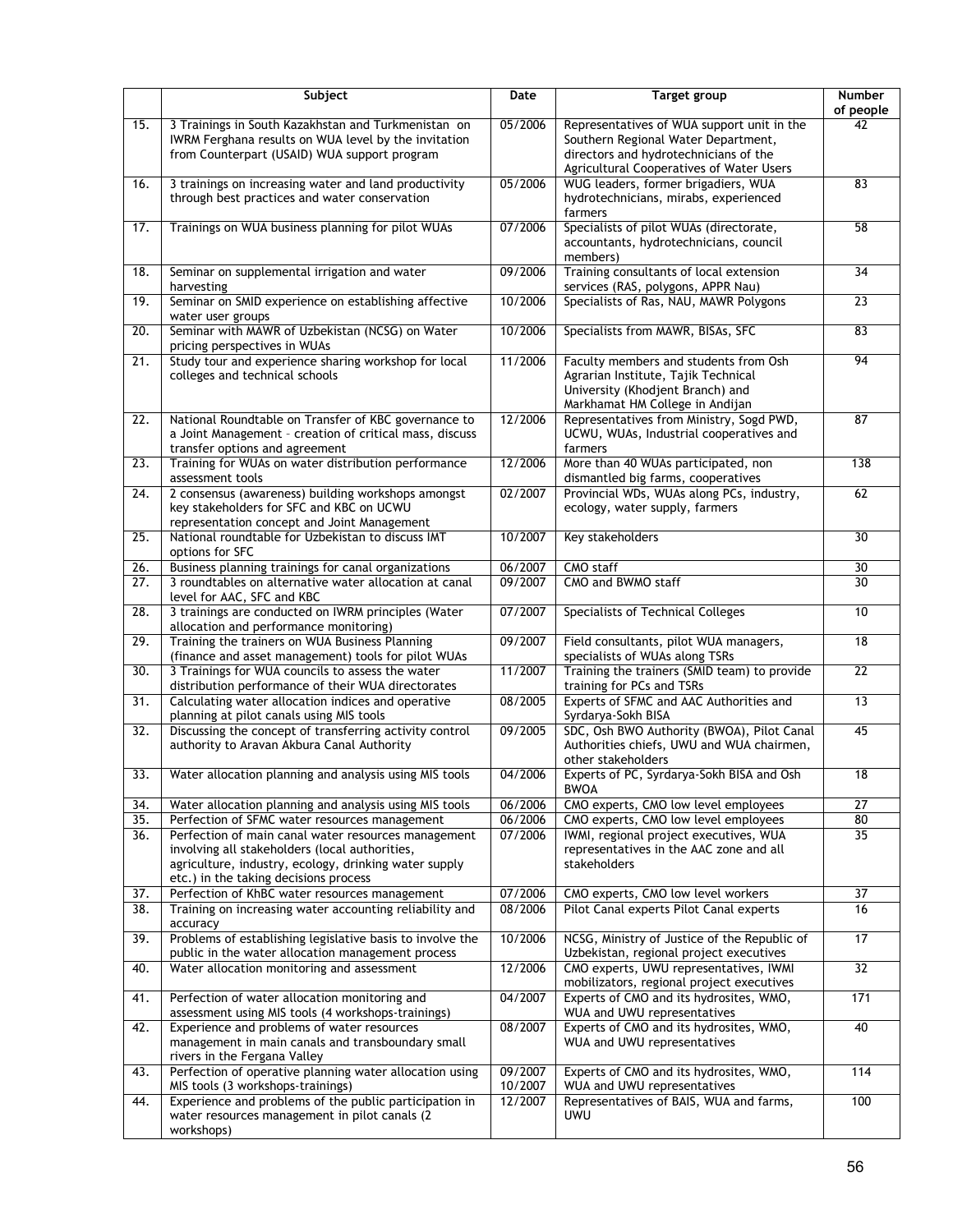|                   | Subject                                                                                               | Date               | <b>Target group</b>                                                                | <b>Number</b><br>of people |
|-------------------|-------------------------------------------------------------------------------------------------------|--------------------|------------------------------------------------------------------------------------|----------------------------|
| 45.               | Experience and problems of water users' participation                                                 | 12/2007            | Farmers, chiefs of farms and WUA                                                   | 373                        |
|                   | in water resources management in South-Fergana Main                                                   |                    | representatives in the SFMC zone and                                               |                            |
| 46.               | Canal <sup>1</sup><br>Perfection of operative planning water allocation using                         | 02/2008            | workers of 10 hydrosites<br>Experts of CMO and its hydrosites,                     | 42                         |
|                   | MIS tools                                                                                             |                    | representatives of BAIS and WUA                                                    |                            |
| 47.               | Experience and problems of water users' participation<br>in water resources management in AAC         | 04/2008            | WUA representatives in the AAC zone and<br>employees of Osh BWOA and AAC Authority | $\overline{47}$            |
| 48.               | Water use plan development methodology. Transfer                                                      | 06/2005            | WUAs along PCs, water users, WUG leaders,                                          | 137                        |
|                   | from ten-day to daily water allocation among water<br>users.                                          |                    | farmers                                                                            |                            |
| 49.               | Water accounting organization in WUA (location and                                                    | 08/2005            | WUAs along PCs, water users, hydrometers,                                          | 131                        |
|                   | selection of water meters, procedures for                                                             |                    | farmers, WUG leaders                                                               |                            |
|                   | constructions, attestation and certification of water<br>meters, water measuring system organization) |                    |                                                                                    |                            |
| 50.               | Principal institutional, legal and financial and                                                      | 09/2005            | WUAs along PCs, WUG leaders, water users,                                          | $\overline{213}$           |
|                   | economic measures for WUA establishing and                                                            |                    | hydrometers                                                                        |                            |
|                   | functioning. Water allocation in WUA based on user                                                    |                    |                                                                                    |                            |
|                   | request.                                                                                              |                    |                                                                                    |                            |
| 51.               | Principal institutional, legal and financial and                                                      | 02/2006            | WUAs along PCs, WUG leaders,                                                       | 190                        |
|                   | economic measures for sustainable WUA functioning.<br>Water use in WUA                                |                    | hydrometers, water users                                                           |                            |
| 52.               | Water resources management perfection at the WUA                                                      | 04/2006            | WUAs along PCs, WUG leaders, water users,                                          | 186                        |
|                   | level.                                                                                                |                    | farmers, hydrometers                                                               |                            |
| 53.               | Water accounting organization and water use monitoring<br>in WUA.                                     | 06/2006            | WUAs along PCs, WUG leaders, water users,<br>farmers, hydrometers                  | 179                        |
| $\overline{54}$ . | Drawing up business-plans and plans of repair-and-                                                    | 11/2006            | WUAs along PCs, WUG leaders, water users                                           | 166                        |
|                   | rehabilitation operations in WUA, established along SFC,                                              |                    |                                                                                    |                            |
| 55.               | KBC and AAC.<br>Water resources management perfection at the WUA                                      | 04/2007            |                                                                                    | $\overline{216}$           |
|                   | level.                                                                                                |                    | WUG leaders, water users, hydrometers,<br>farmers                                  |                            |
| 56.               | Water accounting organization and water use                                                           | 06/2007            | WUG leaders, water users, hydrometers,                                             | 221                        |
|                   | monitoring in WUA.                                                                                    |                    | farmers                                                                            |                            |
| 57.               | Issues of land reclamation and safe collector-drainage<br>water use in WUA.                           | 08/2007            | WUG leaders, water users, hydrometers,<br>farmers                                  | 228                        |
| 58.               | Drawing up business-plans and plans of repair-and-renewal                                             | 12/2007            | WUG leaders, water users                                                           | 177                        |
|                   | operations in WUA, established along SFC, KBC and AAC.                                                |                    |                                                                                    |                            |
| 59.               | About cooperation and joint work of IWRM-FV and RAS<br>Projects                                       | 07/2005            | For RAS consultants, regional hydrometers                                          | $\overline{25}$            |
| 60.               | Effective irrigation water use and executing agro-                                                    | 08/2005            | For regional water users                                                           | 204                        |
|                   | engineering operations. Water accounting organization                                                 |                    |                                                                                    |                            |
|                   | and execution in farms, disease and pest control                                                      |                    |                                                                                    |                            |
| 61.               | methods. Legal issues<br>Crop irrigation regime. Water accounting organization                        | 11/2005            | For regional water users                                                           | 15                         |
|                   | in farms. Irrigation technology scheme                                                                |                    |                                                                                    |                            |
| 62.               | Crop irrigation water requirements. Water accounting.                                                 | 01/2006            | For regional hydrometers of Andijan and                                            | 50                         |
|                   | Agro-engineering measures during winter and spring<br>period.                                         |                    | Fergana regions                                                                    |                            |
| 63.               | Demonstration sites selecting, organizing and                                                         | 02/2006            | For regional hydrometers of Andijan and                                            | 80                         |
|                   | monitoring                                                                                            |                    | Fergana regions                                                                    |                            |
| 64.               | Cooperation between IWRM-FV and ASDP-NAU                                                              | 04/2006            | For ASDP-NAU consultants                                                           | 30                         |
| 65.               | Water accounting in farms                                                                             | 04/2006            | For ASDP-NAU consultants                                                           | $\overline{22}$            |
| 66.               | Irrigation regime and crop irrigation water                                                           | 04/2006            | For ASDP-NAU, Osh-RAS consultants and                                              | 92                         |
|                   | requirements                                                                                          |                    | regional hydrometers of Andijan and<br>Fergana regions                             |                            |
| 67.               | Agro-engineering measures and irrigation technology                                                   | 04/2006            | For Agricultural Extension Services                                                | 70                         |
|                   | scheme                                                                                                |                    | consultants and regional hydrometers of                                            |                            |
|                   |                                                                                                       |                    | Andijan and Fergana regions                                                        |                            |
| 68.               | Practical trainings in installation water meters                                                      | 05/2006            | For ASDP-NAU consultants and regional                                              | 48                         |
|                   |                                                                                                       |                    | hydrometers of Andijan region                                                      |                            |
| 69.<br>70.        | Monitoring over farms, agro-economic assessment                                                       | 07/2006<br>08/2006 | For CECI consultants                                                               | 15<br>53                   |
|                   | Monitoring over farms, agro-economic assessment and<br>field passportization                          |                    | For regional hydrometers of Andijan and<br>Fergana regions                         |                            |
| 71.               | Experience exchange between extension services of                                                     | 11/2006            | For ASDP-NAU, Osh-RAS, CECI consultants                                            | $\overline{77}$            |
|                   | Kirgizstan (RAS) and Uzbekistan BISA and IWRM-FV                                                      |                    | and regional hydrometers of Andijan and                                            |                            |
|                   | Project                                                                                               |                    | Fergana regions                                                                    |                            |
| 72.               | Planning agricultural and irrigation operations. Land                                                 | 04/2007            | For ASDP-NAU, Osh-RAS, CECI consultants                                            | 134                        |
|                   | and irrigation network preparation for vegetation                                                     |                    | and regional hydrometers of Andijan and                                            |                            |
| 73.               | Crop irrigation water requirements. Water accounting.                                                 | 05/2007            | Fergana regions<br>For CECI and TES-Centre consultants                             | 52                         |
|                   |                                                                                                       |                    |                                                                                    |                            |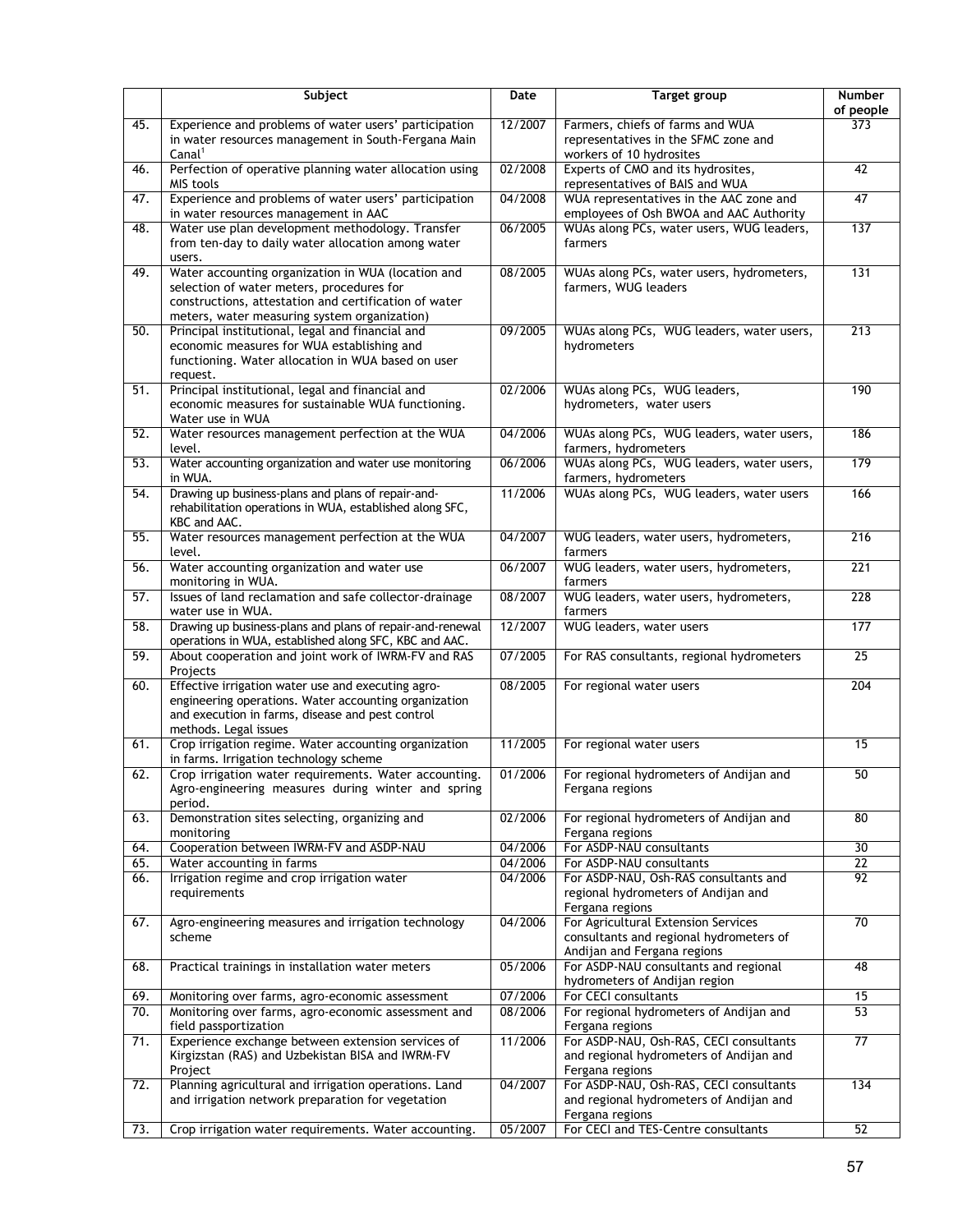|            | Subject                                                                                                                                                                                                 | Date               | Target group                                                                                                                                                                                                                                                                                                                         | Number<br>of people |
|------------|---------------------------------------------------------------------------------------------------------------------------------------------------------------------------------------------------------|--------------------|--------------------------------------------------------------------------------------------------------------------------------------------------------------------------------------------------------------------------------------------------------------------------------------------------------------------------------------|---------------------|
|            | Agro-engineering measures during winter and spring<br>period                                                                                                                                            |                    |                                                                                                                                                                                                                                                                                                                                      |                     |
| 74.        | Demonstration sites organizing and monitoring                                                                                                                                                           | 05/2007            | For regional hydrometers of Andijan region                                                                                                                                                                                                                                                                                           | $\overline{20}$     |
| 75.        | Demonstration sites organizing and monitoring                                                                                                                                                           | 06/2007            | For regional hydrometers of Fergana region,<br>Osh-Agricultural Extension Services<br>consultants and regional hydrometers of<br>Andijan region                                                                                                                                                                                      | 55                  |
| 76.<br>77. | Demonstration sites organizing and monitoring<br>Introductory workshop                                                                                                                                  | 07/2007<br>05/2007 | For ASDP-NAU and CECI<br>Chiefs of WMOAs of regional and district<br>levels, leaders of components, IWMI workers                                                                                                                                                                                                                     | 18<br>28            |
| 78.        | Round tables (dialogs) on the issue of establishing<br>Public Council of Water Management Organizations in<br>small rivers and main canals in Osh and Batken<br>provinces of the Republic of Kyrgyzstan | 07/2007            | Osh and Batken BWOAs, TSR regional<br>executives, chiefs of DWMA (District Water<br>Organization Authority), coordinators of<br>district WUA support departments, UWU<br>representatives                                                                                                                                             | $\overline{35}$     |
| 79.        | Workshop - meeting on the theme: "Experience and<br>problems of water resources management in main<br>canals and transboundary small rivers of the Fergana<br>Valley"                                   | 08/2007            | Subdivision chiefs and workers of Syrdarya-<br>Sokh and Naryn-Karadajya BISAs, Authority<br>of SFMC and AAC, AAC and SFC UWU, Osh<br><b>BWO</b>                                                                                                                                                                                      | 41                  |
| 80.        | Current workshops                                                                                                                                                                                       | 09/2007            | Officers and workers of state WMO and<br>public water resources management bodies                                                                                                                                                                                                                                                    | 53                  |
| 81.        | Workshop on the theme: "International and national<br>water right in the context of using transboundary<br>water resources"                                                                             | 09/2007            | Representatives of Osh and Batken BWOA,<br>Sogd WMOA, Main Canals System<br>Management Organizations, UCWU                                                                                                                                                                                                                           | 58                  |
| 82.        | Current workshops in the framework of events of Swiss<br><b>Monitoring Mission</b>                                                                                                                      | 10/2007            | Representatives of SDC, Kadamj DWOA and<br>WUA, Fergana district WMO, key executives<br>of the component of Kyrgyz and Uzbek parts<br>of TSR                                                                                                                                                                                         | 50                  |
| 83.        | Current workshop on work results of Swiss Monitoring<br>Mission                                                                                                                                         | 10/2007            | Chiefs and key executives of all components<br>of "IWRM-Fergana" - pilot canals, WUA,<br>NCSG, below WUA, TSR                                                                                                                                                                                                                        | 33                  |
| 84.        | Current workshop                                                                                                                                                                                        | 11/2007            | Representatives of water management and<br>nature conservation organizations of basin,<br>regional and district levels and "Yakhshi<br>niyat" and "Akhror Mirob Mumin" WUAs,<br>chairman of "Makhallya" Fond, local<br>government bodies - "Vodil" and "Yukori<br>Vodil" rural citizens gatherings of Fergana<br>district            | $\overline{75}$     |
| 85.        | Bilateral workshop                                                                                                                                                                                      | 11/2007            | Water workers, representatives of district<br>Authoritys and local communities, regional<br>executives from three republics                                                                                                                                                                                                          | 56                  |
| 86.        | Trilateral workshop                                                                                                                                                                                     | 03/2008            | Chiefs of the Project NCSGs from Kyrgyzstan<br>and Uzbekistan, chief of Kadamj DWMA of<br>Batken BWOA, coordinator of the project<br>responsible for Sogd province, chairman of<br>Khoja-Bakirgan UCWU, first chief assistant<br>of Main Canals Systems Authority of the<br>Fergana Valley, chairman of South Fergana<br><b>UCWU</b> | 21                  |
| 87.        | Goals and objectives of NCSG of the Republic of<br>Tajikistan in Phase III of "IWRM-Fergana" Project                                                                                                    | 08/2005            | SDC Regional Manager, the Project Director<br>from IWMI and ICWC SIC, leaders of the<br>following activities: Pilot Canals,<br>WUA, below WUA, officers and workers of<br>state WMO and public water management<br>bodies of Tajikistan                                                                                              | $\overline{35}$     |
| 88.        | Goals and objectives of NCSG in Phase III of "IWRM-<br>Ferghana" Project                                                                                                                                | 10/2005            | SDC Regional Manager, the Project Director<br>from IWMI and ICWC SIC, leaders of the<br>following activities: Pilot Canals,<br>WUA, below WUA, officers and workers of<br>state WMO and public water management<br>bodies of Tajikistan, Kyrgyzstan and<br>Uzbekistan                                                                | 30                  |
| 89.        | Principal institutional, legal and financial and<br>economic measures for WUA establishing and<br>functioning.                                                                                          | 11/2005            | Representatives of ICWC SIC, IWMI, NCSG<br>and leaders of Andijan, Namangan,<br>Syrdarya, Kashkadarya, Surkhandarya and<br>Navoi provinces                                                                                                                                                                                           | 34                  |
| 90.        | Goals and objectives of NCSG of the Republic of<br>Kyrgyzstan in Phase III of "IWRM-Fergana" Project                                                                                                    | 12/2005            | SDC Regional Manager, the Project Director<br>from IWMI and ICWC SIC, leaders of the                                                                                                                                                                                                                                                 | 36                  |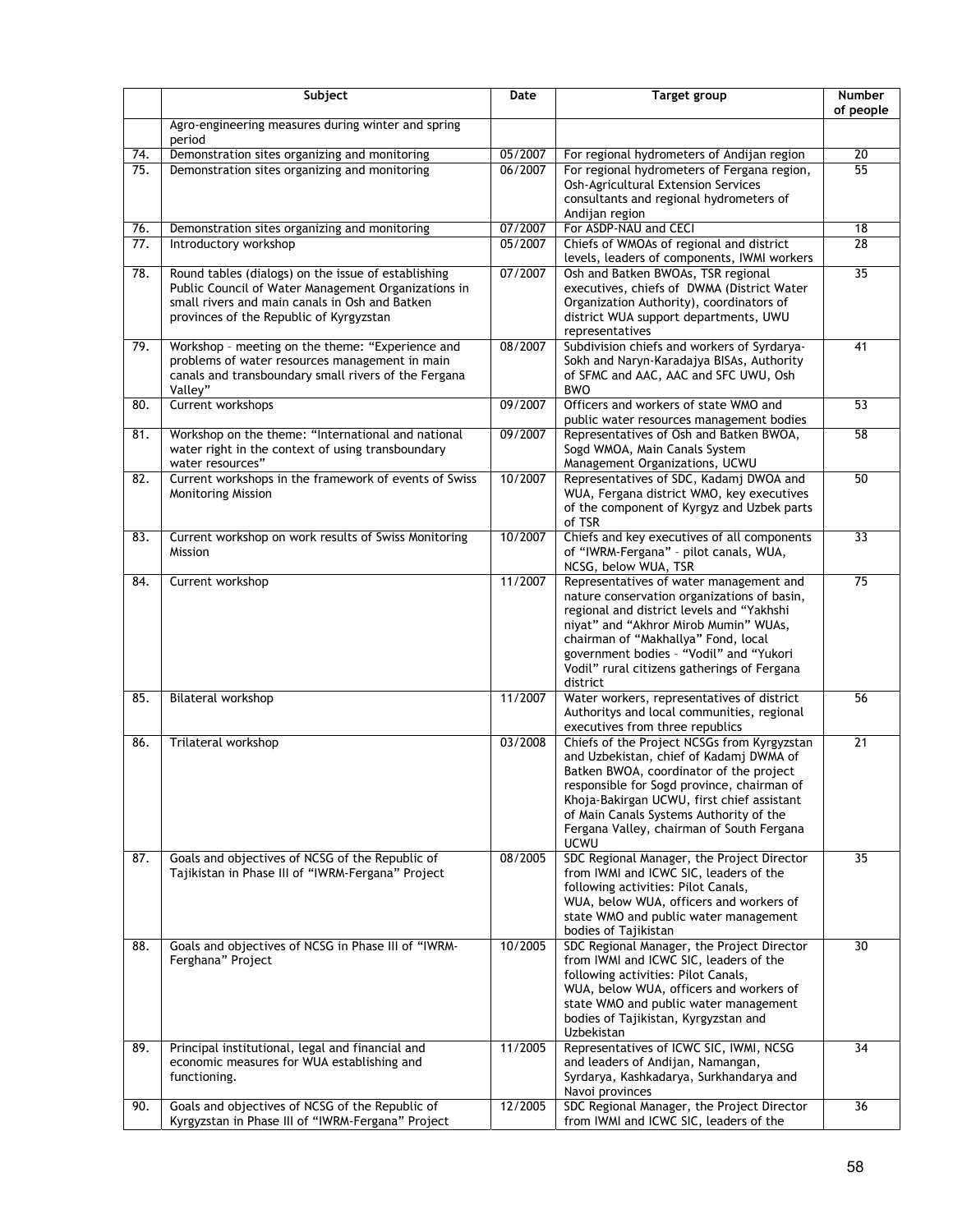|      | Subject                                                                                                                                                                                                                               | Date    | <b>Target group</b>                                                                                                                                                                                                                                                      | <b>Number</b><br>of people |
|------|---------------------------------------------------------------------------------------------------------------------------------------------------------------------------------------------------------------------------------------|---------|--------------------------------------------------------------------------------------------------------------------------------------------------------------------------------------------------------------------------------------------------------------------------|----------------------------|
|      |                                                                                                                                                                                                                                       |         | following activities: Pilot Canals,<br>WUA, below WUA, officers and workers of<br>state WMO and public water management<br>bodies of Kyrgyzstan                                                                                                                          |                            |
| 91.  | Round tables on the theme: "Issue of<br>CO-<br>management involving the community of pilot AAC"                                                                                                                                       | 02/2006 | Chiefs of BWOA, responsible people of<br>Water Management Department,<br>representatives of Bishkek and Tashkent SDC<br>offices                                                                                                                                          | 35                         |
| 92.  | Elaboration of the National plan of IWRM in the<br>Republic of Tajikistan                                                                                                                                                             | 04/2006 | Representatives of Tajik Hydrology and Land<br>Reclamation Research Institute, officers and<br>workers of state WMO and public water<br>management bodies of Tajikistan                                                                                                  | 42                         |
| 93.  | Round tables on the theme: "Issue of intersectoral<br>interconnections on water use, role of National Water<br>Council and other bodies established in accordance<br>with Water Code of the Republic of Kyrgyzstan"                   | 04/2006 | Officers and workers of state WMO and<br>public water management bodies                                                                                                                                                                                                  | $\overline{58}$            |
| 94.  | Pubic participation in water resources management,<br>issues of standardization of hydroposts and its affect<br>on water accounting, problems resolving of water and<br>land resources in the conditions of transferring to IWMR      | 07/2006 | Representatives of water organizations,<br>public water management bodies,<br>hydrometers and hydrotechnicians                                                                                                                                                           | 50                         |
| 95.  | Implementing and disseminating of operative<br>management tools at national level with the<br>participation of IWMI                                                                                                                   | 09/2006 | Representatives of water organizations,<br>public water management bodies                                                                                                                                                                                                | 40                         |
| 96.  | Water accounting and its management, contractual<br>relations at water use and implementing market<br>principles in water use                                                                                                         | 12/2006 | Farmers, WUA chiefs, representatives of<br>Irrigation Systems Organizations,<br>organizations of pumping stations, energy<br>and communication, representatives of BISA                                                                                                  | 78                         |
| 97.  | Qualitative autumn-winter irrigation and melioration<br>works executing, preparing hydrotechnical<br>constructions and hydroposts, facilitating internal<br>water management network and also perfection of<br><b>WUA functioning</b> | 12/2006 | Officers and workers of WMO, WUA<br>directors, chairmen of farms, hydrometers<br>and hydrotechnicians                                                                                                                                                                    | 130                        |
| 98.  | Qualitative autumn-winter irrigation and melioration<br>works executing, preparing hydrotechnical<br>constructions and hydroposts, facilitating internal<br>water management network and also perfection of<br><b>WUA functioning</b> | 01/2007 | WUA director, chairmen of farms,<br>hydrometers and hydrotechnicians,<br>representatives of BISA                                                                                                                                                                         | 131                        |
| 99.  | Economic water resources use and their effective<br>management                                                                                                                                                                        | 06/2007 | Chiefs and experts of Amu-Bukhar BISA,<br>chiefs of district agriculture and water<br>management departments of Bukhara<br>province, chiefs of WUA and farms, experts<br>of MAWR of the Republic of Uzbekistan,<br>chiefs of "Suvnazorat" regional water<br>inspectorate | 100                        |
| 100. | Workshop: "Perfection of water management in main<br>canals by involving all stakeholders (local authorities,<br>agriculture, industry, ecology, drinking water supply<br>etc.) in the problems resolving process"                    | 07/2006 | Representatives of BWMO and DWMO,<br>representatives of Water Management<br>Councils, WUA, project representatives                                                                                                                                                       | 49                         |
| 101. | The second national workshop of the Republic of<br>Uzbekistan                                                                                                                                                                         | 10/2006 | Chiefs and experts of ministries and<br>departments of the Republic of Uzbekistan<br>and non-governmental organizations and<br>representatives of international<br>organizations and projects                                                                            | 31                         |
| 102. | Round table on discussing the transferring to joint<br>management of SFC Authority                                                                                                                                                    | 05/2007 | NCSG Members, chairman of SFC Water<br>Users' Council, chairmen of the Council of<br>SFC Andijan and Fergana hydrosites,<br>representatives of BWOA and DWOA,<br>representatives of khokimiyats                                                                          | $\overline{33}$            |
| 103. | Round table on the theme: "Establishing water<br>management councils for small rivers - together with<br>"On-farm irrigation" project"                                                                                                | 06/2007 | Representatives of BWOA and DWOA,<br>representatives of Water Management<br>Councils, Batken province WUA, project<br>representatives                                                                                                                                    | 24                         |
| 104. | Round table on the theme: "Establishing water<br>management councils for small rivers - together with<br>"Internal irrigation" project"                                                                                               | 06/2007 | Representatives of BWOA and DWOA,<br>representatives of Water Management<br>Councils, Osh province WUA, project<br>representatives                                                                                                                                       | 28                         |
| 105. | Main result of "IWRM-Fergana" Project implementation<br>in the Republic of Tajikistan                                                                                                                                                 | 07/2007 | Officers and workers of state WMO and<br>public water management bodies in<br>Tajikistan                                                                                                                                                                                 | 48                         |
| 106. | Disseminating the experience of "IWRM-Ferghana"                                                                                                                                                                                       | 08/2007 | Representatives of the WUA support                                                                                                                                                                                                                                       | 25                         |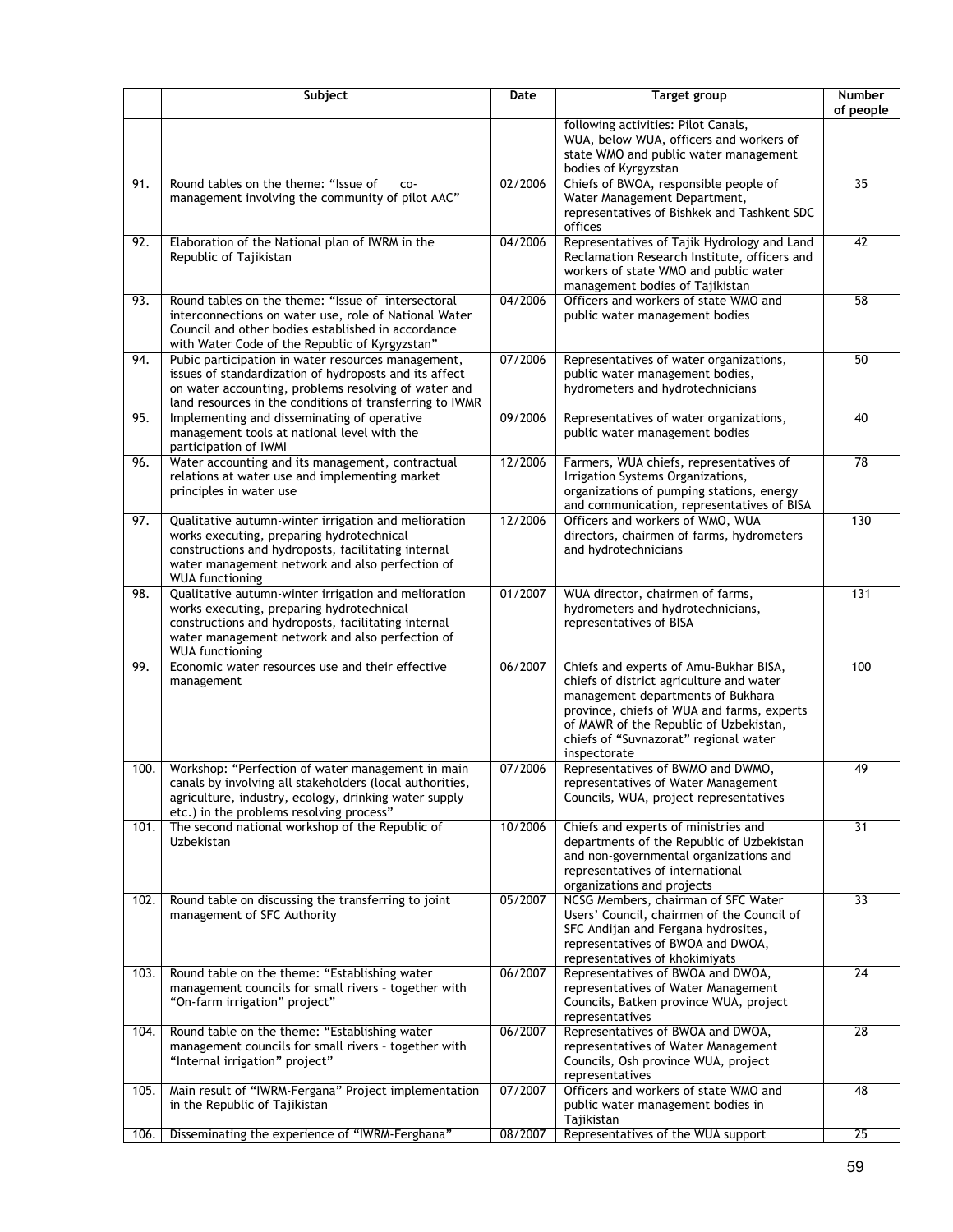|      | Subject                                                            | Date    | Target group                                                                                                                                                                                                                               | <b>Number</b><br>of people |
|------|--------------------------------------------------------------------|---------|--------------------------------------------------------------------------------------------------------------------------------------------------------------------------------------------------------------------------------------------|----------------------------|
|      | Project                                                            |         | department of the Ministry, WMO<br>representatives, WUA directors                                                                                                                                                                          |                            |
| 107. | Round table on discussing the IWRM implementation in<br>Uzbekistan | 04/2008 | Members of NCSG, ICWC SIC, Central Asian<br>Irrigation Research Institute,<br>representatives of IFAS GEF Agency, Water<br>Problems Institute, Ferghana and Andijan<br>provinces project coordinators, regional<br>executives, journalists | 31                         |
|      | Total                                                              |         |                                                                                                                                                                                                                                            | 8473                       |

<sup>1</sup> Workshops conducted in SFMC hydro sites on the grant of American Embassy

Apart from short meetings and discussions, altogether 107 formal seminar/workshops were conducted targeting 8473 individuals. Obviously, due to different nature of the subject tackled and focused on certain geographical area, an individual may have attended more than one such event.

# **V. Resources and management**

# **Project management**

During Phase III, the cooperation between the implementing partners has improved significantly. At the beginning of each year, partners have held annual planning meetings of project activities by each component for better cooperation, coordination and consensus building. The consortium has also held on a monthly basis regular progress review meetings with their respective component leaders reporting on progress and discussing any issues faced during the respective month and any corrective actions needed. The minutes of each such meeting were widely shared between the partners and other key stakeholders for better communication. This has helped to make field operations and joint actions to be more cohesive and effective. This also, resulted in a better exchange of information and better understanding between the partners.

SDC monitoring was carried out on a quarterly basis (every three months). In each quarter, SDC Water portfolio manager from Tashkent, independently made field visits to the project sites to review /monitor progress on the ground. Back to office reports of these reviews were helpful in making corrective actions.

The project would like to acknowledge the role of the SDC Consultant Mr. Juerg Kraehenbuehl, who played a key role in the strategic steering of activities. His overall impact on the project results achieved to date is significant. The mission reports prepared by the SDC Consultant have always been resourceful in fine-tuning the project activities, providing a different angle and helping to take corrective measures whenever necessary.

In September 2007, SDC contracted a group of independent consultants to do an external review (ER) of the project progress. The External Review team provided an overall positive feedback on the achievements of the project and recommended another phase to consolidate and prepare for the dissemination of the achievements. ER team has identified a few areas for further improvement in the next phase of the project. The report prepared by the ER team provided a strategic view and future perspective directions for the project. The project team appreciates the hard work, style and professionalism shown by the ER team, given the short time available for them.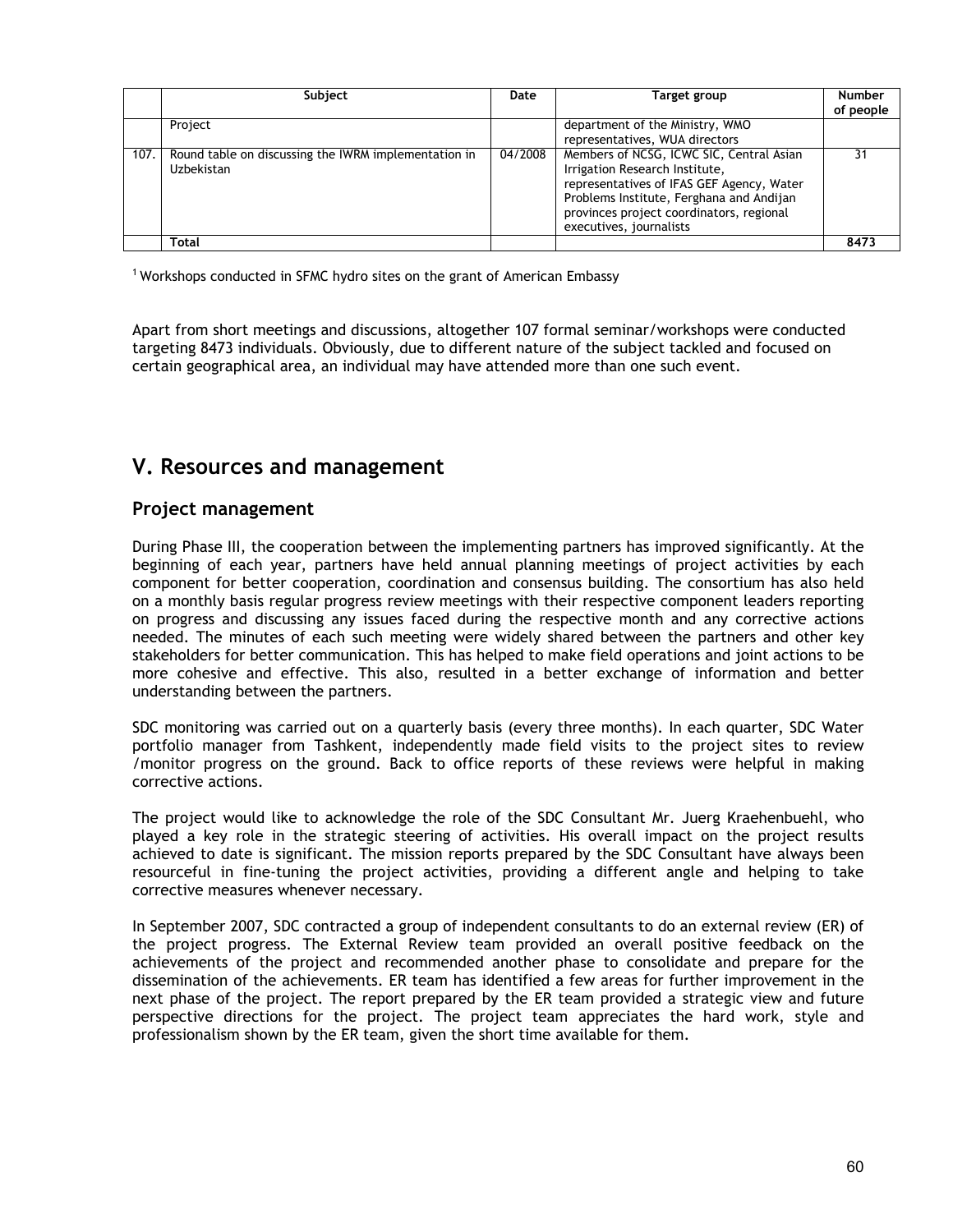# <span id="page-60-0"></span>**Personnel and Staff**

Information about the IWMI employed regional staff involved in the project is presented in the Table 5.1. The Table 5.2 below provides a list of SIC employed regional staff in the project. In line with the recommendations of the Annual Meeting held in January 22, 2006 in Ferghana, IWMI in 2006 hired a PR consultant – Dr. Konstantin Mosin, to plan, structure and implement a public awareness campaign to promote the main achievements of the project. The consultant successfully developed and implemented the required public awareness activities ensuring at the same time that all topics and themes proposed for the campaign are relevant, beneficial to and accepted by all the stakeholders for further wider dissemination among the public at large. IWMI also hired another consultant – Dr. Alisher Tashmatov to develop policy briefs for major lessons learned from the project. He has the responsibility of writing up all lessons learnt in short briefs for policy makers in Central Asia.

|                | Name                       | Designation                                 |
|----------------|----------------------------|---------------------------------------------|
|                | Herath Manthrithilake      | Project Co-Director $(E)^2$                 |
| $\overline{2}$ | Asad Qureshi               | Researcher (E)                              |
| 3              | Hugh Turral                | Researcher (E)                              |
| 4              | Mark Giordano              | Researcher (E)                              |
| 5              | Iskandar Abdullaev         | WM Specialist $(L)^3$                       |
| 6              | Akmal Karimov              | Soil and Water Expert (L)                   |
| 7              | Jusipbek Kazbekov          | WM Specialist (L)                           |
| 8              | <b>Alexandr Platonov</b>   | GIS/RS Specialist (L)                       |
| 9              | Gunchinmaa Tumur           | Socio-Economist (E)                         |
| 10             | Kakhramon Jumabaev         | Field Office Head (L)                       |
| 11             | Nargiza Nizamedinkhodjaeva | Socio-Economist (L)                         |
| 12             | Murat Yakubov              | Sociologist/Interpreter (L)                 |
| 13             | Oyture Anarbekov           | Business Planning/Livelihood Specialist (L) |
| 14             | Diloram Sabirova           | Secretary (L)                               |
| 15             | Ilhom Babaev               | Accountant (L)                              |
| 16             | Konstantin Mosin           | PR specialist $(C)^4$                       |
| 17             | Alisher Tashmatov          | Policy Brief Consultant (C)                 |
| 18             | <b>Boris Mirzaev</b>       | TSR team consultant (C)                     |

|  |  | Table 5.1 IWMI employed regional staff |  |  |
|--|--|----------------------------------------|--|--|
|--|--|----------------------------------------|--|--|

<sup>&</sup>lt;u>2</u><br>
E – International expert

 $3 L$  – local expert

<sup>4</sup> C - consultant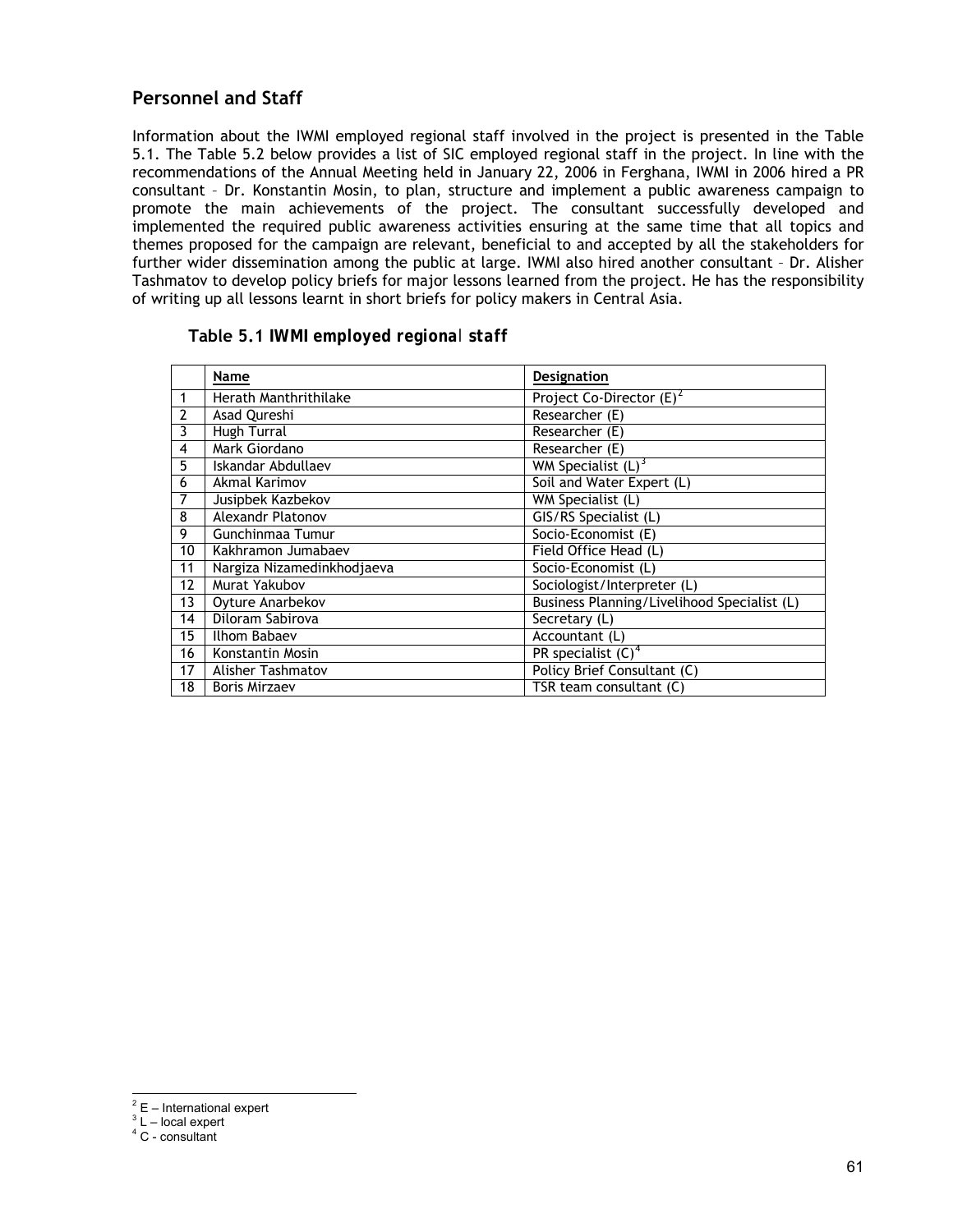|                | Name                    | Designation                                           |
|----------------|-------------------------|-------------------------------------------------------|
| 1              | Dukhovny Victor         | Project Co-Director                                   |
| 2              | Sokolov Vadim           | Regional Project Manager                              |
| 3              | Mirzaev Nazyr           | Activity Leader of Pilot Canals (PC)                  |
| 4              | Pinkhasov Mier          | Activity Leader of WUA                                |
| 5              | Horst Mikhail           | Activity Leader (from 01.01.2008) of WUA              |
| 6              | Mukhamedzhanov Shukhrat | Activity Leader of Below WUA                          |
| $\overline{7}$ | Rysbekov Yusup          | Activity Leader of Small Rivers (TSR)                 |
| 8              | Mukhina Lyudmila        | Project accountant                                    |
| 9              | Galustyan Aurika        | Logistic                                              |
| 10             | Masumov Rustam          | Consultant on water account (PC, WUA)                 |
| 11             | Ibragimov Iso           | Consultant on water account                           |
| 12             | Rasulov Ubaydulla       | Consultant on water account                           |
| 13             | Srazhitdinov Ravshan    | Consultant on pumping stations                        |
| 14             | <b>Abzalov Bakhtier</b> | Consultant on pumping stations                        |
| 15             | Stulina Galina          | Consultant on hydromodule zoning (PC, WUA)            |
| 16             | Yakubov Khaldar         | Consultant on land reclamation (WUA)                  |
| 17             | <b>Umarov Pulat</b>     | Consultant on land reclamation (WUA)                  |
| 18             | Ziganshina Dinara       | Legal Consultant (WUA)                                |
| 19             | Ruziev Iskander         | Consultant on ecology (SR)                            |
| 20             | Varnakova Valentina     | Secretary-register                                    |
| 21             | Stepanov Vitaliy        | Driver                                                |
| 22             | Artemev Nikolay         | Communication engineer                                |
| 23             | Obidina Svetlana        | Cashier                                               |
| 24             | Zhuravleva Irina        | Secretary                                             |
| 25             | Kim Olga                | Translator                                            |
| 26             | Saidov Rustam           | Activity Assistant (PC)                               |
| 27             | Ergashev Ikrom          | Regional Technician (PC)                              |
| 28             | Tuchin Alexandr         | Database Expert (PC)                                  |
| 29             | <b>Kats Anatoliy</b>    | Regional DB programmer (PC)                           |
| 30             | Zhereleva Svetlana      | Specialist on GIS (PC, WUA)                           |
| 31             | Solodkiy Georgiy        | DB Programmer (PC, WUA)                               |
| 32             | Alimdzhanov Akhmad      | <b>Activity Assistant (WUA)</b>                       |
| 33             | Abasova Dzhamilya       | Regional Technician (WUA)                             |
| 34             | Muradov Elbek           | Technician on water distribution (01.01 - 02.05.2007) |
| 35             | <b>Usmanov Shavkat</b>  | Technician on water distribution (c 01.06.2007)       |
| 36             | Ruziev Islom            | Activity Assistant (DIT)                              |
| 37             | Nerozin Sergey          | Agronomist (DIT)                                      |
| 38             | Mukhamedzhanov Azamat   | Technician                                            |
| 39             | Tillaev Bakhtiyar       | <b>Activity Assistant (TSR)</b>                       |
| 40             | Umirzakov Gulomzhon     | Technican-cameralist (TSR)                            |
| 41             | <b>Buranov Farkhad</b>  | Legal consultant (TSR)                                |
|                |                         |                                                       |

# **Table 5.2** *SIC ICWC employed regional staff*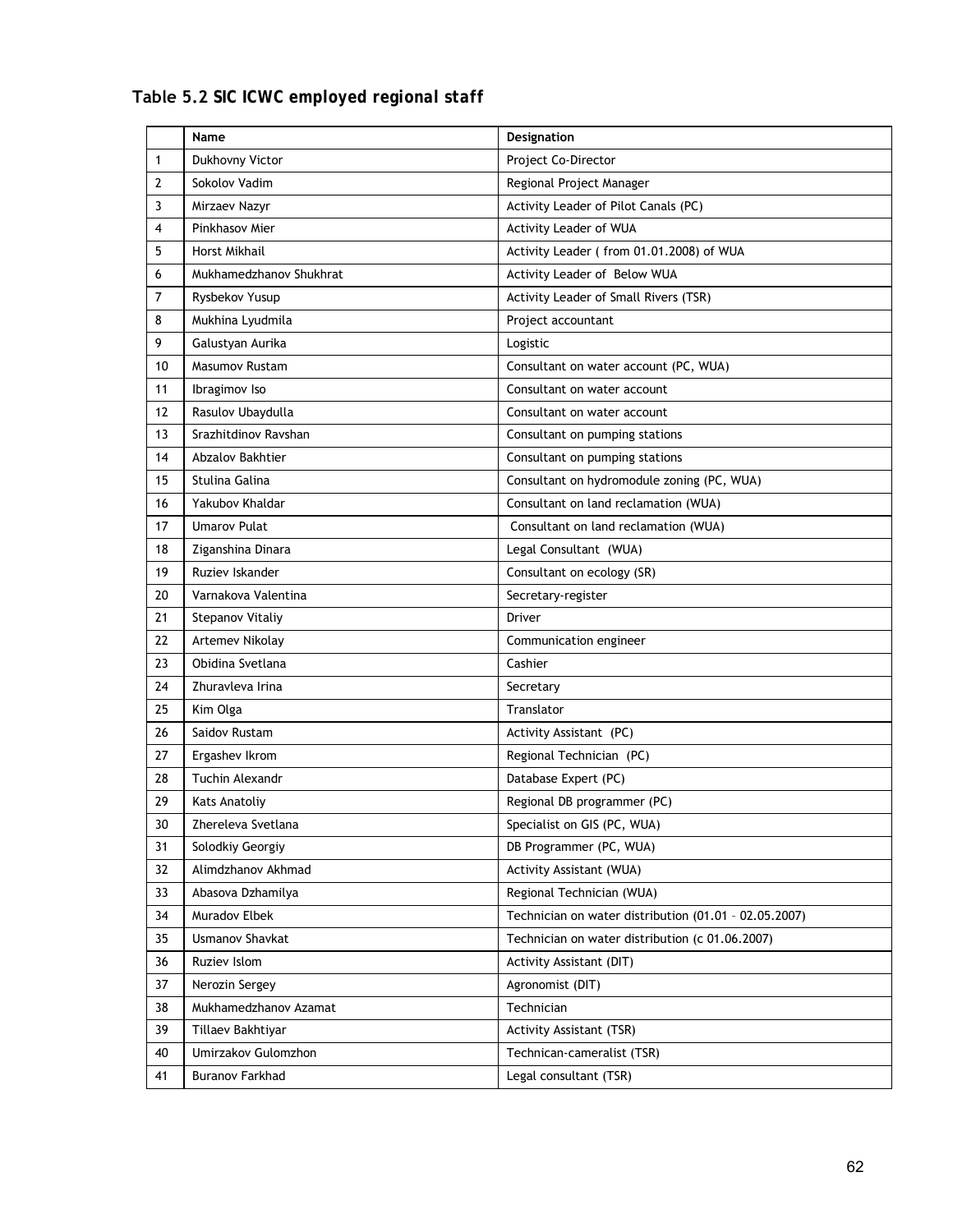# **SMID Team**

In 2005, IWMI formed a fully functional, experienced and skilled SMID team that consisted of 20 people (5 in Tajikistan, 6 in Kyrgyzstan and 9 in Uzbekistan). Each country team had its country coordinator, who ensured that all the activities were undertaken on time, that there is strategic links established between the components and all field activities are coordinated with provincial coordinators and SIC teams. IWMI provided the SMID teams with intense and comprehensive training on the following subjects:

- **•** organizational aspects of team work;
- **EXECOMMUNICATION AND MODEL EXAMPLE 1213**
- social mobilization and institutional development;
- **adult learning and organization of participatory trainings;**
- process documentation and reporting
- IWRM, project concepts and specific objectives of IWRM FV project.

After an intensive team building exercises, the project regional staff facilitated SMID teams to develop team and individual plans. Organization of field activities in this manner proved effective in dissemination of project results to a much wider audience and organization of successful SMID activities.

In 2006, IWMI hired two additional SMID members for Andijan part of the SFC (as recommended by the stakeholders at the annual meeting in January 26-27, 2006). Therefore, the number of SMID team staff reached 22 people. In April 2006, the team was given a thorough orientation and training before they started field operations. Team members were tasked to report monthly on the progress made and their impact has been regularly monitored. The new staff were selected in a competitive selection process in consultation with and the involvement of local water management authorities.

In April 2007, IWMI built a new SMID team for TSR component where an additional 5 people were hired (see Table V.3). Mr. Mirzaev Boris was hired as a TSR consultant and team coordinator for organization of SMID activities at a regional scale.

|                | <b>Kyrgyz SMID Team</b>    |                                                                                                                             |                      |  |  |  |
|----------------|----------------------------|-----------------------------------------------------------------------------------------------------------------------------|----------------------|--|--|--|
|                | <b>Consultant's Name</b>   | <b>Project Activity</b>                                                                                                     | Project<br>Component |  |  |  |
|                | <b>Isroiljon Soibjonov</b> | Facilitation of Joint Council of AAC and IMT concept (Field<br>Team Coordinator)                                            | <b>Pilot Canal</b>   |  |  |  |
| $\overline{2}$ | Abdraev Kubanchbek         | Strengthening of CMO and UCWU relation                                                                                      |                      |  |  |  |
| 3              | Kamilov Janibek            | WUA strengthening (Organizational management<br>Improvement)                                                                | WUA Level            |  |  |  |
| 4              | Yuldashev Azatdil          | Strengthening of WUA Councils through representation of<br><b>WUGs</b>                                                      |                      |  |  |  |
| 5              | Sadirov Akilbek            | WUA strengthening (Water management improvement),<br>along Shakhimardansay transboundary small river (Kadamjay<br>District) | TSR                  |  |  |  |
| 6              | Jalilov Salimjan           | WUA strengthening (Water management improvement) along<br>Khodja-Bakirgan transboundary small river (Leylek district)       |                      |  |  |  |
| 7              | Gazibaev Kasimjan          | Water productivity improvement through effective WUGs                                                                       | <b>Below WUA</b>     |  |  |  |
| 8              | Nurmatov Nurlan            | Development of WUGs in problematic zones                                                                                    |                      |  |  |  |

#### **Table V.3 Social mobilization and institutional development teams by countries**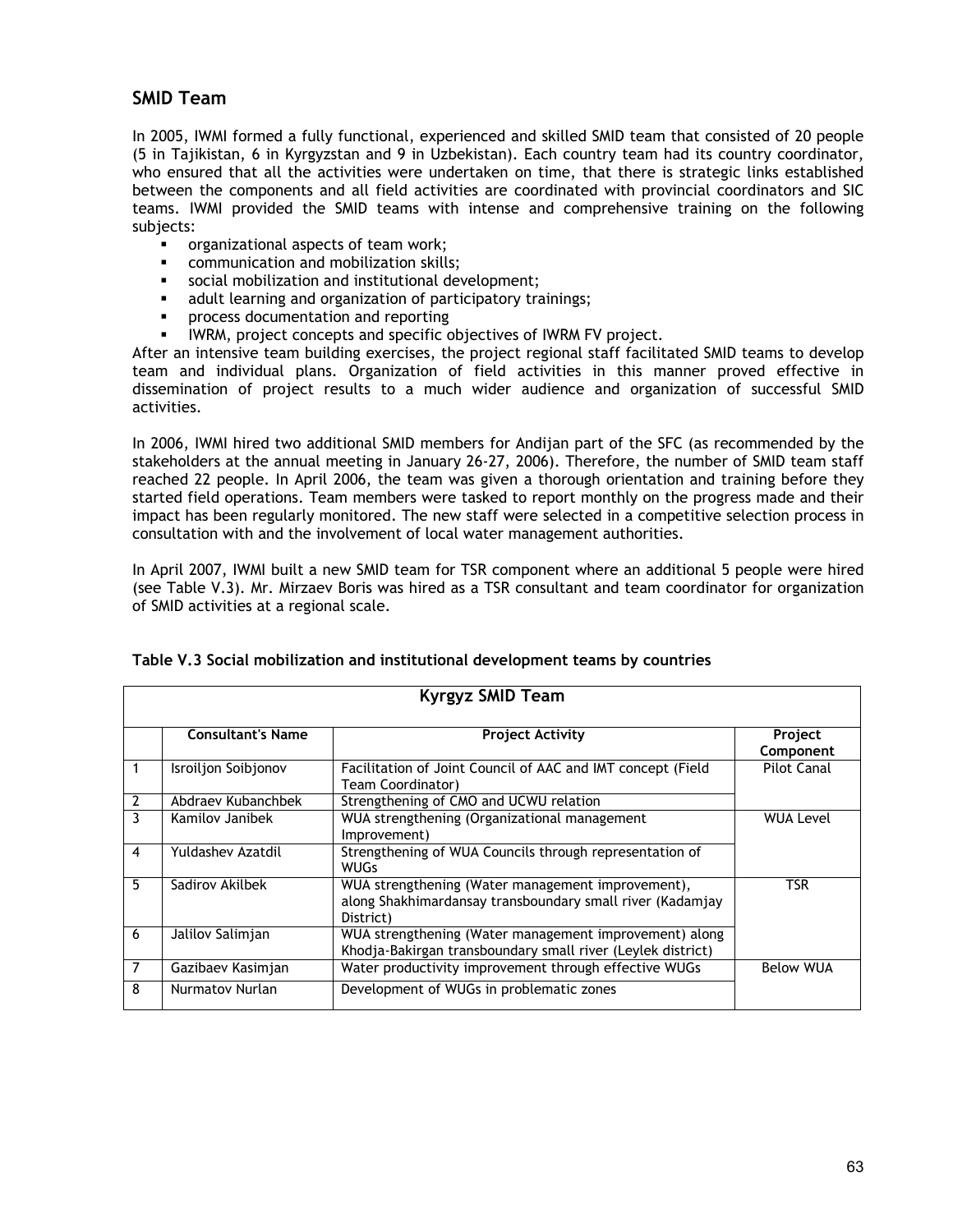# **Tajik SMID Team**

|   | Consultant's<br><b>Name</b> | <b>Project Activity</b>                                                                                                        | Projec<br>Compo<br>nent |
|---|-----------------------------|--------------------------------------------------------------------------------------------------------------------------------|-------------------------|
|   | Khujamatov<br>Abdulkhamid   | Hydrographic composition of potential WUAs by hydrounits of KBC                                                                | Canal<br>Level          |
|   | Ashurov Khamid              | WUA strengthening (Organizational management Improvement)                                                                      |                         |
| 3 | Karimov<br>Salimjon         | WUA Water management improvement (Water use plans)                                                                             | <b>WUA</b><br>Level     |
| 4 | Saidakhmadov<br>Mamurjon    | SMID activities on WUA establishment (Field Team Coordinator)                                                                  |                         |
| 5 | Kobilov Farhod              | WUA strengthening (Water management improvement) along Khodja-Bakirgan<br>transboundary small river (Bobojon Gafurov district) | <b>TSR</b>              |
| 6 | Asakolov Ashur              | Water productivity improvement through effective WUGs and farmer networks                                                      | Below<br><b>WUA</b>     |

# **Uzbek SMID team**

|                         | Consultant's<br>Name       | <b>Project Activity</b>                                                                                                   | Project<br>Compo<br>nent |
|-------------------------|----------------------------|---------------------------------------------------------------------------------------------------------------------------|--------------------------|
| 1                       | <b>Bakirov</b><br>Mirkomil | Agreeing WUA composition map with UCWU and CMO of SFC                                                                     |                          |
| $\overline{2}$          | Baratov<br>Nemation        | Implementation of WUA development strategy with appropriate CMO/UCWU<br>representatives and stakeholders along hydrounits | Canal<br>level           |
| 3                       | Rustamov<br><b>Islom</b>   | Hydrographic composition and reorganization of potential WUAs by hydrounits of<br>SFC, Andijan part                       |                          |
| $\overline{\mathbf{4}}$ | Babaev<br><b>Nuriddin</b>  | SMID activities on WUA establishment (ground work) in Andijan part of SFC                                                 |                          |
| 5                       | Norkuziev<br>Tavakkal      | Hydrographic composition of potential WUAs by hydrounits                                                                  |                          |
| 6                       | Akhunjanov<br>Rasuljon     | SMID activities on WUA establishment or reorganization of administrative ones to<br>hydrographic (ground work)            | <b>WUA</b><br>Level      |
| $\overline{7}$          | Yunusov<br><b>Nuriddin</b> | WUA Strengthening - Organizational Structure Improvement plus Activation of WUA<br>councils                               |                          |
| 8                       | Rajabov<br>Akrom           | WUA Strengthening - Water Management Improvement (Training on Water Use Plan,<br>Water Distribution, Measuring,           |                          |
| 9                       | Dadaboev<br>Shermirza      | WUA strengthening (Water management improvement) along Shakhimardansay<br>transboundary small river (Ferghana District)   | <b>TSR</b>               |
| 1<br>0                  | Abdullaev<br>Nemat         | Establishing WUGs in problematic zones (Field Team Coordinator)                                                           | Below                    |
|                         | Abdusamatov<br>Sodikjon    | Establishing WUGs in problematic zones                                                                                    | <b>WUA</b>               |

# **Expenditures**

| <b>Budget heads</b>                   | 2005    |         | 2006    |         | 2007-2008 |         | Total   |         |
|---------------------------------------|---------|---------|---------|---------|-----------|---------|---------|---------|
|                                       | plan    | actual  | plan    | actual  | Plan      | actual  | plan    | actual  |
| Personnel                             | 132 900 | 106 028 | 241850  | 215 903 | 339 900   | 348 396 | 714 650 | 670 327 |
| Supplies and services (works)         | 15 000  | 5 3 9 7 | 26 900  | 17 436  | 46 700    | 46 535  | 88 600  | 69 367  |
| Travels (local and international)     | 21 502  | 22 689  | 32 470  | 36 148  | 64 600    | 59 727  | 118 572 | 118 564 |
| Trainings and seminars / SMID         | 36 500  | 7 1 7 9 | 59 500  | 57 727  | 96 100    | 100 170 | 192 100 | 165 077 |
| Transport, equipment and<br>furniture | 7 500   | 1 3 7 5 | 20 500  | 3 7 1 1 | 18 000    | 6 0 7 0 | 46 000  | 11 156  |
| Publications and dissemination        | 3 000   | 827     | 5 0 0 0 | 4 6 8 8 | 30 000    | 15 037  | 38 000  | 20 551  |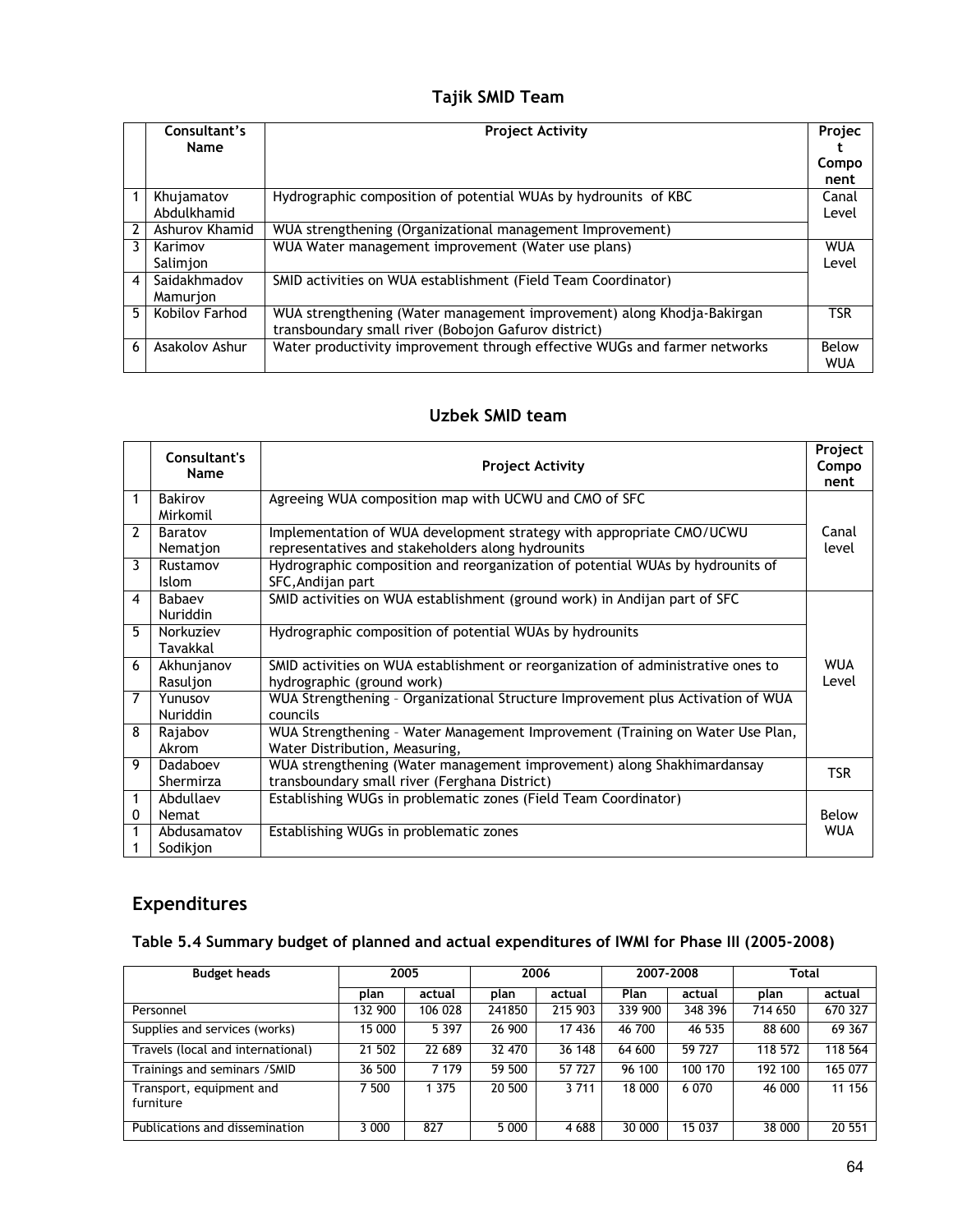| Collaborative activities | 6 0 0 0 |         | 000 (     |         | 20 000  | 200     | 35 000    | 200     |
|--------------------------|---------|---------|-----------|---------|---------|---------|-----------|---------|
| Total direct costs       | 222 402 | 143 495 | 395 220   | 335 612 | 615 300 | 577 135 | 1 232 922 | 056 242 |
| Indirect costs *         | 40 0 32 | 25 829  | 140<br>71 | 60 410  | 110 754 | 103 884 | 221 926   | 190 124 |
| Total                    | 262 434 | 169 324 | 466 360   | 396 022 | 726 054 | 681 019 | . 454 848 | 246 365 |

# **Table 5.5 Summary budget of planned and actual expenditures of SIC for Phase III (2005-2008)**

| <b>Budget heads</b>                   | 2005   |        | 2006   |        | 2007-2008 |        | Total    |         |
|---------------------------------------|--------|--------|--------|--------|-----------|--------|----------|---------|
|                                       | plan   | actual | plan   | actual | Plan      | actual |          | actual  |
| Personnel                             | 155750 | 120598 | 197299 | 177349 | 339910*   | 347736 | 637860** | 645683  |
| Supplies and services (works)         | 13400  | 15496  | 45700  | 20568  | 74000     | 68886  | 158750   | 104950  |
| Travels (local and international)     | 12400  | 20616  | 37100  | 24487  | 93410     | 91156  | 116000   | 136259  |
| Trainings and seminars / SMID         | 20100  | 21747  | 61000  | 41171  | 117000    | 120776 | 168700   | 183694  |
| Transport, equipment and<br>furniture | 47300  | 50431  | 20050  | 4851   | 59500     | 59503  | 114840   | 114785  |
| Publications and dissemination        |        |        |        |        | 15000     | 10000  |          | 10000   |
| Total direct costs                    | 248950 | 228888 | 361149 | 268426 | 690510    | 698057 | 1196150  | 1195371 |
| Indirect costs *                      | 24895  | 22888  | 36115  | 26843  | 69051     | 69806  | 119615   | 119537  |
| Total                                 | 273845 | 251776 | 397264 | 295269 | 759561    | 767863 | 1315765  | 1314909 |

\*\* taking into account the extra funds for SFMC UWU at the rate of \$8310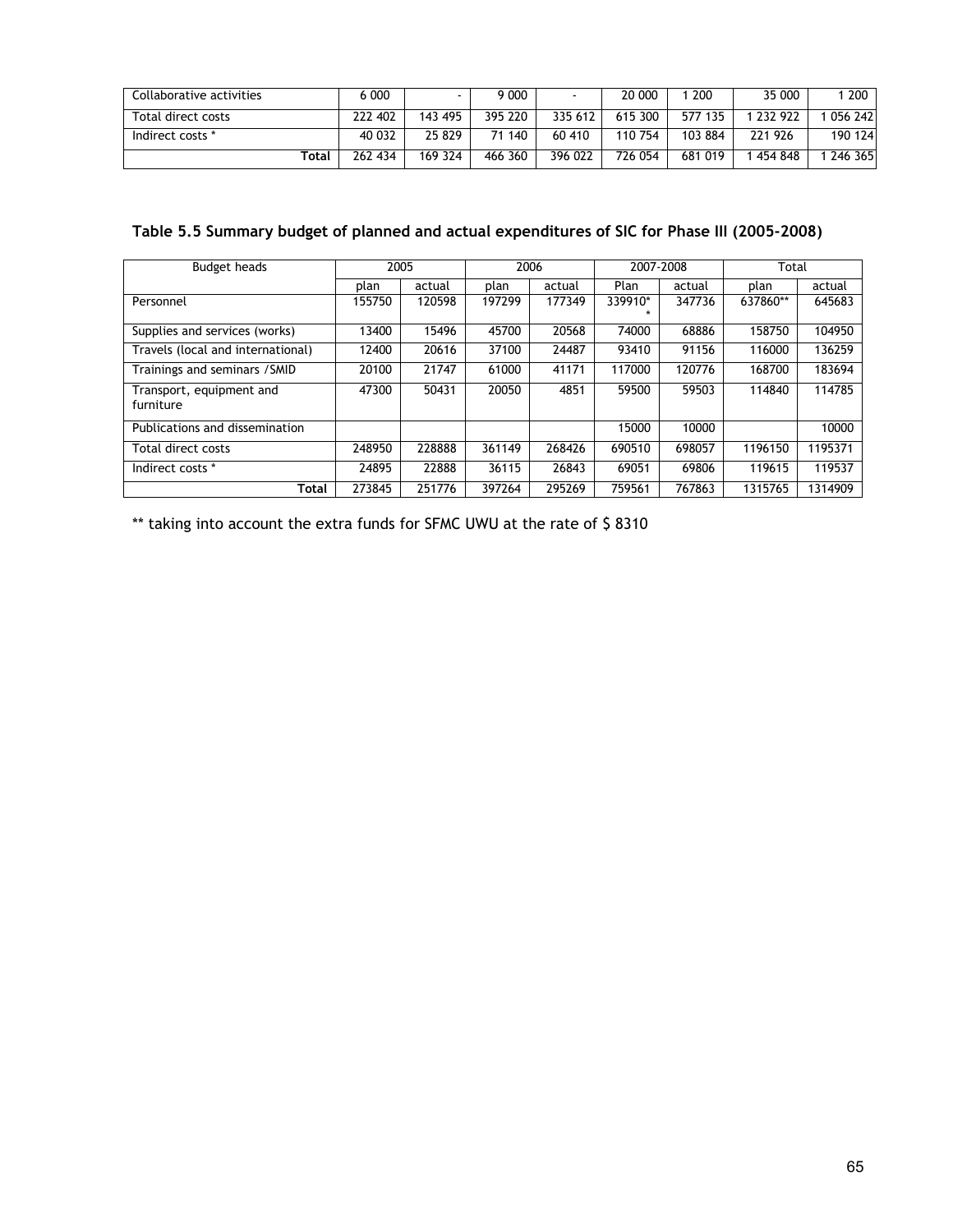# **Annex VI Summary of achieved and un-finished business**

# **Institutional aspects**

# *Hydrographization*

## Starting situation

Till the project SFMC was under management of the following organizations:

- Big Ferghana Canal Management Organization
- Andijan Provincial Administration for Water Resources;

Ferghana Provincial Administration for Water Resources.

AAC was under management of the following organizations:

Aravan District Administration for Water Resources;

Karasu District Administration for Water Resources.

KhBC was under management of the following organizations:

B.Gafurov District Administration for Water Resources;

− Dj.Rasulov District Administration for Water Resources.

In Kyrgyzstan WUAs were in place since 1998, but mainly replacing former collective farms and WUAs were administrative.

In Uzbekistan, land reforms to dismantle collective farms and shirkats continued until 2007, giving the lands to farmers. No WUAs were in place till 2003, when pilot WUA Akbarabad was established by the IWRM project.

In Tajikistan, WUA is a recent concept (various donors promoted pilot WUAs since 2003). The reorganization of large collective and cooperative farms is still underway.

## What was achieved

- 1. As a result of project implementation three Canal Management Organizations were created within hydrographic boundaries:
	- − South-Ferghana Main Canal Management Organization
	- − Aravan Akbura Canal Management Organization
	- − Khodja-Bakirgan Canal Management Organization
- 2. KhBC and AAC were fully transferred to the hydrographical principle.
- 3. During Phase III considerable steps were made to complete transference to hydrographical principle at SFMC:
	- − 40 km of Shakhrikhansay and Margilan and Fayziobad reaches were transferred under control of SFMC MO;
	- − 5 pilot WUAs conclude agreements on water supply directly with SFMC MO

#### What was not achieved

Because the SFMC system is larger and more sophisticated than KhBC and AAC, the hydrographization work at this system still is not completed. Nowadays the concept on SFMC hydrographization completion is being developed taking into account local conditions.

## *Public Participation*

#### Starting situation

Before the project, the public participation principle was only at the makhalya level and it began to be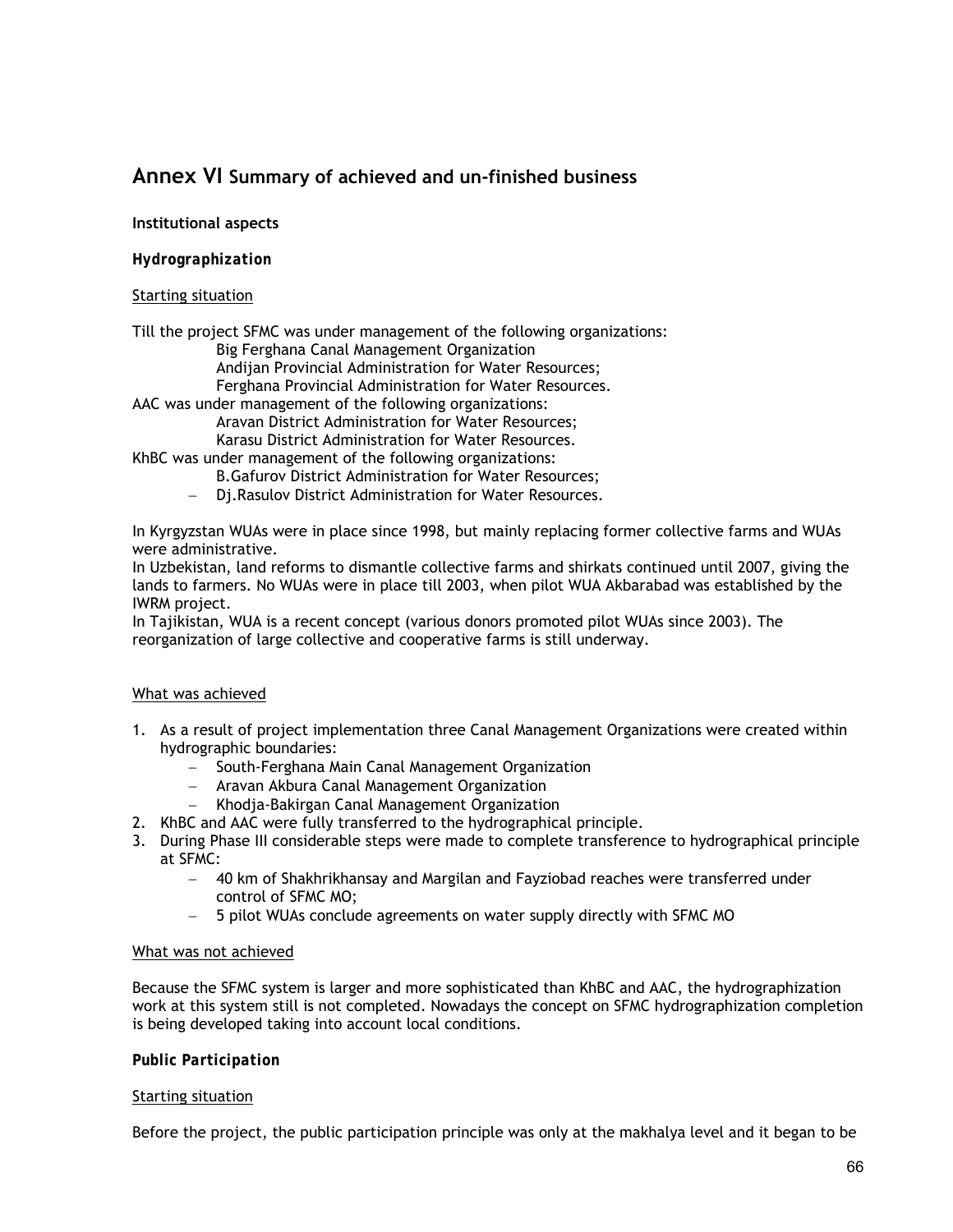introduced at the level of former collective farms (kolkhozs) and state farms (sovkhozs) by creating Water Users Associations (WUA). This process was initiated at main canals level only during the project.

## What was achieved

At all three pilot canals:

- 1. Union of Canal Water Users (UCWU) were created and registered legally:
	- SFMC UCWU:
	- AAC UCWU;
	- KhBC UCWU.
- 2. Structures (tools) as UCWU Board have been formed and are functioning. UCWU Board meetings (monthly) are held regularly.
- 3. "Concept on joint governance…" for pilot canals was developed and introduced:
	- "Agreements on joint governance..." for pilot canals were developed, agreed and signed:
		- o Agreement between BAWR and AAC UCWU was signed in Kyrgyzstan;
		- o Agreement between the Ministry of Land Reclamation and Water Resources of the Republic of Tajikistan and KhBC UCWU was signed in Tajikistan;
		- o Agreement between FVMCA and SFMC UCWU was signed in Uzbekistan.
	- On the basis of "Agreement on joint governance…" bodies for joint governance have been formed and are functioning: Board of Canal Water Committees (SFMC CWC; AAC CWC; KhBC CWC) composed of representatives from:
		- o Water management organizations (WMO) and
		- o Water users (UCWU).
- 4. Water-users are involved in water governance process: UCWU water users take part in decisionmaking on joint water governance at canal level through their representatives in CWC Board.
- 5. During the growing season, each ten-days CWC Board holds meetings where water distribution along pilot canal for previous ten-days is assessed on the basis of the water distribution indicators and where decisions are made for the next ten-days;
- 6. Because SFMC is very large (as compared with AAC and KhBC), SFMC UCWU and SFMC WC branches have been created on 10 hydrounits of SFMC to increase effectiveness and efficiency SFMC UCWU and SFMC WC activity;
- 7. UCWU Councils and CWC Councils are being formed. Representatives from related (non-agricultural) sectors (ecology, drinking water supply, energy) as well as local authorities, women and aksakals are being involved in water governance process through such Councils;
- 8. "Guideline on organizational improvement of water management" was developed.
- 9. New funding sources are being searched to ensure UCWU sustainability:
	- Proposal for a lax credit has been submitted (AAC UCWU),
	- Negotiations about financial assistance of \$ 25,000 to water supply purposes are in progress with one of the donor organizations (SFMC UCWU);
	- SFMC UCWU has benefited a grant of the Embassy of the United States of America in the amount of \$ 4,500 to conduct workshops at hydrounit level.

## What was not achieved

- 1. Financial sustainability of UCWU is very low. UCWU members have begun to transfer funds on UCWU bank account only since 2007.
- 2. Organization of activities of UCWU and CWC Councils is not completed. Participation of the nonagricultural water users is on irregular basis.
- 3. The links between WUAs and UWUs are weak. It needs improvement.

## *Legal Framework Improvement*

The followings have been developed:

- Recommendations on resolving conflicts and contradictions;
- Recommendations on improvement of acting legislation taking into consideration transference to water use management at large-scale canals on the basis of hydrographical and public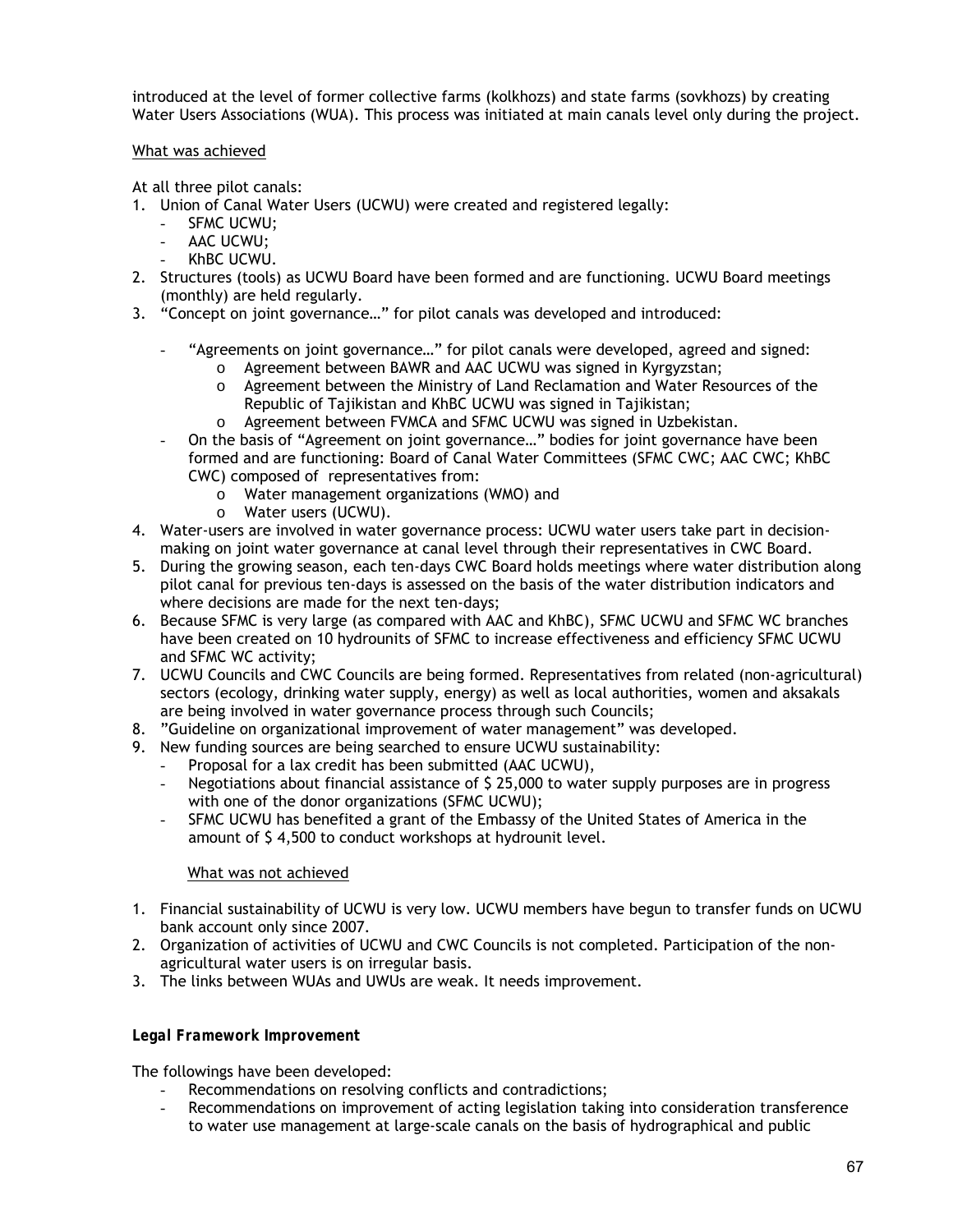participation principles. Recommendations were discussed at workshops with participation of NCSG representatives from three republics and submitted to interested organizations for discussing and refining.

# **Technical and technological aspect**

## *Water accounting*

- 1. There were installed new gauging facilities including gauging rods, flow meters for head gauging stations and gauging propellers to meter flow velocity.
- 2. Flow monitoring tables for flow meters installed at head gauging stations of the pilot canals were adjusted:
- 3. Technical condition of gauging stations was surveyed. As a result of field surveys data for SFMC gauging stations were specified.
- 4. Flow characteristics for all balancing, controlling gauging stations of pilot canals and their outlets (selectively) were subjects to processing by statistical methods in order to reveal their correlations and errors.
- 5. Observations at AAC and KhBC controlling gauging stations are made more often
- 6. Reliability of flow characteristics for PC controlling gauging stations is verified by sampling measurement of water flows;
- 7. Trainings are organized for canal hydrometers to train in calibration methods at gauging stations, preparation of flow characteristics  $Q = f(H)$  and keeping technical documentation for gauging stations;
- 8. «Guideline on water accounting for hydrometers of main canals» was prepared

### *MIS*

### What was achieved

- 1. «IWRM-Ferghana» Management Information System was improved and introduced. «MIS-Ferghana» structure is fully maintained by complex of mathematic models and data flow.
- 2. «MIS-Ferghana» was created because of Data Manager ACCESS and GAMS. At the present time «MIS-Ferghana» version 3.0 was set and tested at pilot canals.
- 3. «MIS-Ferghana» allow:
	- − Accounting actual water withdrawal for outlets and canals;
	- − Registering applications for decade water supply;
	- − Modeling different options of water distribution between water users under various applications and various water supply volumes;
	- − Finding optimal options of water distribution;
	- − Analyzing water distribution effectiveness.
- 4. System of water distribution indicators includes (beside traditional indicators practiced by operating people in water distribution: water availability, efficiency, unit water supply, …) the following ones:
	- − Flow sustainability at controlling gauging stations during a day;
	- − Sustainability of average daily water supply during decade;
	- − Water supply equitability;
	- − Collectability of fees for water services;
	- − Others.
- 5. The followings were prepared and disseminated
	- − Guideline on using MIS tools for users to prepare, adjust water distribution plans and calculate water distribution indicators at pilot canals level;
	- − Guideline on water distribution monitoring and evaluation;
	- − Guideline on pilot canal operation.
- 6. The followings were organized
	- − Systematic input of monitoring results in database (DB);
	- − Calculation of decade (total) indicators for water distribution;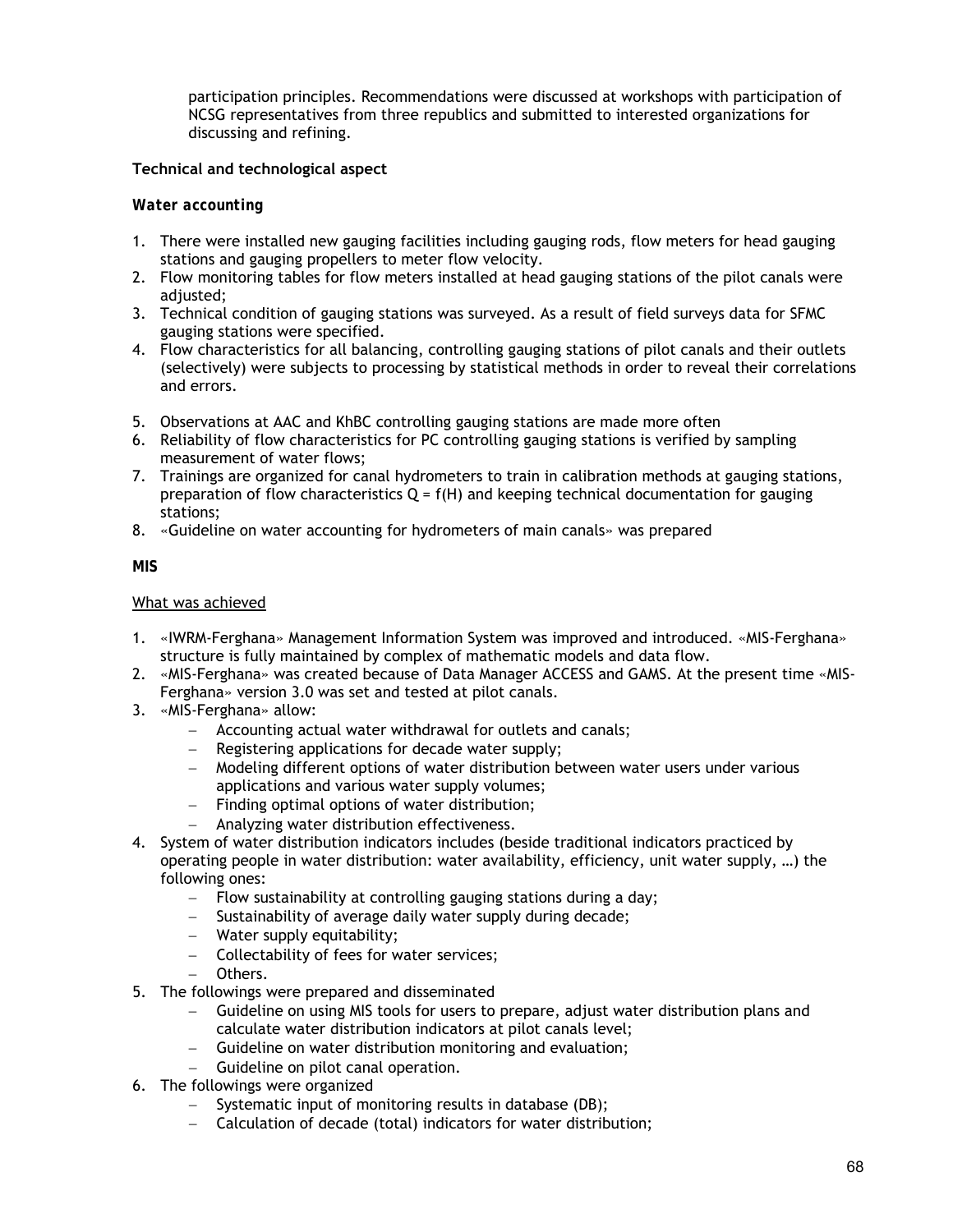− Submission of water distribution indicators to UCWU and CWC for operational (and final) evaluation of water management quality at pilot canals to make decisions for the next decade (season).

#### What was not achieved

 "MIS-Fergana" program needs a range of improvements and eliminating a range of defects taking into account the necessity of the tool development for every day use and operative planning. In this connection, during Phase IV, the interface intended for average user, extremely convenient and understandable for users with appropriate prompts and reminders for prevention of bugs and necessity of programs resetting will be developed. In addition, reference books will be checked thoroughly and accurate coordination of operative planning considering water content of major water sources and distortion of actual climatic data from average long standing ones and sowing of second crops as well.

Water distribution programs were not tested under extreme situations (drought, flood).

## **Pumping stations (PS)**

- 1. Pumping station operation was analyzed in SFMC area;
- 2. Proposals for improving pumping station operation and water accounting reliability were prepared.
- 3. Pumping station operation was regulated on the basis of:
	- a. Optimal schedules for PS operation;
		- b. Specification of command areas;
		- c. Stabilization of energy supply;
		- d. SFC UCWU control.
- 4. Unit water supply from PS was sharply reduced.

### **Capacity Building**

#### Workshops and trainings

The followings were improved during workshops and trainings

- − Knowledge of water users and other stakeholders in the field of IWRM;
- − Awareness of water users regarding water distribution at pilot canals. Awareness raising facilitates to observe equitability principle when managing water.

#### Promotion

Project achievements were propagated and IWRM ideas were up-scaled regularly through

- − Mass media (articles in local and central newspapers, local TV broadcast)
- − Documentary «Water. Integrated Resources Management») and others.
- Project web-site.

#### **Project Impact Assessment**

#### What was achieved

As a result of project implementation the followings were achieved at pilot canals:

- 1. Water distribution related conflicts were sharply reduced or practically stopped between CMO and water users;
- 2. Collectability of fees for KhBC MO and AAC MO water services was increased;
- 3. Situation related to water supply to tail water users was mitigated. Now local downstream authorities «have no headache» and water users do not spend nights along canals (when it is their turn to take water) and do not fix tens of padlocks on regulating gates in order to avoid «unauthorized water withdrawal» (theft);
- 4. Water management quality was improved:
	- Decision making process was simplified and became more efficient;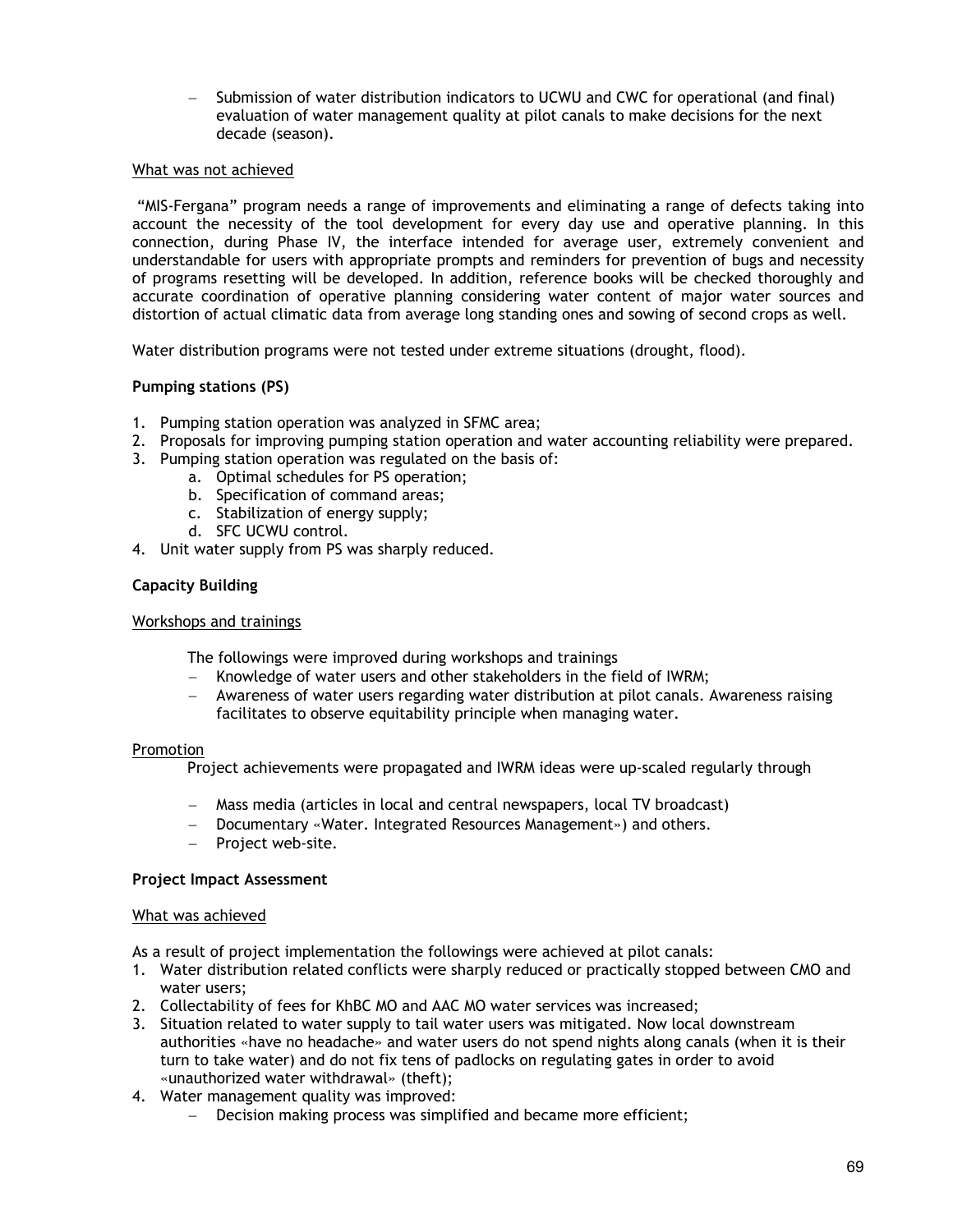- − Water supply equitability and sustainability was improved;
- − Unit water supply was reduced;
- − Organizational losses were reduced along canals.

## What was not achieved

Economic assessment of project impact was not made (water productivity in PC area). **Note:** Tables 6.3-6.5 provide information on finished and un-finished business on WUA development and Table 6.2 presents the list of publications needs to be improved and recommended for further

dissemination in phase 4.

# **(Tables and Diagrams)**

# **1. Project deliverables**

# **Table 6.1** *List of principal deliverables from IWRM Ferghana Project, Phase III*

| N <sub>2</sub>   | <b>Title</b>                                                                                                                                                                                                                                                       | <b>Task</b>         | Date | Responsible                     | Language            |
|------------------|--------------------------------------------------------------------------------------------------------------------------------------------------------------------------------------------------------------------------------------------------------------------|---------------------|------|---------------------------------|---------------------|
| 1.               | The concept of pilot canals joint activity control authority (by the<br>example of AAC Authority) (project)                                                                                                                                                        |                     | 2005 | N.N. Mirzaev                    | Russian,<br>English |
| 2.               | Report - "Collection of materials and preparation of report on the<br>condition of ecology, drinking water supply, land reclamation,<br>pumping stations operating and energy supply of pilot canals<br>infrastructure". Part 1 - SFC; Part 2 - AAC; Part 3 - KhBC | $1.1 - 1.5$         | 2005 | N.N. Mirzaev                    | Russian             |
| $\overline{3}$ . | Report - "Guidelines on water accounting for hydrometers of main<br>canals"                                                                                                                                                                                        | 1.7.8               | 2006 | N.N. Mirzaev                    | Russian             |
| 4.               | Guidelines for users on implementing MIS tools to drawing up and<br>correcting water use plan and calculating water allocation indices<br>at the pilot canal level (project)                                                                                       | 1.5.b.13            | 2006 | N.N. Mirzaev                    | Russian             |
| 5.               | Report - "Guideline on calculating and analysing water allocation<br>indices" (project)                                                                                                                                                                            | 1.7.1               | 2006 | N.N. Mirzaev                    | Russian             |
| 6.               | Completion of the "Recommendations on preventing<br>and<br>adjudication of disputes and conflict situations" project                                                                                                                                               | 1.3.7.1             | 2006 | N.N. Mirzaev                    | Russian             |
| 7.               | Completion of the "Recommendations on perfection of the acting<br>legislation taking into account the transition experience to water<br>use management in big canals on the basis of hydrographical<br>principle and public participation principle"               | 1.3.7.2             | 2006 | N.N. Mirzaev                    | Russian             |
| 8.               | Report - "Analysis of monitoring materials and preparation of the<br>report on ""About water accounting reliability and accuracy in<br>pilot canals"                                                                                                               | 1.7.4               | 2006 | N.N. Mirzaev                    | Russian             |
| 9.               | Report - ""Proposals on interfacing MIS of the "IWRM-Ferghana"<br>project with automation system"                                                                                                                                                                  | 1.5.c.10            | 2007 | N.N. Mirzaev                    | Russian             |
| 10.              | Report "Guidelines on operation of canals"                                                                                                                                                                                                                         | 1.5.b.17            | 2007 | N.N. Mirzaev                    | Russian             |
| 11.              | Report "Development and adaptation of models and programs on<br>water allocation management in pilot canals in critical situations<br>(drought, flood)"                                                                                                            | 1.5.c.2,<br>1.5.c.3 | 2008 | N.N. Mirzaev                    | Russian             |
| 12.              | Report - Surface, ground and back water monitoring organization in<br>pilot WUAs                                                                                                                                                                                   | 2.3.6.2             | 2005 | M.A. Pinkhasov,<br>A. Alimjanov | Russian             |
| 13.              | Report - Alternative system of water allocation. Elaboration of the<br>alternative system procedure of daily water allocation among pilot<br><b>WUAs</b>                                                                                                           | 2.3a                | 2005 | M.A. Pinkhasov<br>A. Alimjanov  | Russian             |
| 14.              | Report - Assist the three pilot WUAs to resolve the problems of<br>reclamation, drainage, ground water and salinity (by the example<br>of WUA "Akbarabad")                                                                                                         | $\overline{2.2}$    | 2006 | M.A. Pinkhasov,<br>H. Yakubov   | Russian             |
| 15.              | Guideline on drawing up business-plan for WUAs                                                                                                                                                                                                                     | 2.1.4               | 2007 | M.A. Pinkhasov,<br>O. Anarbekov | Russian             |
| 16.              | Report - Identification of water users' irrigated lands on belonging<br>them to particular hydromodule regionalization and crop irrigation<br>regime correction by the example of WUA "Akbarabad"                                                                  | 2.3a5               | 2007 | G.V. Stulina, G.F.<br>Solodkiy  | Russian             |
| 17.              | Report - Assist the three pilot WUAs in reclamation, drainage,<br>ground water and salinity problems resolving                                                                                                                                                     | 2.2                 | 2007 | D. Ziganshina                   | Russian             |
| 18.              | Typification of existing irrigated lands of WUA's farms along SFC<br>and KhBC according to land drainability                                                                                                                                                       | 2.2.1               | 2007 | Kh.E. Yakubov, P.D.<br>Umarov   | Russian             |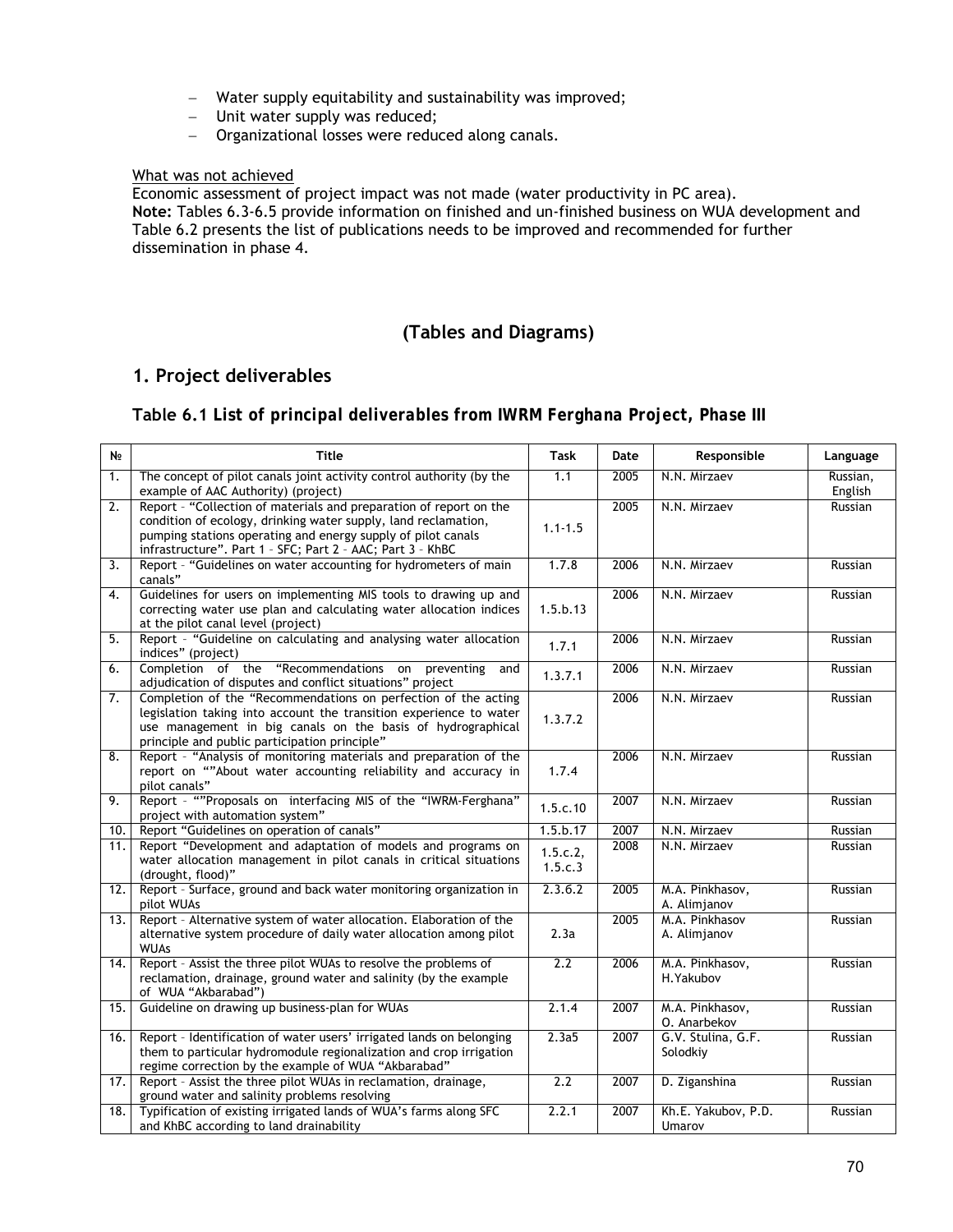| Kh.E. Yakubov, P.D.<br>19.<br>Guidelines on the Plan of reclamation measures for short-term and<br>2.2.1.2<br>2007<br>Russian<br>long-term periods in WUAs established along SFC<br>Umarov<br>2.2.3<br>Guidelines on safe collector-drainage water use (CDW) for<br>2007<br>Kh.E. Yakubov, P.D.<br>20.<br>Russian<br>irrigation<br>Umarov<br>Report - Estimate feasibility of procedures of alternative water<br>2.3<br>A. Alimjanov<br>2007<br>21.<br>Russian<br>allocation system and its management within WUA<br>2007<br>Report - Chapter GIS<br>2.3a5<br>S.G. Jereljeva<br>22.<br>Russian<br>Report - Chapter GIS<br>2007<br>G.F. Solodkiy, S.G.<br>2.4<br>23.<br>Russian<br>Jereljeva<br>Sh.Sh. Mukhamejanov,<br>Yearly report on "Advanced technologies adoption below the WUA<br>2005<br>Russian<br>24.<br>S.A. Nerozin<br>level"<br>Yearly report on "Advanced technologies adoption below the WUA<br>$\overline{25}$ .<br>2006<br>Sh.Sh. Mukhamejanov<br>Russian<br>level"<br>Yearly report on " Advanced technologies adoption for increasing<br>Sh.Sh. Mukhamejanov<br>$\overline{26}$<br>2007<br>Russian<br>water productivity" in 2007<br>Yearly report on "Transboundary Small Rivers" component<br>2007<br>$\overline{27}$<br>$5.1 - 5.3$<br>Yu.Kh. Rysbekov<br>Russian<br>IMT Concept for Kyrgyz Pilot Canal<br>2005<br>M. Yakubov,<br>28.<br>1.2<br>English<br>H.Manthrithilake,<br>I.Abdullaev<br>H. Manthrithilake<br>Discussion paper on Management Transfer Concept for Kyrgyzstan<br>1.2<br>2005<br>English<br>29.<br><b>Pilot Canal</b><br>H. Manthrithilake<br>English<br>Performance indicators for irrigation canal system managers or<br>1.7<br>30.<br>2005<br>water user associations (WUA)<br>M. Yakubov<br>31.<br>The 2004 Follow-up Survey Report<br>2.6<br>2005<br>English<br>Report on the achievements and constraints faced in the project<br>Gunchinmaa Tumur<br>English<br>32.<br>1.3<br>2006<br>IWRM-Ferghana<br>Water Allocation: Review of Alternatives and Further Steps<br>I. Abdullaev<br>English<br>33.<br>1.5a<br>2006<br>H.Manthrithilake,<br>Brief Report on position 1.8<br>1.8<br>2006<br>34.<br>Russian<br>A.Tashmatov<br>Brochure on importance of establishing WUGs for the maintenance<br>2.4<br>2006<br>J.Kazbekov,<br>Russian<br>35.<br>I.Abdullaev,<br>of WUAs sustainability and water management improvement<br>H.Manthrithilake,<br>K.Jumabaev<br>M. Yakubov<br>Repeated survey of three pilot WUAs of Ferghana Valley<br>2.6a<br>2006<br>36.<br>Russian<br>Peculiarities of Irrigation of wheat<br>3.1<br>2006<br>A.Karimov<br>37.<br>Russian<br>3.1<br>2006<br>38.<br>Scheduling inter-irrigation period<br>A.Karimov<br>Russian<br>Water harvesting, additional and deficit irrigation<br>39.<br>3.1<br>2006<br>A.Karimov<br>Russian<br>Importance of climate and weather conditions forecast in irrigation<br>3.1<br>2006<br>40.<br>J.Kazbekov<br>Russian<br>scheduling for farmers<br>Proceedings of the workshop for consensus building amongst the<br>1.1 <sub>b</sub><br>2007<br>N. Nizamedinkhodjayeva<br>English<br>41.<br>key stakeholders within a new institutional set-up of water<br>O. Anarbekov<br>K. Jumaboev<br>management<br>Learning from lower Colorado river experience in water allocation:<br>1.5<br>2007<br>A.Karimov<br>42.<br>Russian<br>Lessons to improve water resources allocation on pilot canals of<br>Ferghana Valley<br>Cases of alternative water allocation procedures from international<br>1.5<br>2007<br>43.<br>A.Karimov<br>English<br>experience. Alternative water allocation in Kyrgyzstan: Learning<br>from lower Colorado river basin and New South Wales practices<br>1.7<br>2007<br>Methodology for CWC and UWU self-assessment<br>N. Nizamedinkhodjayeva<br>English<br>44.<br>1.7<br>2007<br>45.<br>Methodology for assessment of the Canal Management<br>N. Nizamedinkhodjayeva<br>English<br>Organization's performance by the Union of Water Users<br>2.1a<br>2007<br>Business plan write-up guide for WUAs<br>O. Anarbekov<br>Russian<br>46.<br>Tentative business plan of "Japalak" WUA for 2008-2012<br>2.1 <sub>b</sub><br>2007<br>O. Anarbekov<br>47.<br>Russian<br>Asset management Guidelines for WUAs (Draft)<br>O. Anarbekov<br>2.1c<br>2007<br>English<br>48.<br>Recommendation for salt affected and water logged land<br>49.<br>2.2<br>2007<br>A.Karimov<br>English<br>remediation at Japalak farm<br>The 2007 Follow-up Survey of 3 pilot Water User Associations in the<br>2.6<br>2007<br>T. Gunchinmaa<br>English<br>50.<br>Ferghana Valley<br>Methodology for WUA assessment through user perception survey<br>2.6<br>English<br>51.<br>2007<br>Gunchinmaa Tumur<br>Proposal for User-based Evaluation of WUAs Irrigation Performance<br>2007<br>M. Yakubov<br>52.<br>2.6<br>English<br>4.2<br>Report on the Regional Knowledge Fair on Integrated Water<br>2007<br>J.Kazbekov,<br>53.<br>English<br>O.Anarbekov,<br>Resources Management in Central Asia<br>K.Jumabaev et al.<br>Technical Note Nº 2, 2007<br>2007<br>H.Manthrithilake,<br>54.<br>4.3<br>Russian<br>A.Tashmatov<br>Technical Note No 1, 2006<br>4.3<br>2007<br>H.Manthrithilake,<br>55.<br>Russian | N <sub>2</sub> | <b>Title</b> | <b>Task</b> | Date | Responsible | Language |
|------------------------------------------------------------------------------------------------------------------------------------------------------------------------------------------------------------------------------------------------------------------------------------------------------------------------------------------------------------------------------------------------------------------------------------------------------------------------------------------------------------------------------------------------------------------------------------------------------------------------------------------------------------------------------------------------------------------------------------------------------------------------------------------------------------------------------------------------------------------------------------------------------------------------------------------------------------------------------------------------------------------------------------------------------------------------------------------------------------------------------------------------------------------------------------------------------------------------------------------------------------------------------------------------------------------------------------------------------------------------------------------------------------------------------------------------------------------------------------------------------------------------------------------------------------------------------------------------------------------------------------------------------------------------------------------------------------------------------------------------------------------------------------------------------------------------------------------------------------------------------------------------------------------------------------------------------------------------------------------------------------------------------------------------------------------------------------------------------------------------------------------------------------------------------------------------------------------------------------------------------------------------------------------------------------------------------------------------------------------------------------------------------------------------------------------------------------------------------------------------------------------------------------------------------------------------------------------------------------------------------------------------------------------------------------------------------------------------------------------------------------------------------------------------------------------------------------------------------------------------------------------------------------------------------------------------------------------------------------------------------------------------------------------------------------------------------------------------------------------------------------------------------------------------------------------------------------------------------------------------------------------------------------------------------------------------------------------------------------------------------------------------------------------------------------------------------------------------------------------------------------------------------------------------------------------------------------------------------------------------------------------------------------------------------------------------------------------------------------------------------------------------------------------------------------------------------------------------------------------------------------------------------------------------------------------------------------------------------------------------------------------------------------------------------------------------------------------------------------------------------------------------------------------------------------------------------------------------------------------------------------------------------------------------------------------------------------------------------------------------------------------------------------------------------------------------------------------------------------------------------------------------------------------------------------------------------------------------------------------------------------------------------------------------------------------------------------------------------------------------------------------------------------------------------------------------------------------------------------------------------------------------------------------------------------------------------------------------------------------------------------------------------------------------------------------------------------------------------------------------------------------------------------------------------------------------------|----------------|--------------|-------------|------|-------------|----------|
|                                                                                                                                                                                                                                                                                                                                                                                                                                                                                                                                                                                                                                                                                                                                                                                                                                                                                                                                                                                                                                                                                                                                                                                                                                                                                                                                                                                                                                                                                                                                                                                                                                                                                                                                                                                                                                                                                                                                                                                                                                                                                                                                                                                                                                                                                                                                                                                                                                                                                                                                                                                                                                                                                                                                                                                                                                                                                                                                                                                                                                                                                                                                                                                                                                                                                                                                                                                                                                                                                                                                                                                                                                                                                                                                                                                                                                                                                                                                                                                                                                                                                                                                                                                                                                                                                                                                                                                                                                                                                                                                                                                                                                                                                                                                                                                                                                                                                                                                                                                                                                                                                                                                                                                                      |                |              |             |      |             |          |
|                                                                                                                                                                                                                                                                                                                                                                                                                                                                                                                                                                                                                                                                                                                                                                                                                                                                                                                                                                                                                                                                                                                                                                                                                                                                                                                                                                                                                                                                                                                                                                                                                                                                                                                                                                                                                                                                                                                                                                                                                                                                                                                                                                                                                                                                                                                                                                                                                                                                                                                                                                                                                                                                                                                                                                                                                                                                                                                                                                                                                                                                                                                                                                                                                                                                                                                                                                                                                                                                                                                                                                                                                                                                                                                                                                                                                                                                                                                                                                                                                                                                                                                                                                                                                                                                                                                                                                                                                                                                                                                                                                                                                                                                                                                                                                                                                                                                                                                                                                                                                                                                                                                                                                                                      |                |              |             |      |             |          |
|                                                                                                                                                                                                                                                                                                                                                                                                                                                                                                                                                                                                                                                                                                                                                                                                                                                                                                                                                                                                                                                                                                                                                                                                                                                                                                                                                                                                                                                                                                                                                                                                                                                                                                                                                                                                                                                                                                                                                                                                                                                                                                                                                                                                                                                                                                                                                                                                                                                                                                                                                                                                                                                                                                                                                                                                                                                                                                                                                                                                                                                                                                                                                                                                                                                                                                                                                                                                                                                                                                                                                                                                                                                                                                                                                                                                                                                                                                                                                                                                                                                                                                                                                                                                                                                                                                                                                                                                                                                                                                                                                                                                                                                                                                                                                                                                                                                                                                                                                                                                                                                                                                                                                                                                      |                |              |             |      |             |          |
|                                                                                                                                                                                                                                                                                                                                                                                                                                                                                                                                                                                                                                                                                                                                                                                                                                                                                                                                                                                                                                                                                                                                                                                                                                                                                                                                                                                                                                                                                                                                                                                                                                                                                                                                                                                                                                                                                                                                                                                                                                                                                                                                                                                                                                                                                                                                                                                                                                                                                                                                                                                                                                                                                                                                                                                                                                                                                                                                                                                                                                                                                                                                                                                                                                                                                                                                                                                                                                                                                                                                                                                                                                                                                                                                                                                                                                                                                                                                                                                                                                                                                                                                                                                                                                                                                                                                                                                                                                                                                                                                                                                                                                                                                                                                                                                                                                                                                                                                                                                                                                                                                                                                                                                                      |                |              |             |      |             |          |
|                                                                                                                                                                                                                                                                                                                                                                                                                                                                                                                                                                                                                                                                                                                                                                                                                                                                                                                                                                                                                                                                                                                                                                                                                                                                                                                                                                                                                                                                                                                                                                                                                                                                                                                                                                                                                                                                                                                                                                                                                                                                                                                                                                                                                                                                                                                                                                                                                                                                                                                                                                                                                                                                                                                                                                                                                                                                                                                                                                                                                                                                                                                                                                                                                                                                                                                                                                                                                                                                                                                                                                                                                                                                                                                                                                                                                                                                                                                                                                                                                                                                                                                                                                                                                                                                                                                                                                                                                                                                                                                                                                                                                                                                                                                                                                                                                                                                                                                                                                                                                                                                                                                                                                                                      |                |              |             |      |             |          |
|                                                                                                                                                                                                                                                                                                                                                                                                                                                                                                                                                                                                                                                                                                                                                                                                                                                                                                                                                                                                                                                                                                                                                                                                                                                                                                                                                                                                                                                                                                                                                                                                                                                                                                                                                                                                                                                                                                                                                                                                                                                                                                                                                                                                                                                                                                                                                                                                                                                                                                                                                                                                                                                                                                                                                                                                                                                                                                                                                                                                                                                                                                                                                                                                                                                                                                                                                                                                                                                                                                                                                                                                                                                                                                                                                                                                                                                                                                                                                                                                                                                                                                                                                                                                                                                                                                                                                                                                                                                                                                                                                                                                                                                                                                                                                                                                                                                                                                                                                                                                                                                                                                                                                                                                      |                |              |             |      |             |          |
|                                                                                                                                                                                                                                                                                                                                                                                                                                                                                                                                                                                                                                                                                                                                                                                                                                                                                                                                                                                                                                                                                                                                                                                                                                                                                                                                                                                                                                                                                                                                                                                                                                                                                                                                                                                                                                                                                                                                                                                                                                                                                                                                                                                                                                                                                                                                                                                                                                                                                                                                                                                                                                                                                                                                                                                                                                                                                                                                                                                                                                                                                                                                                                                                                                                                                                                                                                                                                                                                                                                                                                                                                                                                                                                                                                                                                                                                                                                                                                                                                                                                                                                                                                                                                                                                                                                                                                                                                                                                                                                                                                                                                                                                                                                                                                                                                                                                                                                                                                                                                                                                                                                                                                                                      |                |              |             |      |             |          |
|                                                                                                                                                                                                                                                                                                                                                                                                                                                                                                                                                                                                                                                                                                                                                                                                                                                                                                                                                                                                                                                                                                                                                                                                                                                                                                                                                                                                                                                                                                                                                                                                                                                                                                                                                                                                                                                                                                                                                                                                                                                                                                                                                                                                                                                                                                                                                                                                                                                                                                                                                                                                                                                                                                                                                                                                                                                                                                                                                                                                                                                                                                                                                                                                                                                                                                                                                                                                                                                                                                                                                                                                                                                                                                                                                                                                                                                                                                                                                                                                                                                                                                                                                                                                                                                                                                                                                                                                                                                                                                                                                                                                                                                                                                                                                                                                                                                                                                                                                                                                                                                                                                                                                                                                      |                |              |             |      |             |          |
|                                                                                                                                                                                                                                                                                                                                                                                                                                                                                                                                                                                                                                                                                                                                                                                                                                                                                                                                                                                                                                                                                                                                                                                                                                                                                                                                                                                                                                                                                                                                                                                                                                                                                                                                                                                                                                                                                                                                                                                                                                                                                                                                                                                                                                                                                                                                                                                                                                                                                                                                                                                                                                                                                                                                                                                                                                                                                                                                                                                                                                                                                                                                                                                                                                                                                                                                                                                                                                                                                                                                                                                                                                                                                                                                                                                                                                                                                                                                                                                                                                                                                                                                                                                                                                                                                                                                                                                                                                                                                                                                                                                                                                                                                                                                                                                                                                                                                                                                                                                                                                                                                                                                                                                                      |                |              |             |      |             |          |
|                                                                                                                                                                                                                                                                                                                                                                                                                                                                                                                                                                                                                                                                                                                                                                                                                                                                                                                                                                                                                                                                                                                                                                                                                                                                                                                                                                                                                                                                                                                                                                                                                                                                                                                                                                                                                                                                                                                                                                                                                                                                                                                                                                                                                                                                                                                                                                                                                                                                                                                                                                                                                                                                                                                                                                                                                                                                                                                                                                                                                                                                                                                                                                                                                                                                                                                                                                                                                                                                                                                                                                                                                                                                                                                                                                                                                                                                                                                                                                                                                                                                                                                                                                                                                                                                                                                                                                                                                                                                                                                                                                                                                                                                                                                                                                                                                                                                                                                                                                                                                                                                                                                                                                                                      |                |              |             |      |             |          |
|                                                                                                                                                                                                                                                                                                                                                                                                                                                                                                                                                                                                                                                                                                                                                                                                                                                                                                                                                                                                                                                                                                                                                                                                                                                                                                                                                                                                                                                                                                                                                                                                                                                                                                                                                                                                                                                                                                                                                                                                                                                                                                                                                                                                                                                                                                                                                                                                                                                                                                                                                                                                                                                                                                                                                                                                                                                                                                                                                                                                                                                                                                                                                                                                                                                                                                                                                                                                                                                                                                                                                                                                                                                                                                                                                                                                                                                                                                                                                                                                                                                                                                                                                                                                                                                                                                                                                                                                                                                                                                                                                                                                                                                                                                                                                                                                                                                                                                                                                                                                                                                                                                                                                                                                      |                |              |             |      |             |          |
|                                                                                                                                                                                                                                                                                                                                                                                                                                                                                                                                                                                                                                                                                                                                                                                                                                                                                                                                                                                                                                                                                                                                                                                                                                                                                                                                                                                                                                                                                                                                                                                                                                                                                                                                                                                                                                                                                                                                                                                                                                                                                                                                                                                                                                                                                                                                                                                                                                                                                                                                                                                                                                                                                                                                                                                                                                                                                                                                                                                                                                                                                                                                                                                                                                                                                                                                                                                                                                                                                                                                                                                                                                                                                                                                                                                                                                                                                                                                                                                                                                                                                                                                                                                                                                                                                                                                                                                                                                                                                                                                                                                                                                                                                                                                                                                                                                                                                                                                                                                                                                                                                                                                                                                                      |                |              |             |      |             |          |
|                                                                                                                                                                                                                                                                                                                                                                                                                                                                                                                                                                                                                                                                                                                                                                                                                                                                                                                                                                                                                                                                                                                                                                                                                                                                                                                                                                                                                                                                                                                                                                                                                                                                                                                                                                                                                                                                                                                                                                                                                                                                                                                                                                                                                                                                                                                                                                                                                                                                                                                                                                                                                                                                                                                                                                                                                                                                                                                                                                                                                                                                                                                                                                                                                                                                                                                                                                                                                                                                                                                                                                                                                                                                                                                                                                                                                                                                                                                                                                                                                                                                                                                                                                                                                                                                                                                                                                                                                                                                                                                                                                                                                                                                                                                                                                                                                                                                                                                                                                                                                                                                                                                                                                                                      |                |              |             |      |             |          |
|                                                                                                                                                                                                                                                                                                                                                                                                                                                                                                                                                                                                                                                                                                                                                                                                                                                                                                                                                                                                                                                                                                                                                                                                                                                                                                                                                                                                                                                                                                                                                                                                                                                                                                                                                                                                                                                                                                                                                                                                                                                                                                                                                                                                                                                                                                                                                                                                                                                                                                                                                                                                                                                                                                                                                                                                                                                                                                                                                                                                                                                                                                                                                                                                                                                                                                                                                                                                                                                                                                                                                                                                                                                                                                                                                                                                                                                                                                                                                                                                                                                                                                                                                                                                                                                                                                                                                                                                                                                                                                                                                                                                                                                                                                                                                                                                                                                                                                                                                                                                                                                                                                                                                                                                      |                |              |             |      |             |          |
|                                                                                                                                                                                                                                                                                                                                                                                                                                                                                                                                                                                                                                                                                                                                                                                                                                                                                                                                                                                                                                                                                                                                                                                                                                                                                                                                                                                                                                                                                                                                                                                                                                                                                                                                                                                                                                                                                                                                                                                                                                                                                                                                                                                                                                                                                                                                                                                                                                                                                                                                                                                                                                                                                                                                                                                                                                                                                                                                                                                                                                                                                                                                                                                                                                                                                                                                                                                                                                                                                                                                                                                                                                                                                                                                                                                                                                                                                                                                                                                                                                                                                                                                                                                                                                                                                                                                                                                                                                                                                                                                                                                                                                                                                                                                                                                                                                                                                                                                                                                                                                                                                                                                                                                                      |                |              |             |      |             |          |
|                                                                                                                                                                                                                                                                                                                                                                                                                                                                                                                                                                                                                                                                                                                                                                                                                                                                                                                                                                                                                                                                                                                                                                                                                                                                                                                                                                                                                                                                                                                                                                                                                                                                                                                                                                                                                                                                                                                                                                                                                                                                                                                                                                                                                                                                                                                                                                                                                                                                                                                                                                                                                                                                                                                                                                                                                                                                                                                                                                                                                                                                                                                                                                                                                                                                                                                                                                                                                                                                                                                                                                                                                                                                                                                                                                                                                                                                                                                                                                                                                                                                                                                                                                                                                                                                                                                                                                                                                                                                                                                                                                                                                                                                                                                                                                                                                                                                                                                                                                                                                                                                                                                                                                                                      |                |              |             |      |             |          |
|                                                                                                                                                                                                                                                                                                                                                                                                                                                                                                                                                                                                                                                                                                                                                                                                                                                                                                                                                                                                                                                                                                                                                                                                                                                                                                                                                                                                                                                                                                                                                                                                                                                                                                                                                                                                                                                                                                                                                                                                                                                                                                                                                                                                                                                                                                                                                                                                                                                                                                                                                                                                                                                                                                                                                                                                                                                                                                                                                                                                                                                                                                                                                                                                                                                                                                                                                                                                                                                                                                                                                                                                                                                                                                                                                                                                                                                                                                                                                                                                                                                                                                                                                                                                                                                                                                                                                                                                                                                                                                                                                                                                                                                                                                                                                                                                                                                                                                                                                                                                                                                                                                                                                                                                      |                |              |             |      |             |          |
|                                                                                                                                                                                                                                                                                                                                                                                                                                                                                                                                                                                                                                                                                                                                                                                                                                                                                                                                                                                                                                                                                                                                                                                                                                                                                                                                                                                                                                                                                                                                                                                                                                                                                                                                                                                                                                                                                                                                                                                                                                                                                                                                                                                                                                                                                                                                                                                                                                                                                                                                                                                                                                                                                                                                                                                                                                                                                                                                                                                                                                                                                                                                                                                                                                                                                                                                                                                                                                                                                                                                                                                                                                                                                                                                                                                                                                                                                                                                                                                                                                                                                                                                                                                                                                                                                                                                                                                                                                                                                                                                                                                                                                                                                                                                                                                                                                                                                                                                                                                                                                                                                                                                                                                                      |                |              |             |      |             |          |
|                                                                                                                                                                                                                                                                                                                                                                                                                                                                                                                                                                                                                                                                                                                                                                                                                                                                                                                                                                                                                                                                                                                                                                                                                                                                                                                                                                                                                                                                                                                                                                                                                                                                                                                                                                                                                                                                                                                                                                                                                                                                                                                                                                                                                                                                                                                                                                                                                                                                                                                                                                                                                                                                                                                                                                                                                                                                                                                                                                                                                                                                                                                                                                                                                                                                                                                                                                                                                                                                                                                                                                                                                                                                                                                                                                                                                                                                                                                                                                                                                                                                                                                                                                                                                                                                                                                                                                                                                                                                                                                                                                                                                                                                                                                                                                                                                                                                                                                                                                                                                                                                                                                                                                                                      |                |              |             |      |             |          |
|                                                                                                                                                                                                                                                                                                                                                                                                                                                                                                                                                                                                                                                                                                                                                                                                                                                                                                                                                                                                                                                                                                                                                                                                                                                                                                                                                                                                                                                                                                                                                                                                                                                                                                                                                                                                                                                                                                                                                                                                                                                                                                                                                                                                                                                                                                                                                                                                                                                                                                                                                                                                                                                                                                                                                                                                                                                                                                                                                                                                                                                                                                                                                                                                                                                                                                                                                                                                                                                                                                                                                                                                                                                                                                                                                                                                                                                                                                                                                                                                                                                                                                                                                                                                                                                                                                                                                                                                                                                                                                                                                                                                                                                                                                                                                                                                                                                                                                                                                                                                                                                                                                                                                                                                      |                |              |             |      |             |          |
|                                                                                                                                                                                                                                                                                                                                                                                                                                                                                                                                                                                                                                                                                                                                                                                                                                                                                                                                                                                                                                                                                                                                                                                                                                                                                                                                                                                                                                                                                                                                                                                                                                                                                                                                                                                                                                                                                                                                                                                                                                                                                                                                                                                                                                                                                                                                                                                                                                                                                                                                                                                                                                                                                                                                                                                                                                                                                                                                                                                                                                                                                                                                                                                                                                                                                                                                                                                                                                                                                                                                                                                                                                                                                                                                                                                                                                                                                                                                                                                                                                                                                                                                                                                                                                                                                                                                                                                                                                                                                                                                                                                                                                                                                                                                                                                                                                                                                                                                                                                                                                                                                                                                                                                                      |                |              |             |      |             |          |
|                                                                                                                                                                                                                                                                                                                                                                                                                                                                                                                                                                                                                                                                                                                                                                                                                                                                                                                                                                                                                                                                                                                                                                                                                                                                                                                                                                                                                                                                                                                                                                                                                                                                                                                                                                                                                                                                                                                                                                                                                                                                                                                                                                                                                                                                                                                                                                                                                                                                                                                                                                                                                                                                                                                                                                                                                                                                                                                                                                                                                                                                                                                                                                                                                                                                                                                                                                                                                                                                                                                                                                                                                                                                                                                                                                                                                                                                                                                                                                                                                                                                                                                                                                                                                                                                                                                                                                                                                                                                                                                                                                                                                                                                                                                                                                                                                                                                                                                                                                                                                                                                                                                                                                                                      |                |              |             |      |             |          |
|                                                                                                                                                                                                                                                                                                                                                                                                                                                                                                                                                                                                                                                                                                                                                                                                                                                                                                                                                                                                                                                                                                                                                                                                                                                                                                                                                                                                                                                                                                                                                                                                                                                                                                                                                                                                                                                                                                                                                                                                                                                                                                                                                                                                                                                                                                                                                                                                                                                                                                                                                                                                                                                                                                                                                                                                                                                                                                                                                                                                                                                                                                                                                                                                                                                                                                                                                                                                                                                                                                                                                                                                                                                                                                                                                                                                                                                                                                                                                                                                                                                                                                                                                                                                                                                                                                                                                                                                                                                                                                                                                                                                                                                                                                                                                                                                                                                                                                                                                                                                                                                                                                                                                                                                      |                |              |             |      |             |          |
|                                                                                                                                                                                                                                                                                                                                                                                                                                                                                                                                                                                                                                                                                                                                                                                                                                                                                                                                                                                                                                                                                                                                                                                                                                                                                                                                                                                                                                                                                                                                                                                                                                                                                                                                                                                                                                                                                                                                                                                                                                                                                                                                                                                                                                                                                                                                                                                                                                                                                                                                                                                                                                                                                                                                                                                                                                                                                                                                                                                                                                                                                                                                                                                                                                                                                                                                                                                                                                                                                                                                                                                                                                                                                                                                                                                                                                                                                                                                                                                                                                                                                                                                                                                                                                                                                                                                                                                                                                                                                                                                                                                                                                                                                                                                                                                                                                                                                                                                                                                                                                                                                                                                                                                                      |                |              |             |      |             |          |
|                                                                                                                                                                                                                                                                                                                                                                                                                                                                                                                                                                                                                                                                                                                                                                                                                                                                                                                                                                                                                                                                                                                                                                                                                                                                                                                                                                                                                                                                                                                                                                                                                                                                                                                                                                                                                                                                                                                                                                                                                                                                                                                                                                                                                                                                                                                                                                                                                                                                                                                                                                                                                                                                                                                                                                                                                                                                                                                                                                                                                                                                                                                                                                                                                                                                                                                                                                                                                                                                                                                                                                                                                                                                                                                                                                                                                                                                                                                                                                                                                                                                                                                                                                                                                                                                                                                                                                                                                                                                                                                                                                                                                                                                                                                                                                                                                                                                                                                                                                                                                                                                                                                                                                                                      |                |              |             |      |             |          |
|                                                                                                                                                                                                                                                                                                                                                                                                                                                                                                                                                                                                                                                                                                                                                                                                                                                                                                                                                                                                                                                                                                                                                                                                                                                                                                                                                                                                                                                                                                                                                                                                                                                                                                                                                                                                                                                                                                                                                                                                                                                                                                                                                                                                                                                                                                                                                                                                                                                                                                                                                                                                                                                                                                                                                                                                                                                                                                                                                                                                                                                                                                                                                                                                                                                                                                                                                                                                                                                                                                                                                                                                                                                                                                                                                                                                                                                                                                                                                                                                                                                                                                                                                                                                                                                                                                                                                                                                                                                                                                                                                                                                                                                                                                                                                                                                                                                                                                                                                                                                                                                                                                                                                                                                      |                |              |             |      |             |          |
|                                                                                                                                                                                                                                                                                                                                                                                                                                                                                                                                                                                                                                                                                                                                                                                                                                                                                                                                                                                                                                                                                                                                                                                                                                                                                                                                                                                                                                                                                                                                                                                                                                                                                                                                                                                                                                                                                                                                                                                                                                                                                                                                                                                                                                                                                                                                                                                                                                                                                                                                                                                                                                                                                                                                                                                                                                                                                                                                                                                                                                                                                                                                                                                                                                                                                                                                                                                                                                                                                                                                                                                                                                                                                                                                                                                                                                                                                                                                                                                                                                                                                                                                                                                                                                                                                                                                                                                                                                                                                                                                                                                                                                                                                                                                                                                                                                                                                                                                                                                                                                                                                                                                                                                                      |                |              |             |      |             |          |
|                                                                                                                                                                                                                                                                                                                                                                                                                                                                                                                                                                                                                                                                                                                                                                                                                                                                                                                                                                                                                                                                                                                                                                                                                                                                                                                                                                                                                                                                                                                                                                                                                                                                                                                                                                                                                                                                                                                                                                                                                                                                                                                                                                                                                                                                                                                                                                                                                                                                                                                                                                                                                                                                                                                                                                                                                                                                                                                                                                                                                                                                                                                                                                                                                                                                                                                                                                                                                                                                                                                                                                                                                                                                                                                                                                                                                                                                                                                                                                                                                                                                                                                                                                                                                                                                                                                                                                                                                                                                                                                                                                                                                                                                                                                                                                                                                                                                                                                                                                                                                                                                                                                                                                                                      |                |              |             |      |             |          |
|                                                                                                                                                                                                                                                                                                                                                                                                                                                                                                                                                                                                                                                                                                                                                                                                                                                                                                                                                                                                                                                                                                                                                                                                                                                                                                                                                                                                                                                                                                                                                                                                                                                                                                                                                                                                                                                                                                                                                                                                                                                                                                                                                                                                                                                                                                                                                                                                                                                                                                                                                                                                                                                                                                                                                                                                                                                                                                                                                                                                                                                                                                                                                                                                                                                                                                                                                                                                                                                                                                                                                                                                                                                                                                                                                                                                                                                                                                                                                                                                                                                                                                                                                                                                                                                                                                                                                                                                                                                                                                                                                                                                                                                                                                                                                                                                                                                                                                                                                                                                                                                                                                                                                                                                      |                |              |             |      |             |          |
|                                                                                                                                                                                                                                                                                                                                                                                                                                                                                                                                                                                                                                                                                                                                                                                                                                                                                                                                                                                                                                                                                                                                                                                                                                                                                                                                                                                                                                                                                                                                                                                                                                                                                                                                                                                                                                                                                                                                                                                                                                                                                                                                                                                                                                                                                                                                                                                                                                                                                                                                                                                                                                                                                                                                                                                                                                                                                                                                                                                                                                                                                                                                                                                                                                                                                                                                                                                                                                                                                                                                                                                                                                                                                                                                                                                                                                                                                                                                                                                                                                                                                                                                                                                                                                                                                                                                                                                                                                                                                                                                                                                                                                                                                                                                                                                                                                                                                                                                                                                                                                                                                                                                                                                                      |                |              |             |      |             |          |
|                                                                                                                                                                                                                                                                                                                                                                                                                                                                                                                                                                                                                                                                                                                                                                                                                                                                                                                                                                                                                                                                                                                                                                                                                                                                                                                                                                                                                                                                                                                                                                                                                                                                                                                                                                                                                                                                                                                                                                                                                                                                                                                                                                                                                                                                                                                                                                                                                                                                                                                                                                                                                                                                                                                                                                                                                                                                                                                                                                                                                                                                                                                                                                                                                                                                                                                                                                                                                                                                                                                                                                                                                                                                                                                                                                                                                                                                                                                                                                                                                                                                                                                                                                                                                                                                                                                                                                                                                                                                                                                                                                                                                                                                                                                                                                                                                                                                                                                                                                                                                                                                                                                                                                                                      |                |              |             |      |             |          |
|                                                                                                                                                                                                                                                                                                                                                                                                                                                                                                                                                                                                                                                                                                                                                                                                                                                                                                                                                                                                                                                                                                                                                                                                                                                                                                                                                                                                                                                                                                                                                                                                                                                                                                                                                                                                                                                                                                                                                                                                                                                                                                                                                                                                                                                                                                                                                                                                                                                                                                                                                                                                                                                                                                                                                                                                                                                                                                                                                                                                                                                                                                                                                                                                                                                                                                                                                                                                                                                                                                                                                                                                                                                                                                                                                                                                                                                                                                                                                                                                                                                                                                                                                                                                                                                                                                                                                                                                                                                                                                                                                                                                                                                                                                                                                                                                                                                                                                                                                                                                                                                                                                                                                                                                      |                |              |             |      |             |          |
|                                                                                                                                                                                                                                                                                                                                                                                                                                                                                                                                                                                                                                                                                                                                                                                                                                                                                                                                                                                                                                                                                                                                                                                                                                                                                                                                                                                                                                                                                                                                                                                                                                                                                                                                                                                                                                                                                                                                                                                                                                                                                                                                                                                                                                                                                                                                                                                                                                                                                                                                                                                                                                                                                                                                                                                                                                                                                                                                                                                                                                                                                                                                                                                                                                                                                                                                                                                                                                                                                                                                                                                                                                                                                                                                                                                                                                                                                                                                                                                                                                                                                                                                                                                                                                                                                                                                                                                                                                                                                                                                                                                                                                                                                                                                                                                                                                                                                                                                                                                                                                                                                                                                                                                                      |                |              |             |      |             |          |
|                                                                                                                                                                                                                                                                                                                                                                                                                                                                                                                                                                                                                                                                                                                                                                                                                                                                                                                                                                                                                                                                                                                                                                                                                                                                                                                                                                                                                                                                                                                                                                                                                                                                                                                                                                                                                                                                                                                                                                                                                                                                                                                                                                                                                                                                                                                                                                                                                                                                                                                                                                                                                                                                                                                                                                                                                                                                                                                                                                                                                                                                                                                                                                                                                                                                                                                                                                                                                                                                                                                                                                                                                                                                                                                                                                                                                                                                                                                                                                                                                                                                                                                                                                                                                                                                                                                                                                                                                                                                                                                                                                                                                                                                                                                                                                                                                                                                                                                                                                                                                                                                                                                                                                                                      |                |              |             |      |             |          |
|                                                                                                                                                                                                                                                                                                                                                                                                                                                                                                                                                                                                                                                                                                                                                                                                                                                                                                                                                                                                                                                                                                                                                                                                                                                                                                                                                                                                                                                                                                                                                                                                                                                                                                                                                                                                                                                                                                                                                                                                                                                                                                                                                                                                                                                                                                                                                                                                                                                                                                                                                                                                                                                                                                                                                                                                                                                                                                                                                                                                                                                                                                                                                                                                                                                                                                                                                                                                                                                                                                                                                                                                                                                                                                                                                                                                                                                                                                                                                                                                                                                                                                                                                                                                                                                                                                                                                                                                                                                                                                                                                                                                                                                                                                                                                                                                                                                                                                                                                                                                                                                                                                                                                                                                      |                |              |             |      |             |          |
|                                                                                                                                                                                                                                                                                                                                                                                                                                                                                                                                                                                                                                                                                                                                                                                                                                                                                                                                                                                                                                                                                                                                                                                                                                                                                                                                                                                                                                                                                                                                                                                                                                                                                                                                                                                                                                                                                                                                                                                                                                                                                                                                                                                                                                                                                                                                                                                                                                                                                                                                                                                                                                                                                                                                                                                                                                                                                                                                                                                                                                                                                                                                                                                                                                                                                                                                                                                                                                                                                                                                                                                                                                                                                                                                                                                                                                                                                                                                                                                                                                                                                                                                                                                                                                                                                                                                                                                                                                                                                                                                                                                                                                                                                                                                                                                                                                                                                                                                                                                                                                                                                                                                                                                                      |                |              |             |      |             |          |
|                                                                                                                                                                                                                                                                                                                                                                                                                                                                                                                                                                                                                                                                                                                                                                                                                                                                                                                                                                                                                                                                                                                                                                                                                                                                                                                                                                                                                                                                                                                                                                                                                                                                                                                                                                                                                                                                                                                                                                                                                                                                                                                                                                                                                                                                                                                                                                                                                                                                                                                                                                                                                                                                                                                                                                                                                                                                                                                                                                                                                                                                                                                                                                                                                                                                                                                                                                                                                                                                                                                                                                                                                                                                                                                                                                                                                                                                                                                                                                                                                                                                                                                                                                                                                                                                                                                                                                                                                                                                                                                                                                                                                                                                                                                                                                                                                                                                                                                                                                                                                                                                                                                                                                                                      |                |              |             |      | A.Tashmatov |          |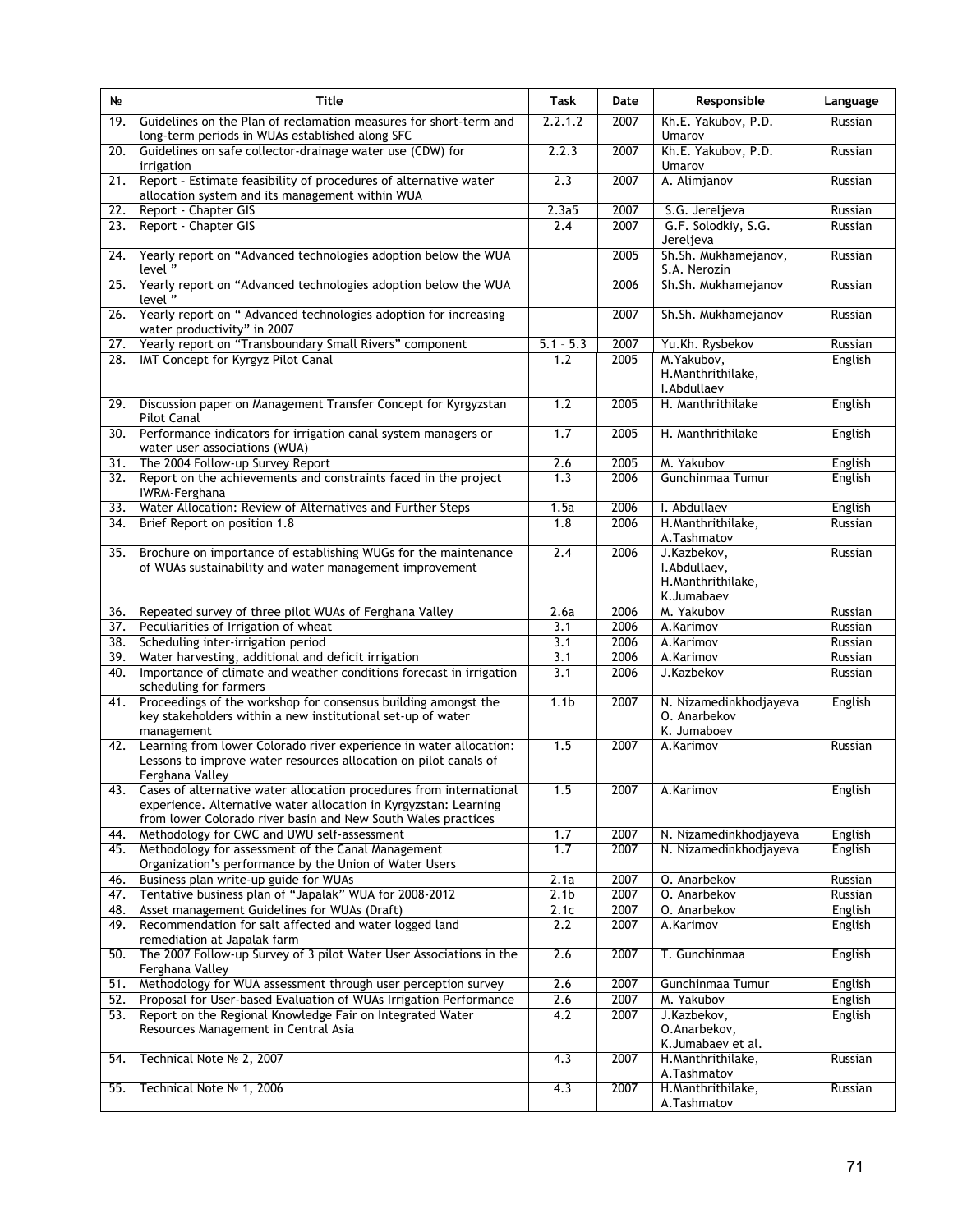## **Table 6.2 List of publications that needs further improvement and recommended for wider dissemination during Phase 4**

| Nº                | <b>Title</b>                                                                                                                                        | Language            | <b>Needs</b><br>improvement | Recommended<br>for Phase 4 |
|-------------------|-----------------------------------------------------------------------------------------------------------------------------------------------------|---------------------|-----------------------------|----------------------------|
| 1.                | IMT Concept for Main Canals                                                                                                                         | Russian,            |                             | $\checkmark$               |
|                   |                                                                                                                                                     | English             |                             |                            |
| 2.                | How to Establish WUA?                                                                                                                               | English,            |                             |                            |
|                   |                                                                                                                                                     | Russian,            |                             |                            |
|                   |                                                                                                                                                     | Tajik,              |                             | ✓                          |
|                   |                                                                                                                                                     | Kyrgyz,             |                             |                            |
|                   |                                                                                                                                                     | Uzbek               |                             |                            |
| 3.                | Social Mobilization and Intuitional Development Approach and Strategy                                                                               | English,            |                             |                            |
|                   |                                                                                                                                                     | Russian,<br>Tajik,  |                             |                            |
|                   |                                                                                                                                                     | Kyrgyz,             |                             |                            |
|                   |                                                                                                                                                     | Uzbek               |                             |                            |
| 4.                | Performance indicators for irrigation canal system managers or water user                                                                           | English             |                             |                            |
|                   | associations (WUA)                                                                                                                                  |                     |                             | ✓                          |
| 5.                | Guideline on IWRM for WUAs jointly with MAWR of Uzbekistan                                                                                          | <b>Uzbek</b>        |                             | $\checkmark$               |
| 6.                | Water Allocation: Review of Alternatives and Further Steps                                                                                          | Russian             | ✓                           |                            |
| 7.                | Brochure on importance of establishing WUGs for the maintenance of WUAs                                                                             | Russian,            |                             |                            |
|                   | sustainability and water management improvement                                                                                                     | Tajik,              |                             |                            |
|                   |                                                                                                                                                     | Kyrgyz,             |                             | ✓                          |
|                   |                                                                                                                                                     | Uzbek               |                             |                            |
| 8.                | Peculiarities of Irrigation of wheat                                                                                                                | Russian             |                             | ✓                          |
| 9.                | Scheduling inter-irrigation period                                                                                                                  |                     |                             | ✓                          |
| 10.               | Water harvesting, additional and deficit irrigation                                                                                                 |                     |                             | ✓                          |
| 11.               | Weather and irrigation scheduling for farmers                                                                                                       | Russian,            |                             |                            |
|                   |                                                                                                                                                     | Tajik,              |                             |                            |
|                   |                                                                                                                                                     | Kyrgyz,             |                             |                            |
|                   |                                                                                                                                                     | Uzbek               |                             |                            |
| 12.               | Cases of alternative water allocation procedures from international experience.                                                                     | English,            |                             |                            |
|                   | Alternative water allocation in Kyrgyzstan: Learning from lower Colorado river basin                                                                | Russian             |                             |                            |
|                   | and New South Wales practices                                                                                                                       |                     |                             |                            |
| 13.               | Methodology for CWC and UWU self-assessment                                                                                                         |                     | ✓                           |                            |
| 14.               | Business planning guide for WUAs                                                                                                                    | English,            |                             | $\checkmark$               |
|                   |                                                                                                                                                     | Russian             |                             |                            |
| 15.               | Business planning guide for Canals                                                                                                                  | English,            |                             | ✓                          |
|                   |                                                                                                                                                     | Russian<br>Russian  | ✓                           |                            |
| 16.<br>17.        | Asset management Guidelines for WUAs (Draft)<br>Methodology for WUA assessment through user perception survey                                       |                     |                             |                            |
|                   |                                                                                                                                                     | English,<br>Russian |                             | $\checkmark$               |
| 18.               | Proposal for User-based Evaluation of WUAs Irrigation Performance                                                                                   | English             | ✓                           |                            |
| 19.               | Technical Note № 1: Application of IWRM Principles                                                                                                  | Russian             |                             |                            |
|                   |                                                                                                                                                     |                     |                             | ✓                          |
| 20.               | Technical Note № 2: Capacity Building for IWRM Implementation                                                                                       | Russian             |                             | ✓                          |
| 21.               | Technical Note Nº 3: IWRM Principles                                                                                                                | Russian             |                             |                            |
| $\overline{22}$ . | Technical Note Nº 4: Public Participation in the Governance                                                                                         | Russian             | $\checkmark$                |                            |
| 23.               | CD collection of IWRM Ferghana project materials                                                                                                    | English             |                             |                            |
|                   |                                                                                                                                                     | Russian,            |                             |                            |
|                   |                                                                                                                                                     | Tajik,              |                             |                            |
|                   |                                                                                                                                                     | Kyrgyz,             |                             |                            |
|                   |                                                                                                                                                     | Uzbek               |                             |                            |
| 24.               | 5 Module Training of WUA which comprises of Crop Water Requirements, Water Use                                                                      | <b>Russian</b>      |                             |                            |
|                   | Planning, Water Distribution amongst users, Water measurement/accounting &                                                                          |                     |                             | ✓                          |
|                   | Assessment of Water Management Performance of WUA.                                                                                                  |                     |                             |                            |
| 25.               | The concept of pilot canals joint activity control authority                                                                                        | Russian,            |                             | ✓                          |
|                   |                                                                                                                                                     | English             |                             |                            |
| 26.               | Guidelines on water accounting for hydrometers of main canals                                                                                       | Russian             |                             | ✓                          |
| 27.               | Guideline on calculating and analysing water allocation indices                                                                                     | Russian             |                             |                            |
| 28.               | Recommendations on preventing and adjudication of disputes and conflict situations                                                                  | Russian             |                             | ✓                          |
| 29.               | Recommendations on perfection of the acting legislation taking into account the                                                                     | Russian             |                             |                            |
|                   | transition experience to water use management in big canals on the basis of                                                                         |                     |                             | ✓                          |
|                   | hydrographical principle and public participation principle                                                                                         |                     |                             |                            |
| 30.               | Guidelines on operation of canals                                                                                                                   | Russian             |                             | ✓                          |
| 31.               | Development and adaptation of models and programs on water allocation                                                                               | Russian             |                             | ✓                          |
| 32.               | management in pilot canals in critical situations (drought, flood)<br>Alternative system of water allocation. Elaboration of the alternative system | Russian             |                             |                            |
|                   | procedure of daily water allocation among pilot WUAs                                                                                                |                     |                             | ✓                          |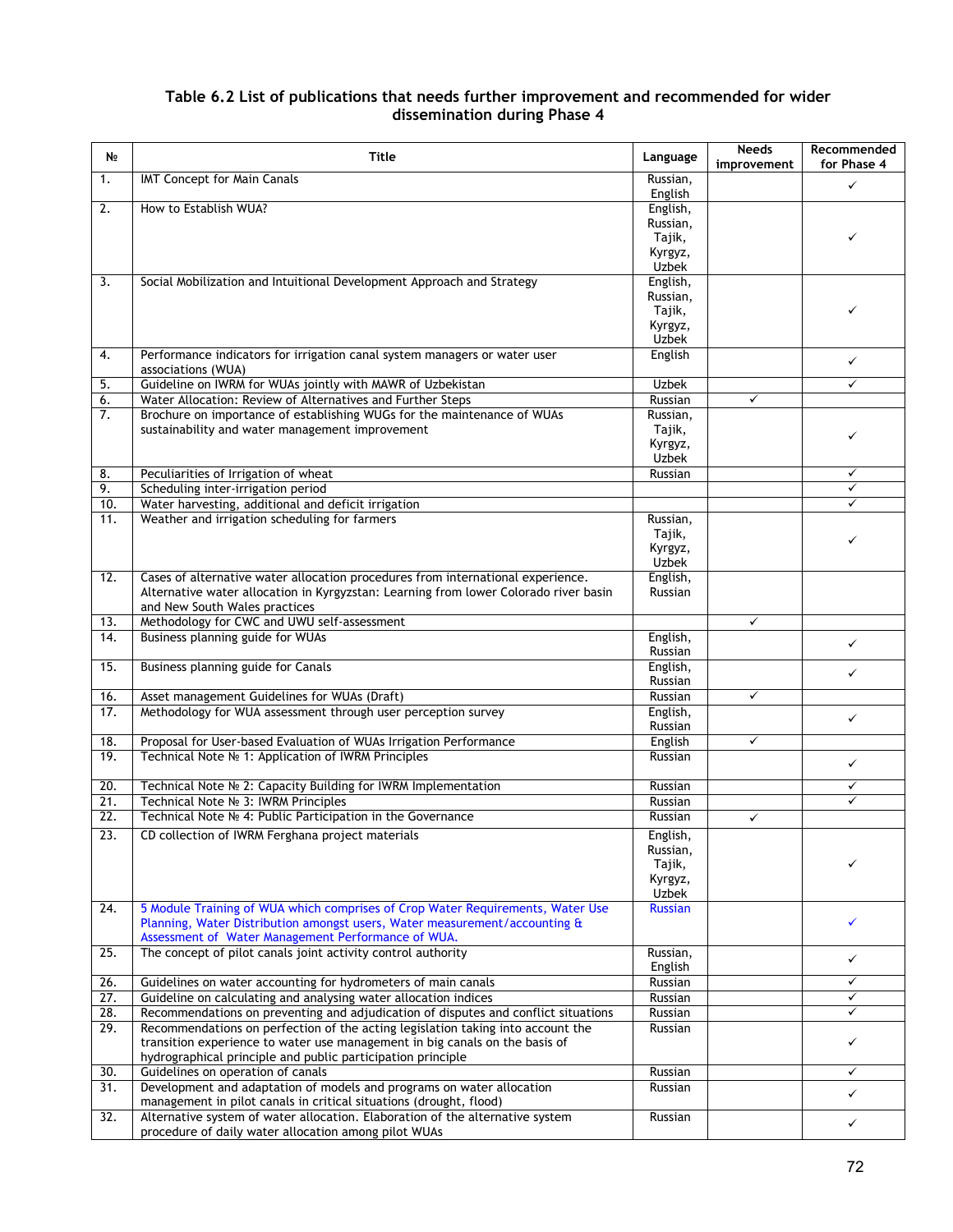| <b>No</b> | <b>Title</b>                                                                                                                                                                | Language | <b>Needs</b><br>improvement | Recommended<br>for Phase 4 |
|-----------|-----------------------------------------------------------------------------------------------------------------------------------------------------------------------------|----------|-----------------------------|----------------------------|
| 33.       | Guideline on drawing up business-plan for WUAs                                                                                                                              | Russian  |                             |                            |
| 34.       | Guidelines on the Plan of reclamation measures for short-term and long-term periods<br>in WUAs established along SFC                                                        | Russian  |                             |                            |
| 35.       | Guidelines on safe collector-drainage water use (CDW) for irrigation                                                                                                        | Russian  |                             |                            |
| 36.       | Guidelines on MIS tools use for drawing up and correction of water use plans and<br>calculation of water distribution indicators at a pilot canal level for users (project) | Russian  |                             |                            |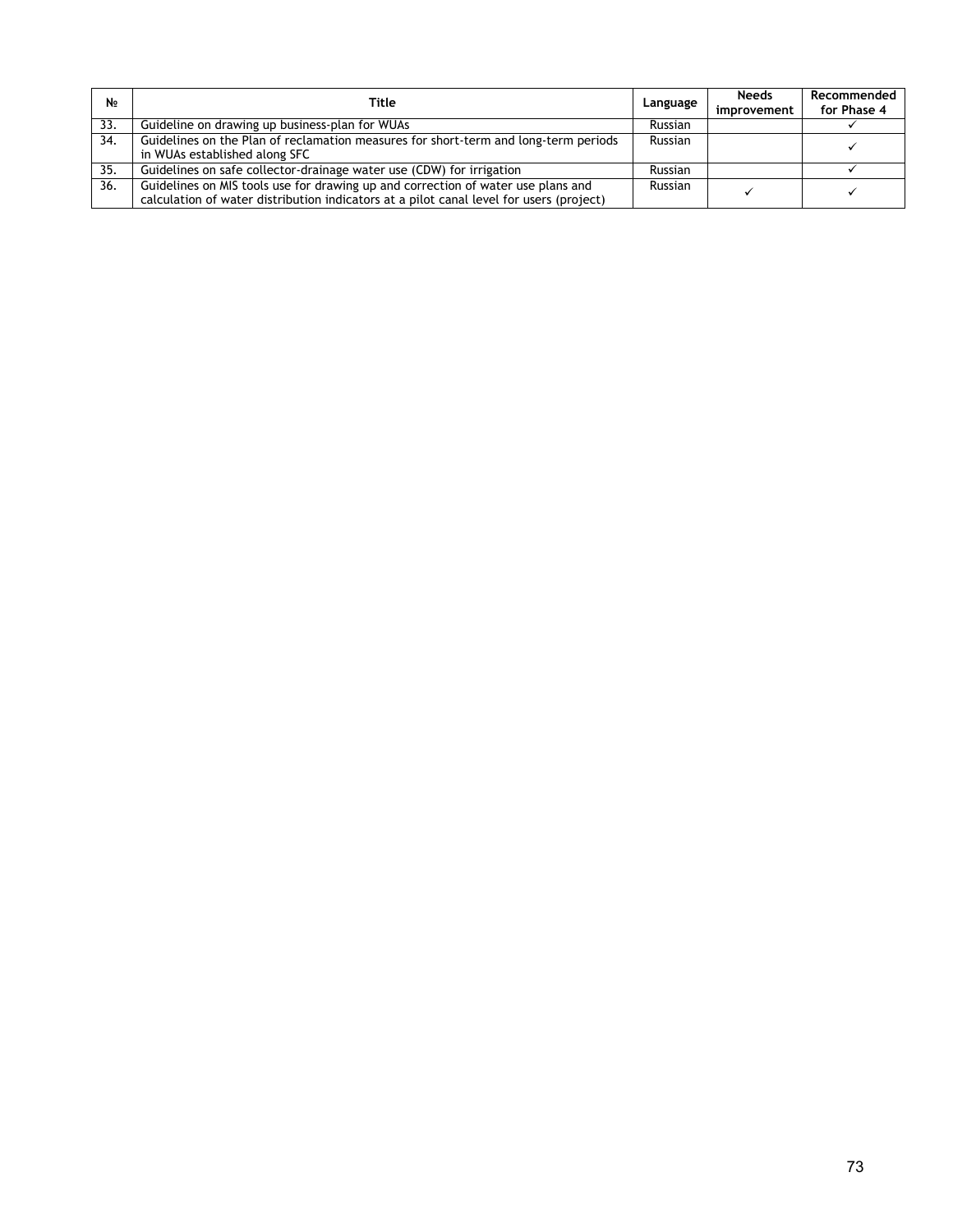|                        |          |          |                                            |                                        |                                               |                               | SMID on WUA establishment      |                                                               |                                                                         |                                              | SMID in not dismantled farms                                |                                                                         |                                  | Reorganization into the hydrographic                    | <b>WUAs</b>                                             |                                                     |                                       |                           |                                                       |                    |                                                             |                                                         |                                            | <b>WUA Strengthening</b>                                                                    |                                                          |                                                                                                                               |                                                           |                                                    |                        |                                                                                |
|------------------------|----------|----------|--------------------------------------------|----------------------------------------|-----------------------------------------------|-------------------------------|--------------------------------|---------------------------------------------------------------|-------------------------------------------------------------------------|----------------------------------------------|-------------------------------------------------------------|-------------------------------------------------------------------------|----------------------------------|---------------------------------------------------------|---------------------------------------------------------|-----------------------------------------------------|---------------------------------------|---------------------------|-------------------------------------------------------|--------------------|-------------------------------------------------------------|---------------------------------------------------------|--------------------------------------------|---------------------------------------------------------------------------------------------|----------------------------------------------------------|-------------------------------------------------------------------------------------------------------------------------------|-----------------------------------------------------------|----------------------------------------------------|------------------------|--------------------------------------------------------------------------------|
| Name of WUA or<br>farm | District | Province | administrative<br>৯<br><b>Hydrographic</b> | initiative<br>groups<br>৳<br>Formation | $\omega$<br>user<br>water<br>with<br>Meetings | ments<br>docu<br>Registration | etings<br>≗<br>Assembly<br>NUA | ssistance in registration in<br>the justice departments<br>S, | $\epsilon$<br>d awareness of<br>principles<br>rainings and a<br>IWRM pr | ৳<br>creation<br>WUGs<br>and<br>Facilitation | by IWRM<br>$\mathbf{u}$<br>Water distribution<br>principles | canal<br>Involvement and<br>articipation in cana<br>governance<br>parti | sition<br>compos<br>Hydrographic | vey<br>on<br>among<br>tholders<br>rganiz<br>SMID<br>sta | n conducting<br>ssembly<br>∛ ⊇.<br>istance i<br>General | Renewal of WUA bylaws<br>and resigning of contracts | Organizational<br>strengthening basic | Business plan development | modules<br>$\mathfrak{g}$<br>$\mathsf{S}$<br>Training | Development of WUP | water<br>distribution schedules<br>user friendly<br>Simple, | self propelle<br><b>ANNG</b><br>ъ<br>acilitation<br>-il | Involvement of WUGs into<br>WUA governance | f WUA Councils<br>governance<br>$\overline{5}$ $\overline{6}$<br>Involving<br>ă<br>$\equiv$ | ৳<br>network<br>leaders<br>informal<br>Monthly ir<br>WUA | AUW<br>WUA<br>user<br><b>WUG</b><br>ŧ<br>water<br>$\overline{\mathbf{c}}$<br>Formalization of \<br>đ<br>on behalf<br>$\sigma$ | 5<br>Support WUG initiatives o<br>hvdroposts construction | action<br>acilitating collective<br>"Hashars"<br>ш | Links with local rural | Creation of WUGs in<br>settlements "makhallas" and<br>water allocation by IWRM |
| 1 Abror                | Karasuv  | Osh      | H                                          |                                        |                                               |                               |                                | $+$                                                           |                                                                         |                                              |                                                             |                                                                         |                                  |                                                         |                                                         |                                                     | $+$                                   | $\sim$                    |                                                       | $+$                | $=$                                                         |                                                         |                                            |                                                                                             |                                                          |                                                                                                                               |                                                           | $+$                                                | $+$                    | $+$                                                                            |
| 2 Irrigator            | Karasuv  | Osh      | H                                          |                                        |                                               |                               |                                | $+$                                                           |                                                                         |                                              |                                                             |                                                                         |                                  |                                                         |                                                         |                                                     | $+$                                   | $\sim$                    |                                                       | $+$                | $\equiv$                                                    |                                                         |                                            | $\sim$                                                                                      |                                                          | $\sim$                                                                                                                        | $\sim$                                                    | $+$                                                |                        | a.                                                                             |
| 3 Khalijan Ota         | Karasuv  | Osh      | H                                          |                                        |                                               |                               |                                | $+$                                                           |                                                                         |                                              |                                                             |                                                                         |                                  |                                                         |                                                         |                                                     | $+$                                   | $\overline{\phantom{a}}$  |                                                       | $+$                |                                                             | $\sim$                                                  |                                            | $\sim$                                                                                      | ٠                                                        | $\sim$                                                                                                                        | $\sim$                                                    | $+$                                                | $+$                    | $\sim$                                                                         |
| 4 S. Jalilov           | Karasuv  | Osh      | $\overline{A}$                             |                                        |                                               |                               |                                | $+$                                                           |                                                                         |                                              |                                                             |                                                                         | $\sim$                           |                                                         |                                                         | $\sim$                                              | $+$                                   | ÷                         |                                                       | $\div$             | a t                                                         | $\overline{\phantom{a}}$                                |                                            | ٠                                                                                           |                                                          |                                                                                                                               |                                                           | $+$                                                | $+$                    | <b>Section</b>                                                                 |
| 5 Monok                | Karasuv  | Osh      | H                                          |                                        |                                               |                               |                                | $+$                                                           |                                                                         |                                              |                                                             |                                                                         |                                  |                                                         |                                                         |                                                     | $+$                                   | $\overline{\phantom{0}}$  | н.                                                    | $+$                |                                                             | $\sim$                                                  |                                            | $\overline{\phantom{0}}$                                                                    |                                                          |                                                                                                                               | $\sim$                                                    | $+$                                                |                        | <b>Section</b>                                                                 |
| 6 Shar-Uvam            | Karasuv  | Osh      | $\overline{A}$                             |                                        |                                               |                               |                                | $+$                                                           |                                                                         |                                              |                                                             |                                                                         | $+$                              | $+$                                                     | $+$                                                     | $+$                                                 | $+$                                   | $+$                       | $+$                                                   | $+$                | <b>E</b>                                                    | 11                                                      | $+$                                        | $\sim$                                                                                      | $+$                                                      | $\sim$                                                                                                                        |                                                           | $+$                                                | $+$                    | a.                                                                             |
| 7 Guch-Gunan           | Karasuv  | Osh      | H                                          |                                        |                                               | $\overline{1}$                | $+$                            | $+$                                                           |                                                                         |                                              |                                                             |                                                                         |                                  |                                                         |                                                         |                                                     | $\overline{\phantom{0}}$              | ÷                         | $+$                                                   |                    |                                                             |                                                         |                                            | $\overline{\phantom{0}}$                                                                    | $+$                                                      |                                                                                                                               |                                                           | $+$                                                | $\rightarrow$          | $+$                                                                            |
| 8 Ak-Dobo              | Karasuv  | Osh      | H                                          | $\ddot{}$                              |                                               |                               |                                | $+$                                                           |                                                                         |                                              |                                                             |                                                                         |                                  |                                                         |                                                         |                                                     |                                       | $\sim$                    | $+$                                                   |                    |                                                             | $\mathbf{3}$                                            |                                            |                                                                                             | $+$                                                      |                                                                                                                               |                                                           | $+$                                                |                        | a.                                                                             |
| 9 Sultan-Naz           | Karasuv  | Osh      | $\overline{A}$                             |                                        |                                               |                               |                                | $+$                                                           |                                                                         |                                              |                                                             |                                                                         | $\sim$                           |                                                         | $\sim$                                                  | $\sim$                                              | $+$                                   | $\sim$                    | $+$                                                   | $+$                | $\equiv$                                                    | 6                                                       |                                            | $\sim$                                                                                      | $+$                                                      | $\overline{\phantom{0}}$                                                                                                      |                                                           | $+$                                                | $+$                    | $+$                                                                            |
| 10 Mongu-Suu           | Karasuv  | Osh      | H                                          |                                        |                                               |                               |                                | $+$                                                           |                                                                         |                                              |                                                             |                                                                         |                                  |                                                         |                                                         |                                                     | $+$                                   |                           |                                                       |                    |                                                             | $\overline{\phantom{a}}$                                |                                            | $\sim$                                                                                      | $+$                                                      |                                                                                                                               |                                                           | $+$                                                | $+$                    |                                                                                |
| 11 Chomo               | Karasuv  | Osh      | H                                          |                                        |                                               |                               |                                | $+$                                                           |                                                                         |                                              |                                                             |                                                                         |                                  |                                                         |                                                         |                                                     | $+$                                   | $\overline{\phantom{a}}$  | $+$                                                   | $+$                |                                                             | $\overline{\phantom{a}}$                                |                                            | $\overline{\phantom{0}}$                                                                    | $+$                                                      |                                                                                                                               |                                                           | $+$                                                | $+$                    | <b>College</b>                                                                 |
| 12 Konurat-Yug         | Karasuv  | Osh      | $\overline{H}$                             |                                        |                                               |                               |                                | $+$                                                           |                                                                         |                                              |                                                             |                                                                         |                                  |                                                         |                                                         |                                                     | $+$                                   | н.                        | $+$                                                   | $+$                | $=$                                                         | 6                                                       |                                            | $\overline{\phantom{0}}$                                                                    | $+$                                                      |                                                                                                                               |                                                           | $+$                                                | $+$                    | <b>Section</b>                                                                 |
| 13 Rakhmat             | Karasuv  | Osh      | $\overline{A}$                             |                                        |                                               |                               |                                | $+$                                                           |                                                                         |                                              |                                                             |                                                                         | $\sim$                           |                                                         | $\sim$                                                  | $\sim$                                              | $+$                                   |                           |                                                       |                    |                                                             |                                                         |                                            | $\sim$                                                                                      |                                                          |                                                                                                                               |                                                           | $+$                                                | $+$                    | <b>Section</b>                                                                 |
| 14 Kaldar              | Alay     | Osh      | H                                          |                                        |                                               |                               |                                | $+$                                                           |                                                                         |                                              |                                                             |                                                                         |                                  |                                                         |                                                         |                                                     | $+$                                   | $\overline{\phantom{a}}$  |                                                       | $+$                |                                                             | 3 <sup>1</sup>                                          |                                            | $\overline{\phantom{a}}$                                                                    |                                                          |                                                                                                                               |                                                           | $+$                                                | $+$                    | <b>Section</b>                                                                 |
| 15 Kara-Dobo           | Karasuv  | Osh      | H                                          |                                        |                                               |                               |                                | $+$                                                           |                                                                         |                                              |                                                             |                                                                         |                                  |                                                         |                                                         |                                                     |                                       | н.                        | $+$                                                   | $+$                | a m                                                         |                                                         |                                            | $\overline{\phantom{0}}$                                                                    |                                                          |                                                                                                                               |                                                           | $+$                                                |                        | <b>Section</b>                                                                 |
| 16 Japalak             | Osh city |          | H                                          |                                        |                                               |                               |                                | $+$                                                           |                                                                         |                                              |                                                             |                                                                         |                                  |                                                         |                                                         |                                                     | $+$                                   | $+$                       |                                                       | $+$                | $=$                                                         | 8                                                       |                                            | $+$                                                                                         | $+$                                                      | $\sim$                                                                                                                        | $+$                                                       | $+$                                                | $\overline{+}$         | $+$                                                                            |
| 17 JanyArik            | Karasuv  | Osh      | H                                          |                                        |                                               |                               |                                | $+$                                                           |                                                                         |                                              |                                                             |                                                                         |                                  |                                                         |                                                         |                                                     | $+$                                   | $+$                       |                                                       | $+$                | $\equiv$                                                    | $\overline{4}$                                          |                                            | $+$                                                                                         | $+$                                                      |                                                                                                                               | $+$                                                       | $+$                                                | $+$                    | $+$                                                                            |
| 18 Isan                | Aravan   | Osh      | H                                          |                                        |                                               |                               |                                | $+$                                                           |                                                                         |                                              |                                                             |                                                                         |                                  |                                                         |                                                         |                                                     |                                       | $+$                       |                                                       | $+$                |                                                             | 22                                                      |                                            | $+$                                                                                         | $+$                                                      |                                                                                                                               |                                                           | $+$                                                |                        | $+$                                                                            |
| 19 MirzaAji            | Karasuv  | Osh      | H                                          |                                        |                                               |                               |                                | $+$                                                           |                                                                         |                                              |                                                             |                                                                         | $+$                              | $\overline{+}$                                          | $+$                                                     | $+$                                                 |                                       | $\ddot{}$                 |                                                       | $+$                | $=$                                                         | -9                                                      |                                            |                                                                                             |                                                          |                                                                                                                               |                                                           | $+$                                                | $\rightarrow$          | $+$                                                                            |
| 20 Joypas              | Karasuv  | Osh      | H                                          | $+$                                    | $+$                                           |                               |                                | $+$                                                           |                                                                         |                                              |                                                             |                                                                         |                                  |                                                         |                                                         |                                                     | $+$                                   | $+$                       |                                                       | $+$                | $+$                                                         | 22                                                      |                                            | $+$                                                                                         |                                                          |                                                                                                                               | $+$                                                       |                                                    | $+$                    | $+$                                                                            |

## **Table 6.3** *WUA development inventory for Kyrgyzstan*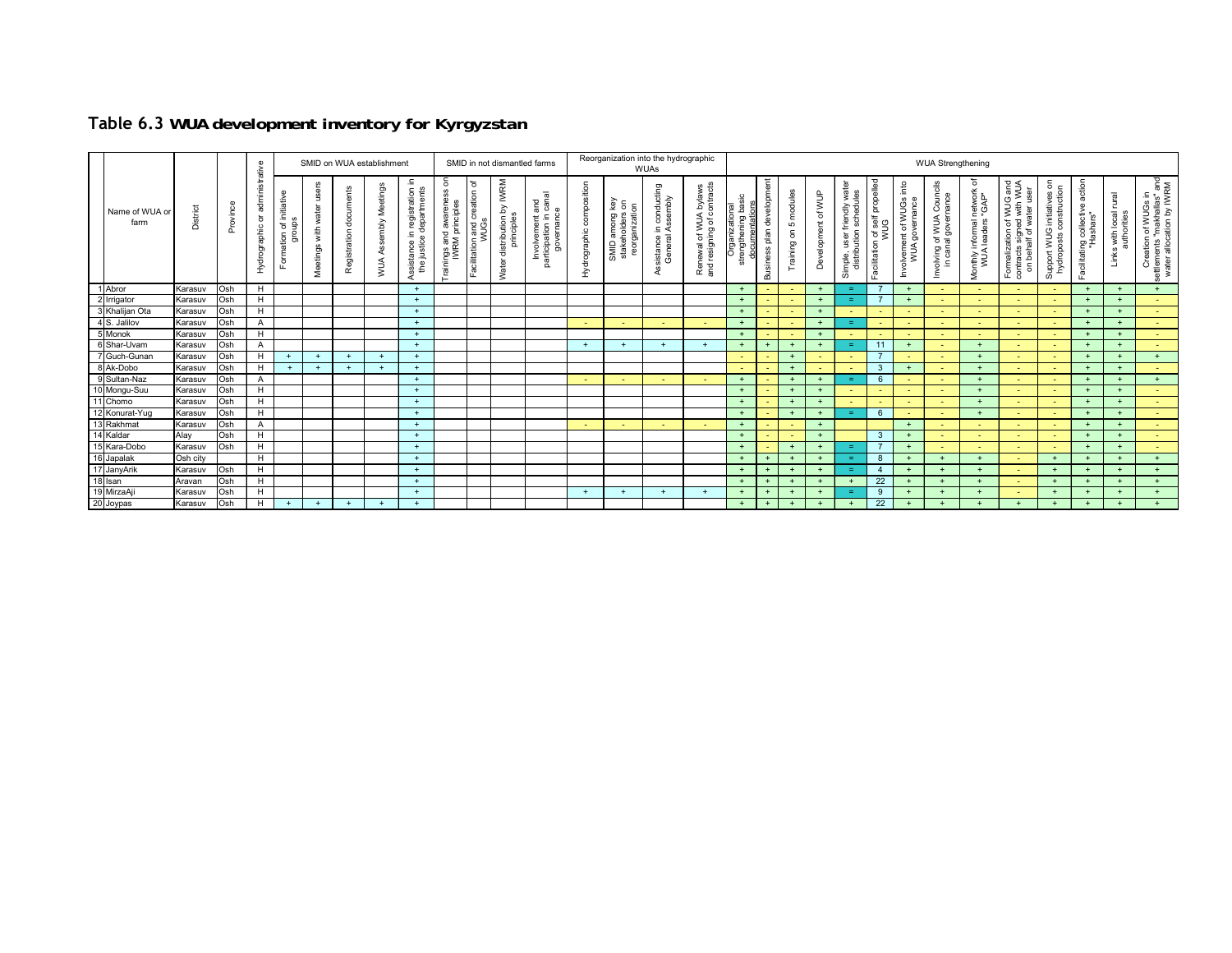|                                                 |           |          |                                                 |                                                       |                     |                                                     | SMID on WUA establishment |                                                             |                                                                 |                                                     | SMID in not dismantled farms                                             |                                                 |                 | Reorganization into the hydrographic WUAs                              |                                                 |                                                        |                                                                         |                                        |                                         |                          |                                      |                                                 |                                                                                                         |                                                                 | <b>WUA Strengthening</b>                            |                                                                                                          |                                                                  |                                                                                        |                                               |                                                                                |
|-------------------------------------------------|-----------|----------|-------------------------------------------------|-------------------------------------------------------|---------------------|-----------------------------------------------------|---------------------------|-------------------------------------------------------------|-----------------------------------------------------------------|-----------------------------------------------------|--------------------------------------------------------------------------|-------------------------------------------------|-----------------|------------------------------------------------------------------------|-------------------------------------------------|--------------------------------------------------------|-------------------------------------------------------------------------|----------------------------------------|-----------------------------------------|--------------------------|--------------------------------------|-------------------------------------------------|---------------------------------------------------------------------------------------------------------|-----------------------------------------------------------------|-----------------------------------------------------|----------------------------------------------------------------------------------------------------------|------------------------------------------------------------------|----------------------------------------------------------------------------------------|-----------------------------------------------|--------------------------------------------------------------------------------|
| Name of WUA / Large<br>farm / Primary water use | District  | Province | nistrative<br>adm<br>১<br>ographic<br>Hydr<br>H | oups<br>ਰ<br>$\omega$<br>initiativ<br>৳<br>ation<br>Ë | with<br>ö<br>ے<br>S | <sub>1ts</sub><br>۵D<br>-3<br>-8<br>gistration<br>ଝ | eting<br>mbly<br>ЖIЙ      | Ξ.<br>Assistance in registration<br>the justice departments | ទី<br>$\omega$<br>ö<br>Trainings and awarene<br>IWRM principles | ৳<br>ă<br>creatio<br>n and c<br>WUGS<br>Facilitatio | <b>IWRM</b><br>$\gtrsim$<br>principles<br>distribution <b>t</b><br>Water | participation<br>and<br>ō<br>anal<br>nvolvement | drographic<br>£ | SMID among key<br>stakeholders on<br>$\overline{a}$<br>organizati<br>உ | ting<br>ssembly<br>.⊆ <ॅ<br>sistance<br>General | and<br>Renewal of WUA bylaws<br>resigning of contracts | Ξ<br>$\mathfrak{c}$<br>$\frac{1}{9}$<br>븠<br>回<br>-e<br>Organizati<br>÷ | development<br>plan<br><b>Business</b> | modules<br>Б<br>$\mathsf S$<br>Training | WUP<br>৳<br>opment<br>கீ | 습<br>ွ<br>৯<br>stribi<br>mple,<br>öō | elled<br>prope<br>of self<br>WUG<br>acilitation | $int_{\mathcal{O}}$<br>WUGs<br>mance<br>vernan<br>৳<br>$\vec{\epsilon}$ $\theta$<br>olvemer<br>WUA<br>르 | dis<br>Counce<br>nance<br>WUA<br>gover<br>চ ট<br>olving<br>cana | ৳<br>network<br>Monthly informal n<br>WUA leaders " | AUW<br>WUA<br>wug<br>€<br>₽<br>'চ স্ট<br>ation<br>acts<br>Formaliza<br>contracts<br>$\omega$<br>$\Omega$ | initiatives on<br>ponstruction<br>Support WUG i<br>hydroposts co | action<br>$\omega$<br>collectiv<br>-acilitating collectiv<br>"Hashars"<br>$\mathbf{u}$ | Tural<br>s with local<br>authorities<br>Links | Creation of WUGs in<br>settlements "makhallas" and<br>water allocation by IWRM |
| 1 WUA Madanyat                                  | Rasulov   | Sogd     | H                                               | $+$                                                   |                     |                                                     |                           |                                                             | $^{+}$                                                          | $+$                                                 |                                                                          | $+$                                             |                 |                                                                        | $+$                                             |                                                        | $+$                                                                     | $+$                                    | $\rightarrow$                           | $+$                      |                                      | $+$                                             | $\overline{a}$                                                                                          | $+$                                                             | $\sim$                                              | $\sim$                                                                                                   |                                                                  | $\ddot{}$                                                                              | $+$                                           | <b>Section</b>                                                                 |
| 2 WUA Tochikobod                                | Rasulov   | Sogd     | H                                               |                                                       |                     |                                                     |                           |                                                             | $\rightarrow$                                                   | $+$                                                 |                                                                          | $+$                                             |                 |                                                                        |                                                 |                                                        | $+$                                                                     | $+$                                    |                                         |                          |                                      | $^+$                                            |                                                                                                         |                                                                 |                                                     |                                                                                                          | $\overline{+}$                                                   |                                                                                        | $+$                                           |                                                                                |
| 3 WUA Turdiboev                                 | Rasulov   | Sogd     | H                                               |                                                       |                     |                                                     |                           |                                                             |                                                                 | $\ddot{}$                                           |                                                                          |                                                 |                 |                                                                        |                                                 |                                                        |                                                                         | $+$                                    |                                         |                          |                                      |                                                 |                                                                                                         |                                                                 |                                                     |                                                                                                          |                                                                  |                                                                                        | $+$                                           |                                                                                |
| 4 WUA Zarafshan                                 | Rasulov   | Sogd     | H                                               |                                                       |                     |                                                     |                           |                                                             |                                                                 | $+$                                                 |                                                                          | $\div$                                          |                 |                                                                        |                                                 |                                                        | $\rightarrow$                                                           | $+$                                    |                                         |                          |                                      | $^{+}$                                          |                                                                                                         |                                                                 |                                                     |                                                                                                          |                                                                  |                                                                                        | $+$                                           |                                                                                |
| 5 WUA Kosimov                                   | Gafurov   | Sogd     | H                                               |                                                       |                     |                                                     |                           |                                                             | $\rightarrow$                                                   | $+$                                                 |                                                                          | $+$                                             |                 |                                                                        |                                                 |                                                        | $\rightarrow$                                                           | $+$                                    |                                         |                          |                                      | $+$                                             |                                                                                                         |                                                                 |                                                     |                                                                                                          |                                                                  |                                                                                        | $+$                                           | $+$                                                                            |
| 6 WUA Gulyakondoz                               | Rasulov   | Sogd     | н                                               |                                                       |                     |                                                     |                           |                                                             |                                                                 | $\ddot{}$                                           |                                                                          |                                                 |                 |                                                                        |                                                 |                                                        | $\rightarrow$                                                           | $+$                                    |                                         |                          |                                      |                                                 |                                                                                                         |                                                                 |                                                     |                                                                                                          |                                                                  |                                                                                        | $\overline{a}$                                |                                                                                |
| 7 WUA Nurafshon                                 | Rasulov   | Sogd     | H                                               |                                                       |                     |                                                     |                           |                                                             |                                                                 | ٠                                                   |                                                                          |                                                 |                 |                                                                        |                                                 |                                                        | $\overline{+}$                                                          | $\sim$                                 |                                         |                          |                                      | $\sim$                                          |                                                                                                         |                                                                 |                                                     |                                                                                                          |                                                                  |                                                                                        | $+$                                           | $\sim$                                                                         |
| 8 WUA Guliston                                  | Gafurov   | Sogd     | H                                               | $+$                                                   |                     |                                                     |                           |                                                             | $+$                                                             | $+$                                                 |                                                                          |                                                 |                 |                                                                        |                                                 |                                                        | ÷                                                                       | $\sim$                                 | $\overline{+}$                          |                          |                                      | $\sim$                                          |                                                                                                         |                                                                 |                                                     |                                                                                                          | $\rightarrow$                                                    |                                                                                        | $+$                                           | <b>Section</b>                                                                 |
| 9 P/c Samadov                                   | Rasulov   | Sogd     | А                                               | $+$                                                   |                     |                                                     |                           |                                                             | $+$                                                             | $+$                                                 |                                                                          | $+$                                             |                 |                                                                        |                                                 |                                                        | ٠                                                                       | $\sim$                                 | $\rightarrow$                           |                          |                                      | $+$                                             |                                                                                                         |                                                                 |                                                     |                                                                                                          |                                                                  |                                                                                        | $+$                                           | <b>Section</b>                                                                 |
| 10 P/c Khojabakirgan                            | Gafurov   | Sogd     | A                                               |                                                       |                     |                                                     |                           |                                                             |                                                                 | $\ddot{}$                                           |                                                                          | $\div$                                          |                 |                                                                        |                                                 |                                                        | ٠                                                                       | $\sim$                                 | -4                                      |                          |                                      |                                                 |                                                                                                         |                                                                 |                                                     |                                                                                                          |                                                                  |                                                                                        | $+$                                           |                                                                                |
| 11 P/c Bobokalonov                              | Gafurov   | Sogd     | A                                               |                                                       |                     |                                                     |                           |                                                             | $\rightarrow$                                                   | $\sim$                                              | $\equiv$                                                                 |                                                 |                 |                                                                        |                                                 |                                                        | $\overline{\phantom{0}}$                                                | $\sim$                                 |                                         |                          |                                      |                                                 |                                                                                                         |                                                                 |                                                     |                                                                                                          |                                                                  |                                                                                        | $+$                                           | <b>Section</b>                                                                 |
| 12 P/c Digmay                                   | Rasulov   | Sogd     | A                                               |                                                       |                     |                                                     |                           |                                                             | $+$                                                             | $\sim$                                              | ÷.                                                                       |                                                 |                 |                                                                        |                                                 |                                                        | $\sim$                                                                  | $\sim$                                 | $\rightarrow$                           |                          |                                      | $\sim$                                          |                                                                                                         |                                                                 |                                                     |                                                                                                          |                                                                  | $\ddot{}$                                                                              | $+$                                           |                                                                                |
| 13 P/c Leningrad                                | Rasulov   | Sogd     | A                                               | $\overline{\phantom{0}}$                              |                     |                                                     |                           |                                                             | $^{+}$                                                          | $\sim$                                              | $=$                                                                      |                                                 |                 |                                                                        |                                                 |                                                        | $\sim$                                                                  | $\sim$                                 | $+$                                     | $\overline{\phantom{0}}$ |                                      | $\sim$                                          |                                                                                                         |                                                                 |                                                     |                                                                                                          |                                                                  | $+$                                                                                    | $+$                                           | <b>Section</b>                                                                 |
| 14 P/c Azizov                                   | Gafurov   | Sogd     |                                                 |                                                       |                     |                                                     |                           |                                                             |                                                                 | $\sim$                                              |                                                                          | $+$                                             |                 |                                                                        |                                                 |                                                        | ٠                                                                       | $\sim$                                 | $\rightarrow$                           |                          |                                      | $\sim$                                          |                                                                                                         |                                                                 |                                                     |                                                                                                          |                                                                  |                                                                                        | $+$                                           | $\sim$                                                                         |
| 15 P/c Rasulov                                  | Gafurov   | Sogd     | A                                               |                                                       |                     |                                                     |                           |                                                             |                                                                 | $\sim$                                              | $=$                                                                      | $+$                                             |                 |                                                                        |                                                 |                                                        | $\overline{\phantom{0}}$                                                | $\sim$                                 |                                         | $\overline{\phantom{0}}$ |                                      | $\sim$                                          |                                                                                                         |                                                                 |                                                     |                                                                                                          |                                                                  | $\ddot{}$                                                                              | $+$                                           | <b>Section</b>                                                                 |
| 16 P/c Nabiev                                   | Gafurov   | Sogd     | A                                               |                                                       |                     |                                                     |                           |                                                             | $+$                                                             | $\sim$                                              | a.                                                                       | $+$                                             |                 |                                                                        |                                                 |                                                        | ÷                                                                       | $\sim$                                 |                                         |                          |                                      | $\sim$                                          |                                                                                                         |                                                                 |                                                     |                                                                                                          |                                                                  |                                                                                        | $+$                                           |                                                                                |
| 17 Farm Bogvar                                  | Gafurov   | Sogd     | A                                               |                                                       |                     |                                                     |                           |                                                             | $+$                                                             | $\sim$                                              | a.                                                                       |                                                 |                 |                                                                        |                                                 |                                                        | $\sim$                                                                  | $\sim$                                 | $\rightarrow$                           | $\overline{\phantom{0}}$ |                                      | $\sim$                                          |                                                                                                         |                                                                 |                                                     |                                                                                                          |                                                                  | $\Delta \omega$                                                                        | $+$                                           | $\sim$                                                                         |
| 18 WUA Ravot                                    | Kanibadam | Sogd     | A                                               |                                                       |                     |                                                     |                           |                                                             |                                                                 | $\sim$                                              |                                                                          |                                                 |                 |                                                                        |                                                 |                                                        | ÷                                                                       | $\sim$                                 |                                         |                          |                                      |                                                 |                                                                                                         |                                                                 |                                                     |                                                                                                          |                                                                  |                                                                                        | $+$                                           |                                                                                |

## **Table 6.4** *WUA development inventory for Tajikistan*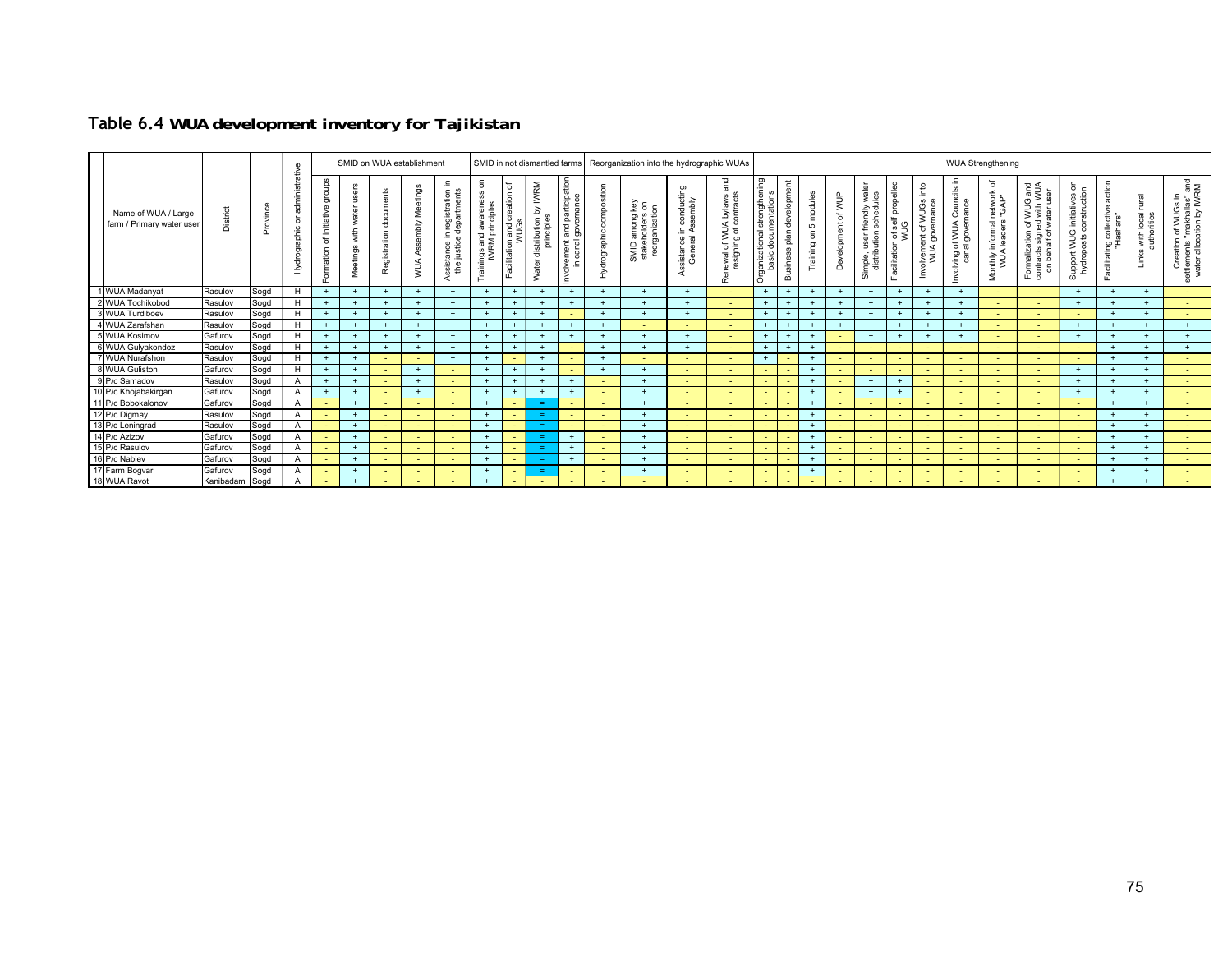| Table 6.5 WUA development inventory for Uzbekistan |
|----------------------------------------------------|
|                                                    |

|                                                       |                                          |                          |                      |                                  |                                 | SMID on WUA establishment |                         |                              |                                                     |                           |             |                                          |                      |                      | SMID in not dismantled farms Reorganization into the hydrographic WUAs |                                                 |                                                   |                                                    |                                  |                       |                       |                                          |                                  |                              | <b>WUA Strengthening</b>                  |                                            |                                                                        |                                           |              |                                        |                                                     |
|-------------------------------------------------------|------------------------------------------|--------------------------|----------------------|----------------------------------|---------------------------------|---------------------------|-------------------------|------------------------------|-----------------------------------------------------|---------------------------|-------------|------------------------------------------|----------------------|----------------------|------------------------------------------------------------------------|-------------------------------------------------|---------------------------------------------------|----------------------------------------------------|----------------------------------|-----------------------|-----------------------|------------------------------------------|----------------------------------|------------------------------|-------------------------------------------|--------------------------------------------|------------------------------------------------------------------------|-------------------------------------------|--------------|----------------------------------------|-----------------------------------------------------|
| Name of WUA or farm                                   | Datid                                    | g<br>复                   |                      |                                  |                                 |                           | Registration clocuments | β<br>İ<br><b>WJAAssently</b> | asstance in registration<br>the justice departments | ingsandawan<br>IWRWphindp | namo<br>WUG | ğ<br>Vater distribution by<br>principles | cover<br>e<br>G<br>Š | Hydrographic         | ହି 8<br>reorganization<br>Ē<br>ğ<br>Å                                  | oordudii<br>enthy<br>stance in c<br>General Ass | eagring of contracts<br>of WLA bylaws<br><b>B</b> | Ogarizalonal strengthering<br>basic documentations | <b>Business plan development</b> | Training on 5 modules | Development of WLF    | uerfriendy<br>Julion schedu<br>in distri | post<br>ा<br>ज≝<br>एउ            | indvenert of VLCs<br>wuxgoxe | waving of VUA Councils<br>canal governmos | g.<br>nthyinformal r<br>VVLA leaders"<br>£ | Formalization of VUC and<br>₹<br>rads signed with<br>behalf of water u | <b>Support VAUGINTER</b><br>長<br><b>R</b> | <b>Haras</b> | F<br>swithlocal<br>authorities<br>in¥s | slocationby<br><b>TANA</b><br>han"sha<br>water<br>ō |
| 1 Fayzobod-Shakimardan                                | Oltiarik                                 |                          | Ferghana             | H                                |                                 |                           |                         |                              |                                                     |                           |             |                                          |                      |                      |                                                                        |                                                 |                                                   |                                                    |                                  |                       |                       |                                          | 6                                |                              |                                           |                                            |                                                                        | 3                                         |              |                                        | $+$                                                 |
| 2 Povulgon ob-hayot                                   | Oltiarik                                 | SEC.                     | Ferghana             | H                                | $+$                             | $+$                       | $\rightarrow$           | $+$                          | $\pm$                                               |                           |             |                                          |                      | $\mathbf{u}$         |                                                                        | $\mathbf{r}$                                    |                                                   | $\pm$                                              | $+$                              | $+$                   | $+$                   | $\pm$                                    | 13                               | $+$                          | $\pm$                                     | $\rightarrow$                              |                                                                        | $\overline{4}$                            | $+$          | $+$                                    | $\pm$                                               |
| 3 Jurak suv yullari                                   | Oltiarik                                 | SEC.                     | Ferghana             | Ŧ                                | $+$                             | $+$<br>$+$                | $+$                     | $+$                          | $+$<br>$+$                                          |                           |             |                                          |                      | $\rightarrow$        | $\rightarrow$                                                          | $+$<br>$\overline{+}$                           |                                                   | $+$<br>$+$                                         | $+$                              | $+$<br>$+$            | $+$<br>$\overline{+}$ | $+$<br>$\overline{+}$                    | $\overline{7}$                   | $+$<br>$\overline{+}$        | $+$                                       | $+$<br>$+$                                 |                                                                        |                                           |              | $+$<br>$\overline{+}$                  | $+$<br>$\overline{+}$                               |
| 4 Gavrat Suv vullar                                   | Oltiarik                                 | <b>SFC</b><br><b>SFC</b> | Ferghana             | $\overline{H}$                   | $\rightarrow$<br>$+$            | $+$                       | $\pm$<br>$+$            | $+$<br>$+$                   | $+$                                                 |                           |             |                                          |                      | $\rightarrow$<br>$+$ | $\pm$<br>$+$                                                           |                                                 |                                                   | $+$                                                |                                  | $+$                   | $+$                   | $+$                                      | 6<br>$\overline{7}$              | $+$                          | $+$<br>$+$                                | $+$                                        |                                                                        | $\overline{4}$                            | $\pm$<br>$+$ | $+$                                    | $+$                                                 |
| 5 K. Umarov<br>6 Varzak Suv Yullari                   | <b>Tashlak</b><br>Tashlak                | SEC.                     | Ferghana<br>Ferghana | $\overline{A}$<br>$\overline{A}$ | $\rightarrow$                   | $+$                       | $+$                     | $+$                          |                                                     |                           | $+$         | $+$                                      | $+$                  | $\overline{+}$       | $+$                                                                    |                                                 |                                                   | $+$                                                |                                  | <b>A</b>              | $+$                   |                                          | 10                               | $+$                          | $+$                                       | $+$                                        |                                                                        | $\overline{\mathbf{3}}$<br>$\overline{1}$ | $+$          | $+$                                    | $\overline{+}$                                      |
| 7 Arab mirob Shermat                                  | Tashlak                                  | <b>SFC</b>               | Ferghana             | $\overline{A}$                   | $+$                             | $+$                       | $+$                     | $+$                          |                                                     |                           | $+$         | $+$                                      | $+$                  | $+$                  | $+$                                                                    |                                                 |                                                   | $+$                                                |                                  | $+$                   | $+$                   | $+$                                      | 10 <sup>1</sup>                  | $+$                          | $+$                                       | $+$                                        |                                                                        | $\overline{2}$                            | $+$          | $+$                                    | $+$                                                 |
| 8 Omad Zilol                                          | Kuva                                     | <b>SFC</b>               | Ferghana             | H                                | $+$                             | $+$                       | $+$                     | $+$                          | $+$                                                 | $+$                       | $+$         | $+$                                      | $+$                  |                      |                                                                        |                                                 |                                                   | $+$                                                |                                  | $+$                   | $+$                   | $+$                                      | 5                                | $+$                          | $+$                                       | $+$                                        |                                                                        | $\overline{4}$                            | $+$          | $+$                                    | $+$                                                 |
| 9 Guliston Kubbo                                      | Kuva                                     | SFC                      | Ferghana             | H                                | $+$                             | $+$                       |                         | $+$                          | $\ddot{}$                                           | $\ddot{}$                 | $+$         |                                          | $+$                  |                      |                                                                        |                                                 |                                                   | $+$                                                |                                  | $+$                   | $+$                   | $+$                                      | 9                                | $+$                          | $+$                                       | $+$                                        |                                                                        | $\mathbf{3}$                              | $+$          | $+$                                    | $\pm$                                               |
| 10 M. Ismoilov                                        | Kuva                                     | SFC                      | Ferghana             | H                                |                                 | $+$                       |                         |                              |                                                     |                           |             |                                          |                      |                      |                                                                        |                                                 |                                                   |                                                    |                                  |                       |                       |                                          | 10                               |                              |                                           |                                            |                                                                        | 3                                         |              |                                        |                                                     |
| 11 M. Zoirjonobod                                     | Tashlak                                  | SEC.                     | Ferghana             | H                                | $+$                             | $+$                       | $\rightarrow$           | $+$                          | $\pm$                                               | $\pm$                     | $+$         | $\ddot{}$                                | $+$                  |                      |                                                                        |                                                 |                                                   | $\rightarrow$                                      | a.                               | $+$                   | $\pm$                 | $\mathbf{u}$                             | 8                                | $\pm$                        | $\rightarrow$                             | $\rightarrow$                              |                                                                        | $\overline{a}$                            | <b>ALC</b>   | $\rightarrow$                          | $\pm$                                               |
| 12 Marxamat Nosir                                     | Markhamat                                | <b>SFC</b>               | Andijan              | A                                | $+$                             | $+$                       | $\pm$                   | $+$                          | $+$                                                 |                           |             |                                          |                      | $\ddot{}$            | $+$                                                                    |                                                 |                                                   | $+$                                                |                                  | $+$                   | $+$                   |                                          | 6                                | $+$                          | $+$                                       | $+$                                        |                                                                        |                                           |              | $+$                                    | $\overline{+}$                                      |
| 13 T. Mirzaev<br>14 Tojiboev                          | Markhamat<br>Markhamat                   | SEC.<br><b>SFC</b>       | Andijan<br>Andijan   | $\mathbf{A}$<br>$\mathsf{A}$     | $\rightarrow$<br>$+$            | $+$<br>$+$                | $\ddot{\phantom{1}}$    | $\pm$<br>$+$                 | $+$<br>$+$                                          |                           |             |                                          |                      | $\pm$<br>$\ddot{}$   | $\overline{+}$<br>$+$                                                  |                                                 |                                                   | $\overline{+}$<br>$+$                              | $+$                              | $+$                   |                       |                                          | 6<br>6                           | $\pm$<br>$+$                 | $\pm$<br>$+$                              | $\overline{+}$<br>$+$                      |                                                                        | $\mathbf{R}$<br>$\overline{1}$            |              | $\rightarrow$<br>$+$                   | $+$<br>$+$                                          |
| 15 Tomch Kuli                                         | Markhamat                                | <b>SFC</b>               | Andijan              | $\overline{H}$                   | $+$                             | $+$                       | $\rightarrow$           | $+$                          | $+$                                                 |                           |             |                                          |                      | $+$                  | $+$                                                                    |                                                 |                                                   | $+$                                                | $+$                              | $+$                   | $+$                   | $+$                                      | 6 <sup>6</sup>                   | $+$                          | $+$                                       | $+$                                        |                                                                        | $\overline{\mathbf{3}}$                   |              | $+$                                    | $+$                                                 |
| 16 Kutarma Fayz                                       | Markhamat                                | <b>SFC</b>               | Andiian              | H                                | $+$                             | $+$                       | $+$                     | $+$                          | $+$                                                 |                           |             |                                          |                      |                      | $+$                                                                    | $+$                                             |                                                   | $+$                                                | $+$                              | $+$                   | $+$                   | $+$                                      | 5                                | $+$                          | $+$                                       | $+$                                        |                                                                        |                                           |              | $+$                                    | $+$                                                 |
| 17 Xoja Obkash                                        | Kuiaobod                                 | <b>SFC</b>               | Andiian              | A                                | $+$                             | $+$                       |                         | $+$                          | $+$                                                 |                           |             |                                          |                      |                      | $+$                                                                    |                                                 |                                                   | $+$                                                |                                  |                       | $+$                   |                                          | 3                                | $+$                          | $+$                                       |                                            |                                                                        | $\overline{2}$                            |              | $+$                                    | $+$                                                 |
| 18 Garagura Yulduzi                                   | <b>Guiaobod</b>                          | <b>SFC</b>               | Andiian              | $\overline{A}$                   |                                 | $+$                       |                         | $+$                          | $\color{red}{+}$                                    |                           |             |                                          |                      |                      | $+$                                                                    |                                                 |                                                   | $+$                                                |                                  |                       |                       |                                          | $\overline{\mathbf{3}}$          |                              | $+$                                       |                                            |                                                                        | $\overline{1}$                            |              |                                        | $\pm$                                               |
| 19 Chilmayram Oqshomi                                 | <b>Gujaobod</b>                          | <b>SFC</b>               | Andijan              | H                                |                                 | $+$                       |                         |                              | $\ddot{}$                                           |                           |             |                                          |                      | ÷                    | $+$                                                                    |                                                 |                                                   |                                                    |                                  |                       |                       |                                          | 3                                |                              | $+$                                       |                                            |                                                                        | $\mathbf{1}$                              |              | $\ddot{}$                              | $+$                                                 |
| 20 Elchibe irrigator                                  | Xujaobod                                 | SEC.                     | Andijan              | $\overline{A}$                   | $+$                             | $+$                       |                         | $+$                          | $\pm$                                               |                           |             |                                          |                      | $\pm$                | $\pm$                                                                  |                                                 |                                                   | $+$                                                |                                  |                       | $+$                   |                                          |                                  |                              | $+$                                       |                                            |                                                                        |                                           |              | $+$                                    | $\pm$                                               |
| 21 Madiyorov Irrigatsiya                              | Xujaobod                                 | SEC.                     | Andijan              | $\overline{A}$                   | $+$                             | $+$                       | $+$                     | $+$                          | $+$                                                 |                           |             |                                          |                      | $+$                  | $+$                                                                    |                                                 |                                                   | $+$                                                |                                  |                       | $+$                   |                                          |                                  |                              | $+$                                       |                                            |                                                                        |                                           |              | $+$                                    | $\overline{+}$                                      |
| 22 Isfayram Sayranbek                                 | erghana                                  | SEC.                     | Ferghana             | $\overline{A}$                   | $\rightarrow$<br>$+$            | $+$<br>$+$                | $\ddot{}$<br>$+$        | $+$<br>$+$                   | $+$<br>$+$                                          |                           |             |                                          |                      |                      |                                                                        |                                                 |                                                   | $\rightarrow$<br>$+$                               |                                  | $+$                   |                       |                                          |                                  |                              |                                           |                                            |                                                                        |                                           |              |                                        |                                                     |
| 23 Okbilol Abdumalik<br>24 Damkul Tolib bilol         | erghana<br>Ferghana                      | <b>SFC</b><br><b>SFC</b> | Ferghana<br>Ferghana | $\mathsf{A}$<br>$\overline{A}$   | $+$                             | $+$                       | $\overline{+}$          | $+$                          | $+$                                                 |                           |             |                                          |                      |                      |                                                                        |                                                 |                                                   | $+$                                                |                                  | $+$                   |                       |                                          |                                  |                              |                                           |                                            |                                                                        |                                           |              |                                        |                                                     |
| 25 Chimyon Suv buyi                                   | Ferghana                                 | <b>SFC</b>               | Ferghana             | $\overline{A}$                   | $+$                             | $+$                       | $\pm$                   | $+$                          | $+$                                                 |                           |             |                                          |                      |                      |                                                                        |                                                 |                                                   | $+$                                                |                                  | $+$                   |                       |                                          |                                  |                              |                                           |                                            |                                                                        |                                           |              |                                        |                                                     |
| 26 Tursunaly Muminjon                                 | Ferghana                                 | SEC.                     | Ferghana             | $\overline{A}$                   | $+$                             | $+$                       | $+$                     | $+$                          | $+$                                                 |                           |             |                                          |                      |                      |                                                                        |                                                 |                                                   | $+$                                                |                                  | $+$                   |                       |                                          |                                  |                              |                                           |                                            |                                                                        |                                           |              |                                        |                                                     |
| 27 Chimyon Teshaboy Najmuddin                         | Ferghana                                 | <b>SFC</b>               | Ferghana             | $\mathsf{A}$                     | $+$                             | $\pm$                     |                         | $+$                          | $\ddot{}$                                           |                           |             |                                          |                      |                      |                                                                        |                                                 |                                                   |                                                    |                                  | $\pm$                 |                       |                                          | 5                                |                              |                                           |                                            |                                                                        | $\overline{a}$                            |              |                                        |                                                     |
| 28 Yukori Vodil yahshi niyat                          | erghana                                  | SFC                      | erghana              | Ξ                                | $+$                             | $+$                       |                         |                              |                                                     |                           |             |                                          |                      |                      |                                                                        |                                                 |                                                   |                                                    |                                  | $+$                   |                       |                                          | $\mathbf{3}$                     |                              |                                           |                                            |                                                                        |                                           |              |                                        |                                                     |
| 29 Abdumalik Jura mirob                               | Ferghana                                 | SFC                      | Ferghana             | $\mathsf{A}$                     | $+$                             | $+$                       |                         | $+$                          | $\pm$                                               |                           |             |                                          |                      |                      |                                                                        |                                                 |                                                   | $+$                                                |                                  | $+$                   |                       |                                          |                                  |                              |                                           |                                            |                                                                        |                                           |              |                                        |                                                     |
| 30 Kurgontepa Chimyon chashmasi                       | Ferghana                                 | <b>SFC</b>               | Ferghana             | $\overline{A}$                   | $+$                             | $+$                       | $\pm$                   | $+$                          | $+$                                                 |                           |             |                                          |                      |                      |                                                                        |                                                 |                                                   | $+$                                                |                                  | $+$                   |                       |                                          |                                  |                              |                                           |                                            |                                                                        |                                           |              |                                        |                                                     |
| 31 Soxibkorlar ob-xayot<br>32 Nurmat Kuchkarboy mirob | Ferghana<br>Ferghana                     | SEC.<br><b>SFC</b>       | Ferghana<br>Ferghana | $\overline{A}$<br>A              | $\rightarrow$<br>$\overline{+}$ | $\overline{+}$<br>$+$     |                         | $+$<br>$+$                   | $\overline{+}$<br>$+$                               |                           |             |                                          |                      |                      |                                                                        |                                                 |                                                   | $\overline{+}$<br>$+$                              |                                  | $+$<br>$+$            |                       |                                          |                                  |                              |                                           |                                            |                                                                        |                                           |              |                                        |                                                     |
| 33 Far Novkent Tukhtasin ota                          | Ferghana                                 | <b>SFC</b>               | Ferghana             | $\overline{A}$                   | $+$                             | $+$                       |                         | $+$                          | $\overline{+}$                                      |                           |             |                                          |                      |                      |                                                                        |                                                 |                                                   | $+$                                                |                                  | $+$                   |                       |                                          |                                  |                              |                                           |                                            |                                                                        |                                           |              |                                        |                                                     |
| 34 Mindon Turob Sattorov                              | Ferghana                                 | <b>SFC</b>               | Ferghana             | $\overline{A}$                   | $+$                             | $+$                       |                         | $+$                          | $+$                                                 |                           |             |                                          |                      |                      |                                                                        |                                                 |                                                   | $+$                                                |                                  | $+$                   |                       |                                          |                                  |                              |                                           |                                            |                                                                        |                                           |              |                                        |                                                     |
| 35 Akhror Murov                                       | Ferghana                                 | SEC.                     | Ferghana             | H                                | $+$                             | $+$                       |                         | $+$                          | $+$                                                 |                           |             |                                          |                      |                      |                                                                        |                                                 |                                                   | $+$                                                |                                  | $+$                   |                       |                                          | $\overline{2}$                   |                              |                                           |                                            |                                                                        |                                           |              |                                        |                                                     |
| 36 Nurobod Lola Shoximardon                           | Oltiarik                                 | BFC.                     | Ferghana             | H                                |                                 |                           |                         |                              |                                                     |                           |             |                                          |                      | $\overline{+}$       | $+$                                                                    | ٠                                               |                                                   | $+$                                                |                                  |                       | $+$                   |                                          |                                  |                              |                                           | $+$                                        |                                                                        |                                           |              |                                        |                                                     |
| 37 Poloson Belariskoy                                 | <b>Oltiarik</b>                          | <b>BEC</b>               | erghana              | Ξ                                |                                 |                           |                         |                              |                                                     |                           |             |                                          |                      | Ŧ                    | $+$                                                                    | Ŧ                                               |                                                   | $+$                                                |                                  |                       | $+$                   |                                          |                                  |                              |                                           | $+$                                        |                                                                        |                                           |              |                                        |                                                     |
| 38 Far Baraka Oltiarik                                | <b>Oltiarik</b>                          | <b>BFC</b>               | erghana              | H                                |                                 |                           |                         |                              |                                                     |                           |             |                                          |                      | <b>A</b>             | $+$                                                                    | $\mathbf{r}$                                    |                                                   | <b>ALC</b><br>$+$                                  |                                  |                       |                       |                                          |                                  |                              |                                           | <b>ALC</b><br>$+$                          |                                                                        |                                           |              |                                        |                                                     |
| 39 Okhunboboe Shoximardon<br>40 Ob-xavot Burbonlik    | Oltiarik<br>Oltiarik                     | <b>BFC</b><br>SHC.       | Ferghana<br>Ferghana | Ŧ<br>$\overline{A}$              |                                 |                           |                         |                              |                                                     |                           |             |                                          |                      | $+$<br>$\pm$         | $\rightarrow$                                                          | $+$<br>$\pm$                                    |                                                   |                                                    |                                  |                       | $+$                   |                                          |                                  |                              |                                           |                                            |                                                                        |                                           |              |                                        |                                                     |
| 41 Katput suvi                                        | <b>Oltiarik</b>                          | <b>SHC</b>               | Ferghana             | H                                |                                 |                           |                         |                              |                                                     |                           |             |                                          |                      | $\ddot{}$            |                                                                        | $\ddot{}$                                       |                                                   | $+$                                                |                                  |                       |                       |                                          |                                  |                              |                                           | $+$                                        |                                                                        |                                           |              |                                        |                                                     |
| 42 Zulaylo Oliarik                                    | Oltiarik                                 | <b>SFC</b>               | Ferghana             | $\overline{H}$                   |                                 |                           |                         |                              |                                                     |                           |             |                                          |                      | $+$                  | $+$                                                                    | $+$                                             |                                                   |                                                    |                                  |                       |                       |                                          |                                  |                              |                                           |                                            |                                                                        |                                           |              |                                        |                                                     |
| 43 Ok buyra Zilol suvi                                | Oltiarik                                 | <b>BFC</b>               | Ferghana             | H                                |                                 |                           |                         |                              |                                                     |                           |             |                                          |                      | $+$                  | $+$                                                                    | $+$                                             |                                                   | $+$                                                |                                  |                       | $+$                   |                                          |                                  |                              |                                           | $+$                                        |                                                                        |                                           |              |                                        |                                                     |
| 44 Azimobod Zilol suv chash                           | Oltiarik                                 | <b>BFC</b>               | Ferghana             | H                                |                                 |                           |                         |                              |                                                     |                           |             |                                          |                      | $+$                  | $+$                                                                    | $+$                                             |                                                   | $+$                                                |                                  |                       | $+$                   |                                          |                                  |                              |                                           | $+$                                        |                                                                        |                                           |              |                                        |                                                     |
| 45 Tong Suv taminot                                   | Oltiarik                                 | BAC.                     | Ferghana             | H                                |                                 |                           |                         |                              |                                                     |                           |             |                                          |                      | $+$                  | $+$                                                                    | $+$                                             |                                                   | $+$                                                |                                  |                       | $+$                   |                                          |                                  |                              |                                           | $+$                                        |                                                                        |                                           |              |                                        |                                                     |
| 46 Oxyn Korakalpak<br>47 Uxchi Zilol                  | <b>Okhunbabaev</b><br><b>Okhunbabaev</b> | SFC<br><b>SFC</b>        | Ferghana             | $\mathsf{A}$<br>А                |                                 |                           |                         |                              |                                                     |                           |             |                                          |                      | $\ddot{}$            | $+$                                                                    |                                                 |                                                   |                                                    |                                  |                       |                       |                                          |                                  |                              |                                           |                                            |                                                                        |                                           |              |                                        |                                                     |
| 48 Bannopov Kodirali                                  | <b>Okhunhahaov</b>                       | SEC.                     | erghana<br>Ferghana  | $\overline{A}$                   |                                 |                           |                         |                              |                                                     |                           |             |                                          |                      | $\rightarrow$        | $+$                                                                    |                                                 |                                                   |                                                    |                                  |                       |                       |                                          |                                  |                              | $+$                                       |                                            |                                                                        |                                           |              |                                        |                                                     |
| 49 Eshonguzarsoy                                      | <b>Ikhunbahaev</b>                       | <b>SFC</b>               | Ferghana             | $\overline{A}$                   |                                 |                           |                         |                              |                                                     |                           |             |                                          |                      | $\ddot{}$            | $+$                                                                    |                                                 |                                                   |                                                    |                                  |                       |                       |                                          | $\overline{a}$                   |                              | $\overline{+}$                            |                                            |                                                                        |                                           |              |                                        |                                                     |
| 50 Namuna Xavasmand                                   | Okhunbabaev                              | <b>SFC</b>               | Ferghana             | $\overline{A}$                   |                                 |                           |                         |                              |                                                     |                           |             |                                          |                      |                      | $+$                                                                    |                                                 |                                                   |                                                    |                                  |                       |                       |                                          | 10                               |                              |                                           |                                            |                                                                        | $\mathcal{P}$                             |              |                                        |                                                     |
| 51 Korakushchi Beshkapaa                              | <b>Ikhunbahaev</b>                       | SEC.                     | Ferghana             | $\mathsf{A}$                     |                                 |                           |                         |                              |                                                     |                           |             |                                          |                      | $\pm$                | $+$                                                                    |                                                 |                                                   |                                                    |                                  |                       |                       |                                          | 15                               | $+$                          |                                           |                                            |                                                                        | $\overline{a}$                            |              |                                        |                                                     |
| 52 Oktepa Kyrgyzobod                                  | Okhunbabaev                              | <b>SFC</b>               | Ferghana             | $\overline{A}$                   |                                 |                           |                         |                              |                                                     |                           |             |                                          |                      | $+$                  | $+$                                                                    |                                                 |                                                   |                                                    |                                  |                       |                       |                                          | 10                               | $+$                          |                                           |                                            |                                                                        | $5\overline{5}$                           |              |                                        |                                                     |
| 53 Zar mirob Turgunboy                                | Tashlak                                  | SEC.                     | Ferghana             | $\overline{A}$                   |                                 |                           |                         |                              |                                                     |                           |             |                                          |                      | $+$                  | $+$                                                                    |                                                 |                                                   | $+$                                                |                                  | $+$                   | $+$                   |                                          | 8 <sup>2</sup>                   | $+$                          | $+$                                       | $+$                                        |                                                                        | $\overline{\mathbf{3}}$                   |              | $+$                                    | $+$                                                 |
| 54 Far Kumarik                                        | <b>Tashlak</b>                           | SEC.<br><b>SFC</b>       | Ferghana             | $\overline{A}$                   |                                 |                           |                         |                              |                                                     |                           |             |                                          |                      | $+$                  | $+$<br>$+$                                                             |                                                 |                                                   | $+$<br>$\overline{+}$                              |                                  | $+$                   | $+$                   |                                          | $\mathbf{3}$<br>$\overline{2}$   |                              | $+$                                       | $+$<br>$+$                                 |                                                                        | $\mathbf{3}$                              |              | $+$<br>$\overline{+}$                  | $+$<br>$+$                                          |
| 55 Yakka tut Obiravon<br>56 Akbarobod                 | <b>Tashlak</b><br>(uva                   | <b>SFC</b>               | erghana<br>erghana   | $\overline{A}$<br>H              |                                 |                           |                         |                              |                                                     |                           |             |                                          |                      |                      |                                                                        |                                                 |                                                   |                                                    |                                  |                       |                       |                                          |                                  |                              |                                           |                                            |                                                                        | $\overline{2}$                            |              |                                        |                                                     |
| 57 Zilol Suv Fayzi                                    | Kuva                                     | SEC.                     | erghana              | H                                |                                 |                           |                         |                              |                                                     |                           |             |                                          |                      |                      |                                                                        |                                                 |                                                   | $+$                                                | $+$                              | $+$                   | $+$                   | $\pm$                                    | -6                               | $+$                          | $+$                                       | $+$                                        |                                                                        |                                           |              | $+$                                    | $+$                                                 |
| 58 Tolmozor Chashmasi                                 | Kuva                                     | SEC.                     | Ferghana             | H                                | $+$                             | $+$                       | $+$                     | $+$                          | $+$                                                 |                           |             |                                          |                      |                      |                                                                        |                                                 |                                                   | $+$                                                | $+$                              | $+$                   | $+$                   | $+$                                      | 10                               | $+$                          | $+$                                       | $+$                                        |                                                                        | $\overline{a}$                            |              | $+$                                    | $+$                                                 |
| 59 Kuva urta buz anori                                | Kuva                                     | <b>SFC</b>               | Ferghana             | $\overline{H}$                   |                                 |                           |                         | $\overline{+}$               |                                                     |                           |             |                                          |                      |                      |                                                                        |                                                 |                                                   | $\overline{+}$                                     |                                  |                       | $\overline{+}$        | $\overline{+}$                           | 6                                | $+$                          | $\overline{+}$                            | $\overline{+}$                             |                                                                        | 6                                         |              | $\overline{+}$                         | $\overline{+}$                                      |
| 60 Paxtakor                                           | Markhamat                                | SEC.                     | Andijan              | $\overline{A}$                   |                                 |                           |                         |                              |                                                     |                           |             |                                          |                      |                      | $+$                                                                    |                                                 |                                                   | $+$                                                |                                  | $\pm$                 | $\ddot{}$             |                                          | $5^{\circ}$                      |                              | $+$                                       | $+$                                        |                                                                        | $\overline{a}$                            |              | $+$                                    | $+$                                                 |
| 61 Mashal                                             | Markhamat                                | SFC                      | Andijan              | $\blacksquare$                   |                                 |                           |                         |                              |                                                     |                           |             |                                          |                      | $\overline{+}$       | $+$                                                                    |                                                 | $+$                                               | $+$                                                |                                  | $+$                   | $+$                   |                                          | 5                                | $+$                          | $+$                                       | $+$                                        |                                                                        |                                           |              | $+$                                    | $+$                                                 |
| 62 Istiklol<br>63 Kosimov                             | Markhamat<br><b>Bulok-boshi</b>          | SEC.<br>SEC.             | Andiian<br>Andiian   | $\overline{A}$                   |                                 |                           |                         |                              |                                                     |                           |             |                                          |                      | $+$                  | $+$                                                                    |                                                 |                                                   | $+$                                                |                                  | $+$                   | $+$                   |                                          |                                  |                              | $+$                                       | $+$                                        |                                                                        |                                           |              | $+$<br>$+$                             | $+$                                                 |
| 64 Giyosoc                                            | Bulok-boshi                              | SFC                      | Andijan              | $\overline{A}$<br>$\overline{A}$ |                                 |                           |                         |                              |                                                     |                           |             |                                          |                      | $+$                  | $+$<br>$+$                                                             |                                                 |                                                   | $+$<br>$+$                                         |                                  |                       | $+$<br>$+$            |                                          | $\overline{4}$<br>$\overline{4}$ |                              | $+$                                       |                                            |                                                                        | $\mathcal{P}$<br>$\overline{2}$           |              | $\overline{+}$                         | $+$<br>$+$                                          |
| 65<br>Rajabov                                         | <b>Bulok-boshi</b>                       | FC.                      | Andijan              | А                                |                                 |                           |                         |                              |                                                     |                           |             |                                          |                      |                      |                                                                        |                                                 |                                                   |                                                    |                                  |                       |                       |                                          | $\mathbf{1}$                     |                              |                                           |                                            |                                                                        | $\mathbf{1}$                              |              |                                        | $\pm$                                               |
| 66 Rejabov                                            | Bulok-boshi                              | SFC                      | Andijan              | $\mathsf{A}$                     |                                 |                           |                         |                              |                                                     |                           |             |                                          |                      |                      | $+$                                                                    |                                                 |                                                   | $+$                                                |                                  |                       | $+$                   |                                          | $\blacksquare$                   |                              | $+$                                       |                                            |                                                                        | $\overline{1}$                            |              | $+$                                    | $+$                                                 |
| 67 Sobirjonov suv bulok                               | Kurgontepa                               | <b>SFC</b>               | Andiian              | $\overline{A}$                   |                                 |                           |                         |                              |                                                     |                           |             |                                          |                      | $+$                  | $+$                                                                    |                                                 |                                                   | $+$                                                |                                  |                       | $+$                   |                                          | $\overline{8}$                   | $+$                          | $+$                                       |                                            |                                                                        | $\mathbf{3}$                              |              | $+$                                    | $+$                                                 |
| 68 Jalakuduk Vodiy imk                                | Jalakuduk                                | <b>SFC</b>               | Andiian              | $\overline{A}$                   |                                 |                           |                         |                              |                                                     |                           |             |                                          |                      | $\overline{+}$       |                                                                        |                                                 |                                                   | $+$                                                |                                  |                       | $+$                   |                                          | $-5$                             | $+$                          | $+$                                       |                                            |                                                                        | $\overline{2}$                            |              | $+$                                    |                                                     |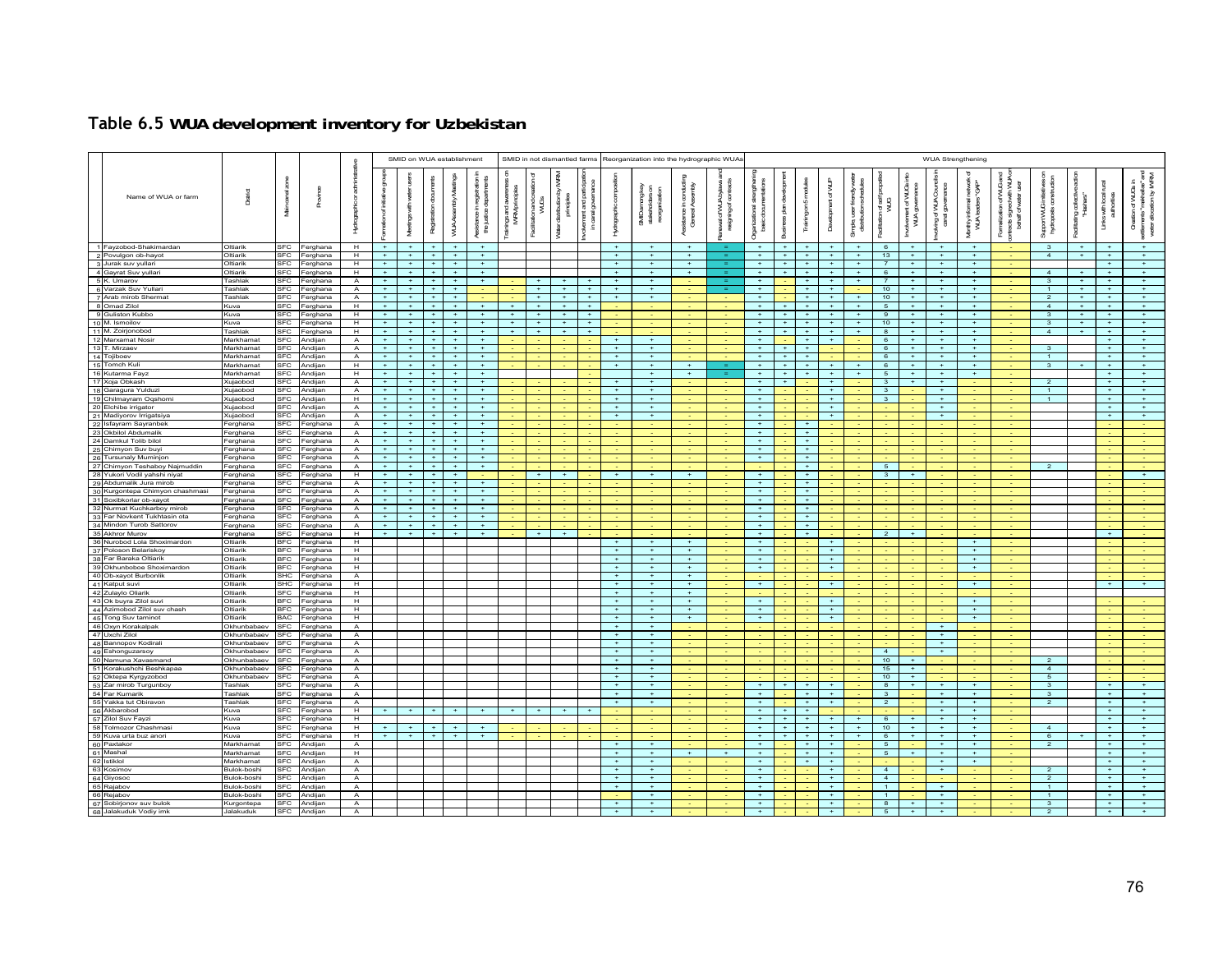# **Table 6.6** *List of grey and project reports produced along IWRM FV project*

| N <sub>2</sub>    | <b>Title</b>                                                                                                                                                               | Task                 | Date | Responsible                                                         | Language |
|-------------------|----------------------------------------------------------------------------------------------------------------------------------------------------------------------------|----------------------|------|---------------------------------------------------------------------|----------|
| 1.                | IMT Concept for Aravan-Akbura Canal                                                                                                                                        | 1.2                  | 2005 | M. Yakubov, H. Manthrithilake,<br>I.Abdullaev                       | Russian  |
| 2.                | Report on the Seminar to discuss IMT Options for Pilot Aravan-<br>Akbura Canal (AAC) in Osh, Kyrgyzstan                                                                    | 1.2                  | 2005 | H. Manthrithilake,<br>J.Kazbekov, M. Yakubov                        | English  |
| 3.                | Water Allocation: Review of Alternatives and Further Steps                                                                                                                 | 1.5                  | 2005 | I. Abdullaev                                                        | English  |
| 4.                | Water management principles - planning of changes for 3rd<br>Phase                                                                                                         | 2.3                  | 2005 | I. Abdullaev                                                        | English  |
| 5.                | Report from training seminars on establishment and progress<br>of IWMI field teams in Kyrgyzstan, Uzbekistan and Tajikistan                                                | $\overline{2.4}$     | 2005 | I. Abdullaev, M. Yakubov,<br>K.Jumabaev, O.Anarbekov,<br>J.Kazbekov | Russian  |
| 6.                | Progress Report on Component 2. WUAs allocating water by<br><b>IWRM</b> guidelines                                                                                         | 2.4                  | 2005 | J. Kazbekov<br>O. Anarbekov                                         | English  |
| 7.                | Report on below WUA level activities                                                                                                                                       | 3.1                  | 2005 | I. Abdullaev, K. Jumaboev                                           | English  |
| 8.                | Report on stakeholders inventory in the zone of pilot canals                                                                                                               | 1.1 <sub>b</sub>     | 2006 | M. Yakubov                                                          | Russian  |
| 9.                | Model Business plan of Aravan-Akbura canal control office                                                                                                                  | 1.4                  | 2006 | O.Anarbekov                                                         | Russian  |
| 10.               | Draft Business plan write-up guide for the main canal control<br>office                                                                                                    | 1.4                  | 2006 | O.Anarbekov                                                         | Russian  |
| 11.               | Water Allocation: Review of Alternatives and Further Steps                                                                                                                 | 1.5a                 | 2006 | I. Abdullaev                                                        | Russian  |
| 12.               | Draft guide for developing business plans of WUAs                                                                                                                          | 2.1                  | 2006 | O.Anarbekov                                                         | Russian  |
| 13.               | Recommendation for salt affected and water logged land<br>remediation at Japalak farm                                                                                      | 2.2                  | 2006 | A.Karimov                                                           | English  |
| 14.               | Report on implementation of indicators of efficiency of WUAs<br>activity                                                                                                   | 2.3                  | 2006 | I.Abdullaev, K.Jumabaev.<br>J.Kazbekov                              | Russian  |
| 15.               | Report on progress of WUAs along SFC, HBC, AAC (position<br>(2.4)                                                                                                          | 2.4                  | 2006 | J.Kazbekov, K.Jumabaev,<br>O.Anarbekov                              | Russian  |
| 16.               | Report on conducting of training on water management at the<br>level of WUA and preparation of water use plan in Jetysai and<br>Turkestan areas of South-kazakhstan oblast | 2.5                  | 2006 | I. Abdullaev, M. Yakubov,<br>K.Jumabaev, J.Kazbekov                 | Russian  |
| 17.               | Public awareness activity of IWRM FV project (Phase III)                                                                                                                   | 1.1                  | 2007 | K.Mosin                                                             | English  |
| $\overline{18}$ . | Business plan write-up guide for the main canal control office                                                                                                             | 1.4                  | 2007 | O. Anarbekov                                                        | Russian  |
| 19.               | Model of AAC Business plan for 2008-2010                                                                                                                                   | 1.4a                 | 2007 | O.Anarbekov                                                         | Russian  |
| 20.               | Back to office report on conducted workshop introduction of<br>IWRM principles into the education curriculum                                                               | 1.8                  | 2007 | K. Jumaboev<br>O. Anarbekov                                         | English  |
| 21.               | Promotion of saline and waterlogged land melioration and<br>drainage                                                                                                       | 2.2                  | 2007 | A.Karimov                                                           | Russian  |
| 22.               | Assist pilot WUAs in addressing reclamation, drainage,<br>groundwater and salinity issues                                                                                  | $\overline{2.2}$     | 2007 | A.Karimov                                                           | English  |
| 23.               | Back to office report - April 2007                                                                                                                                         | 2.4                  | 2007 | T. Gunchinmaa<br>K. Jumaboev<br>J. Kazbekov                         | English  |
| 24.               | Report on Water User Group support activities along IWRM<br>Ferghana Project                                                                                               | 2.4                  | 2007 | J. Kazbekov<br>H. Manthrithilake<br>O. Anarbekov<br>K. Jumaboev     | English  |
| 25.               | Report on conducted study in the basins of TSR of<br>Shahimardansay and Hodjibakirgnsay                                                                                    | 5.1                  | 2007 | <b>B.Mirzaev</b>                                                    | Russian  |
| 26.               | Shakhimardan and Khodjabakirgan Transboundary Small<br>Rivers: Nature of Disputes over Irrigation Water as perceived<br>by stakeholders                                    | 5.1a                 | 2007 | N. Nizamedinkhodjayeva,<br><b>B.Mirzaev</b>                         | English  |
| 27.               | Elaborating the proposals on alteration to draft UWU Chapter for<br>joint water management                                                                                 | $1.3.1 - 3.3$        | 2005 | N.N. Mirzaev                                                        | Russian  |
| 28.               | Water allocation monitoring and assessment                                                                                                                                 | $1.7.16 -$<br>1.7.18 | 2005 | N.N. Mirzaev                                                        | Russian  |
| 29.               | Report - Elaborating "Contract about transferring authority"<br>project                                                                                                    | 1.3.5                | 2005 | N.N. Mirzaev                                                        | Russian  |
| 30.               | Report - " Organization of trainings on planning water<br>allocation and water management in pilot canals                                                                  | 1.5.c.13             | 2005 | N.N. Mirzaev                                                        | Russian  |
| 31.               | Report - "About water accounting reliability and accuracy in<br>pilot canals"                                                                                              | $1.7.1 -$<br>1.7.6   | 2005 | N.N. Mirzaev                                                        | Russian  |
| 32.               | Report - "Guideline on calculating and analysing water<br>allocation indices" (project)                                                                                    | 1.7.13,<br>1.7.14    | 2005 | N.N. Mirzaev                                                        | Russian  |
| 33.               | Report - "Plan of operations #2: Perfection of management<br>structure of SFMC Authority" (project)                                                                        | 1.1.a.8,<br>1.1.a.9  | 2005 | N.N. Mirzaev                                                        | Russian  |
| 34.               | Report - "Dissemination of understanding a new organization<br>structure during the transition period with wide stakeholders<br>involving                                  | 1.2                  | 2005 | N.N. Mirzaev                                                        | Russian  |
| 35.               | Report - "Preparation of material for trainings, organization<br>of trainings on increasing water allocation reliability and<br>accuracy"                                  | 1.7.11               | 2005 | N.N. Mirzaev                                                        | Russian  |
| 36.               | Contract between Osh BWOA of DWR, MLRWR&PI of the<br>Kyrgyz Republic and AAC Union of Water Users                                                                          | 1.1.c.4.1            | 2006 | N.N. Mirzaev                                                        | Russian  |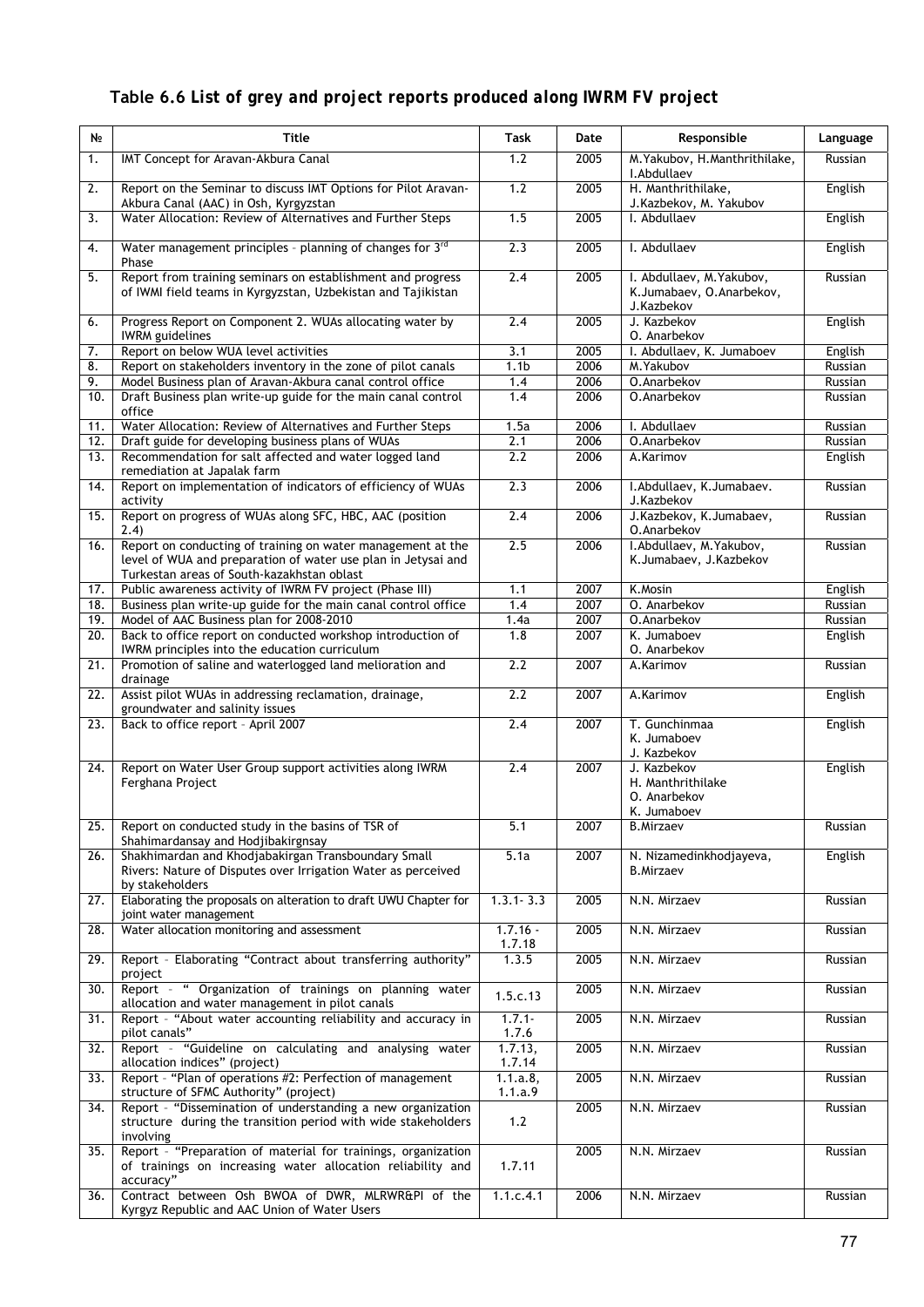| N <sub>2</sub>    | <b>Title</b>                                                                                                                                                                                                                                                                                            | <b>Task</b>                                      | Date | Responsible  | Language |
|-------------------|---------------------------------------------------------------------------------------------------------------------------------------------------------------------------------------------------------------------------------------------------------------------------------------------------------|--------------------------------------------------|------|--------------|----------|
| 37.               | Report - "Perfection of calculation methods for operative<br>water allocation plan on the MIS basis"                                                                                                                                                                                                    | 1.5.b.7                                          | 2006 | N.N. Mirzaev | Russian  |
| 38.               | Completion of models and programs on calculating water<br>allocation indices                                                                                                                                                                                                                            | 1.5.b.9                                          | 2006 | N.N. Mirzaev | Russian  |
| $\overline{39}$ . | Preparation of the final report on realizing results of "Plans of<br>operations $# 1-4$ .<br>1.2.2-1.2.3. Regular conducting of meetings of UWU Council<br>1.2.11. Preparation of yearly reports on UWU work<br>organization during the transition period. Part 1 - SFC; Part 2<br>- AAC; Part 3 - KhBC | 1.1.a.7,<br>$1.1.a.12$ ,<br>1.5.d.6,<br>1.5.d.12 | 2006 | N.N. Mirzaev | Russian  |
| 40.               | Report - ""WaterCalc" program testing                                                                                                                                                                                                                                                                   | 1.5                                              | 2007 | N.N. Mirzaev | Russian  |
| 41.               | Report - GIS department                                                                                                                                                                                                                                                                                 | 1.5                                              | 2007 | N.N. Mirzaev | Russian  |
| 42.               | Report on work executing at Pilot Canal operating. GIS<br>department. Andijan province                                                                                                                                                                                                                  | 1.5                                              | 2007 | N.N. Mirzaev | Russian  |
| 43.               | Report "Assessment of the project affect using operating<br>indices, water users' surveys about demand satisfaction,<br>secondary data etc." (1.7.3-1.7.9)                                                                                                                                              | 1.7                                              | 2007 | N.N. Mirzaev | Russian  |
| 44.               | Report "Testing models and programs on calculating operative<br>Pilot Canals"<br>Report "Preparation of materials and conducting trainings on<br>planning water allocation in pilot canals for workers of<br>hydrosites"                                                                                | 1.5.b.11.<br>1.5.c.12                            | 2007 | N.N. Mirzaev | Russian  |
| 45.               | Report "Co-operating management, management functions<br>and intersectoral interests in single CMO in three selected<br>pilot canals (SFC, AAC, KhBC)"<br>Report "Disseminating the understanding a new organization<br>structure during the transition period with wide involving<br>stakeholders"     | $1.1 \times 1.2$                                 | 2007 | N.N. Mirzaev | Russian  |
| 46.               | Report "Defining the hydromodule zoning for each district on<br>the BISA request. Calculating water consumption Calculating<br>water consumption by SFC outlets                                                                                                                                         | 1.5.B.1                                          | 2007 | N.N. Mirzaev | Russian  |
| 47.               | Guidelines on the operation of pilot canals                                                                                                                                                                                                                                                             | 1.5.b.17                                         | 2007 | N.N. Mirzaev | Russian  |
| 48.               | Report "Correction and completion of "WaterCalc" program"                                                                                                                                                                                                                                               | 1.5                                              | 2008 | N.N. Mirzaev | Russian  |
| 49.               | Report "Increasing water accounting reliability and accuracy<br>in pilot canals"                                                                                                                                                                                                                        | 1.5.e                                            | 2008 | N.N. Mirzaev | Russian  |
| 50.               | Report "Organization of monitoring of water accounting<br>reliability in pilot canals"                                                                                                                                                                                                                  | 1.5.e.1                                          | 2008 | N.N. Mirzaev | Russian  |
| 51.               | Report "Preparation of materials and conducting workshops<br>on planning water allocation in pilot canals for workers of<br>hydrosites"                                                                                                                                                                 | 1.5.c.12                                         | 2008 | N.N. Mirzaev | Russian  |

# **Table 6.7** *List of publications and other PR materials in the mass media*

| N∘               | Title                                                                        | Type of<br>media | Name of media                  | Date                         |
|------------------|------------------------------------------------------------------------------|------------------|--------------------------------|------------------------------|
| 1.               | Round table meeting in Gulistan: On IWRM<br>Ferghana Project                 | <b>TV</b>        | Uzbek State TV<br>("Akhborot") | June 17, 2006                |
| 2.               | Round table meeting in Gulistan: On IWRM<br>Ferghana Project                 | Radio            | Uzbek Central Radio            | June 1, 2006<br>June 3, 2006 |
| $\overline{3}$ . | Round table meeting in Gulistan: On IWRM<br>Ferghana Project                 | newspaper        | Selskaya Pravda                | June 3, 2006                 |
| 4.               | New organizational structure for effective<br>irrigation                     | newspaper        | Leninabadskaya pravda<br>(Rus) | June 10, 2006                |
| 5.               | Bright spots of Uzbekistan                                                   | web site         | Pravda Vostoka (Rus)           | July 13, 2006                |
| 6.               | Bright spots of Uzbekistan                                                   | newspaper        | Pravda Vostoka (Rus)           | July 13, 2006                |
| 7.               | Exhibition of new agro technology                                            | newspaper        | Eco (Rus)                      | August 17, 2006              |
| 8.               | What is happening in Japalak WUA?                                            | newspaper        | Osh janyrygy (Kyrg)            | August 25, 2006              |
| 9.               | How to increase crop productivity?                                           | newspaper        | Pravda Vostoka (Rus)           | September 6, 2006            |
| 10.              | How to increase crop productivity?                                           | web site         | Pravda Vostoka (Rus)           | September 6, 2006            |
| 11.              | Farmer instructed on integration of technology for<br>saline soil management | web site         | Press-Uz (Eng, Uzb, Rus)       | September 11, 2006           |
| 12.              | Farmer instructed on integration of technology for<br>saline soil management | web site         | UzReporet (Eng, Uzb, Rus)      | September 11, 2006           |
| 13.              | New technologies for farmers to manage water                                 | magazine         | Khumo (Rus)                    | September 21, 2006           |
| 14.              | Why there is lack of water in Uzbekistan                                     | web site         | Press-Uz (Eng, Uzb, Rus)       | October 5, 2006              |
| 15.              | Why there is lack of water in Uzbekistan                                     | newspaper        | Pravda Vostoka (Rus)           | October 3, 2006              |
| 16.              | Why there is lack of water in Uzbekistan                                     | web site         | Pravda Vostoka (Rus)           | October 3, 2006              |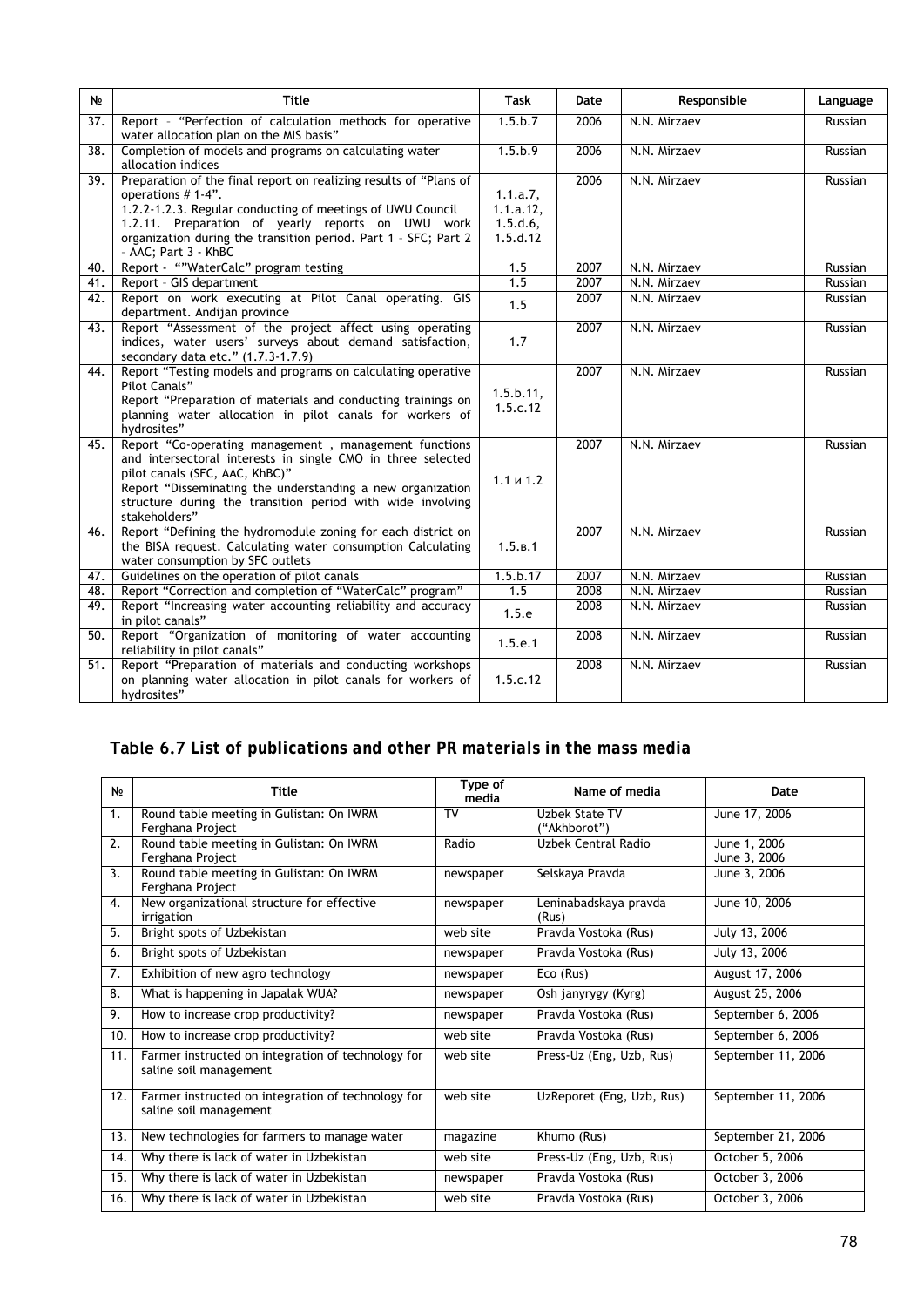| N∘  | <b>Title</b>                                                             | Type of<br>media | Name of media              | Date                     |
|-----|--------------------------------------------------------------------------|------------------|----------------------------|--------------------------|
| 17. | Training of WUA managers                                                 | television       | Osh TV (Kyrgyz)            | December 22, 2006        |
| 18. | Water resources management                                               | newspaper        | Novosti Uzbekistana (Rus)  | December 1, 2006         |
| 19. | Water resources management                                               | web site         | Novosti Uzbekistana (Rus)  | December 1, 2006         |
| 20. | Rehabilitation and fertility improvement on the<br>saline soils          | Web site         | <b>UZA</b>                 | April 7, 2007            |
| 21. | Visit IWMI delegation to Uzbekistan                                      | Web site         | Krestyanskie vedomosty     | April 14, 2007           |
| 22. | Visit IWMI delegation to Uzbekistan                                      | Web site         | <b>UzReport</b>            | April 4, 2007            |
| 23. | Everyone will get enough water                                           | TV               | Ferghana Regional TV       | 3 times in June, 2007    |
| 24. | Everyone will get enough water                                           | TV               | Keremet Kyrgyz regional TV | 3 times in June, 2007    |
| 25. | Study center                                                             | newspaper        | <b>Toshlok Tongy</b>       | June 15, 2007            |
| 26. | WUA fair                                                                 | TV               | Keremet Kyrgyz regional TV | September 9, 2007        |
| 27. | <b>WUA fair</b>                                                          | newspaper        | Kuva haety                 | September 14, 2007       |
| 28. | Everyone will get water                                                  | newspaper        | Itogi Nedeli               | January 25, 2008         |
| 29. | Everyone will get enough water                                           | TV               | Ferghana Regional TV       | 3 times in January, 2008 |
| 30. | Everyone will get enough water                                           | TV               | Keremet Kyrgyz regional TV | 3 times in January, 2008 |
| 31. | Tashkent to host workshop to discuss new phase of<br><b>IWRM</b> project | Web site         | <b>UzReport</b>            | February 1, 2008         |
| 32. | IWRM-Ferghana project regional meeting                                   | Radio            | Uzbekistan                 | February 5, 2008         |
| 33. | Farmers take part in water resources management                          | newspaper        | Uzbekistan today           | April 10, 2008           |
| 34. | Farmers take part in water resources management                          | Web site         | Uzbekistan today           | April 10, 2008           |

#### **Table 6.8** *List of printed and disseminated materials of IWMI (2005-2008)*

| N <sub>2</sub> | Printed and dissemination materials                                                |
|----------------|------------------------------------------------------------------------------------|
|                | <b>Brochures</b>                                                                   |
| -1.            | Why farmers establish WUG? (Rus, Uzb, Tajik, Kyrg)                                 |
| 2.             | Water distribution at WUA level (Rus, Uzb, Kyrg, Tajik)                            |
| 3.             | Assessment of WUA irrigation activities (Rus)                                      |
| 4.             | Weather and yield (Rus)                                                            |
| 5.             | Policy brief 1 (Rus, Eng)                                                          |
| 6.             | Policy brief 2 (Rus, Eng)                                                          |
| 7.             | Report on trip of the IWRM-FV Projects Specialists to Turkey                       |
| 8.             | WUA fair report (Eng)                                                              |
| 9.             | How to establish WUA? (Eng, Rus, Kyrg, Tajik, Uzb)                                 |
| 10.            | Social mobilization and Institutional Development Approach and strategy (Eng. Rus) |

| N <sub>⊵</sub> | Printed and dissemination materials |
|----------------|-------------------------------------|
|                | <b>Booklets</b>                     |
| 11.            | <b>IWMI</b>                         |
| 12.            | <b>IWMI in Central Asia</b>         |
| 13.            | IWRM - FV project phase III         |
| 14.            | Canal level activities              |
| 15.            | <b>WUG</b> level activities         |
| 16.            | Below WUA level activities          |
| 17.            | <b>WUA level activities</b>         |
| 18.            | <b>WUA Isan</b>                     |
| 19.            | <b>WUA Japalak</b>                  |
| 20.            | <b>WUA Joipas</b>                   |
| 21.            | <b>WUA Akbarabad</b>                |
| 22.            | <b>WUG Nishob</b>                   |
| 23.            | <b>WUA Mashal</b>                   |
| 24.            | <b>WUA Hojibek</b>                  |
| 25.            | <b>WUA Zarafshan</b>                |
| 26.            | WUA Murza-aji                       |
| 27.            | <b>WUA Omad Zilol</b>               |
| 28.            | <b>WUAs Togikobod and Madaniat</b>  |
| 29.            | IWRM and transboundary small rivers |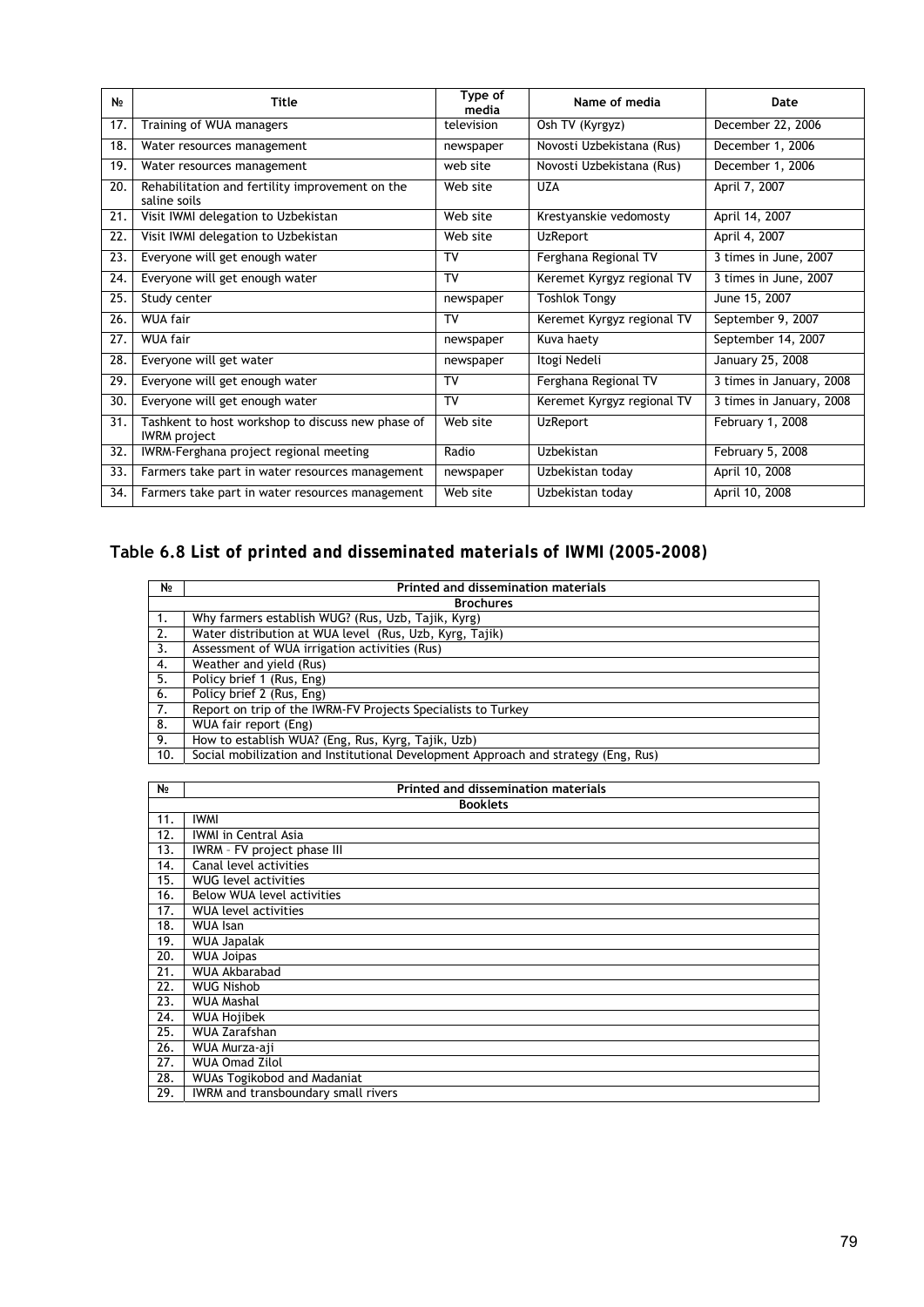| N <sub>2</sub> | Printed and dissemination materials |
|----------------|-------------------------------------|
|                | <b>Posters</b>                      |
| 30.            | <b>IWMI</b>                         |
| 31.            | IWRM - FV project phase III         |
| 32.            | Canal level activity                |
| 33.            | <b>WUG</b> level activity           |
| 34.            | Below WUA level activity            |
| 35.            | <b>IWRM</b> principles              |
| 36.            | <b>WUA level activity</b>           |
| 37.            | <b>WUA Isan</b>                     |
| 38.            | <b>WUA Japalak</b>                  |
| 39.            | <b>WUA Joipas</b>                   |
| 40.            | <b>WUA Akbarabad</b>                |
| 41.            | <b>WUG Nishob</b>                   |
| 42.            | WUA Mashal                          |
| 43.            | <b>WUA Hojibek</b>                  |
| 44.            | <b>WUA Zarafshan</b>                |
| 45.            | WUA Murza-aji                       |
| 46.            | <b>WUA Omad Zilol</b>               |
| 47.            | <b>WUAs Tojikobod and Madaniat</b>  |

| No                        | Printed and dissemination materials                            |  |
|---------------------------|----------------------------------------------------------------|--|
| Other awareness materials |                                                                |  |
| 48.                       | IWRM-FV calendar 2007                                          |  |
| 49.                       | IWRM-FV calendar 2008                                          |  |
| 50.                       | E-manuals (CD-collection of all projects materials - 2 issues) |  |
| 51.                       | Movie on WUA fair in Kyrgyzstan (Eng)                          |  |
| 52.                       | Movie on Success story of WUA Akbarabad                        |  |
| 53.                       | Folder with success stories of pilot WUAs                      |  |

#### **Table 6.9** *List of printed and disseminated materials of SIC (2005-2008)*

| No              | <b>Printed and dissemination materials</b>                                                                                                                               |  |
|-----------------|--------------------------------------------------------------------------------------------------------------------------------------------------------------------------|--|
|                 | <b>Pilot canal</b>                                                                                                                                                       |  |
| $\mathbf{1}$    | Guidelines on calculating and analysing water allocation indices (Rus.)                                                                                                  |  |
| $\overline{2}$  | Guidelines on operating MIS "IWRM-Fergana" program, version 3 (Rus.)                                                                                                     |  |
| 3               | Booklet - "Pilot Canals" activity (Rus.)                                                                                                                                 |  |
| <b>WUA</b>      |                                                                                                                                                                          |  |
| 4               | Guideline on drawing up business-plan for Water Users' Association                                                                                                       |  |
| 5               | Manual on planning and executing repair-and-renewal operations in WUA (Rus., Uzb.)                                                                                       |  |
| 6               | Manual on water accounting in WUA (Rus., Uzb.)                                                                                                                           |  |
| $\overline{7}$  | Manual on monitoring water accounting in WUA (Rus., Uzb.)                                                                                                                |  |
| $\overline{8}$  | Manual on reclamation problems resolving in WUA (Rus., Uzb.)                                                                                                             |  |
| $\overline{9}$  | Recommendations on safe use of drainage water for irrigation                                                                                                             |  |
| 10              | Guideline on irrigation water allocation at the WUA level                                                                                                                |  |
|                 | <b>Below WUA</b>                                                                                                                                                         |  |
| 11              | Recommendations on selecting irrigation technology scheme (Rus., Uzb.)                                                                                                   |  |
| $\overline{12}$ | What is crop irrigation regime (Rus., Uzb.)                                                                                                                              |  |
| $\overline{13}$ | Opportunities for increasing land productivity on the basis of agro-reclamation passports of farms. (Rus.,                                                               |  |
|                 | $Uzb.$ )                                                                                                                                                                 |  |
| 14              | Cotton pest and disease control (Rus., Uzb.)                                                                                                                             |  |
| $\overline{15}$ | Manual on selecting the type of water meter, and their construction and operation requirements (Rus., Uzb.)                                                              |  |
| 16              | Agro-reclamation passport (Rus, Engl)                                                                                                                                    |  |
| 17              | Using mineral fertilizers for cotton in the conditions of the Fergana Valley (Rus., Uzb.)                                                                                |  |
| 18              | Guideline on calculating and selecting the rates and elements of irrigation technology for cotton and winter<br>wheat on the results of the IWRM-FV Project (Rus, Engl)  |  |
| 19              | Issue 1, Law of the Republic of Uzbekistan about farms (Rus)                                                                                                             |  |
| $\overline{20}$ | Law of the Republic of Uzbekistan about private farms (Rus)                                                                                                              |  |
| $\overline{21}$ | Peasant farms in the Kirgiz Republic: Rights and Liabilities (Rus)                                                                                                       |  |
| $\overline{22}$ | Agricultural cooperatives in the Kirgiz Republic (Rus)                                                                                                                   |  |
| $\overline{23}$ | Private farms in the Republic of Uzbekistan: Rights and obligations. MODEL AGREEMENTS. Issue 1. (Rus)                                                                    |  |
| $\overline{24}$ | Private farms in the Republic of Uzbekistan: rights and Liabilities. MODEL AGREEMENTS. Issue 2. (Rus)                                                                    |  |
| 25              | Agro-engineering measures and land preparation for irrigation period (Rus)                                                                                               |  |
| $\overline{26}$ | Main crop water requirements according to growth stage (Rus)                                                                                                             |  |
| 27              | Monthly bulletins were elaborated and submitted to farmers on the following issues: agro-engineering and                                                                 |  |
|                 | agro-reclamation measures on disease and pest control (Rus., Uzb.)                                                                                                       |  |
| $\overline{28}$ | Proposals for NCSG in three rebublics of Fergana Valley (Rus)                                                                                                            |  |
| 29              | Effective irrigation water use mechanism in farms, with little area (Rus)                                                                                                |  |
| 30              | Monthly bulletins were elaborated and submitted to farmers on the following issues: agro-engineering and<br>agro-reclamation measures on disease and pest control (Uzb.) |  |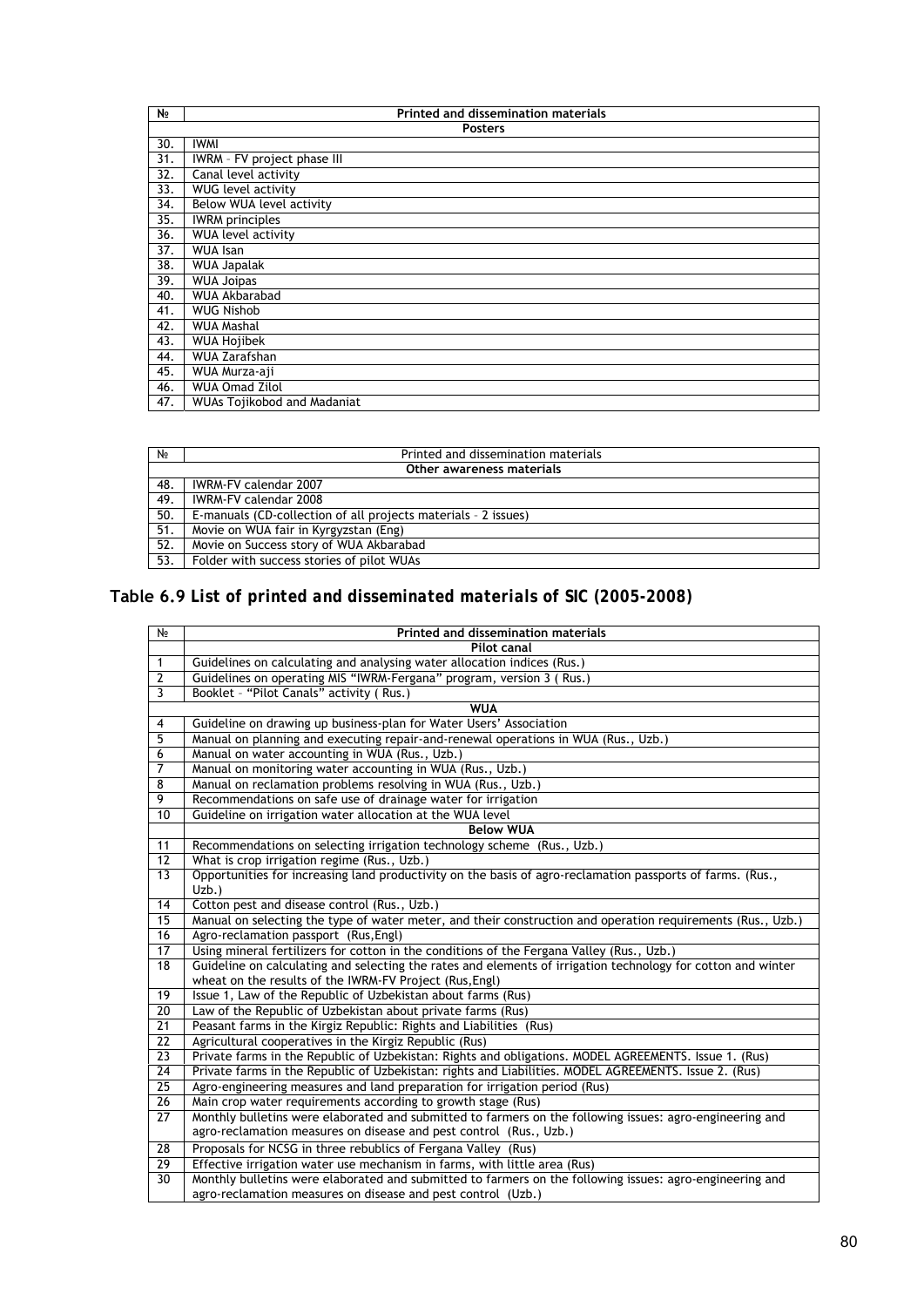

*Diag. 1.1 Actual water delivery from Pilot canals to users* 



*Diag. 1. 2 Water supply equitability in % along pilot canals*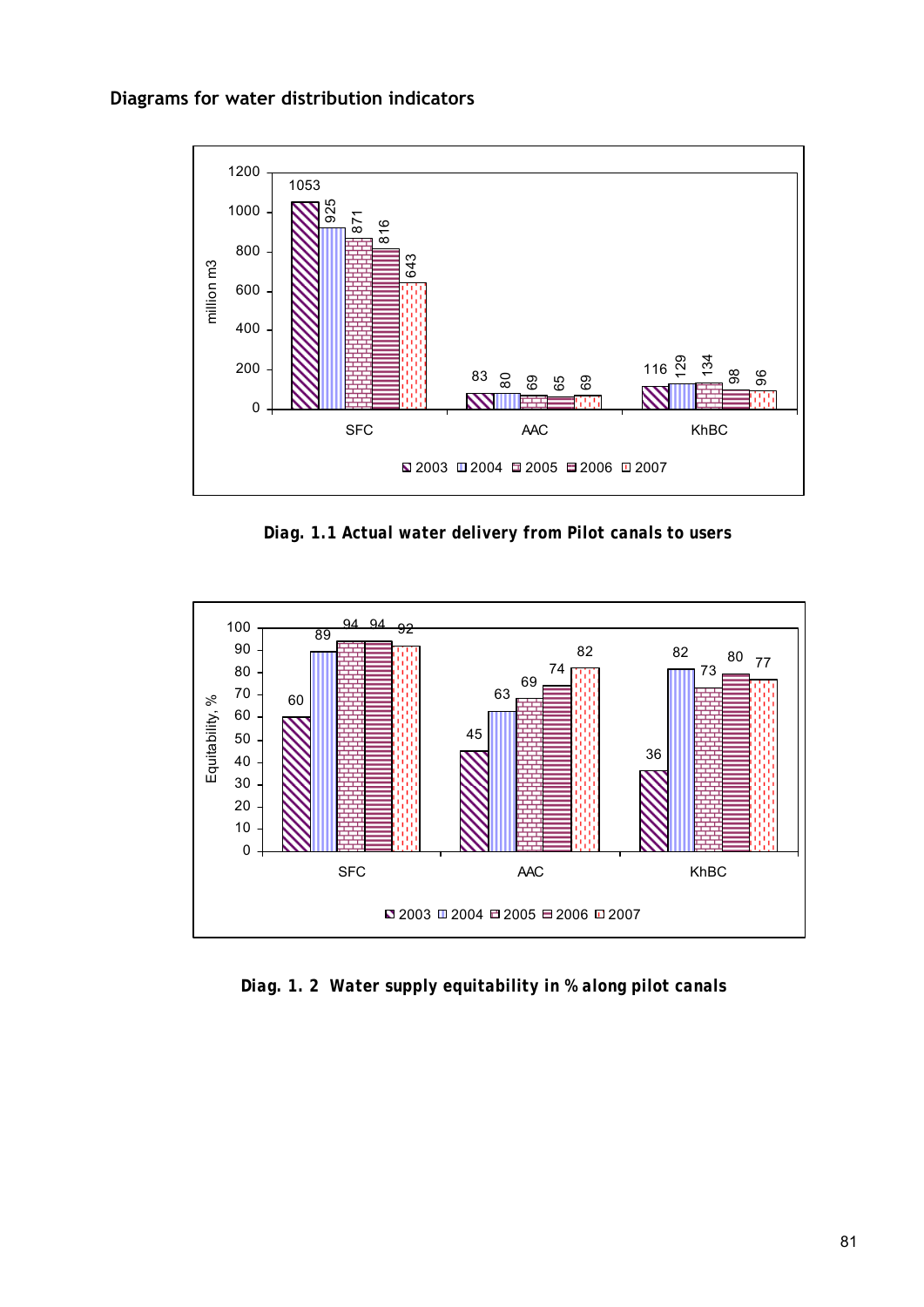

*Diag. 1. 3 Sustainability (%), Efficiency (%) and Unit water supply on Pilot canals*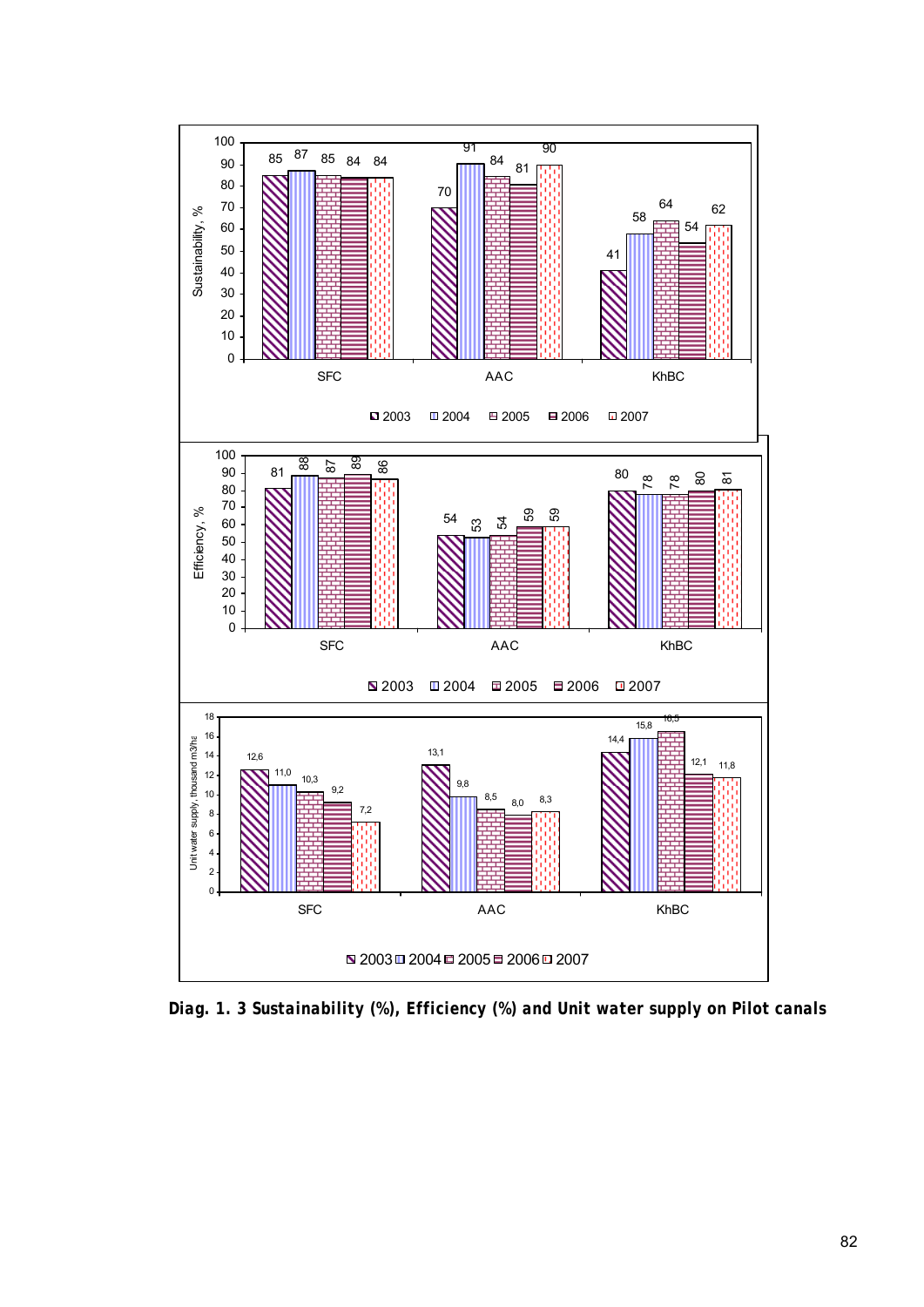

*Diag. 2.1 Cumulative ISF collection in WUAs along AAC* 



*Diag. 2.2 Cumulative ISF collection AAC CMO*